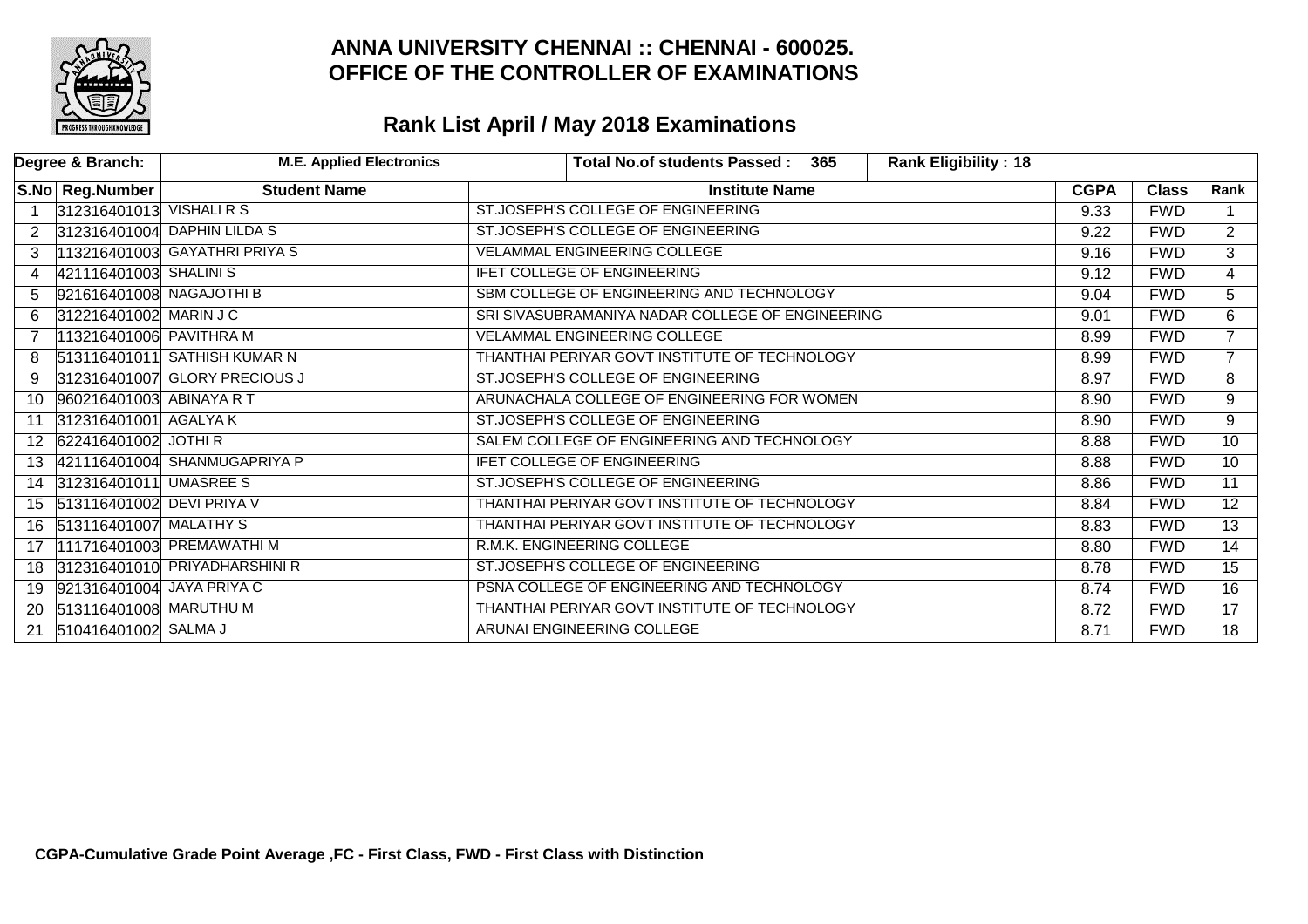

| Degree & Branch: |                          | <b>M.E. CAD/CAM Engineering</b>                                                                           | <b>Total No.of students Passed:</b><br>126               | <b>Rank Eligibility: 6</b> |      |              |      |
|------------------|--------------------------|-----------------------------------------------------------------------------------------------------------|----------------------------------------------------------|----------------------------|------|--------------|------|
|                  | S.No Reg.Number          | <b>Student Name</b>                                                                                       | <b>Institute Name</b><br><b>CGPA</b>                     |                            |      | <b>Class</b> | Rank |
|                  |                          | 953416402001 VADIVEL SUBHASH M                                                                            | V V COLLEGE OF ENGINEERING                               |                            | 8.83 | <b>FWD</b>   |      |
|                  | 310316402015 VINODHINI M |                                                                                                           | CENTRAL INSTITUTE OF PLASTICS ENGINEERING AND TECHNOLOGY |                            | 8.79 | <b>FWD</b>   | ົ    |
|                  |                          | 110616402007 NANDAKUMAR D                                                                                 | INDIRA INSTITUTE OF ENGINEERING AND TECHNOLOGY           |                            | 8.63 | <b>FWD</b>   | ົ    |
|                  |                          | 712916402003 ARUL NESHAANTH M                                                                             | RVS TECHNICAL CAMPUS-COIMBATORE                          |                            | 8.61 | <b>FWD</b>   |      |
|                  |                          | 310316402012 KONDAPALLI CHINDALURU SATYA MARGINI CENTRAL INSTITUTE OF PLASTICS ENGINEERING AND TECHNOLOGY |                                                          |                            | 8.58 | <b>FWD</b>   |      |
| 6.               |                          | 210416402009 REX NIDHIN RAJ J J S                                                                         | CHENNAI INSTITUTE OF TECHNOLOGY                          |                            | 8.56 | <b>FWD</b>   | 6.   |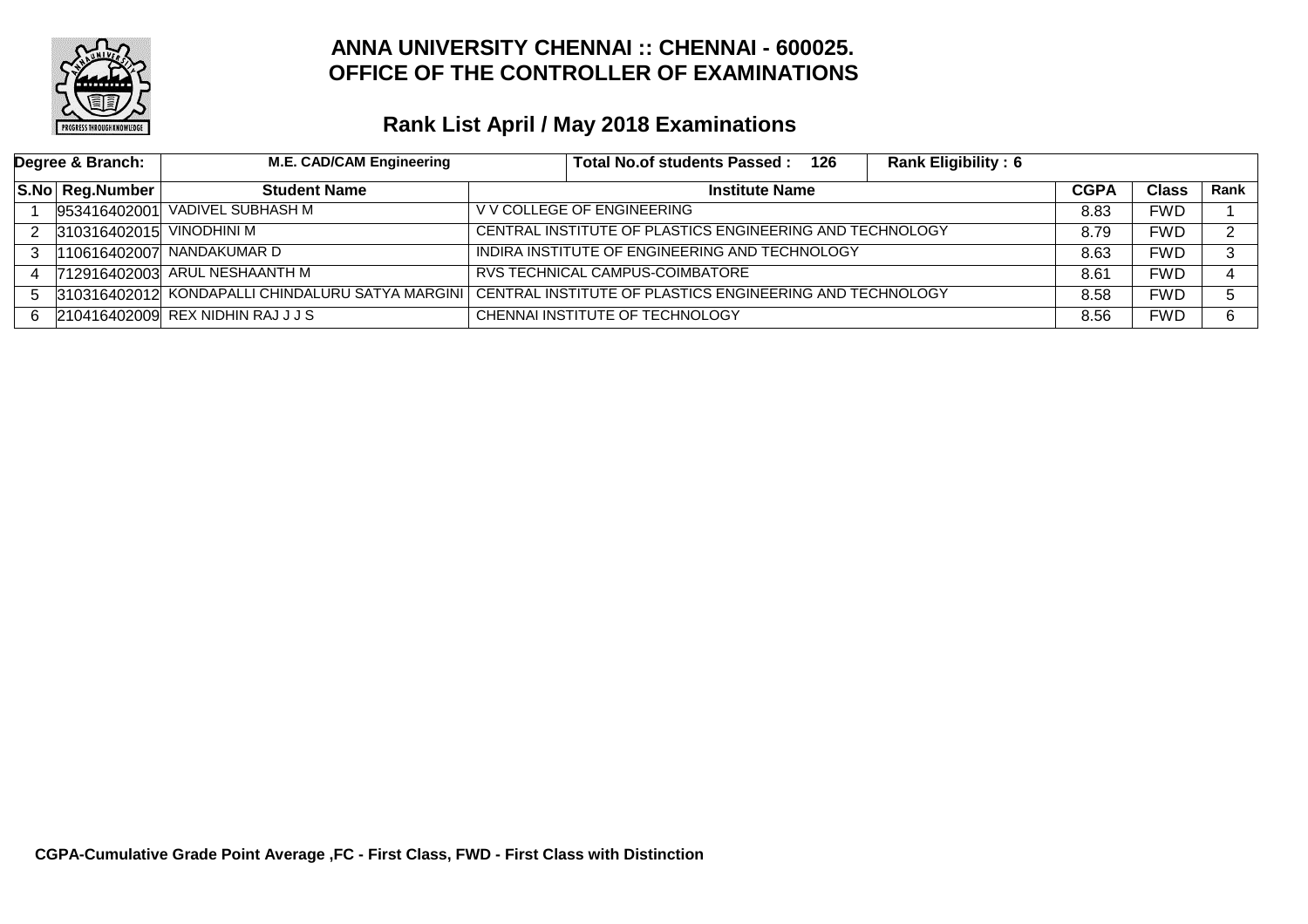

|                      | Degree & Branch:             | <b>M.E. Communication Systems</b> | <b>Rank Eligibility: 23</b><br><b>Total No.of students Passed:</b><br>465 |             |              |                 |
|----------------------|------------------------------|-----------------------------------|---------------------------------------------------------------------------|-------------|--------------|-----------------|
|                      | S.No Reg.Number              | <b>Student Name</b>               | <b>Institute Name</b>                                                     | <b>CGPA</b> | <b>Class</b> | Rank            |
| $\overline{1}$       |                              | 421616403011 SURIYA JOTHI S       | MAILAM ENGINEERING COLLEGE                                                | 9.43        | <b>FWD</b>   |                 |
| $\mathbf{2}^{\circ}$ |                              | 421616403002 KANAGALAKSHMI P      | <b>MAILAM ENGINEERING COLLEGE</b>                                         | 9.41        | <b>FWD</b>   | $\overline{2}$  |
| 3                    |                              | 963216403018 THAZLEEMA BANU R     | PET ENGINEERING COLLEGE                                                   | 9.23        | <b>FWD</b>   | $\overline{3}$  |
| 4                    | 811516403003 BANUPRIYA M     |                                   | K. RAMAKRISHNAN COLLEGE OF ENGINEERING                                    | 9.17        | <b>FWD</b>   | $\overline{4}$  |
| 5                    |                              | 211616403004 SUJEETHA DEVIT       | RAJALAKSHMI ENGINEERING COLLEGE                                           | 9.13        | <b>FWD</b>   | $\overline{5}$  |
| 6                    |                              | 211616403003 SREE VIDHYA S        | RAJALAKSHMI ENGINEERING COLLEGE                                           | 9.12        | <b>FWD</b>   | 6               |
|                      | 963216403019 THENMOZHI A     |                                   | PET ENGINEERING COLLEGE                                                   | 9.10        | <b>FWD</b>   | $\overline{7}$  |
| 8                    | 421616403008 SANTHIYA R      |                                   | MAILAM ENGINEERING COLLEGE                                                | 9.09        | <b>FWD</b>   | 8               |
| 9                    | 211416403007 KOKILA V        |                                   | PANIMALAR ENGINEERING COLLEGE                                             | 9.07        | <b>FWD</b>   | 9               |
| 10                   | 312216403003 AISWARYA V      |                                   | SRI SIVASUBRAMANIYA NADAR COLLEGE OF ENGINEERING                          | 9.03        | <b>FWD</b>   | 10              |
| 11                   | 910016403014 TAMIL SELVI N   |                                   | REGIONAL CENTRE OF ANNA UNIVERSITY, MADURAI                               | 9.03        | <b>FWD</b>   | $\overline{10}$ |
|                      | 12 811516403006 KAYALVIZHI R |                                   | K. RAMAKRISHNAN COLLEGE OF ENGINEERING                                    | 9.01        | <b>FWD</b>   | 11              |
| 13                   |                              | 963216403015 SARASWATHY P         | PET ENGINEERING COLLEGE                                                   | 9.00        | <b>FWD</b>   | $\overline{12}$ |
|                      |                              | 14 421616403001 ASHOKKUMAR C      | <b>MAILAM ENGINEERING COLLEGE</b>                                         | 8.94        | <b>FWD</b>   | $\overline{13}$ |
|                      | 15 963216403011 JENI GRAPH P |                                   | PET ENGINEERING COLLEGE                                                   | 8.93        | <b>FWD</b>   | $\overline{14}$ |
| 16                   |                              | 910316403005 THARANIYADEVI P      | CHENDHURAN COLLEGE OF ENGINEERING AND TECHNOLOGY                          | 8.91        | <b>FWD</b>   | $\overline{15}$ |
| 17                   | 621116403006 PRIYAK          |                                   | IDHAYA ENGINEERING COLLEGE FOR WOMEN                                      | 8.87        | <b>FWD</b>   | $\overline{16}$ |
| 18                   | 421616403007 SANDHIYA S      |                                   | MAILAM ENGINEERING COLLEGE                                                | 8.87        | <b>FWD</b>   | $\overline{16}$ |
| 19                   |                              | 963316403008 JOSEPHIN SINDUJA M   | ROHINI COLLEGE OF ENGINEERING & TECHNOLOGY                                | 8.86        | <b>FWD</b>   | $\overline{17}$ |
| 20                   |                              | 911516403004 FIRTHOUS BANU J      | MOHAMED SATHAK ENGINEERING COLLEGE                                        | 8.84        | <b>FWD</b>   | $\overline{18}$ |
| 21                   |                              | 412816403002 SWARNALATHA M        | <b>VALLIAMMAI ENGINEERING COLLEGE</b>                                     | 8.84        | <b>FWD</b>   | $\overline{18}$ |
| 22                   | 960216403021 SARANYA K       |                                   | ARUNACHALA COLLEGE OF ENGINEERING FOR WOMEN                               | 8.84        | <b>FWD</b>   | $\overline{18}$ |
| 23                   | 963016403005 ASHMIG V        |                                   | VINS CHRISTIAN WOMEN'S COLLEGE OF ENGINEERING                             | 8.84        | <b>FWD</b>   | $\overline{18}$ |
| 24                   |                              | 912716403003 SAHAYA NANCY M       | ST.MICHAEL COLLEGE OF ENGINEERING & TECHNOLOGY                            | 8.80        | <b>FWD</b>   | $\overline{19}$ |
| 25                   | 620316403008 SATHYA P        |                                   | BHARATHIYAR INSTITUTE OF ENGINEERING FOR WOMEN                            | 8.78        | <b>FWD</b>   | $\overline{20}$ |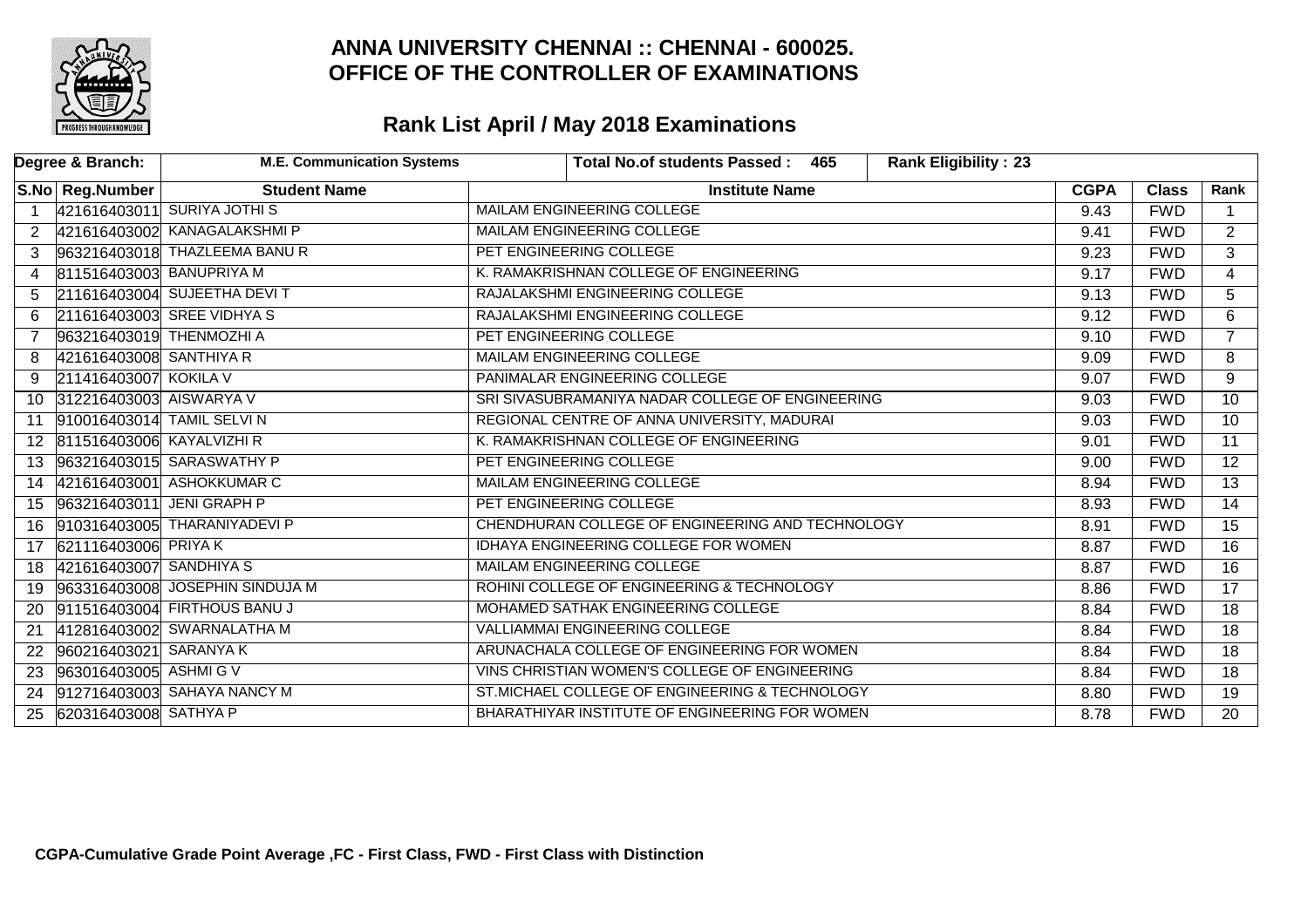

| Degree & Branch: |                            | <b>M.E. Communication Systems</b>        | <b>Total No.of students Passed:</b><br>- 465   | <b>Rank Eligibility: 23</b> |             |              |      |
|------------------|----------------------------|------------------------------------------|------------------------------------------------|-----------------------------|-------------|--------------|------|
|                  | S.No Reg.Number            | <b>Student Name</b>                      | <b>Institute Name</b>                          |                             | <b>CGPA</b> | <b>Class</b> | Rank |
|                  |                            | 26 963216403014 SANGEETHAS               | PET ENGINEERING COLLEGE                        |                             | 8.78        | <b>FWD</b>   | 20   |
|                  | 27 821216403003 BHARATHIC  |                                          | P.R.ENGINEERING COLLEGE                        |                             | 8.77        | <b>FWD</b>   | 21   |
|                  |                            | 28 912116403005 SHREE VARALAKSHMI V      | PANNAI COLLEGE OF ENGINEERING AND TECHNOLOGY   |                             | 8.75        | <b>FWD</b>   | 22   |
|                  |                            | 29 710016403013 SHARUMATHY M             | REGIONAL CENTRE OF ANNA UNIVERSITY, COIMBATORE |                             | 8.75        | FWD          | 22   |
|                  |                            | 30 211416403006 KEERTHANAI PRIYA A       | PANIMALAR ENGINEERING COLLEGE                  |                             | 8.74        | FWD          | 23   |
| 31               |                            | 210516403002 CATHERIN REICHAL JENNIFER E | D M I COLLEGE OF ENGINEERING                   |                             | 8.74        | FWD          | 23   |
|                  | 32 963316403005 GOWTHAMI K |                                          | ROHINI COLLEGE OF ENGINEERING & TECHNOLOGY     |                             | 8.74        | FWD          | 23   |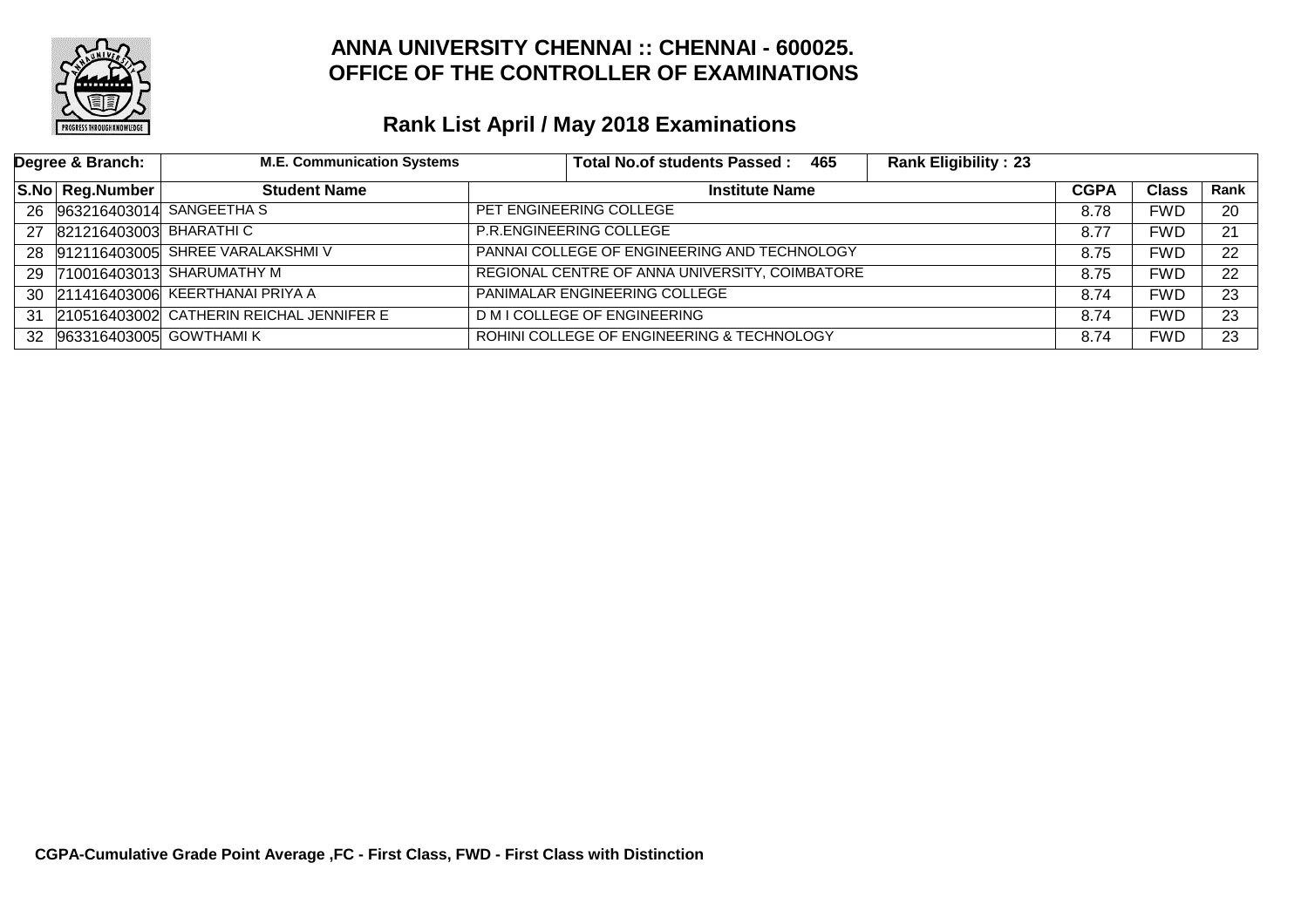

|      | Degree & Branch: | <b>Computer Aided Design</b> | ⊤ Total No.of students Passed :   | 16 | <b>Rank Eligibility:</b> |      |          |      |
|------|------------------|------------------------------|-----------------------------------|----|--------------------------|------|----------|------|
| S.No | ∣ Rea.Number     | <b>Student Name</b>          | <b>Institute Name</b>             |    |                          | CGP/ | $C$ lass | Rank |
|      | 412316404014     | <sup>1</sup> SURYA PRAKASH J | SRI RAMANUJAR ENGINEERING COLLEGE |    |                          | 7.99 | $\Gamma$ |      |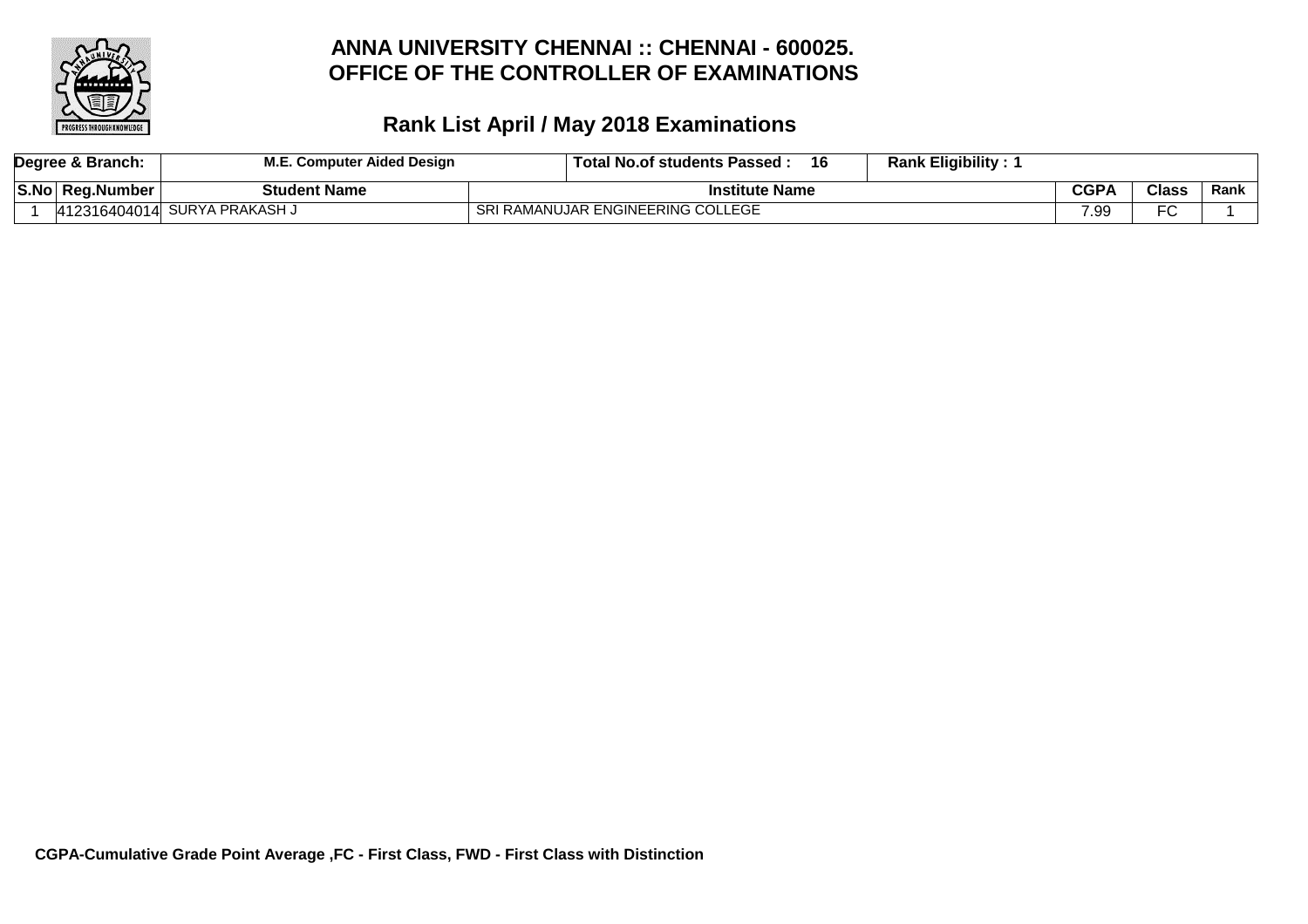

|                      | Degree & Branch:            | M.E. Computer Science and Engineering<br>Total No.of students Passed: 983<br><b>Rank Eligibility: 49</b> |                                                  |             |              |                 |
|----------------------|-----------------------------|----------------------------------------------------------------------------------------------------------|--------------------------------------------------|-------------|--------------|-----------------|
|                      | S.No Reg.Number             | <b>Student Name</b>                                                                                      | <b>Institute Name</b>                            | <b>CGPA</b> | <b>Class</b> | Rank            |
|                      | 311416405001 KAVITHA A      |                                                                                                          | MEENAKSHI COLLEGE OF ENGINEERING                 | 9.29        | <b>FWD</b>   | $\mathbf 1$     |
| $\mathbf{2}^{\circ}$ | 111716405005 SHARMELI J     |                                                                                                          | R.M.K. ENGINEERING COLLEGE                       | 9.17        | <b>FWD</b>   | $\overline{2}$  |
| 3                    | 511916405004 PARKAVIS       |                                                                                                          | PRIYADARSHINI ENGINEERING COLLEGE                | 9.15        | <b>FWD</b>   | $\overline{3}$  |
| 4                    | 211416405002 GOMATHIS       |                                                                                                          | PANIMALAR ENGINEERING COLLEGE                    | 9.13        | <b>FWD</b>   | $\overline{4}$  |
| 5                    |                             | 953416405008 VISHNUPRIYA K                                                                               | <b>V V COLLEGE OF ENGINEERING</b>                | 9.08        | <b>FWD</b>   | 5               |
|                      | 211416405005 PAVITHRA P     |                                                                                                          | PANIMALAR ENGINEERING COLLEGE                    | 9.08        | <b>FWD</b>   | 5               |
|                      | 412516405002 SUGANYA M      |                                                                                                          | SRI SAIRAM ENGINEERING COLLEGE                   | 9.04        | <b>FWD</b>   | 6               |
| 8                    |                             | 111916405001 CYNTHIA SHERIN B                                                                            | <b>S.A. ENGINEERING COLLEGE</b>                  | 9.00        | <b>FWD</b>   | $7^{\circ}$     |
|                      |                             | 113216405006 SRUTHI NATH C                                                                               | <b>VELAMMAL ENGINEERING COLLEGE</b>              | 8.99        | <b>FWD</b>   | 8               |
| 10                   | 311416405002 POORANA R      |                                                                                                          | MEENAKSHI COLLEGE OF ENGINEERING                 | 8.99        | <b>FWD</b>   | 8               |
|                      | 421116405004 RAJESWARI A    |                                                                                                          | <b>IFET COLLEGE OF ENGINEERING</b>               | 8.97        | <b>FWD</b>   | 9               |
|                      |                             | 12 952016405001 ALISHA BANU M                                                                            | P.S.R.RENGASAMY COLLEGE OF ENGINEERING FOR WOMEN | 8.93        | <b>FWD</b>   | 10 <sup>°</sup> |
| 13                   | 960216405012 SUBITHA T      |                                                                                                          | ARUNACHALA COLLEGE OF ENGINEERING FOR WOMEN      | 8.93        | <b>FWD</b>   | 10 <sup>°</sup> |
|                      |                             | 14 310816405003 LYDIA JENNIFER P                                                                         | JEPPIAAR ENGINEERING COLLEGE                     | 8.92        | <b>FWD</b>   | $\overline{11}$ |
|                      | 15 211416405010 SUBATHRA M  |                                                                                                          | PANIMALAR ENGINEERING COLLEGE                    | 8.91        | <b>FWD</b>   | $\overline{12}$ |
|                      | 16 511916405008 UDAYAYINI M |                                                                                                          | PRIYADARSHINI ENGINEERING COLLEGE                | 8.91        | <b>FWD</b>   | $\overline{12}$ |
|                      |                             | 17 910616405004 GURUMITHRAK                                                                              | K.L.N.COLLEGE OF ENGINEERING                     | 8.89        | <b>FWD</b>   | $\overline{13}$ |
|                      | 18 811516405003 SINDHUJA R  |                                                                                                          | K. RAMAKRISHNAN COLLEGE OF ENGINEERING           | 8.89        | FWD          | $\overline{13}$ |
|                      | 19 510916405003 DHARANIR    |                                                                                                          | GLOBAL INSTITUTE OF ENGINEERING AND TECHNOLOGY   | 8.85        | <b>FWD</b>   | $\overline{14}$ |
| 20                   | 111716405006 YUVASRI B      |                                                                                                          | R.M.K. ENGINEERING COLLEGE                       | 8.85        | <b>FWD</b>   | $\overline{14}$ |
| 21                   | 421616405002 ARCHANA P      |                                                                                                          | <b>MAILAM ENGINEERING COLLEGE</b>                | 8.85        | <b>FWD</b>   | 14              |
|                      |                             | 420416405003 JYOTHI LAKSHMI P                                                                            | ADHIPARASAKTHI ENGINEERING COLLEGE               | 8.85        | <b>FWD</b>   | $\overline{14}$ |
| 23                   |                             | 820316405001 ABIRAMIPRIYA R                                                                              | A.V.C COLLEGE OF ENGINEERING                     | 8.85        | <b>FWD</b>   | 14              |
| 24                   |                             | 952016405005 MADHUBALA K                                                                                 | P.S.R.RENGASAMY COLLEGE OF ENGINEERING FOR WOMEN | 8.84        | <b>FWD</b>   | 15              |
| 25                   |                             | 710016405011 RAJALAKSHMIS                                                                                | REGIONAL CENTRE OF ANNA UNIVERSITY, COIMBATORE   | 8.84        | <b>FWD</b>   | 15              |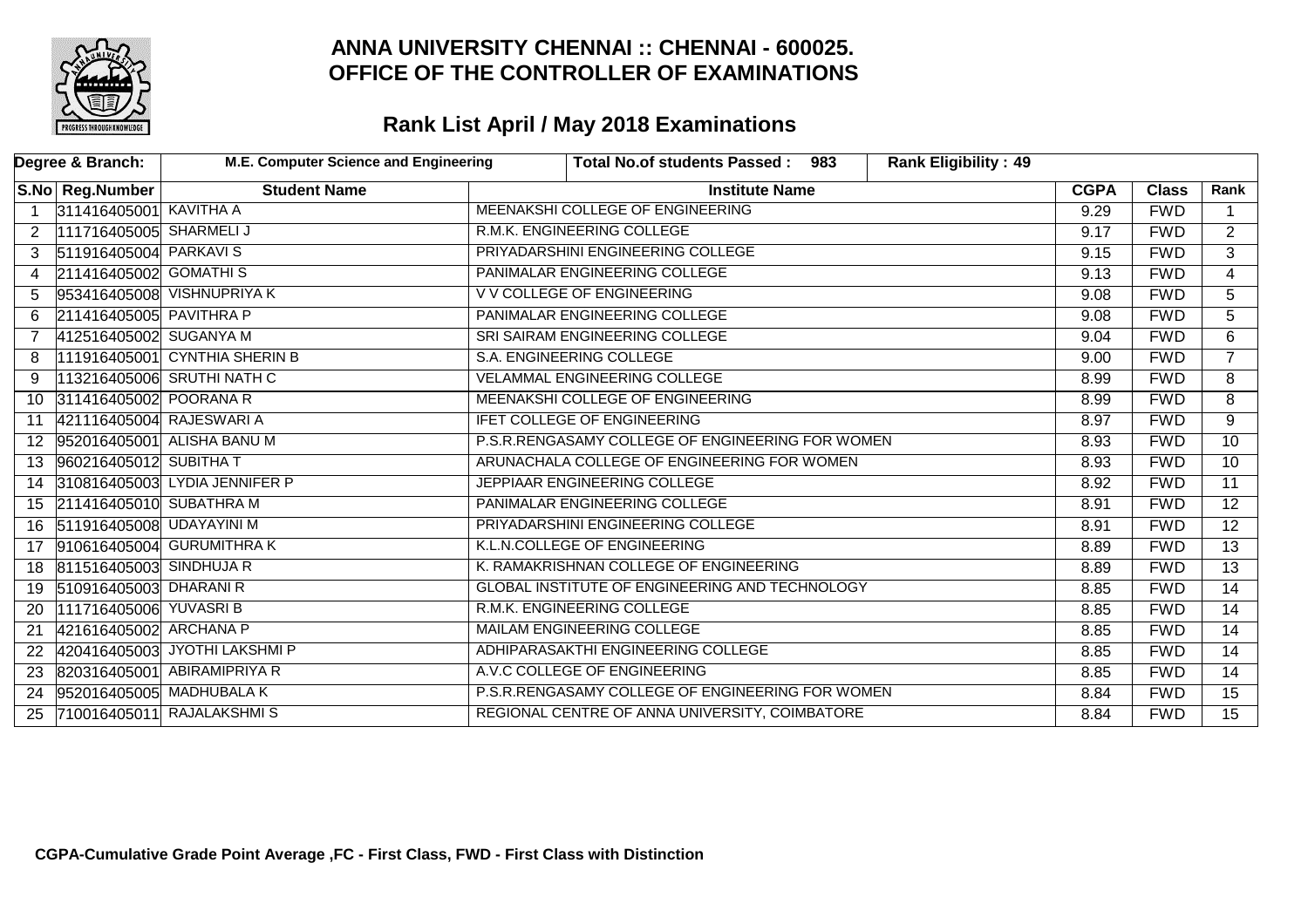

|    | Degree & Branch:           | M.E. Computer Science and Engineering  | <b>Rank Eligibility: 49</b><br>Total No.of students Passed: 983 |             |              |                 |
|----|----------------------------|----------------------------------------|-----------------------------------------------------------------|-------------|--------------|-----------------|
|    | S.No Reg.Number            | <b>Student Name</b>                    | <b>Institute Name</b>                                           | <b>CGPA</b> | <b>Class</b> | Rank            |
|    |                            | 26 921316405007 RABIYATHUL BACHIRIYA M | PSNA COLLEGE OF ENGINEERING AND TECHNOLOGY                      | 8.81        | <b>FWD</b>   | 16              |
| 27 |                            | 921816405010 RAJAKUMARI M              | SREE SOWDAMBIKA COLLEGE OF ENGINEERING                          | 8.80        | <b>FWD</b>   | $\overline{17}$ |
| 28 | 420416405009 POOJA V       |                                        | ADHIPARASAKTHI ENGINEERING COLLEGE                              | 8.80        | <b>FWD</b>   | $\overline{17}$ |
| 29 | 111916405006 ASHAS         |                                        | S.A. ENGINEERING COLLEGE                                        | 8.77        | <b>FWD</b>   | 18              |
| 30 |                            | 511916405006 PRIYADHARSINI M           | PRIYADARSHINI ENGINEERING COLLEGE                               | 8.77        | <b>FWD</b>   | 18              |
| 31 | 621516405003 KANIMOZHI M   |                                        | MAHENDRA COLLEGE OF ENGINEERING                                 | 8.77        | <b>FWD</b>   | $\overline{18}$ |
| 32 | 811516405002 RAMYA DEVIC   |                                        | K. RAMAKRISHNAN COLLEGE OF ENGINEERING                          | 8.76        | <b>FWD</b>   | $\overline{19}$ |
| 33 |                            | 721716405001 NITHIYA RUBINI M          | P A COLLEGE OF ENGINEERING AND TECHNOLOGY                       | 8.75        | <b>FWD</b>   | 20              |
| 34 | 953416405004 MUTHUSELVI S  |                                        | V V COLLEGE OF ENGINEERING                                      | 8.75        | <b>FWD</b>   | 20              |
| 35 |                            | 420416405008 PADMAPRIYA TM             | ADHIPARASAKTHI ENGINEERING COLLEGE                              | 8.73        | <b>FWD</b>   | $\overline{21}$ |
| 36 | 421116405001 ABIRAMIS      |                                        | IFET COLLEGE OF ENGINEERING                                     | 8.73        | <b>FWD</b>   | $\overline{21}$ |
| 37 | 620816405014 RAMYA S       |                                        | <b>GNANAMANI COLLEGE OF TECHNOLOGY</b>                          | 8.73        | <b>FWD</b>   | $\overline{21}$ |
| 38 | 511716405004 JANANI A      |                                        | PALLAVAN COLLEGE OF ENGINEERING                                 | 8.71        | <b>FWD</b>   | $\overline{22}$ |
| 39 | 310616405001 AMBICA E      |                                        | <b>EASWARI ENGINEERING COLLEGE</b>                              | 8.71        | <b>FWD</b>   | $\overline{22}$ |
| 40 |                            | 710016405013 SATHYA BAMA S             | REGIONAL CENTRE OF ANNA UNIVERSITY, COIMBATORE                  | 8.71        | <b>FWD</b>   | $\overline{22}$ |
| 41 |                            | 912516405008 MANO RANJANI L            | SRI RAAJA RAAJAN COLLEGE OF ENGINEERING AND TECHNOLOGY          | 8.69        | <b>FWD</b>   | 23              |
| 42 | 211616405003 SARANYA G     |                                        | RAJALAKSHMI ENGINEERING COLLEGE                                 | 8.69        | <b>FWD</b>   | $\overline{23}$ |
| 43 | 311616405004 SARANYA K     |                                        | MISRIMAL NAVAJEE MUNOTH JAIN ENGINEERING COLLEGE                | 8.69        | <b>FWD</b>   | $\overline{23}$ |
| 44 | 621116405002 AMSAMANIK     |                                        | IDHAYA ENGINEERING COLLEGE FOR WOMEN                            | 8.69        | <b>FWD</b>   | $\overline{23}$ |
| 45 | $ 112516405001 $ BABITHA K |                                        | SRI VENKATESWARA INSTITUTE OF SCIENCE AND TECHNOLOGY            | 8.68        | <b>FWD</b>   | $\overline{24}$ |
| 46 |                            | 950516405002 DHANALAKSHMIS             | DR.SIVANTHI ADITANAR COLLEGE OF ENGINEERING                     | 8.68        | <b>FWD</b>   | $\overline{24}$ |
| 47 | 110616405011 SIVAGANGA P   |                                        | INDIRA INSTITUTE OF ENGINEERING AND TECHNOLOGY                  | 8.68        | <b>FWD</b>   | $\overline{24}$ |
| 48 | 212016405003 SRIDEVI R     |                                        | S.K.R. ENGINEERING COLLEGE                                      | 8.67        | <b>FWD</b>   | $\overline{25}$ |
| 49 | 613016405005 KEERTHANA R   |                                        | VIVEKANANDHA COLLEGE OF TECHNOLOGY FOR WOMEN                    | 8.67        | <b>FWD</b>   | $\overline{25}$ |
| 50 |                            | 953416405007 THANGA SHARMILA V         | V V COLLEGE OF ENGINEERING                                      | 8.67        | <b>FWD</b>   | $\overline{25}$ |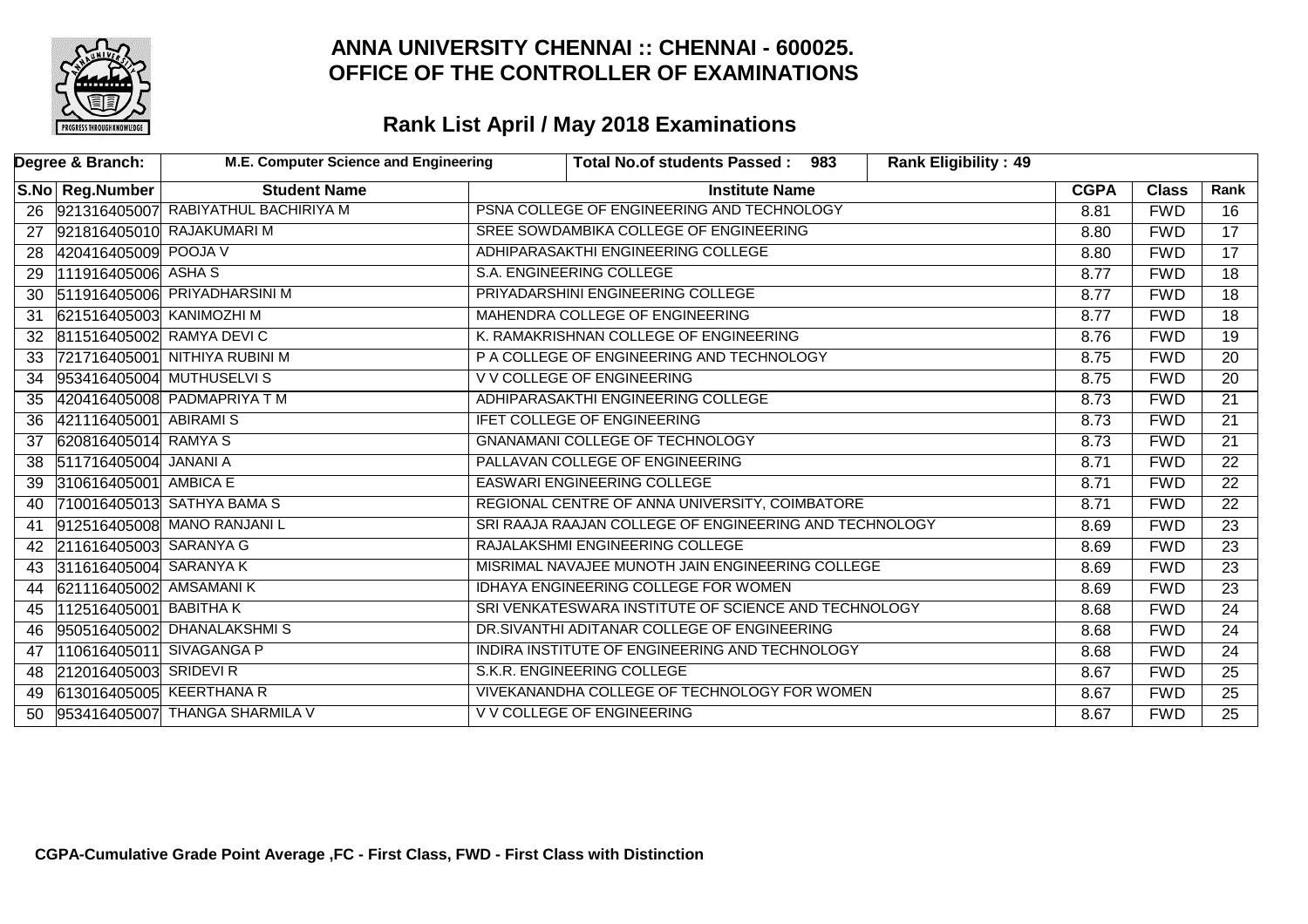

|    | Degree & Branch:           | M.E. Computer Science and Engineering | Total No.of students Passed: 983<br><b>Rank Eligibility: 49</b>     |             |              |                 |
|----|----------------------------|---------------------------------------|---------------------------------------------------------------------|-------------|--------------|-----------------|
|    | S.No   Reg.Number          | <b>Student Name</b>                   | <b>Institute Name</b>                                               | <b>CGPA</b> | <b>Class</b> | Rank            |
|    | 51  113116405001 INDHUJA V |                                       | VEL TECH MULTI TECH DR.RANGARAJAN DR.SAKUNTHALA ENGINEERING COLLEGE | 8.67        | <b>FWD</b>   | 25              |
| 52 | 950816405002 ALAMELU L     |                                       | GOVERNMENT COLLEGE OF ENGINEERING - THIRUNELVELI                    | 8.67        | <b>FWD</b>   | $\overline{25}$ |
| 53 | 912516405007 MANJU V       |                                       | SRI RAAJA RAAJAN COLLEGE OF ENGINEERING AND TECHNOLOGY              | 8.67        | <b>FWD</b>   | $\overline{25}$ |
|    |                            | 54 811516405004 VIJAYALAKSHMIS        | K. RAMAKRISHNAN COLLEGE OF ENGINEERING                              | 8.67        | <b>FWD</b>   | $\overline{25}$ |
| 55 | 312616405003 KALAIMANI R   |                                       | THANGAVELU ENGINEERING COLLEGE                                      | 8.65        | <b>FWD</b>   | $\overline{26}$ |
| 56 | 211416405007 RAMYA S       |                                       | PANIMALAR ENGINEERING COLLEGE                                       | 8.65        | <b>FWD</b>   | $\overline{26}$ |
| 57 |                            | 620216405004 NITHYA DEVIS             | ANNAI MATHAMMAL SHEELA ENGINEERING COLLEGE                          | 8.64        | <b>FWD</b>   | $\overline{27}$ |
| 58 | 921316405011 SIBIS         |                                       | PSNA COLLEGE OF ENGINEERING AND TECHNOLOGY                          | 8.63        | <b>FWD</b>   | $\overline{28}$ |
| 59 |                            | 210416405010 MUTHU KUMAR V            | CHENNAI INSTITUTE OF TECHNOLOGY                                     | 8.63        | <b>FWD</b>   | $\overline{28}$ |
|    | 60 211416405001 DIVYA A    |                                       | PANIMALAR ENGINEERING COLLEGE                                       | 8.63        | <b>FWD</b>   | 28              |
| 61 |                            | 921316405009 SASITHA BURVIN J         | PSNA COLLEGE OF ENGINEERING AND TECHNOLOGY                          | 8.61        | <b>FWD</b>   | $\overline{29}$ |
|    | 62 620316405009 PAVITHRAK  |                                       | BHARATHIYAR INSTITUTE OF ENGINEERING FOR WOMEN                      | 8.61        | <b>FWD</b>   | $\overline{29}$ |
| 63 | 822416405001 RAMADEVIR     |                                       | M R K INSTITUTE OF TECHNOLOGY                                       | 8.61        | <b>FWD</b>   | $\overline{29}$ |
| 64 | 711316405003 JANANI M      |                                       | K P R INSTITUTE OF ENGINEERING AND TECHNOLOGY                       | 8.60        | <b>FWD</b>   | $\overline{30}$ |
|    |                            | 65 952016405003 GHOWSALYA B           | P.S.R.RENGASAMY COLLEGE OF ENGINEERING FOR WOMEN                    | 8.60        | <b>FWD</b>   | $\overline{30}$ |
| 66 | 820316405006 SUSHRUTA A    |                                       | A.V.C COLLEGE OF ENGINEERING                                        | 8.60        | <b>FWD</b>   | 30              |
|    |                            | 67 211416405004 MANJU PRIYA V         | PANIMALAR ENGINEERING COLLEGE                                       | 8.60        | <b>FWD</b>   | 30              |
|    | 68 912016405003 KOWSALYA K |                                       | PANDIAN SARASWATHI YADAV ENGINEERING COLLEGE                        | 8.60        | FWD          | $\overline{30}$ |
|    |                            | 69 921316405001 AISHWARIYA MEENA S    | PSNA COLLEGE OF ENGINEERING AND TECHNOLOGY                          | 8.59        | <b>FWD</b>   | $\overline{31}$ |
|    | 70 210316405011 PRIYANB    |                                       | ARIGNAR ANNA INSTITUTE OF SCIENCE AND TECHNOLOGY                    | 8.59        | <b>FWD</b>   | $\overline{31}$ |
| 71 | 112516405004 DEVIB         |                                       | SRI VENKATESWARA INSTITUTE OF SCIENCE AND TECHNOLOGY                | 8.59        | <b>FWD</b>   | $\overline{31}$ |
|    | 72 962216405007 SHYNID M   |                                       | ST.XAVIER'S CATHOLIC COLLEGE OF ENGINEERING                         | 8.57        | <b>FWD</b>   | $\overline{32}$ |
|    | 73 912516405006 LAVANYA P  |                                       | SRI RAAJA RAAJAN COLLEGE OF ENGINEERING AND TECHNOLOGY              | 8.57        | <b>FWD</b>   | $\overline{32}$ |
| 74 | 912816405005 MADHUBALA J   |                                       | SYED AMMAL ENGINEERING COLLEGE                                      | 8.57        | <b>FWD</b>   | $\overline{32}$ |
| 75 | 112516405017 SARIGA M      |                                       | SRI VENKATESWARA INSTITUTE OF SCIENCE AND TECHNOLOGY                | 8.57        | <b>FWD</b>   | $\overline{32}$ |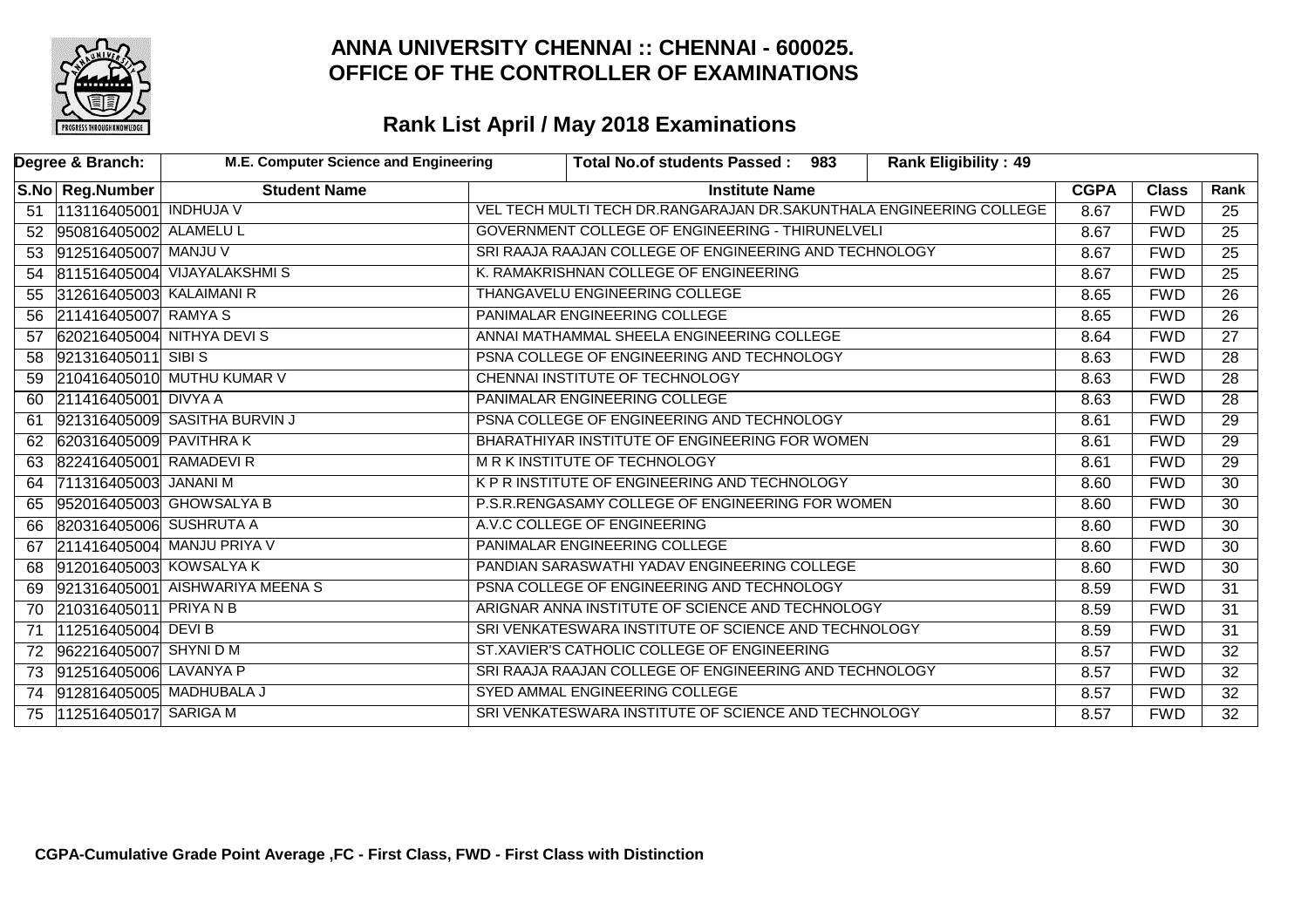

|     | Degree & Branch:          | M.E. Computer Science and Engineering | Total No.of students Passed: 983<br><b>Rank Eligibility: 49</b> |             |                 |                 |
|-----|---------------------------|---------------------------------------|-----------------------------------------------------------------|-------------|-----------------|-----------------|
|     | S.No   Reg.Number         | <b>Student Name</b>                   | <b>Institute Name</b>                                           | <b>CGPA</b> | <b>Class</b>    | Rank            |
|     |                           | 76 950016405005 NAGA SUDHA C M        | REGIONAL CENTRE OF ANNA UNIVERSITY, THIRUNELVELI                | 8.56        | <b>FWD</b>      | 33              |
| 77  |                           | 911616405005 JENNIFER CHRISTY S       | MOTHER TERASA COLLEGE OF ENGINEERING AND TECHNOLOGY             | 8.56        | <b>FWD</b>      | $\overline{33}$ |
|     |                           | 78 211416405011 THILAGAVATHIS         | PANIMALAR ENGINEERING COLLEGE                                   | 8.56        | <b>FWD</b>      | $\overline{33}$ |
|     |                           | 79 310616405009 SANGEETHA R           | EASWARI ENGINEERING COLLEGE                                     | 8.56        | <b>FWD</b>      | $\overline{33}$ |
| 80  |                           | 312316405004 MONICA TRESA I           | ST.JOSEPH'S COLLEGE OF ENGINEERING                              | 8.56        | <b>FWD</b>      | $\overline{33}$ |
| 81  | 421316405004 SUDHA A      |                                       | KRISHNASAMY COLLEGE OF ENGINEERING AND TECHNOLOGY               | 8.55        | <b>FWD</b>      | $\overline{34}$ |
| 82  | 911516405001 BARGANA M    |                                       | MOHAMED SATHAK ENGINEERING COLLEGE                              | 8.55        | <b>FWD</b>      | $\overline{34}$ |
| 83  |                           | 820616405003 SENTHAMIZHCHUDAR T       | <b>ARASU ENGINEERING COLLEGE</b>                                | 8.55        | <b>FWD</b>      | $\overline{34}$ |
| 84  | 710016405014 SUBASRIN     |                                       | REGIONAL CENTRE OF ANNA UNIVERSITY, COIMBATORE                  | 8.55        | <b>FWD</b>      | $\overline{34}$ |
| 85  |                           | 714416405004 VIJAYALAKSHMIS           | TEJAA SHAKTHI INSTITUTE OF TECHNOLOGY FOR WOMEN                 | 8.55        | <b>FWD</b>      | $\overline{34}$ |
| 86  |                           | 312316405005 NANDHALAKSHMID           | ST.JOSEPH'S COLLEGE OF ENGINEERING                              | 8.53        | <b>FWD</b>      | $\overline{35}$ |
|     | 87 211416405009 SOWMIYA S |                                       | PANIMALAR ENGINEERING COLLEGE                                   | 8.52        | <b>FWD</b>      | $\overline{36}$ |
| 88  | 710016405018 VICKMAS      |                                       | REGIONAL CENTRE OF ANNA UNIVERSITY, COIMBATORE                  | 8.52        | <b>FWD</b>      | $\overline{36}$ |
| 89. | 710016405003 DHARANI J    |                                       | REGIONAL CENTRE OF ANNA UNIVERSITY, COIMBATORE                  | 8.52        | <b>FWD</b>      | $\overline{36}$ |
|     |                           | 90 921916405004 KAVIYAPRIYA M         | SRI SUBRAMANYA COLLEGE OF ENGINEERING AND TECHNOLOGY            | 8.52        | <b>FWD</b>      | $\overline{36}$ |
| 91  |                           | 910616405005 SANGEETHAK               | K.L.N.COLLEGE OF ENGINEERING                                    | 8.52        | <b>FWD</b>      | $\overline{36}$ |
| 92  |                           | 811316405002 POORNIMA DEVI M          | J.J.COLLEGE OF ENGINEERING AND TECHNOLOGY                       | 8.51        | <b>FWD</b>      | 37              |
| 93  |                           | 421116405005 RUBINABEGAM M            | IFET COLLEGE OF ENGINEERING                                     | 8.51        | <b>FWD</b>      | $\overline{37}$ |
| 94  |                           | 950516405001 DHANALAKSHMIR            | DR.SIVANTHI ADITANAR COLLEGE OF ENGINEERING                     | 8.51        | <b>FWD</b>      | $\overline{37}$ |
| 95  | 621316405004 SHOBANA A    |                                       | KONGUNADU COLLEGE OF ENGINEERING AND TECHNOLOGY                 | 8.51        | <b>FWD</b>      | $\overline{37}$ |
| 96  |                           | 421116405006 SANGEETHAS               | <b>IFET COLLEGE OF ENGINEERING</b>                              | 8.49        | FC              | 38              |
| 97  |                           | 921516405002 KEERTHI SONA J           | RATNAVEL SUBRAMANIAM COLLEGE OF ENGINEERING AND TECHNOLOGY      | 8.49        | $\overline{FC}$ | $\overline{38}$ |
| 98  | 511316405001 RANJITHA R   |                                       | KINGSTON ENGINEERING COLLEGE                                    | 8.49        | FC              | $\overline{38}$ |
| 99  | 813516405002 GOMATHI P    |                                       | ROEVER ENGINEERING COLLEGE                                      | 8.49        | FC              | $\overline{38}$ |
|     |                           | 100 921816405011 RENUGADEVI B         | SREE SOWDAMBIKA COLLEGE OF ENGINEERING                          | 8.49        | FC              | $\overline{38}$ |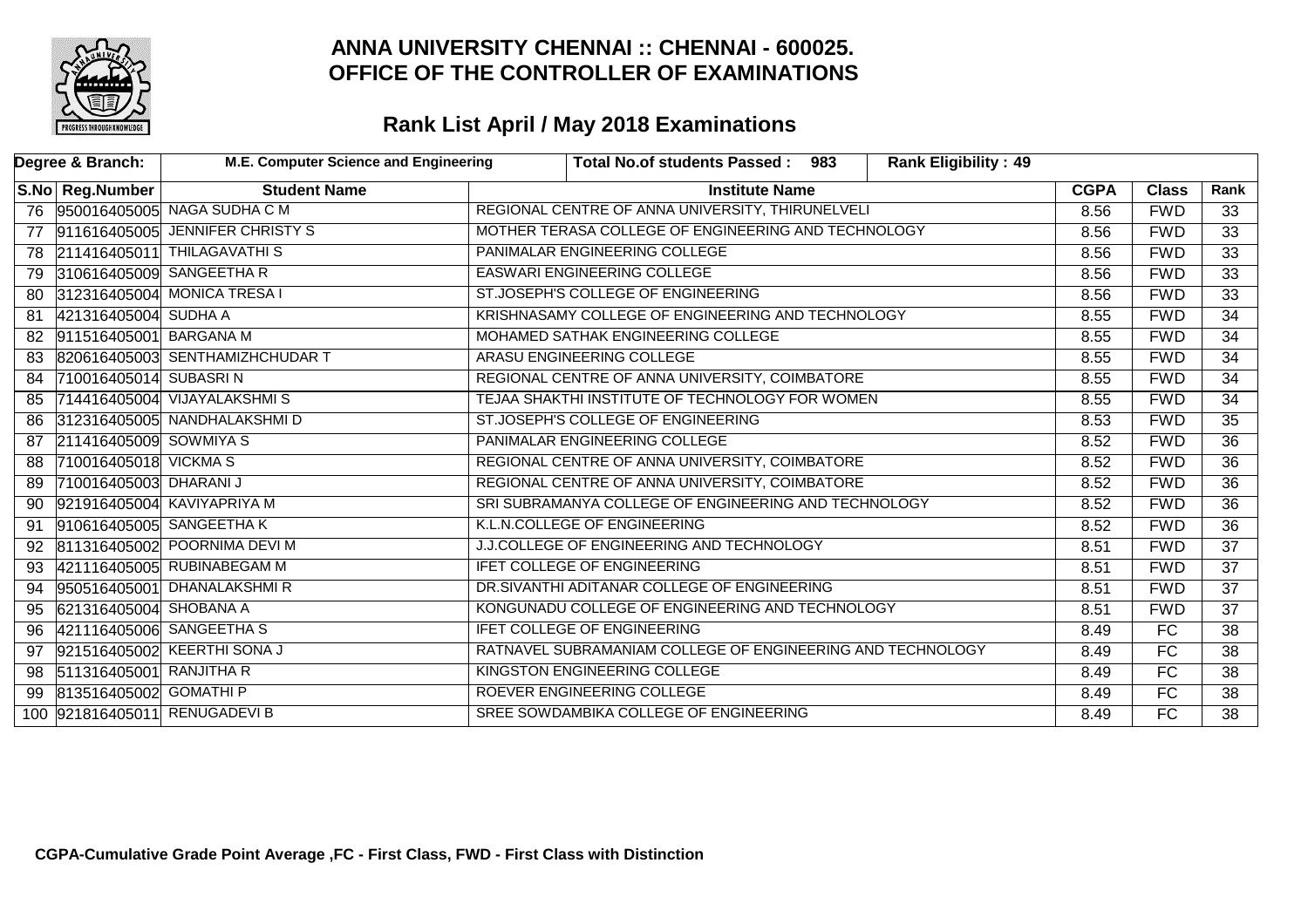

|     | Degree & Branch:             | M.E. Computer Science and Engineering  | Total No.of students Passed: 983<br><b>Rank Eligibility: 49</b> |             |                 |                 |
|-----|------------------------------|----------------------------------------|-----------------------------------------------------------------|-------------|-----------------|-----------------|
|     | S.No Reg.Number              | <b>Student Name</b>                    | <b>Institute Name</b>                                           | <b>CGPA</b> | <b>Class</b>    | Rank            |
|     |                              | 101 620316405007 MOHANAPRIYA M         | BHARATHIYAR INSTITUTE OF ENGINEERING FOR WOMEN                  | 8.49        | $\overline{FC}$ | 38              |
|     | 102 711316405004 JEEVITHA R  |                                        | K P R INSTITUTE OF ENGINEERING AND TECHNOLOGY                   | 8.49        | FC              | $\overline{38}$ |
|     | 103 821916405002 SHARMILA P  |                                        | ST.JOSEPH'S COLLEGE OF ENGINEERING AND TECHNOLOGY               | 8.49        | $\overline{FC}$ | $\overline{38}$ |
|     |                              | 104 921516405001 ANUSUYA PANDI DEVI R  | RATNAVEL SUBRAMANIAM COLLEGE OF ENGINEERING AND TECHNOLOGY      | 8.49        | FC              | $\overline{38}$ |
|     | 105 810416405006 NIVETHAR    |                                        | DHANALAKSHMI SRINIVASAN ENGINEERING COLLEGE                     | 8.49        | <b>FC</b>       | $\overline{38}$ |
|     |                              | 106 510616405004 MAHALAKSHMI V         | C.ABDUL HAKEEM COLLEGE OF ENGINEERING AND TECHNOLOGY            | 8.48        | FC              | $\overline{39}$ |
|     |                              | 107 921316405004 MARIA BONCY J N       | PSNA COLLEGE OF ENGINEERING AND TECHNOLOGY                      | 8.48        | FC              | $\overline{39}$ |
|     |                              | 108 950516405006 MILKY JASLIN A        | DR.SIVANTHI ADITANAR COLLEGE OF ENGINEERING                     | 8.48        | FC              | $\overline{39}$ |
|     | 109 962216405003 BENCIKA R   |                                        | ST.XAVIER'S CATHOLIC COLLEGE OF ENGINEERING                     | 8.48        | FC              | $\overline{39}$ |
|     |                              | 110 421616405001 ANGELIN NIVEDITA S    | MAILAM ENGINEERING COLLEGE                                      | 8.48        | FC              | $\overline{39}$ |
|     |                              | 111 963216405001 ARPUTHA AJITHA ROSE K | PET ENGINEERING COLLEGE                                         | 8.48        | FC              | $\overline{39}$ |
|     |                              | 112 621316405001 DHIVYA BHARATHY P     | KONGUNADU COLLEGE OF ENGINEERING AND TECHNOLOGY                 | 8.47        | FC              | 40              |
|     | 113 731816405016 SUJI A S    |                                        | MAHARAJA ENGINEERING COLLEGE                                    | 8.47        | FC              | 40              |
|     | 114 912516405001 DHIVYA J    |                                        | SRI RAAJA RAAJAN COLLEGE OF ENGINEERING AND TECHNOLOGY          | 8.47        | $\overline{FC}$ | 40              |
|     | 115 512116405001 DEEPIKA R A |                                        | RANIPPETTAI ENGINEERING COLLEGE                                 | 8.47        | FC              | 40              |
|     |                              | 116 710016405012 SARANYA DEVI S        | REGIONAL CENTRE OF ANNA UNIVERSITY, COIMBATORE                  | 8.47        | FC              | 40              |
|     |                              | 117 912816405002 ILAKKIYAVATHI M       | SYED AMMAL ENGINEERING COLLEGE                                  | 8.47        | FC              | 40              |
|     | 118 111716405004 SAGANYA V   |                                        | R.M.K. ENGINEERING COLLEGE                                      | 8.47        | $\overline{FC}$ | 40              |
|     | 119 421616405003 ASWINIS     |                                        | <b>MAILAM ENGINEERING COLLEGE</b>                               | 8.47        | FC              | 40              |
|     | 120 410316405002 AMINA A     |                                        | ARM COLLEGE OF ENGINEERING AND TECHNOLOGY                       | 8.47        | FC              | 40              |
| 121 | 910716405001 POOVIZHI P      |                                        | K.L.N.COLLEGE OF INFORMATION TECHNOLOGY                         | 8.45        | FC              | 41              |
|     | 122 722816405002 MONISHA D   |                                        | SRI ESHWAR COLLEGE OF ENGINEERING                               | 8.45        | FC              | $\overline{41}$ |
|     | 123 420416405005 KAVITHA V   |                                        | ADHIPARASAKTHI ENGINEERING COLLEGE                              | 8.45        | FC              | 41              |
|     | 124 421616405010 VANIS       |                                        | MAILAM ENGINEERING COLLEGE                                      | 8.45        | FC              | 41              |
|     |                              | 125 411616405002 BHAGYA DIVYA P        | PRINCE DR.K.VASUDEVAN COLLEGE OF ENGINEERING AND TECHNOLOGY     | 8.45        | FC              | 41              |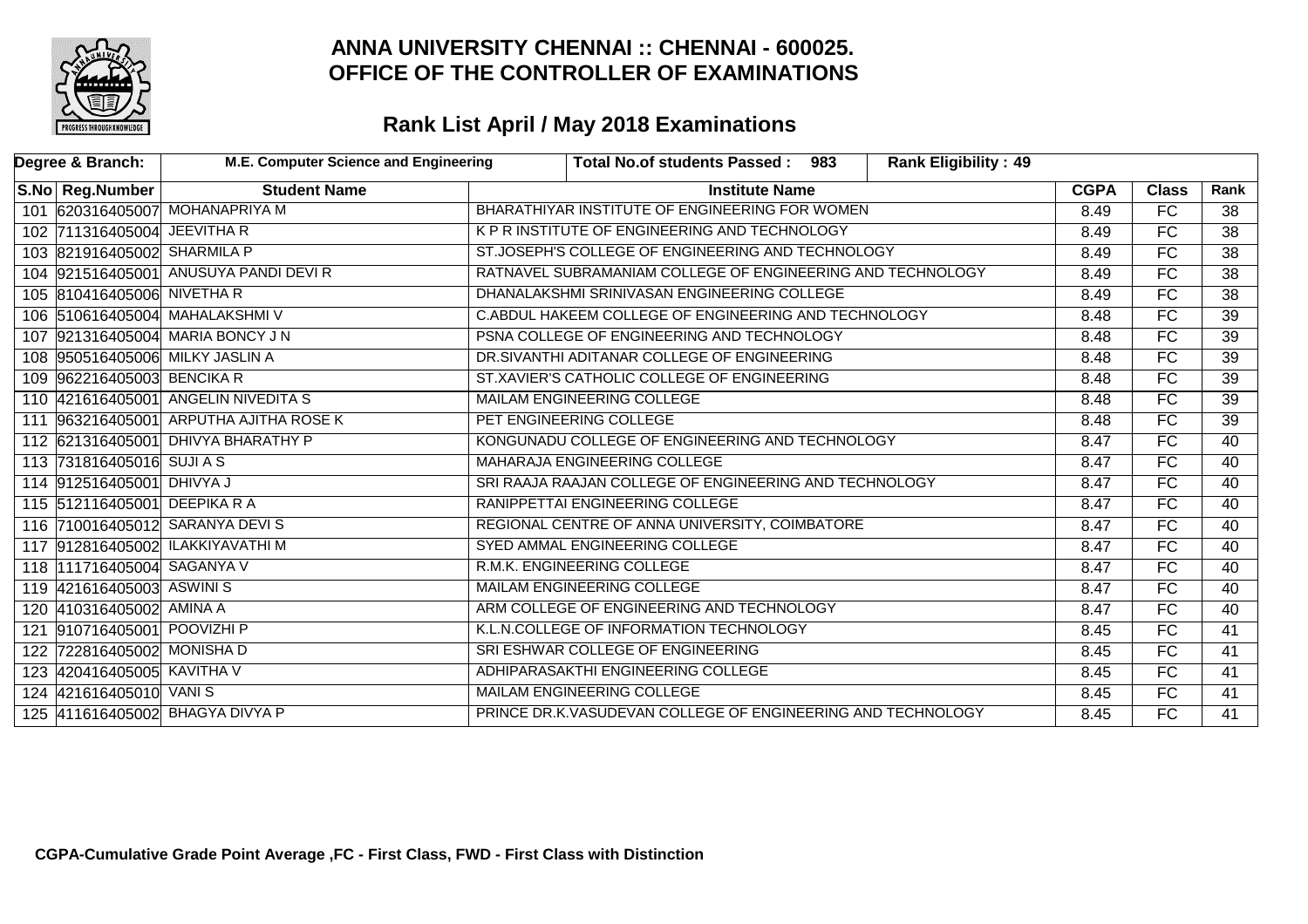

| Degree & Branch:              | M.E. Computer Science and Engineering | Total No.of students Passed: 983<br><b>Rank Eligibility: 49</b> |             |                          |                 |
|-------------------------------|---------------------------------------|-----------------------------------------------------------------|-------------|--------------------------|-----------------|
| S.No Reg.Number               | <b>Student Name</b>                   | <b>Institute Name</b>                                           | <b>CGPA</b> | <b>Class</b>             | Rank            |
|                               | 126 950716405004 JAGATHEASWARI P      | <b>FRANCIS XAVIER ENGINEERING COLLEGE</b>                       | 8.45        | $\overline{FC}$          | 41              |
| 127 921316405010 SATHIYA S    |                                       | PSNA COLLEGE OF ENGINEERING AND TECHNOLOGY                      | 8.45        | $\overline{FC}$          | 41              |
|                               | 128 111916405004 JANSHI PRAGADA       | S.A. ENGINEERING COLLEGE                                        | 8.45        | $\overline{\mathsf{FC}}$ | 41              |
| 129 950916405002 PORKODIS     |                                       | HOLY CROSS ENGINEERING COLLEGE                                  | 8.45        | $\overline{FC}$          | 41              |
|                               | 130 820316405005 SATHYALAKSHMIP       | A.V.C COLLEGE OF ENGINEERING                                    | 8.45        | FC                       | 41              |
|                               | 131 921816405007 NAGARATHINAM D       | SREE SOWDAMBIKA COLLEGE OF ENGINEERING                          | 8.44        | <b>FC</b>                | 42              |
| 132 913116405001 ATCHAYA R    |                                       | VELAMMAL COLLEGE OF ENGINEERING AND TECHNOLOGY                  | 8.44        | FC                       | $\overline{42}$ |
| 133 820316405003 MEENA V      |                                       | A.V.C COLLEGE OF ENGINEERING                                    | 8.44        | FC                       | 42              |
| 134 820316405004 RANJITHA K   |                                       | A.V.C COLLEGE OF ENGINEERING                                    | 8.44        | FC                       | 42              |
| 135 613016405017 TAMILARASI R |                                       | VIVEKANANDHA COLLEGE OF TECHNOLOGY FOR WOMEN                    | 8.44        | $\overline{FC}$          | 42              |
|                               | 136 952616405002 MAGESWARI M          | S.VEERASAMY CHETTIAR COLLEGE OF ENGINEERING AND TECHNOLOGY      | 8.44        | FC                       | 42              |
|                               | 137 722816405001 ILAKKIYAVANI R       | SRI ESHWAR COLLEGE OF ENGINEERING                               | 8.43        | $\overline{FC}$          | 43              |
| 138 113216405004 SARANYA D    |                                       | <b>VELAMMAL ENGINEERING COLLEGE</b>                             | 8.43        | $\overline{FC}$          | 43              |
| 139 420416405010 PRIYA P      |                                       | ADHIPARASAKTHI ENGINEERING COLLEGE                              | 8.43        | $\overline{\mathsf{FC}}$ | 43              |
| 140 950816405001 AARTHI A     |                                       | GOVERNMENT COLLEGE OF ENGINEERING - THIRUNELVELI                | 8.43        | $\overline{FC}$          | 43              |
| 141 312216405002 BAPUSIRI B   |                                       | SRI SIVASUBRAMANIYA NADAR COLLEGE OF ENGINEERING                | 8.43        | FC.                      | 43              |
| 142 611016405003 SENTHAMIL K  |                                       | JAYAM COLLEGE OF ENGINEERING AND TECHNOLOGY                     | 8.43        | FC.                      | 43              |
| 143 711316405005 PREETHIT     |                                       | K P R INSTITUTE OF ENGINEERING AND TECHNOLOGY                   | 8.43        | $\overline{\mathsf{FC}}$ | $\overline{43}$ |
| 144 820816405009 PIRAVEENA P  |                                       | <b>E.G.S.PILLAY ENGINEERING COLLEGE</b>                         | 8.43        | FC                       | $\overline{43}$ |
| 145 820816405003 DHIVYA G     |                                       | E.G.S.PILLAY ENGINEERING COLLEGE                                | 8.43        | $\overline{FC}$          | 43              |
|                               | 146 950716405005 JENIFER EBINEZER A   | FRANCIS XAVIER ENGINEERING COLLEGE                              | 8.43        | FC                       | 43              |
| 147 421616405007 SARUMATHY B  |                                       | <b>MAILAM ENGINEERING COLLEGE</b>                               | 8.41        | $\overline{\mathsf{FC}}$ | $\overline{44}$ |
| 148 921816405006 MALLIKA K    |                                       | SREE SOWDAMBIKA COLLEGE OF ENGINEERING                          | 8.41        | FC.                      | 44              |
| 149 612716405006 VAISHNAVI M  |                                       | THE KAVERY ENGINEERING COLLEGE                                  | 8.41        | FC                       | 44              |
| 150 952016405007 SARANYA R    |                                       | P.S.R.RENGASAMY COLLEGE OF ENGINEERING FOR WOMEN                | 8.41        | $\overline{FC}$          | 44              |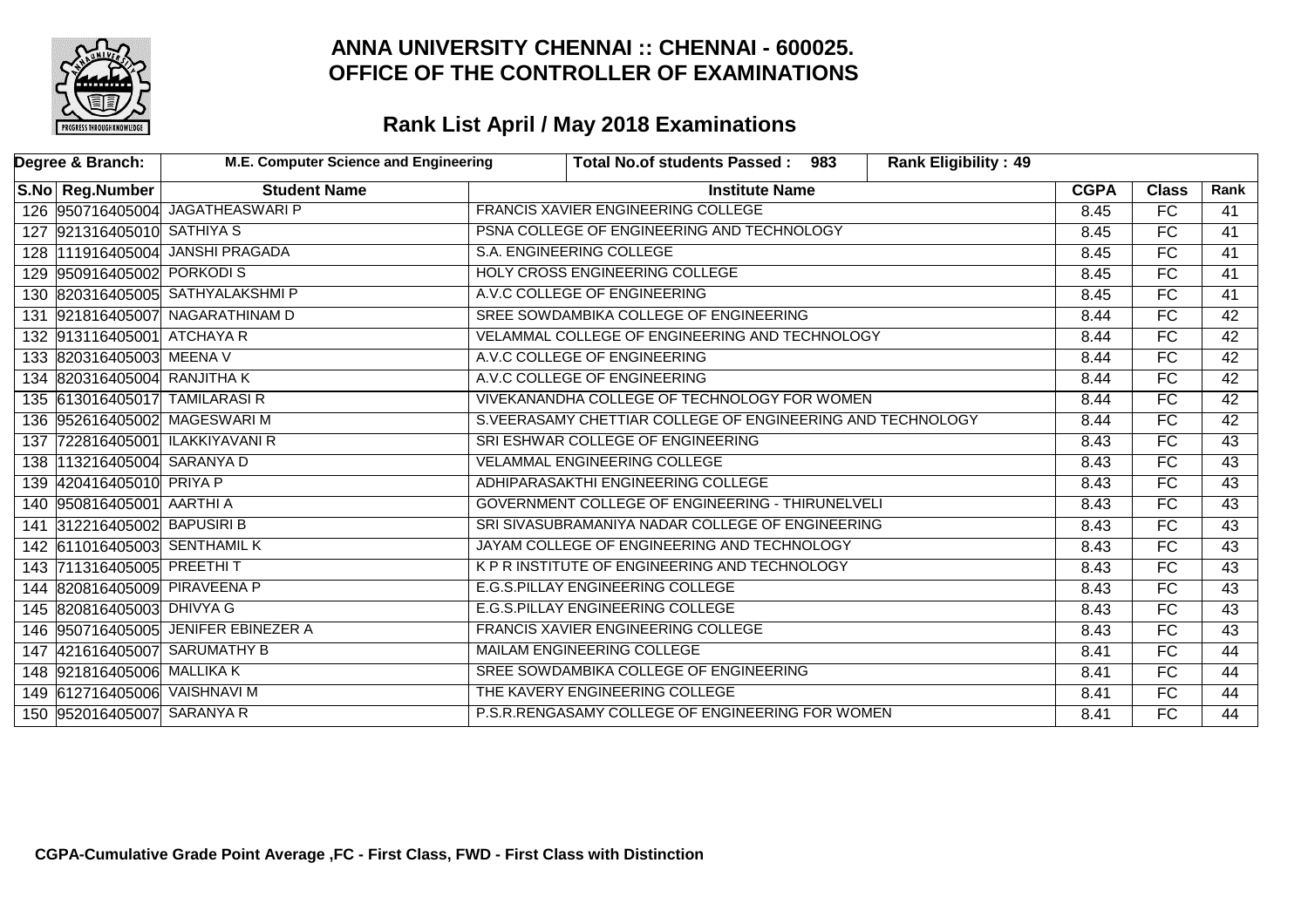

| Degree & Branch:            | M.E. Computer Science and Engineering | <b>Rank Eligibility: 49</b><br>Total No.of students Passed: 983 |             |                          |                 |
|-----------------------------|---------------------------------------|-----------------------------------------------------------------|-------------|--------------------------|-----------------|
| S.No Reg.Number             | <b>Student Name</b>                   | <b>Institute Name</b>                                           | <b>CGPA</b> | <b>Class</b>             | Rank            |
| 151 610516405002 REKA A     |                                       | DHIRAJLAL GANDHI COLLEGE OF TECHNOLOGY                          | 8.41        | $\overline{FC}$          | 44              |
|                             | 152 821916405001 AMALORPAVAM A        | ST.JOSEPH'S COLLEGE OF ENGINEERING AND TECHNOLOGY               | 8.41        | FC                       | 44              |
| 153 620316405003 INDHU V    |                                       | BHARATHIYAR INSTITUTE OF ENGINEERING FOR WOMEN                  | 8.41        | $\overline{\mathsf{FC}}$ | $\overline{44}$ |
|                             | 154 950016405007 RENUKA PAVITHRA M    | REGIONAL CENTRE OF ANNA UNIVERSITY, THIRUNELVELI                | 8.41        | $\overline{FC}$          | 44              |
|                             | 155 731116405001 GOKULAPRIYA V        | INSTITUTE OF ROAD AND TRANSPORT TECHNOLOGY                      | 8.41        | FC.                      | 44              |
|                             | 156 312216405005 DHANA LAKSHMI M      | SRI SIVASUBRAMANIYA NADAR COLLEGE OF ENGINEERING                | 8.41        | $\overline{\mathsf{FC}}$ | 44              |
|                             | 157 961816405003 KIRUBA J AMANDA      | PONJESLY COLLEGE OF ENGINEERING                                 | 8.41        | $\overline{FC}$          | 44              |
|                             | 158 113216405008 VIJAYALAKSHMIR       | <b>VELAMMAL ENGINEERING COLLEGE</b>                             | 8.40        | $\overline{FC}$          | 45              |
|                             | 159 312816405002 JENIFA SHARON J      | AGNI COLLEGE OF TECHNOLOGY                                      | 8.40        | $\overline{FC}$          | 45              |
| 160 511916405007 SOWMIYA S  |                                       | PRIYADARSHINI ENGINEERING COLLEGE                               | 8.40        | $\overline{\mathsf{FC}}$ | $\overline{45}$ |
| 161 952016405006 MARIREGA G |                                       | P.S.R.RENGASAMY COLLEGE OF ENGINEERING FOR WOMEN                | 8.40        | FC                       | 45              |
| 162 710016405008 NANDHINI A |                                       | REGIONAL CENTRE OF ANNA UNIVERSITY, COIMBATORE                  | 8.40        | $\overline{FC}$          | 45              |
| 163 710016405009 OVIYA V    |                                       | REGIONAL CENTRE OF ANNA UNIVERSITY, COIMBATORE                  | 8.40        | $\overline{FC}$          | 45              |
| 164 722816405004 SHANTHIT   |                                       | SRI ESHWAR COLLEGE OF ENGINEERING                               | 8.40        | FC                       | 45              |
|                             | 165 512116405003 INDULAKSHMI V        | RANIPPETTAI ENGINEERING COLLEGE                                 | 8.40        | FC                       | 45              |
| 166 420416405012 REVATHY C  |                                       | ADHIPARASAKTHI ENGINEERING COLLEGE                              | 8.40        | FC                       | 45              |
| 167 952016405002 CHITRA P   |                                       | P.S.R.RENGASAMY COLLEGE OF ENGINEERING FOR WOMEN                | 8.40        | $\overline{\mathsf{FC}}$ | 45              |
| 168 511016405004 SARANYA M  |                                       | J E I MATHAAJEE COLLEGE OF ENGINEERING                          | 8.39        | $\overline{FC}$          | 46              |
| 169 312316405006 NIRMALA J  |                                       | ST.JOSEPH'S COLLEGE OF ENGINEERING                              | 8.39        | $\overline{FC}$          | $\overline{46}$ |
| 170 421316405002 DIVYA T    |                                       | KRISHNASAMY COLLEGE OF ENGINEERING AND TECHNOLOGY               | 8.39        | FC                       | 46              |
| 171 961916405005 SONIYA J   |                                       | RAJAS INTERNATIONAL INSTITUTE OF TECHNOLOGY FOR WOMEN           | 8.39        | $\overline{\mathsf{FC}}$ | $\overline{46}$ |
|                             | 172 710016405007 MUTHULAKSHMIG        | REGIONAL CENTRE OF ANNA UNIVERSITY, COIMBATORE                  | 8.39        | FC                       | $\overline{46}$ |
|                             | 173 620116405012 SOUNDHARYA S         | A V S ENGINEERING COLLEGE                                       | 8.39        | $\overline{FC}$          | 46              |
|                             | 174 812816405007 NISNA HANEEFA K      | MOOKAMBIGAI COLLEGE OF ENGINEERING                              | 8.39        | FC                       | 46              |
|                             | 175 963216405003 FATIMA SELVIC        | PET ENGINEERING COLLEGE                                         | 8.39        | $\overline{FC}$          | 46              |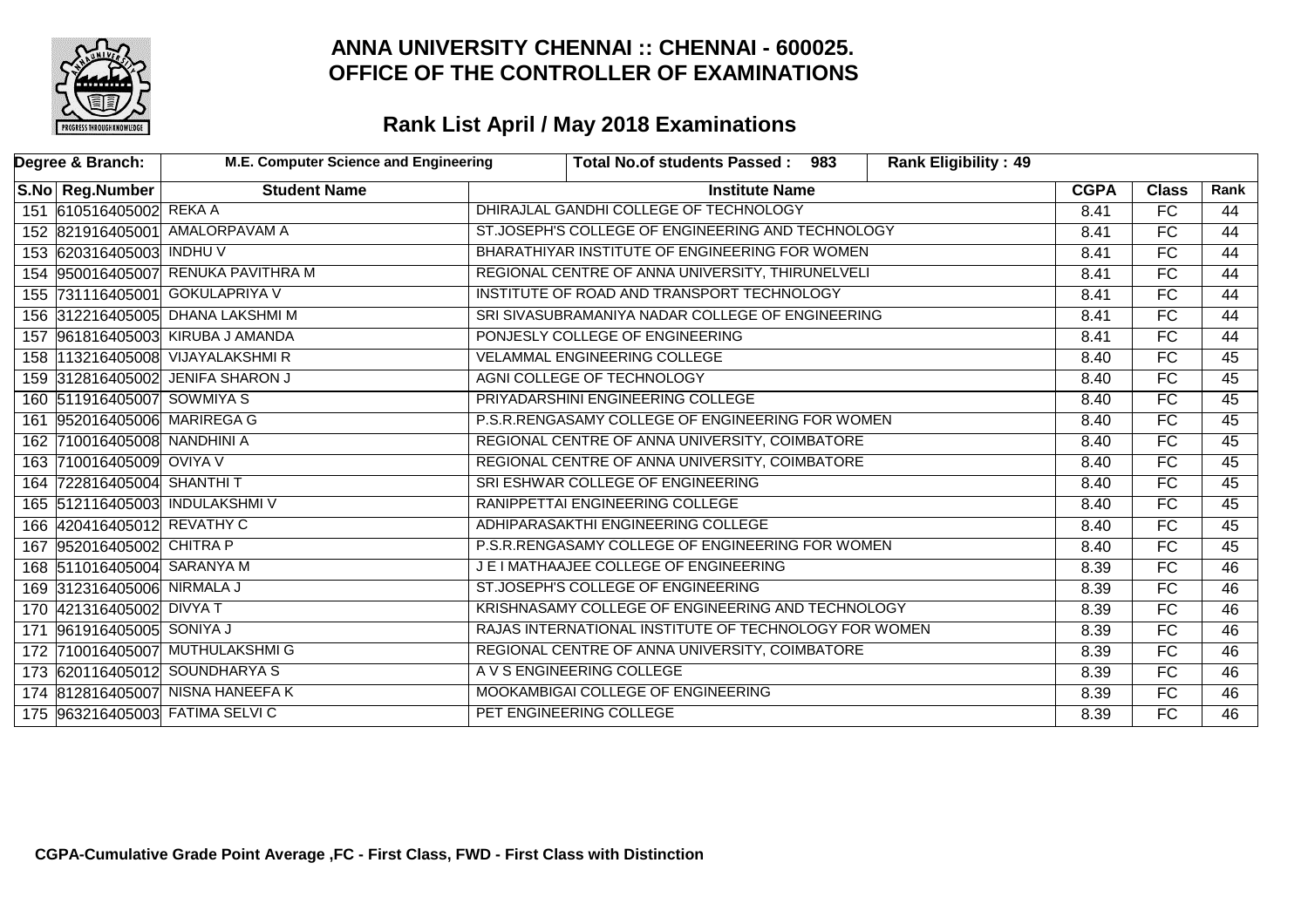

| Degree & Branch:              | M.E. Computer Science and Engineering |                                              | Total No.of students Passed: 983                     |      | <b>Rank Eligibility: 49</b> |             |                 |                 |
|-------------------------------|---------------------------------------|----------------------------------------------|------------------------------------------------------|------|-----------------------------|-------------|-----------------|-----------------|
| S.No   Reg.Number             | <b>Student Name</b>                   |                                              | <b>Institute Name</b>                                |      |                             | <b>CGPA</b> | <b>Class</b>    | Rank            |
|                               | 176 910416405002 MEENAKSHIPRIYA R     |                                              | FATIMA MICHAEL COLLEGE OF ENGINEERING AND TECHNOLOGY |      |                             | 8.39        | FC              | 46              |
|                               | 177 950716405007 MUTHUEASWARI P       |                                              | FRANCIS XAVIER ENGINEERING COLLEGE                   |      |                             | 8.39        | FC              | $\overline{46}$ |
|                               | 178 950716405013 TRINISHIA SHEEBA A   |                                              | <b>FRANCIS XAVIER ENGINEERING COLLEGE</b>            |      |                             | 8.39        | FC              | $\overline{46}$ |
|                               | 179 513216405024 VISHNU PRIYA S       |                                              | THIRUMALAI ENGINEERING COLLEGE                       |      |                             | 8.39        | $\overline{FC}$ | 46              |
| 180 963016405004 VINUJA G     |                                       |                                              | VINS CHRISTIAN WOMEN'S COLLEGE OF ENGINEERING        |      |                             | 8.37        | FC              | $\overline{47}$ |
|                               | 181 921916405003 KARTHIGAI PRIYA R    |                                              | SRI SUBRAMANYA COLLEGE OF ENGINEERING AND TECHNOLOGY |      |                             | 8.37        | $\overline{FC}$ | 47              |
| 182 613016405003 DEEPIKA M    |                                       |                                              | VIVEKANANDHA COLLEGE OF TECHNOLOGY FOR WOMEN         |      |                             | 8.37        | FC              | $\overline{47}$ |
| 183 950816405012 SATHIYA A    |                                       |                                              | GOVERNMENT COLLEGE OF ENGINEERING - THIRUNELVELI     |      |                             | 8.37        | FC              | $\overline{47}$ |
| 184 731816405010 MEGALA R     |                                       |                                              | MAHARAJA ENGINEERING COLLEGE                         |      |                             | 8.37        | FC              | 47              |
|                               | 185 910416405003 SHANMUGA PRIYA C     |                                              | FATIMA MICHAEL COLLEGE OF ENGINEERING AND TECHNOLOGY |      |                             | 8.36        | $\overline{FC}$ | $\overline{48}$ |
| 186 312316405009 SOWMIYA S    |                                       |                                              | ST.JOSEPH'S COLLEGE OF ENGINEERING                   |      |                             | 8.36        | FC              | $\overline{48}$ |
| 187 961816405004 SUJA R       |                                       |                                              | PONJESLY COLLEGE OF ENGINEERING                      |      |                             | 8.36        | FC              | $\overline{48}$ |
| 188 512116405004 JAYASHREE S  |                                       |                                              | RANIPPETTAI ENGINEERING COLLEGE                      |      |                             | 8.36        | FC              | 48              |
|                               | 189 820316405002 EYAMINI KOWSALYA V   |                                              | A.V.C COLLEGE OF ENGINEERING                         |      |                             | 8.36        | FC              | $\overline{48}$ |
| 190 810416405002 DHIVYA A     |                                       |                                              | DHANALAKSHMI SRINIVASAN ENGINEERING COLLEGE          |      |                             | 8.36        | FC              | 48              |
| 191 111516405002 PREETHIG     |                                       |                                              | R.M.D. ENGINEERING COLLEGE                           |      |                             | 8.36        | FC              | 48              |
| 192 921616405002 ARUNA DEVI R |                                       |                                              | SBM COLLEGE OF ENGINEERING AND TECHNOLOGY            |      |                             | 8.36        | FC              | $\overline{48}$ |
|                               | 193 921216405001 ARCHANADEVIT         |                                              | <b>VEERAMMAL ENGINEERING COLLEGE</b>                 |      |                             | 8.36        | FC              | 48              |
|                               | 194 952716405002 PONNULINGAM C        |                                              | SARDAR RAJA COLLEGE OF ENGINEERING                   |      |                             | 8.35        | $\overline{FC}$ | 49              |
| 195 912816405006 VISHALINIS   |                                       |                                              | SYED AMMAL ENGINEERING COLLEGE                       |      |                             | 8.35        | FC              | 49              |
|                               | 196 613016405008 PRIYADHARSHINI R     | VIVEKANANDHA COLLEGE OF TECHNOLOGY FOR WOMEN |                                                      | 8.35 | $\overline{FC}$             | 49          |                 |                 |
| 197 111716405002 MONISHAS     |                                       | R.M.K. ENGINEERING COLLEGE                   |                                                      | 8.35 | FC                          | 49          |                 |                 |
| 198 421116405003 BRITTADEVI V |                                       | <b>IFET COLLEGE OF ENGINEERING</b>           |                                                      | 8.35 | FC                          | 49          |                 |                 |
|                               | 199 13216405003 PRINCY RUFINA C       | <b>VELAMMAL ENGINEERING COLLEGE</b>          |                                                      |      | 8.35                        | FC          | 49              |                 |
|                               | 200 611616405003 SATHIYA ROOPA M      |                                              | MAHENDRA INSTITUTE OF TECHNOLOGY                     |      |                             | 8.35        | $\overline{FC}$ | 49              |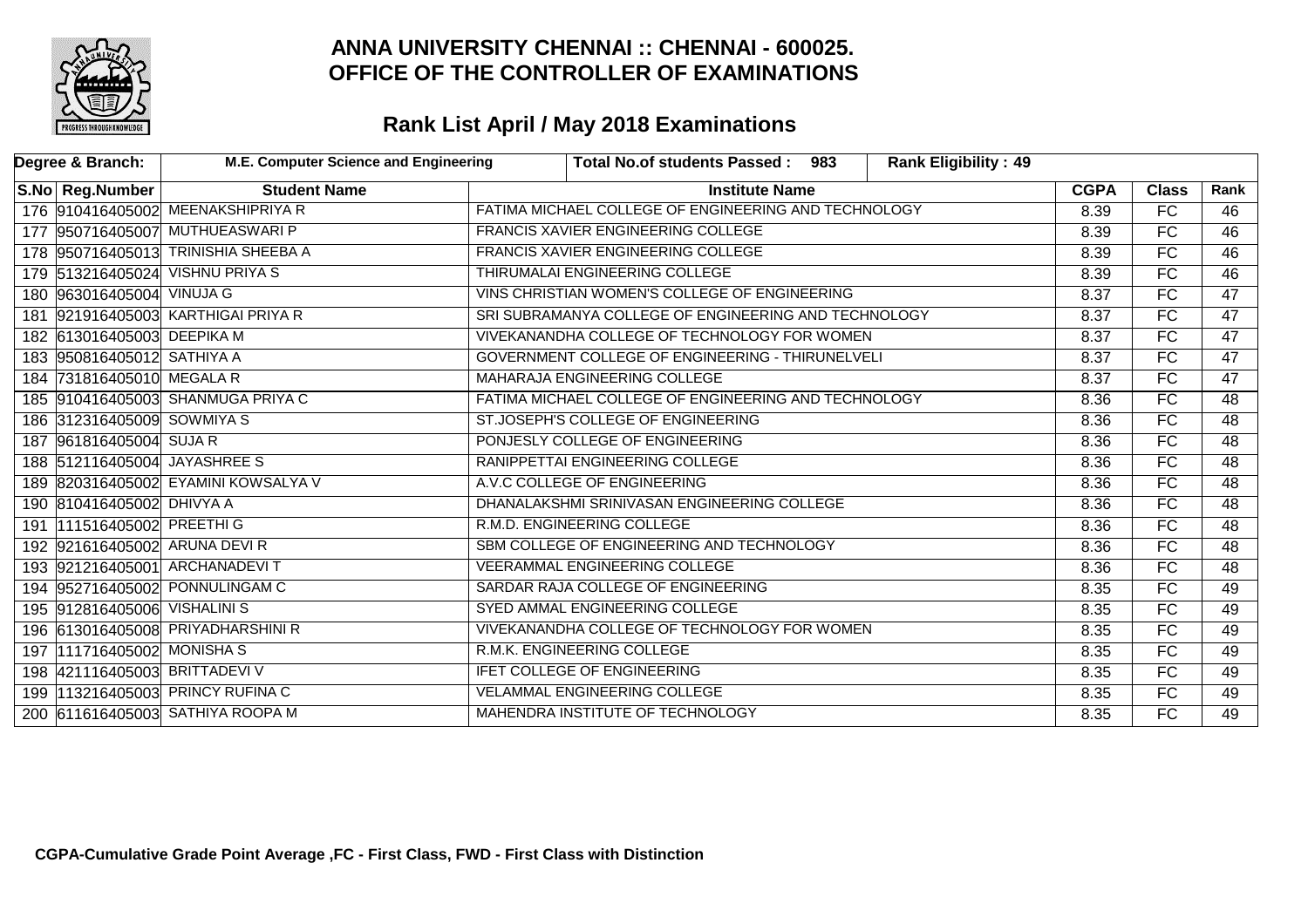

| Degree & Branch: | <b>M.E. Energy Engineering</b> |                     | <b>Total No.of students Passed</b> | 26 | <b>Rank Eligibility:</b> |             |              |      |
|------------------|--------------------------------|---------------------|------------------------------------|----|--------------------------|-------------|--------------|------|
| S.No Reg.Number  | Student Name                   |                     | <b>Institute Name</b>              |    |                          | <b>CGPA</b> | <b>Class</b> | Rank |
|                  | 820316407001 MOHAMED ASIF A    | $\Lambda$ $\Lambda$ | <b>COLLEGE OF ENGINEERING</b>      |    |                          | 8.65        | =WD          |      |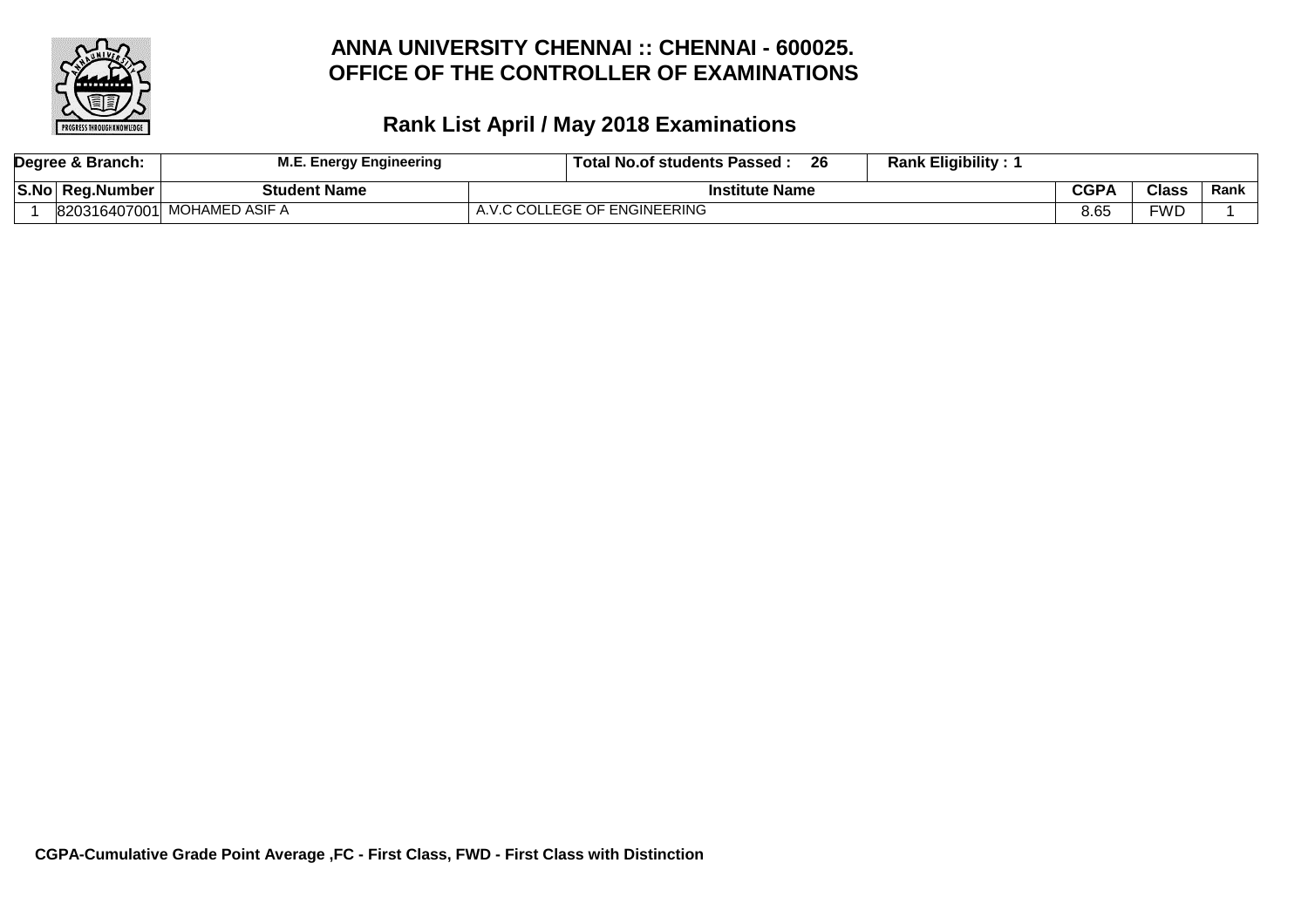

|    | Degree & Branch:          | <b>M.E. Engineering Design</b>   | <b>Total No.of students Passed:</b><br><b>Rank Eligibility: 10</b><br>190 |             |              |                 |
|----|---------------------------|----------------------------------|---------------------------------------------------------------------------|-------------|--------------|-----------------|
|    | S.No Reg.Number           | <b>Student Name</b>              | <b>Institute Name</b>                                                     | <b>CGPA</b> | <b>Class</b> | Rank            |
|    |                           | 950816408007 ISAAC SAMUEL RAJA T | GOVERNMENT COLLEGE OF ENGINEERING - THIRUNELVELI                          | 9.26        | <b>FWD</b>   |                 |
| 2  | 513216408010 PRASANNA P   |                                  | THIRUMALAI ENGINEERING COLLEGE                                            | 8.81        | <b>FWD</b>   | $\overline{2}$  |
| 3  |                           | 921616408010 GANESHAN G N        | SBM COLLEGE OF ENGINEERING AND TECHNOLOGY                                 | 8.77        | <b>FWD</b>   | 3               |
| 4  |                           | 410116408016 MAGESWARI P         | ADHI COLLEGE OF ENGINEERING AND TECHNOLOGY                                | 8.75        | <b>FWD</b>   | 4               |
| 5  | 921316408005 SIVAKUMAR B  |                                  | PSNA COLLEGE OF ENGINEERING AND TECHNOLOGY                                | 8.73        | <b>FWD</b>   | 5               |
| 6. |                           | 710016408014 VIBIN STALIN C      | REGIONAL CENTRE OF ANNA UNIVERSITY, COIMBATORE                            | 8.68        | <b>FWD</b>   | 6               |
|    |                           | 811816408005 THANGA BALAJI M     | KURINJI COLLEGE OF ENGINEERING AND TECHNOLOGY                             | 8.66        | <b>FWD</b>   |                 |
| 8  |                           | $911216408011$ SARAVANAN H       | MAHATH AMMA INSTITUTE OF ENGINEERING AND TECHNOLOGY                       | 8.64        | <b>FWD</b>   | 8               |
| 9  |                           | 421616408003 PANTHALRAJAN R      | MAILAM ENGINEERING COLLEGE                                                | 8.60        | <b>FWD</b>   | 9               |
|    | 10 421616408005 SATHISH T |                                  | MAILAM ENGINEERING COLLEGE                                                | 8.59        | <b>FWD</b>   | 10 <sup>°</sup> |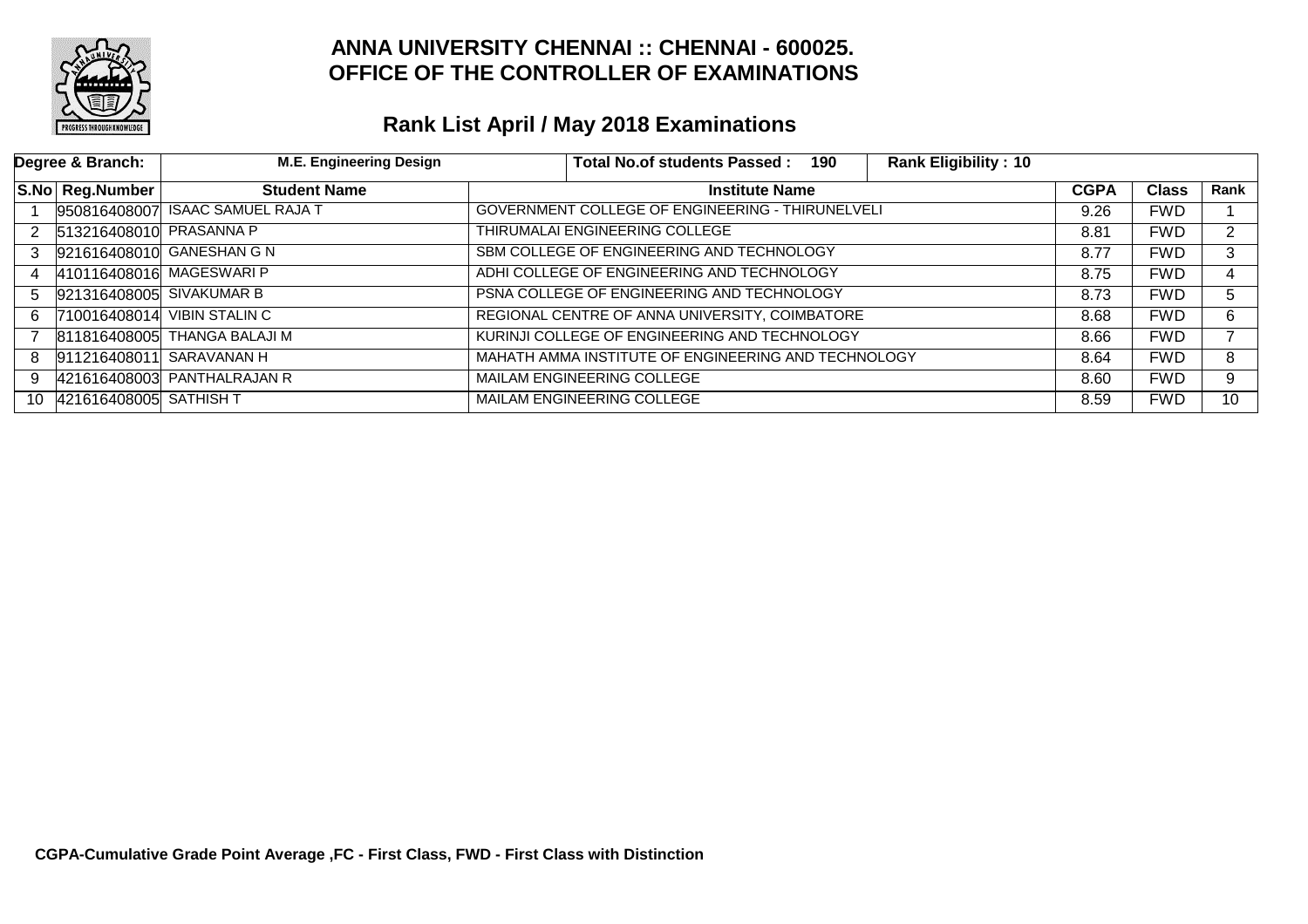

|    | Degree & Branch:          | <b>M.E. Manufacturing Engineering</b> |                                                        | <b>Total No.of students Passed:</b><br>- 262           | <b>Rank Eligibility: 13</b> |             |              |                 |
|----|---------------------------|---------------------------------------|--------------------------------------------------------|--------------------------------------------------------|-----------------------------|-------------|--------------|-----------------|
|    | S.No Reg.Number           | <b>Student Name</b>                   |                                                        | <b>Institute Name</b>                                  |                             | <b>CGPA</b> | <b>Class</b> | Rank            |
|    | 312216410001 AMITH SC     |                                       |                                                        | SRI SIVASUBRAMANIYA NADAR COLLEGE OF ENGINEERING       |                             |             | <b>FWD</b>   |                 |
| 2  | 412716410001 DEEPA C      |                                       | <b>TAGORE ENGINEERING COLLEGE</b>                      |                                                        |                             | 8.85        | <b>FWD</b>   | $\overline{2}$  |
| 3  |                           | 912516410007 SETHURAMAN S             |                                                        | SRI RAAJA RAAJAN COLLEGE OF ENGINEERING AND TECHNOLOGY |                             |             |              | 3               |
| 4  | 961416410018 SIBIN B SASI |                                       | MAR EPHRAEM COLLEGE OF ENGINEERING AND TECHNOLOGY      |                                                        |                             | 8.78        | <b>FWD</b>   | 4               |
| 5  |                           | 732516410011 RAMPRAKASH A             | SHREE VENKATESHWARA HI-TECH ENGINEERING COLLEGE        |                                                        |                             | 8.71        | <b>FWD</b>   | 5.              |
| 6  |                           | [710016410004] PREMKUMAR P            | REGIONAL CENTRE OF ANNA UNIVERSITY, COIMBATORE         |                                                        |                             | 8.65        | <b>FWD</b>   | 6.              |
|    | 961316410011 RANJITH I    |                                       | M.E.T. ENGINEERING COLLEGE                             |                                                        |                             | 8.62        | <b>FWD</b>   |                 |
| 8  | 312216410009 GANESH R     |                                       | SRI SIVASUBRAMANIYA NADAR COLLEGE OF ENGINEERING       |                                                        |                             | 8.59        | <b>FWD</b>   | 8               |
| 9  | 312216410003 ARUN D       |                                       | SRI SIVASUBRAMANIYA NADAR COLLEGE OF ENGINEERING       |                                                        |                             | 8.57        | <b>FWD</b>   | 9               |
|    | 10 513116410009 SUGUMAR U |                                       | THANTHAI PERIYAR GOVT INSTITUTE OF TECHNOLOGY          |                                                        |                             | 8.53        | <b>FWD</b>   | 10 <sup>1</sup> |
| 11 | 732516410019 TINU THOMAS  |                                       | SHREE VENKATESHWARA HI-TECH ENGINEERING COLLEGE        |                                                        |                             | 8.50        | <b>FWD</b>   | 11              |
|    | 12 921016410002 ESWARAN J |                                       | NADAR SARASWATHI COLLEGE OF ENGINEERING AND TECHNOLOGY |                                                        |                             | 8.49        | FC           | 12 <sup>°</sup> |
|    |                           | 13 312316410001 AROKIA JOHN MITHUN A  | ST.JOSEPH'S COLLEGE OF ENGINEERING                     |                                                        |                             | 8.43        | FC           | 13              |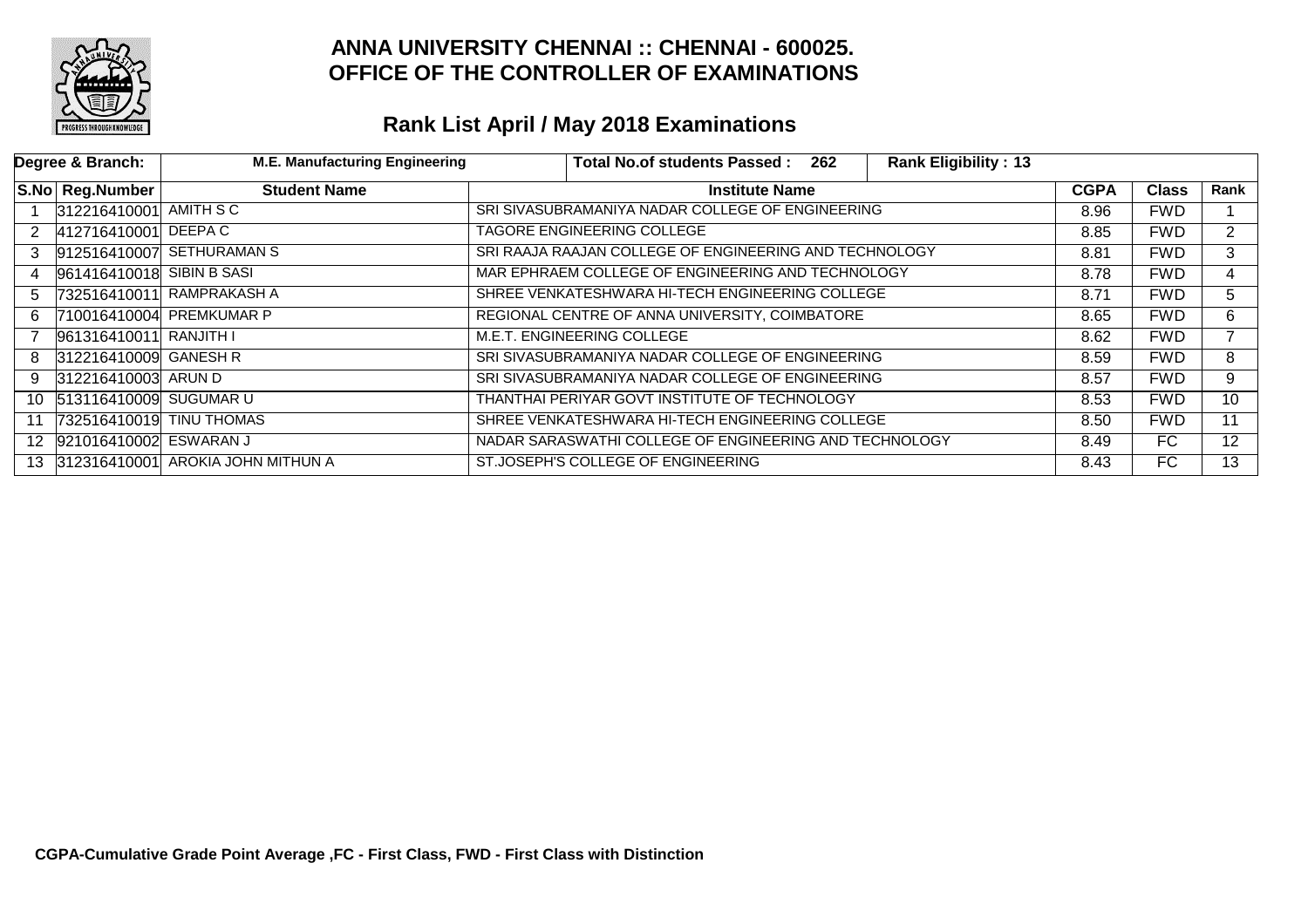

|    | Degree & Branch:         | <b>M.E. Power Systems Engineering</b>          | Total No.of students Passed: 132               | <b>Rank Eligibility: 7</b> |              |      |
|----|--------------------------|------------------------------------------------|------------------------------------------------|----------------------------|--------------|------|
|    | S.No Reg.Number          | <b>Student Name</b>                            | <b>Institute Name</b>                          | <b>CGPA</b>                | <b>Class</b> | Rank |
|    | 113216411003 KEERTHIGA A |                                                | <b>VELAMMAL ENGINEERING COLLEGE</b>            | 9.13                       | <b>FWD</b>   |      |
|    | 2 710016411010 SUGUNA M  |                                                | REGIONAL CENTRE OF ANNA UNIVERSITY, COIMBATORE | 8.91                       | <b>FWD</b>   | ົ    |
| 3  | $312316411007$ LEKAH R   |                                                | ST.JOSEPH'S COLLEGE OF ENGINEERING             | 8.88                       | <b>FWD</b>   | ີ    |
| 4  |                          | 113216411006 WAHEEDA PARVEEN S                 | <b>VELAMMAL ENGINEERING COLLEGE</b>            | 8.87                       | <b>FWD</b>   |      |
|    | 950716411001 SUMATHY M   |                                                | <b>FRANCIS XAVIER ENGINEERING COLLEGE</b>      | 8.84                       | <b>FWD</b>   | 5.   |
| 6. |                          | 821316411003 SUDHARAMANIS                      | PARISUTHAM INSTITUTE OF TECHNOLOGY AND SCIENCE | 8.79                       | <b>FWD</b>   | 6    |
|    |                          | $91061641100$ <sup>1</sup> ANGELIN HEPHZIBAH V | K.L.N.COLLEGE OF ENGINEERING                   | 8.73                       | <b>FWD</b>   |      |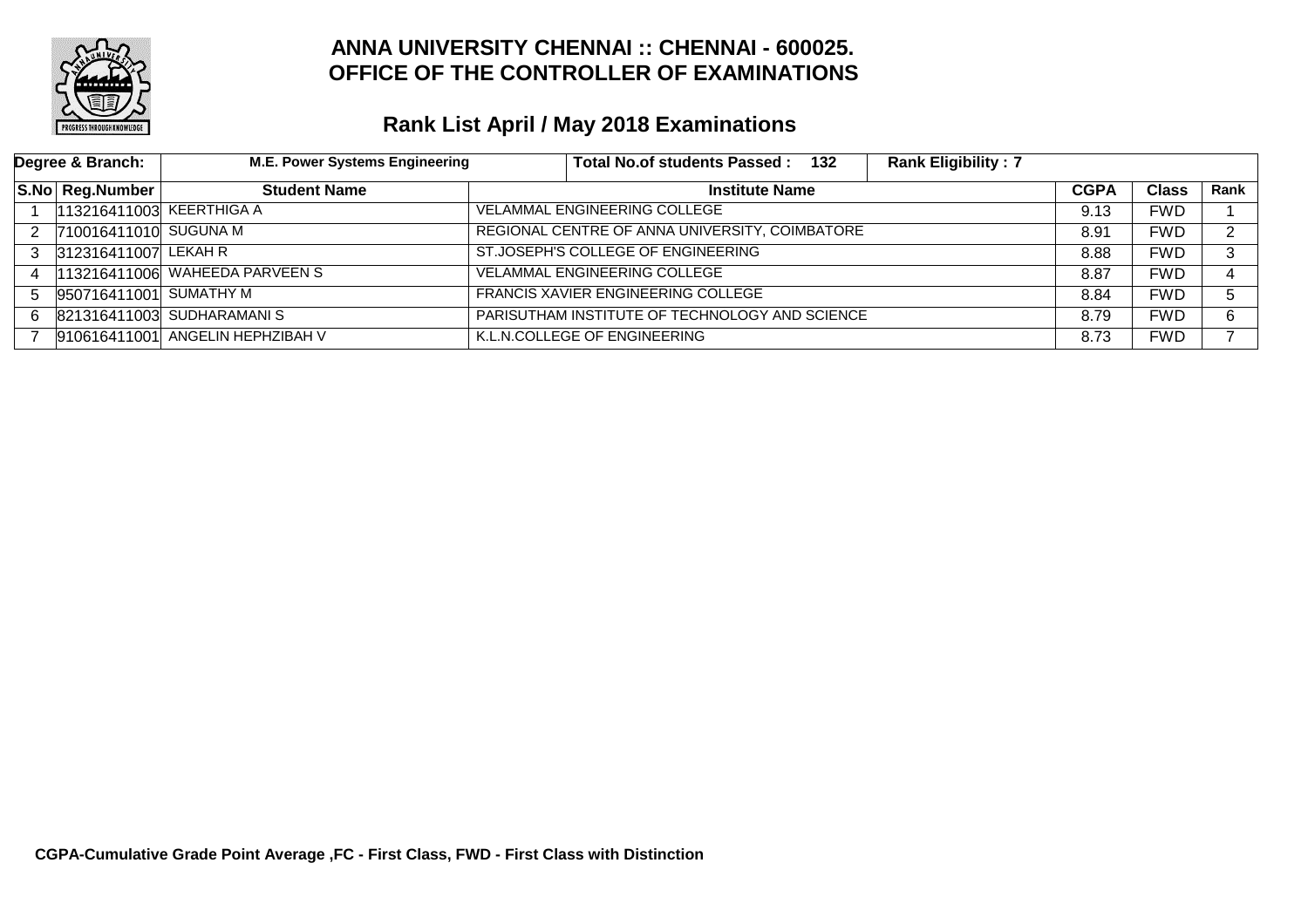

|                | Degree & Branch:           | <b>M.E. Structural Engineering</b> | Total No.of students Passed: 893<br>Rank Eligibility: 45           |             |              |                 |
|----------------|----------------------------|------------------------------------|--------------------------------------------------------------------|-------------|--------------|-----------------|
|                | S.No Reg.Number            | <b>Student Name</b>                | <b>Institute Name</b>                                              | <b>CGPA</b> | <b>Class</b> | Rank            |
| $\overline{1}$ |                            | 312816413008 SARASWATHY N          | AGNI COLLEGE OF TECHNOLOGY                                         | 9.50        | <b>FWD</b>   |                 |
| 2              |                            | 610516413004 CHANDRIKKA V          | DHIRAJLAL GANDHI COLLEGE OF TECHNOLOGY                             | 9.43        | <b>FWD</b>   | $\overline{2}$  |
| 3              |                            | 921316413027 VIJAYALAKSHMI A       | PSNA COLLEGE OF ENGINEERING AND TECHNOLOGY                         | 9.37        | <b>FWD</b>   | $\overline{3}$  |
| 4              |                            | 412816413013 SUBASHREE M           | <b>VALLIAMMAI ENGINEERING COLLEGE</b>                              | 9.21        | <b>FWD</b>   | $\overline{4}$  |
| 5.             |                            | 310616413015 SANTHOSH PRABUS       | <b>EASWARI ENGINEERING COLLEGE</b>                                 | 9.19        | <b>FWD</b>   | 5               |
| 6              | 910016413001 AJILA HEXIL S |                                    | REGIONAL CENTRE OF ANNA UNIVERSITY, MADURAI                        | 9.06        | <b>FWD</b>   | 6               |
|                | 960316413006 BERNISHA B    |                                    | BETHLAHEM INSTITUTE OF ENGINEERING                                 | 9.06        | <b>FWD</b>   | $\overline{6}$  |
| 8              |                            | 921316413028 YAMINIARUNA B         | PSNA COLLEGE OF ENGINEERING AND TECHNOLOGY                         | 9.04        | <b>FWD</b>   | $\overline{7}$  |
| 9              | 310616413005 EMILREYAN R   |                                    | <b>EASWARI ENGINEERING COLLEGE</b>                                 | 9.04        | <b>FWD</b>   | $7^{\circ}$     |
| 10             | 921316413004 GOMATHI V     |                                    | PSNA COLLEGE OF ENGINEERING AND TECHNOLOGY                         | 9.03        | <b>FWD</b>   | 8               |
| 11             |                            | 912416413005 MARIYA JENITA J       | SHANMUGANATHAN ENGINEERING COLLEGE                                 | 9.03        | <b>FWD</b>   | $\overline{8}$  |
|                | 12 311616413010 MONICA M   |                                    | MISRIMAL NAVAJEE MUNOTH JAIN ENGINEERING COLLEGE                   | 9.01        | <b>FWD</b>   | 9               |
| 13             | 813016413001 AGALYA C      |                                    | OXFORD ENGINEERING COLLEGE                                         | 8.99        | <b>FWD</b>   | 10 <sup>°</sup> |
|                | 14 310616413017 SUGANYA J  |                                    | <b>EASWARI ENGINEERING COLLEGE</b>                                 | 8.99        | <b>FWD</b>   | 10              |
|                | 15 910016413019 VISITHRA M |                                    | REGIONAL CENTRE OF ANNA UNIVERSITY, MADURAI                        | 8.97        | <b>FWD</b>   | $\overline{11}$ |
| 16             | 312816413005 PRIYA M I     |                                    | AGNI COLLEGE OF TECHNOLOGY                                         | 8.94        | <b>FWD</b>   | $\overline{12}$ |
|                | 17 920416413008 NIVETHAS   |                                    | KAMARAJ COLLEGE OF ENGINEERING AND TECHNOLOGY                      | 8.94        | <b>FWD</b>   | $\overline{12}$ |
|                |                            | 18 921216413003 MEENU P RAJAN      | <b>VEERAMMAL ENGINEERING COLLEGE</b>                               | 8.94        | <b>FWD</b>   | $\overline{12}$ |
|                | 19 813016413006 KALPANA K  |                                    | OXFORD ENGINEERING COLLEGE                                         | 8.93        | <b>FWD</b>   | $\overline{13}$ |
| <b>20</b>      |                            | 910016413009 RAJALAKSHMI J         | REGIONAL CENTRE OF ANNA UNIVERSITY, MADURAI                        | 8.93        | <b>FWD</b>   | $\overline{13}$ |
| 21             |                            | 113016413003 DEVANANDHU A          | VEL TECH HIGH TECH DR.RANGARAJAN DR.SAKUNTHALA ENGINEERING COLLEGE |             | <b>FWD</b>   | $\overline{14}$ |
| 22             |                            | 950016413016 PAULINE ARPUTHA M     | REGIONAL CENTRE OF ANNA UNIVERSITY, THIRUNELVELI                   |             | <b>FWD</b>   | $\overline{14}$ |
| 23             |                            | 960416413007 MANIMEKALAI C         | <b>C.S.I. INSTITUTE OF TECHNOLOGY</b>                              |             | <b>FWD</b>   | 14              |
| 24             | 912416413001 ELAKKIA S     |                                    | SHANMUGANATHAN ENGINEERING COLLEGE                                 |             | <b>FWD</b>   | 15              |
| 25             |                            | 113016413018 VIJAY ARAVIND S       | VEL TECH HIGH TECH DR.RANGARAJAN DR.SAKUNTHALA ENGINEERING COLLEGE | 8.88        | <b>FWD</b>   | 16              |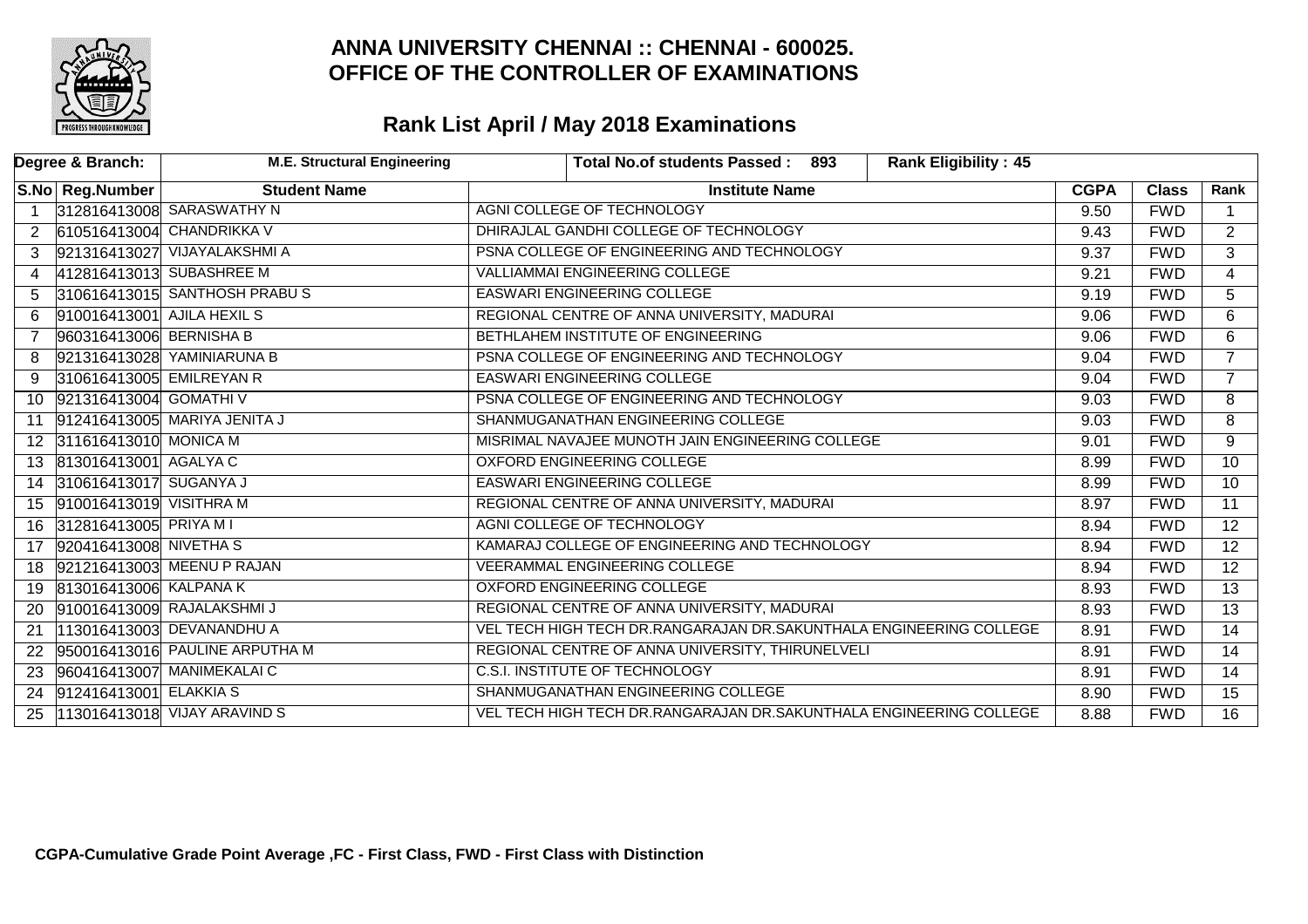

|    | Degree & Branch:         | <b>M.E. Structural Engineering</b> | Total No.of students Passed: 893                           |  | <b>Rank Eligibility: 45</b> |             |                 |                 |
|----|--------------------------|------------------------------------|------------------------------------------------------------|--|-----------------------------|-------------|-----------------|-----------------|
|    | S.No Reg.Number          | <b>Student Name</b>                | <b>Institute Name</b>                                      |  |                             | <b>CGPA</b> | <b>Class</b>    | Rank            |
|    |                          | 26 921016413005 SHANMUGAPRIYAN R   | NADAR SARASWATHI COLLEGE OF ENGINEERING AND TECHNOLOGY     |  |                             | 8.81        | <b>FWD</b>      | 17              |
| 27 |                          | 812016413012 SATHISHKUMAR S        | M.A.M. COLLEGE OF ENGINEERING AND TECHNOLOGY               |  |                             | 8.81        | <b>FWD</b>      | $\overline{17}$ |
| 28 |                          | 951616413016 SIVANANDHAM S         | MAHAKAVI BHARATHIYAR COLLEGE OF ENGINEERING AND TECHNOLOGY |  |                             | 8.80        | <b>FWD</b>      | $\overline{18}$ |
|    |                          | 29 960416413016 SHINOLIN JEBA R    | <b>C.S.I. INSTITUTE OF TECHNOLOGY</b>                      |  |                             | 8.79        | <b>FWD</b>      | $\overline{19}$ |
| 30 | 510416413001 ELAKKIYA D  |                                    | <b>ARUNAI ENGINEERING COLLEGE</b>                          |  |                             | 8.78        | <b>FWD</b>      | 20              |
| 31 | 621416413007 JAYANTHI R  |                                    | MAHA BARATHI ENGINEERING COLLEGE                           |  |                             | 8.78        | <b>FWD</b>      | 20              |
| 32 |                          | 960516413002 AMIRTHA GOKUL G       | CAPE INSTITUTE OF TECHNOLOGY                               |  |                             | 8.76        | <b>FWD</b>      | $\overline{21}$ |
| 33 | 961816413001 ABISHA G    |                                    | PONJESLY COLLEGE OF ENGINEERING                            |  |                             | 8.76        | <b>FWD</b>      | $\overline{21}$ |
| 34 | 950016413006 EROSEMIAH D |                                    | REGIONAL CENTRE OF ANNA UNIVERSITY, THIRUNELVELI           |  |                             | 8.76        | <b>FWD</b>      | 21              |
| 35 |                          | 912416413003 JAYALAKSHMI V         | SHANMUGANATHAN ENGINEERING COLLEGE                         |  |                             | 8.76        | <b>FWD</b>      | $\overline{21}$ |
| 36 | 812416413006 KALAIVANI S |                                    | M.I.E.T. ENGINEERING COLLEGE                               |  |                             | 8.75        | <b>FWD</b>      | $\overline{22}$ |
| 37 |                          | 910016413007 INFANT XAVIER K       | REGIONAL CENTRE OF ANNA UNIVERSITY, MADURAI                |  |                             | 8.75        | <b>FWD</b>      | 22              |
| 38 | 962516413012 RESHMA P R  |                                    | RAJAS ENGINEERING COLLEGE                                  |  |                             | 8.75        | <b>FWD</b>      | $\overline{22}$ |
| 39 | 910016413006 GURUPRIYA A |                                    | REGIONAL CENTRE OF ANNA UNIVERSITY, MADURAI                |  |                             | 8.75        | <b>FWD</b>      | $\overline{22}$ |
| 40 |                          | 962516413009 NEENU V CHANDRAN      | RAJAS ENGINEERING COLLEGE                                  |  |                             | 8.74        | <b>FWD</b>      | $\overline{23}$ |
| 41 |                          | 961816413004 EMIMA SHARON D        | PONJESLY COLLEGE OF ENGINEERING                            |  |                             | 8.74        | <b>FWD</b>      | $\overline{23}$ |
| 42 | 310616413013 PRIYA P     |                                    | <b>EASWARI ENGINEERING COLLEGE</b>                         |  |                             | 8.74        | <b>FWD</b>      | $\overline{23}$ |
| 43 |                          | 950016413003 BALASUBRAMANIAN I     | REGIONAL CENTRE OF ANNA UNIVERSITY, THIRUNELVELI           |  |                             | 8.74        | <b>FWD</b>      | $\overline{23}$ |
| 44 |                          | 960316413005 ANUJA SUNDER S H      | BETHLAHEM INSTITUTE OF ENGINEERING                         |  |                             | 8.72        | <b>FWD</b>      | $\overline{24}$ |
| 45 |                          | 960516413004 CHELLA PRIYA B        | CAPE INSTITUTE OF TECHNOLOGY                               |  | 8.72                        | <b>FWD</b>  | 24              |                 |
| 46 |                          | 911716413014 SARAVANA PRABU C      | MOUNT ZION COLLEGE OF ENGINEERING AND TECHNOLOGY           |  | 8.72                        | <b>FWD</b>  | $\overline{24}$ |                 |
| 47 |                          | 921316413014 MUTHULAKSHMI M        | PSNA COLLEGE OF ENGINEERING AND TECHNOLOGY                 |  | 8.71                        | <b>FWD</b>  | $\overline{25}$ |                 |
| 48 | 610516413010 MUGESH A    |                                    | DHIRAJLAL GANDHI COLLEGE OF TECHNOLOGY                     |  | 8.71                        | <b>FWD</b>  | $\overline{25}$ |                 |
| 49 | 730916413002 ASHWATHIR   |                                    | <b>EXCEL ENGINEERING COLLEGE</b>                           |  |                             | 8.71        | <b>FWD</b>      | $\overline{25}$ |
| 50 | 910016413005 ARUNA K     |                                    | REGIONAL CENTRE OF ANNA UNIVERSITY, MADURAI                |  |                             | 8.71        | <b>FWD</b>      | $\overline{25}$ |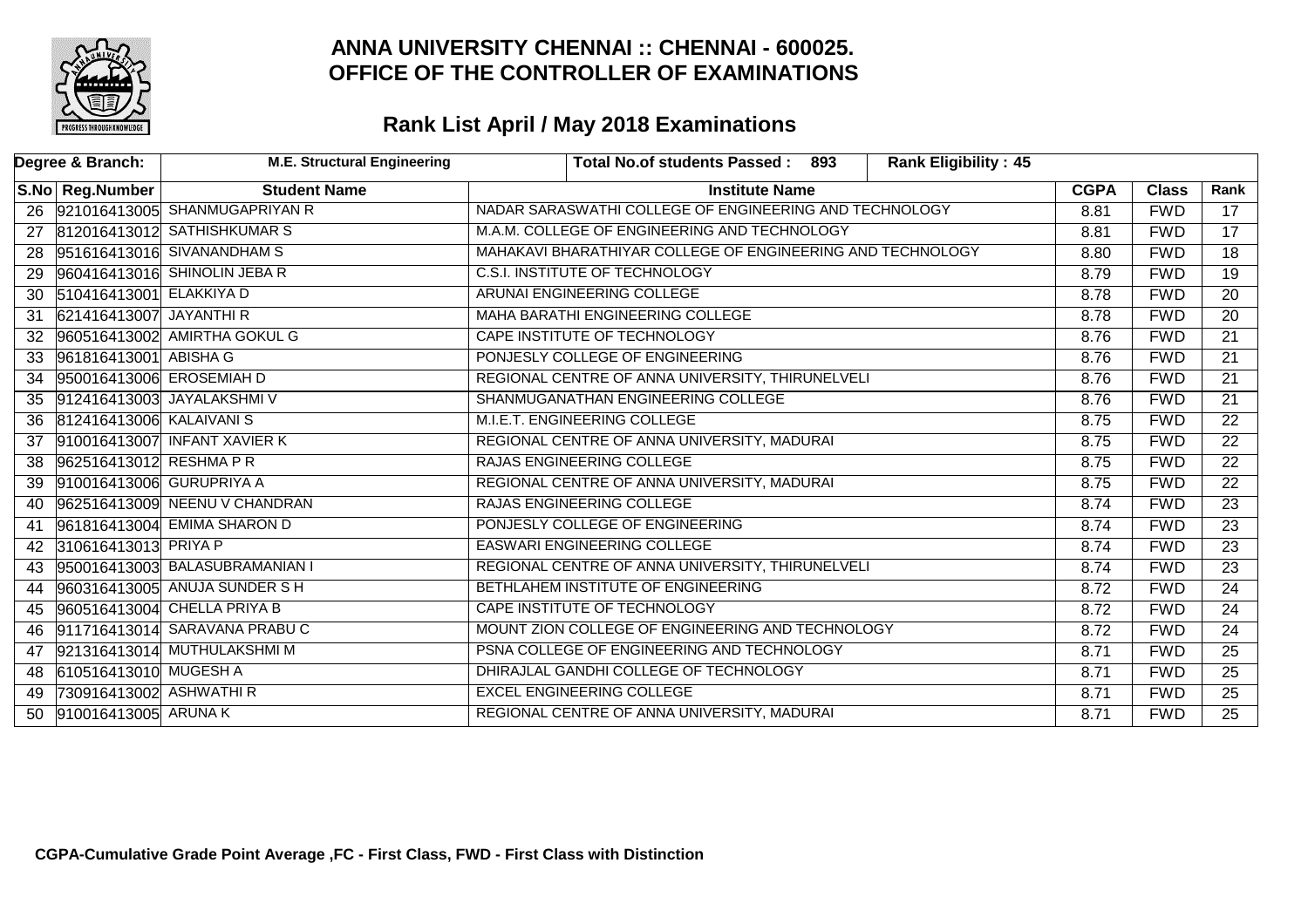

|                 | Degree & Branch:          | <b>M.E. Structural Engineering</b> |                                              | Total No.of students Passed: 893                  | Rank Eligibility: 45 |             |              |                 |
|-----------------|---------------------------|------------------------------------|----------------------------------------------|---------------------------------------------------|----------------------|-------------|--------------|-----------------|
|                 | S.No Reg.Number           | <b>Student Name</b>                |                                              | <b>Institute Name</b>                             |                      | <b>CGPA</b> | <b>Class</b> | Rank            |
|                 | 51 921316413012 LAVANYA A |                                    |                                              | PSNA COLLEGE OF ENGINEERING AND TECHNOLOGY        |                      |             | <b>FWD</b>   | 25              |
| 52 <sub>2</sub> | 921316413026 THARANYA G   |                                    |                                              | PSNA COLLEGE OF ENGINEERING AND TECHNOLOGY        |                      |             | <b>FWD</b>   | $\overline{26}$ |
| 53              | 952316413012 PRIYA R K    |                                    |                                              | PSN ENGINEERING COLLEGE                           |                      | 8.69        | <b>FWD</b>   | $\overline{26}$ |
|                 | 54 731716413008 NAGARAJK  |                                    |                                              | M.P. NACHIMUTHU M. JAGANATHAN ENGINEERING COLLEGE |                      | 8.66        | <b>FWD</b>   | $\overline{27}$ |
| 55              | 711316413013 SATHIYA M    |                                    |                                              | K P R INSTITUTE OF ENGINEERING AND TECHNOLOGY     |                      | 8.66        | <b>FWD</b>   | $\overline{27}$ |
| 56              |                           | 960316413009 GEETHUSREE S J        |                                              | BETHLAHEM INSTITUTE OF ENGINEERING                |                      | 8.66        | <b>FWD</b>   | $\overline{27}$ |
| 57              | 813016413013 SNEKA S      |                                    |                                              | <b>OXFORD ENGINEERING COLLEGE</b>                 |                      | 8.66        | <b>FWD</b>   | $\overline{27}$ |
| 58              |                           | 112716413015 SIVARANJANI R         |                                              | ST.PETER'S COLLEGE OF ENGINEERING AND TECHNOLOGY  |                      | 8.66        | <b>FWD</b>   | $\overline{27}$ |
| 59              | 922016413002 DEEPARA      |                                    |                                              | SRI VIDYA COLLEGE OF ENGINEERING & TECHNOLOGY     |                      | 8.65        | <b>FWD</b>   | $\overline{28}$ |
| 60              | 920416413012 SARANYA K    |                                    |                                              | KAMARAJ COLLEGE OF ENGINEERING AND TECHNOLOGY     |                      | 8.65        | <b>FWD</b>   | $\overline{28}$ |
| 61              | 960316413002 ABISHA M     |                                    |                                              | BETHLAHEM INSTITUTE OF ENGINEERING                |                      | 8.63        | <b>FWD</b>   | $\overline{29}$ |
|                 | 62 912416413008 REVATHY B |                                    |                                              | SHANMUGANATHAN ENGINEERING COLLEGE                |                      | 8.63        | <b>FWD</b>   | $\overline{29}$ |
| 63              |                           | 921316413007 HARIPRASANTH P M      |                                              | PSNA COLLEGE OF ENGINEERING AND TECHNOLOGY        |                      | 8.63        | <b>FWD</b>   | $\overline{29}$ |
|                 | 64 711316413006 KALPANA K |                                    |                                              | K P R INSTITUTE OF ENGINEERING AND TECHNOLOGY     |                      | 8.63        | <b>FWD</b>   | $\overline{29}$ |
| 65              | 812016413017 SUGUNA P     |                                    |                                              | M.A.M. COLLEGE OF ENGINEERING AND TECHNOLOGY      |                      | 8.62        | <b>FWD</b>   | $\overline{30}$ |
| 66              |                           | 412816413006 MANGALA GOWRI P       |                                              | <b>VALLIAMMAI ENGINEERING COLLEGE</b>             |                      | 8.62        | <b>FWD</b>   | $\overline{30}$ |
| 67              | 720916413005 JAYASHREE V  |                                    |                                              | J C T COLLEGE OF ENGINEERING AND TECHNOLOGY       |                      | 8.60        | <b>FWD</b>   | $\overline{31}$ |
| 68              | 952316413004 BELSIX       |                                    |                                              | PSN ENGINEERING COLLEGE                           |                      | 8.60        | <b>FWD</b>   | $\overline{31}$ |
| 69              |                           | 921616413004 DIVYALAKSHMI A        |                                              | SBM COLLEGE OF ENGINEERING AND TECHNOLOGY         |                      | 8.60        | <b>FWD</b>   | $\overline{31}$ |
| 70              |                           | 112716413018 VENKATESWARAN S       |                                              | ST.PETER'S COLLEGE OF ENGINEERING AND TECHNOLOGY  |                      | 8.59        | <b>FWD</b>   | $\overline{32}$ |
| 71              | 110816413012 RAMYA N P    |                                    | JAYA ENGINEERING COLLEGE                     |                                                   |                      | 8.59        | <b>FWD</b>   | $\overline{32}$ |
| 72              | 310616413011 MARIAMMAL S  |                                    | <b>EASWARI ENGINEERING COLLEGE</b>           |                                                   |                      | 8.59        | <b>FWD</b>   | $\overline{32}$ |
|                 | 73 960516413011 RAMILA A  |                                    | CAPE INSTITUTE OF TECHNOLOGY                 |                                                   |                      | 8.59        | <b>FWD</b>   | $\overline{32}$ |
| 74              |                           | 912116413003 KRISHNA GAYATHRI M    | PANNAI COLLEGE OF ENGINEERING AND TECHNOLOGY |                                                   |                      | 8.59        | <b>FWD</b>   | $\overline{32}$ |
| 75              | 962516413003 JABIR HJ     |                                    |                                              | RAJAS ENGINEERING COLLEGE                         |                      | 8.59        | <b>FWD</b>   | $\overline{32}$ |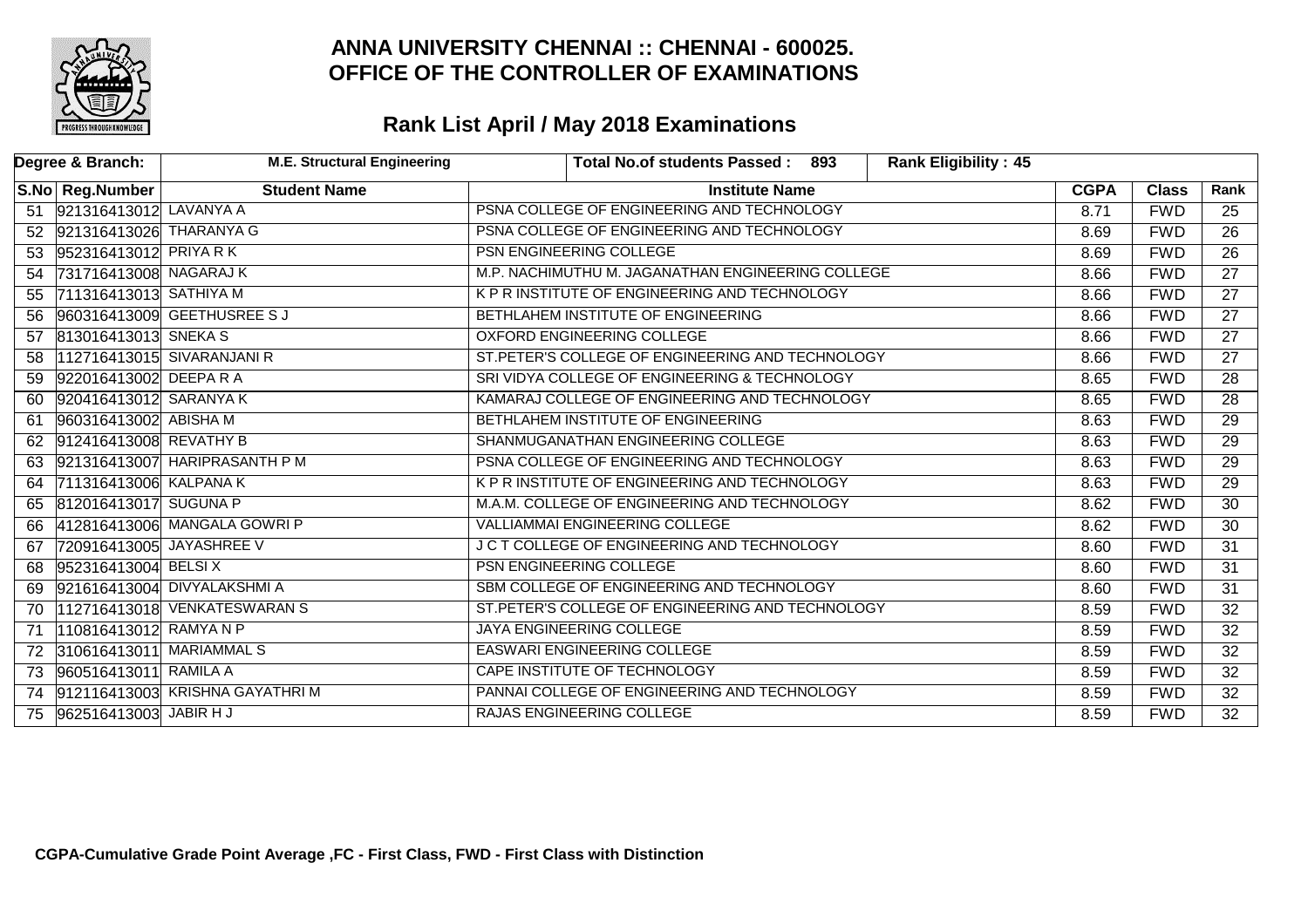

|    | Degree & Branch:            | <b>M.E. Structural Engineering</b>  |                                                                    | Total No.of students Passed: 893                                   | <b>Rank Eligibility: 45</b> |             |              |                 |
|----|-----------------------------|-------------------------------------|--------------------------------------------------------------------|--------------------------------------------------------------------|-----------------------------|-------------|--------------|-----------------|
|    | S.No Reg.Number             | <b>Student Name</b>                 |                                                                    | <b>Institute Name</b>                                              |                             | <b>CGPA</b> | <b>Class</b> | Rank            |
|    | 76 711316413009 MAHESH N    |                                     |                                                                    | K P R INSTITUTE OF ENGINEERING AND TECHNOLOGY                      |                             |             | <b>FWD</b>   | 32              |
| 77 | 620716413021 RAMKUMAR V     |                                     |                                                                    | <b>GNANAMANI COLLEGE OF ENGINEERING</b>                            |                             |             | <b>FWD</b>   | $\overline{33}$ |
| 78 | 813016413005 ILAKKIYA R     |                                     | <b>OXFORD ENGINEERING COLLEGE</b>                                  |                                                                    |                             | 8.57        | <b>FWD</b>   | $\overline{33}$ |
|    | 79 620716413001 ABIN CHANDY |                                     | <b>GNANAMANI COLLEGE OF ENGINEERING</b>                            |                                                                    |                             | 8.57        | <b>FWD</b>   | $\overline{33}$ |
| 80 | 311616413004 BHARATH R R    |                                     |                                                                    | MISRIMAL NAVAJEE MUNOTH JAIN ENGINEERING COLLEGE                   |                             | 8.57        | <b>FWD</b>   | $\overline{33}$ |
| 81 | 611016413001 AMSA M         |                                     |                                                                    | JAYAM COLLEGE OF ENGINEERING AND TECHNOLOGY                        |                             | 8.57        | <b>FWD</b>   | $\overline{33}$ |
|    | 82 961816413003 ANISHA D    |                                     | PONJESLY COLLEGE OF ENGINEERING                                    |                                                                    |                             | 8.56        | <b>FWD</b>   | $\overline{34}$ |
| 83 |                             | 961516413002 ABISHA NANCY RT        |                                                                    | MARIA COLLEGE OF ENGINEERING AND TECHNOLOGY                        |                             | 8.56        | <b>FWD</b>   | $\overline{34}$ |
| 84 |                             | 911516413008 SARANYA DEVIK          | MOHAMED SATHAK ENGINEERING COLLEGE                                 |                                                                    |                             | 8.55        | <b>FWD</b>   | $\overline{35}$ |
| 85 |                             | 113016413011 MOHAMED SATHIK ALI K M |                                                                    | VEL TECH HIGH TECH DR.RANGARAJAN DR.SAKUNTHALA ENGINEERING COLLEGE |                             | 8.54        | <b>FWD</b>   | $\overline{36}$ |
| 86 | 912416413007 REVATHI V      |                                     | SHANMUGANATHAN ENGINEERING COLLEGE                                 |                                                                    |                             | 8.54        | <b>FWD</b>   | $\overline{36}$ |
| 87 | 822016413001 ANTO J         |                                     |                                                                    | STAR LION COLLEGE OF ENGINEERING AND TECHNOLOGY                    |                             | 8.54        | <b>FWD</b>   | $\overline{36}$ |
| 88 |                             | 950016413011 JUNIA BLESSY R         |                                                                    | REGIONAL CENTRE OF ANNA UNIVERSITY, THIRUNELVELI                   |                             | 8.53        | <b>FWD</b>   | $\overline{37}$ |
| 89 | 961516413021 SHEBLIN B      |                                     |                                                                    | MARIA COLLEGE OF ENGINEERING AND TECHNOLOGY                        |                             | 8.53        | <b>FWD</b>   | $\overline{37}$ |
| 90 | 110816413008 KISHORE D      |                                     | JAYA ENGINEERING COLLEGE                                           |                                                                    |                             | 8.53        | <b>FWD</b>   | $\overline{37}$ |
| 91 |                             | 910016413011 ROOPAAVATHI P          |                                                                    | REGIONAL CENTRE OF ANNA UNIVERSITY, MADURAI                        |                             | 8.51        | <b>FWD</b>   | $\overline{38}$ |
| 92 | 960316413019 SUBASINI MD    |                                     | BETHLAHEM INSTITUTE OF ENGINEERING                                 |                                                                    |                             | 8.51        | <b>FWD</b>   | $\overline{38}$ |
| 93 | 912516413012 VINOTH P       |                                     |                                                                    | SRI RAAJA RAAJAN COLLEGE OF ENGINEERING AND TECHNOLOGY             |                             | 8.51        | <b>FWD</b>   | $\overline{38}$ |
| 94 |                             | 731716413010 RAMALAKSHMIP           |                                                                    | M.P. NACHIMUTHU M. JAGANATHAN ENGINEERING COLLEGE                  |                             | 8.50        | <b>FWD</b>   | $\overline{39}$ |
| 95 | 113016413016 SUMAN N        |                                     |                                                                    | VEL TECH HIGH TECH DR.RANGARAJAN DR.SAKUNTHALA ENGINEERING COLLEGE |                             | 8.50        | <b>FWD</b>   | $\overline{39}$ |
| 96 | 113016413001 ANITHA P       |                                     | VEL TECH HIGH TECH DR.RANGARAJAN DR.SAKUNTHALA ENGINEERING COLLEGE |                                                                    |                             | 8.50        | <b>FWD</b>   | $\overline{39}$ |
| 97 | 422016413001 NANDHITHA S    |                                     | SRI RANGAPOOPATHI COLLEGE OF ENGINEERING                           |                                                                    |                             | 8.50        | <b>FWD</b>   | $\overline{39}$ |
| 98 | 713116413010 SUBATHRAK      |                                     | RANGANATHAN ENGINEERING COLLEGE                                    |                                                                    |                             | 8.50        | <b>FWD</b>   | $\overline{39}$ |
| 99 | 812416413012 RAJESWARIS     |                                     | M.I.E.T. ENGINEERING COLLEGE                                       |                                                                    |                             | 8.50        | <b>FWD</b>   | $\overline{39}$ |
|    | 100 960316413015 REMYA P    |                                     | BETHLAHEM INSTITUTE OF ENGINEERING                                 |                                                                    |                             | 8.50        | <b>FWD</b>   | $\overline{39}$ |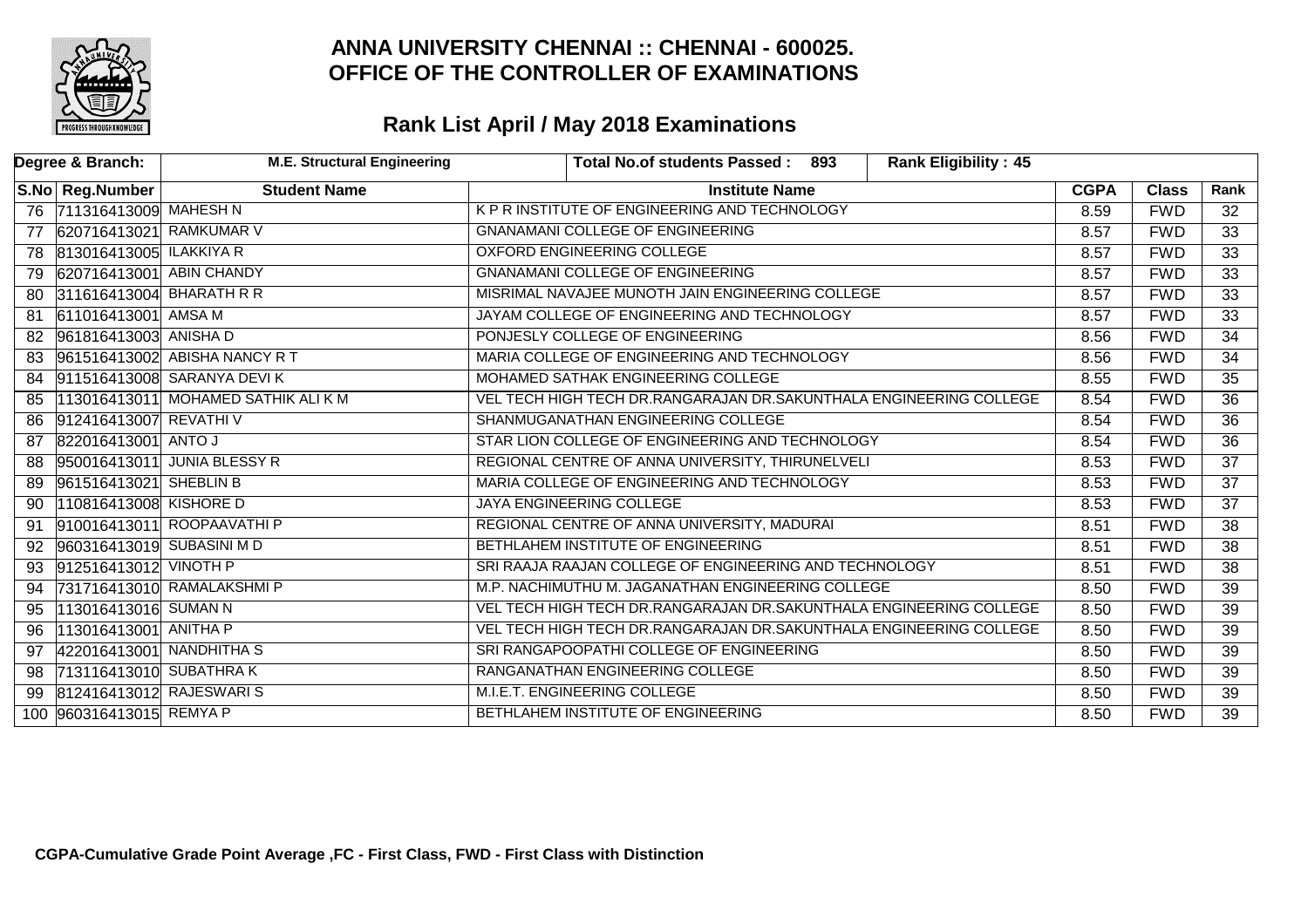

| Degree & Branch:             | <b>M.E. Structural Engineering</b>    | Total No.of students Passed: 893<br><b>Rank Eligibility: 45</b> |             |                 |                 |
|------------------------------|---------------------------------------|-----------------------------------------------------------------|-------------|-----------------|-----------------|
| S.No Reg.Number              | <b>Student Name</b>                   | <b>Institute Name</b>                                           | <b>CGPA</b> | <b>Class</b>    | Rank            |
| 101 812016413015 SUBA S      |                                       | M.A.M. COLLEGE OF ENGINEERING AND TECHNOLOGY                    | 8.50        | <b>FWD</b>      | 39              |
|                              | 102 712916413013 KRISHNA GOKUL R      | RVS TECHNICAL CAMPUS-COIMBATORE                                 | 8.49        | FC              | 40              |
| 103 410516413006 GAYATHIRI A |                                       | ARS COLLEGE OF ENGINEERING                                      | 8.49        | $\overline{FC}$ | 40              |
|                              | 104 920416413003 ANTONY SUJINA S      | KAMARAJ COLLEGE OF ENGINEERING AND TECHNOLOGY                   | 8.49        | FC              | 40              |
|                              | 105 720316413004 SOWNDARYA F          | AKSHAYA COLLEGE OF ENGINEERING & TECHNOLOGY                     | 8.49        | FC              | $\overline{40}$ |
| 106 812416413001 AKILA P     |                                       | M.I.E.T. ENGINEERING COLLEGE                                    | 8.49        | FC              | 40              |
| 107 730916413006 HARSHINI G  |                                       | <b>EXCEL ENGINEERING COLLEGE</b>                                | 8.49        | $\overline{FC}$ | $\overline{40}$ |
|                              | 108 911516413011 VAIJEYANTHI D        | MOHAMED SATHAK ENGINEERING COLLEGE                              | 8.48        | FC              | 41              |
| 109 950016413017 RENISHA M   |                                       | REGIONAL CENTRE OF ANNA UNIVERSITY, THIRUNELVELI                | 8.47        | FC              | $\overline{42}$ |
|                              | 110 911216413019 RENGARAJAN T         | MAHATH AMMA INSTITUTE OF ENGINEERING AND TECHNOLOGY             | 8.47        | FC              | $\overline{42}$ |
| 111 962616413007 NATHIYA R   |                                       | <b>UDAYA SCHOOL OF ENGINEERING</b>                              | 8.47        | FC              | 42              |
|                              | 112 950016413012 KAARTHIKA KR         | REGIONAL CENTRE OF ANNA UNIVERSITY, THIRUNELVELI                | 8.47        | FC              | 42              |
| 113 960316413011 JABA P      |                                       | BETHLAHEM INSTITUTE OF ENGINEERING                              | 8.46        | FC              | $\overline{43}$ |
|                              | 114 921616413011 MADHU MATHI SURIYA E | SBM COLLEGE OF ENGINEERING AND TECHNOLOGY                       | 8.46        | $\overline{FC}$ | 43              |
| 115 921316413009 KAYATHRI B  |                                       | PSNA COLLEGE OF ENGINEERING AND TECHNOLOGY                      | 8.46        | FC              | 43              |
| 116 962616413001 AJITH R     |                                       | <b>UDAYA SCHOOL OF ENGINEERING</b>                              | 8.46        | FC              | 43              |
| 117 310616413004 DIVYA R     |                                       | <b>EASWARI ENGINEERING COLLEGE</b>                              | 8.46        | <b>FC</b>       | 43              |
|                              | 118 921516413004 HELGA RENE A         | RATNAVEL SUBRAMANIAM COLLEGE OF ENGINEERING AND TECHNOLOGY      | 8.46        | FC              | 43              |
|                              | 119 960516413016 SRI PRIYADHARSHINI K | CAPE INSTITUTE OF TECHNOLOGY                                    | 8.46        | FC              | 43              |
|                              | 120 921316413018 PRADEEP KUMAR C      | PSNA COLLEGE OF ENGINEERING AND TECHNOLOGY                      | 8.46        | FC              | 43              |
| 121 962216413005 BHARATHIS   |                                       | ST.XAVIER'S CATHOLIC COLLEGE OF ENGINEERING                     | 8.44        | FC              | 44              |
| 122 962216413011 LEKSHMIRP   |                                       | ST.XAVIER'S CATHOLIC COLLEGE OF ENGINEERING                     | 8.44        | $\overline{FC}$ | 44              |
| 123 730316413005 SEETHA M    |                                       | BUILDERS ENGINEERING COLLEGE                                    | 8.44        | FC              | 44              |
|                              | 124 920416413009 PON JEYA UTHRA P     | KAMARAJ COLLEGE OF ENGINEERING AND TECHNOLOGY                   | 8.44        | FC              | 44              |
|                              | 125 910016413008 KARPAGHAM S          | REGIONAL CENTRE OF ANNA UNIVERSITY, MADURAI                     | 8.44        | FC              | 44              |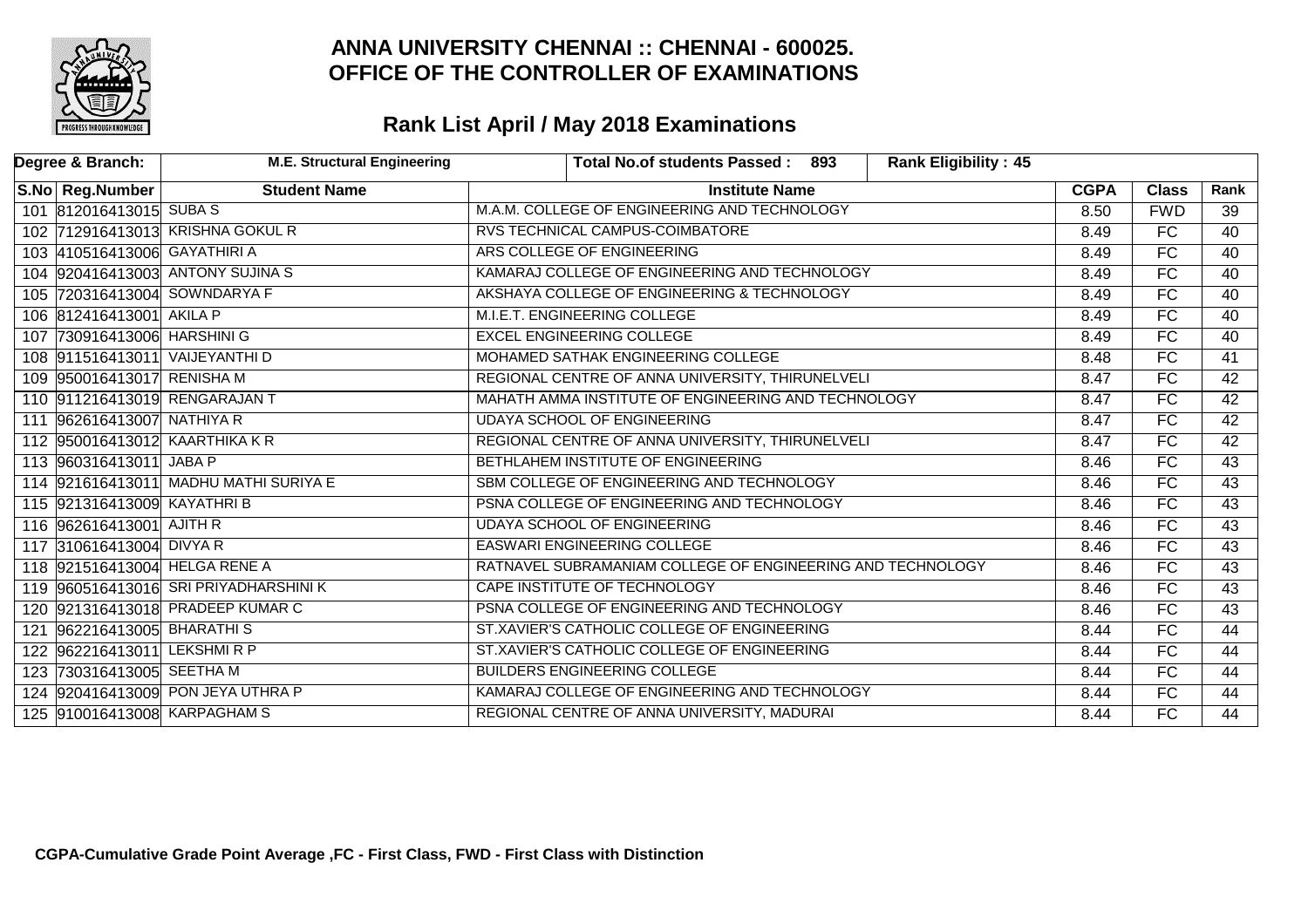

| Degree & Branch:           | <b>M.E. Structural Engineering</b> | Total No.of students Passed: 893<br><b>Rank Eligibility: 45</b> |      |              |      |
|----------------------------|------------------------------------|-----------------------------------------------------------------|------|--------------|------|
| <b>S.No Reg.Number</b>     | <b>Student Name</b>                | <b>CGPA</b><br><b>Institute Name</b>                            |      | <b>Class</b> | Rank |
|                            | 126 410516413017 VIJAYALAKSMI M    | ARS COLLEGE OF ENGINEERING                                      | 8.44 | FC           | 44   |
|                            | 127 610516413016 TAMILSELVAN N     | DHIRAJLAL GANDHI COLLEGE OF TECHNOLOGY                          |      | FC           | 44   |
|                            | 128 622616413003 JEGADEESHAN S     | SHREENIVASA ENGINEERING COLLEGE                                 | 8.44 | FC.          | 44   |
|                            | 129 950516413007 PONPRADEEP G      | DR. SIVANTHI ADITANAR COLLEGE OF ENGINEERING                    | 8.43 | FC           | 45   |
| 130 961716413007 BIBITHA L |                                    | NARAYANAGURU COLLEGE OF ENGINEERING                             | 8.43 | FC           | 45   |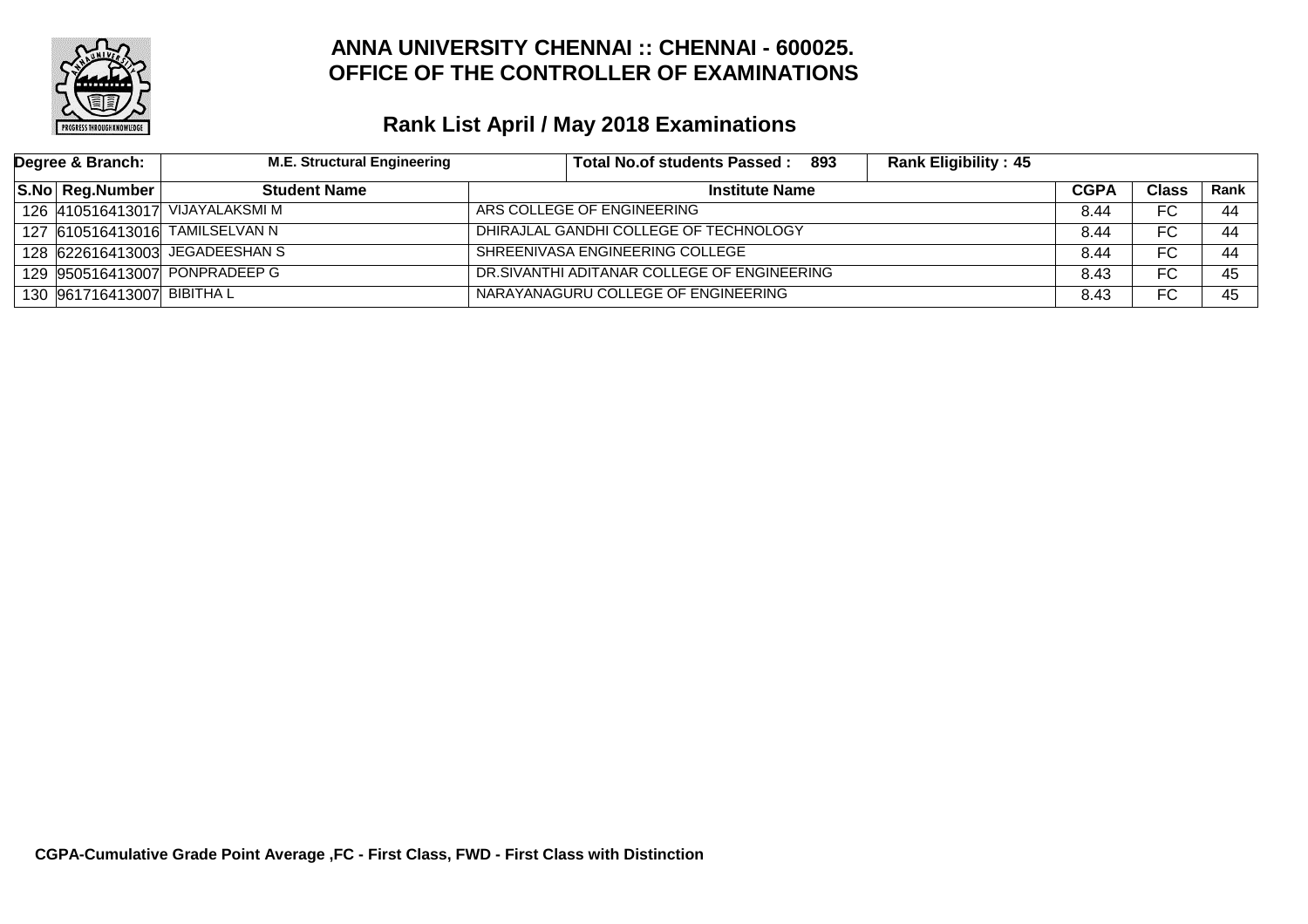

|    | Degree & Branch:         | <b>M.E. Thermal Engineering</b> |                                                            | Total No.of students Passed: 199                         | <b>Rank Eligibility: 10</b> |             |              |                      |
|----|--------------------------|---------------------------------|------------------------------------------------------------|----------------------------------------------------------|-----------------------------|-------------|--------------|----------------------|
|    | S.No Reg.Number          | <b>Student Name</b>             |                                                            | <b>Institute Name</b>                                    |                             | <b>CGPA</b> | <b>Class</b> | Rank                 |
|    |                          | 922116414002 MANIKANDAN G       |                                                            | SSM INSTITUTE OF ENGINEERING AND TECHNOLOGY              |                             | 9.00        | <b>FWD</b>   |                      |
| 2  | 420416414003 HARIHARAN G |                                 |                                                            | ADHIPARASAKTHI ENGINEERING COLLEGE                       |                             | 8.97        | <b>FWD</b>   | $\mathbf{2}^{\circ}$ |
| 3  |                          | 822416414003 MANIKANDAN N       |                                                            | <b>MRK INSTITUTE OF TECHNOLOGY</b>                       |                             | 8.93        | <b>FWD</b>   | 3                    |
| 4  | 621716414014 SAKTHIS     |                                 |                                                            | MUTHAYAMMAL COLLEGE OF ENGINEERING                       |                             | 8.89        | <b>FWD</b>   | 4                    |
| 5  |                          | 950016414017 MUTHU SARAVANAN N  |                                                            | REGIONAL CENTRE OF ANNA UNIVERSITY, THIRUNELVELI         |                             | 8.82        | <b>FWD</b>   | 5                    |
| 6  | 732316414008 MADASAMY A  |                                 |                                                            | S.S.M. COLLEGE OF ENGINEERING                            |                             | 8.76        | <b>FWD</b>   | 6.                   |
|    | 813016414002 MANIVEL N   |                                 |                                                            | OXFORD ENGINEERING COLLEGE                               |                             | 8.75        | <b>FWD</b>   |                      |
| 8  | 420416414006 KUMARESAN J |                                 |                                                            | ADHIPARASAKTHI ENGINEERING COLLEGE                       |                             | 8.64        | <b>FWD</b>   | 8                    |
| 9  |                          | 910516414008 VETRI SELVAN M     |                                                            | GANAPATHY CHETTIAR COLLEGE OF ENGINEERING AND TECHNOLOGY |                             | 8.50        | <b>FWD</b>   | 9                    |
|    |                          | 10  921516414001 CHANDRAMOHAN M | RATNAVEL SUBRAMANIAM COLLEGE OF ENGINEERING AND TECHNOLOGY |                                                          | 8.50                        | <b>FWD</b>  | 9            |                      |
| 11 |                          | 822416414011 VENKATESAN S       |                                                            | M R K INSTITUTE OF TECHNOLOGY                            |                             | 8.44        | FC           | 10 <sup>1</sup>      |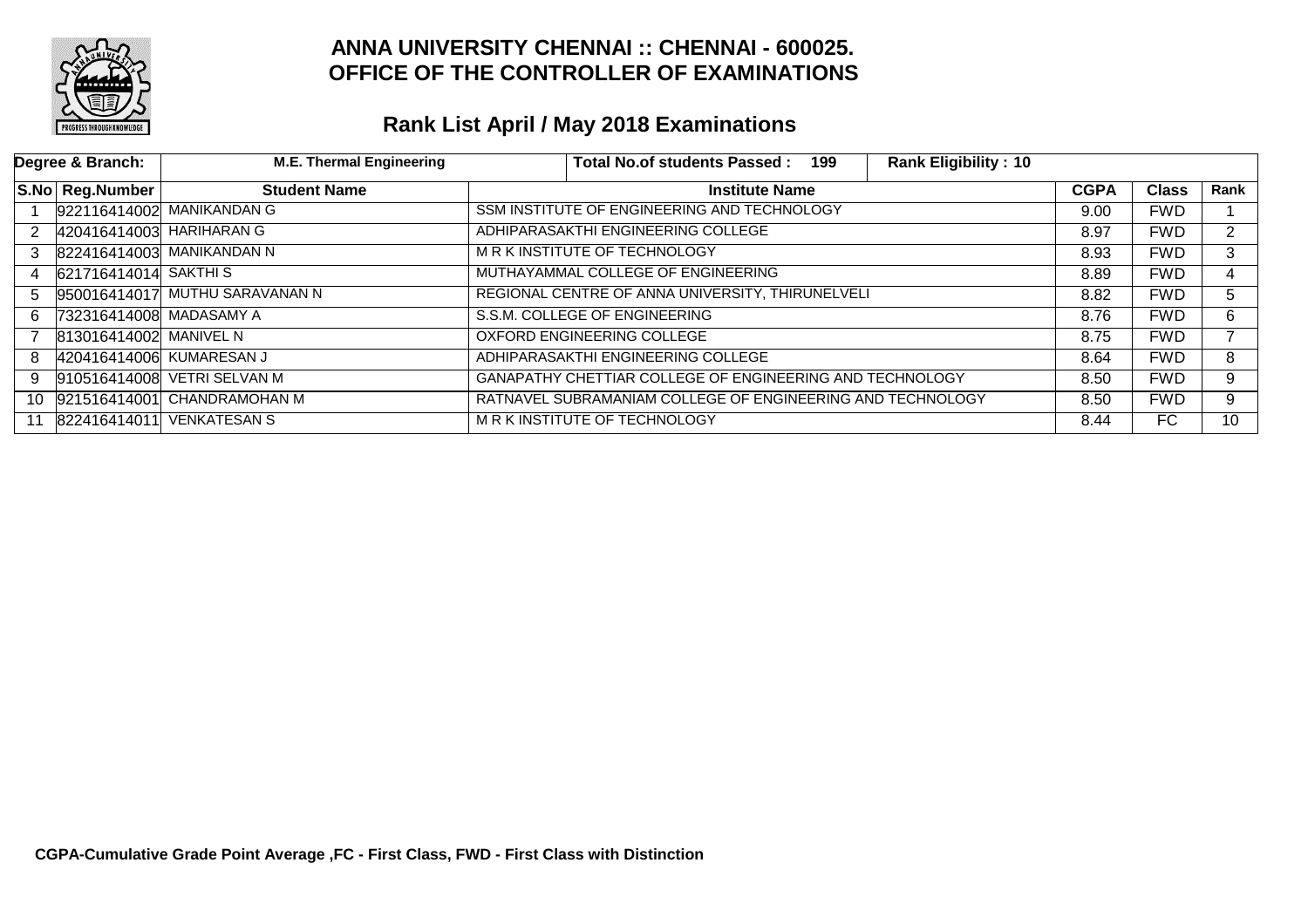

|    | Degree & Branch:            | <b>M.E. Power Electronics and Drives</b> | Total No.of students Passed: 317                 | <b>Rank Eligibility: 16</b> |             |              |                 |
|----|-----------------------------|------------------------------------------|--------------------------------------------------|-----------------------------|-------------|--------------|-----------------|
|    | S.No Reg.Number             | <b>Student Name</b>                      | <b>Institute Name</b>                            |                             | <b>CGPA</b> | <b>Class</b> | Rank            |
|    |                             | 950616415005 THENMOZHI C                 | <b>EINSTEIN COLLEGE OF ENGINEERING</b>           |                             | 9.12        | <b>FWD</b>   |                 |
| 2  | 111716415002 LAVANYA V      |                                          | R.M.K. ENGINEERING COLLEGE                       |                             | 9.09        | <b>FWD</b>   | 2               |
| 3  |                             | 912016415002 PARANI BHARATHY M           | PANDIAN SARASWATHI YADAV ENGINEERING COLLEGE     |                             | 9.05        | <b>FWD</b>   | 3               |
| 4  |                             | 953416415001 NEPHIN JESSIE S             | V V COLLEGE OF ENGINEERING                       |                             | 9.02        | <b>FWD</b>   | 4               |
| 5. |                             | 421616415003 ARULMOZHISP                 | MAILAM ENGINEERING COLLEGE                       |                             | 9.02        | <b>FWD</b>   | 4               |
| 6  |                             | 962216415009 HEPHZIBAH RIJA R            | ST.XAVIER'S CATHOLIC COLLEGE OF ENGINEERING      |                             | 8.97        | <b>FWD</b>   | 5               |
|    |                             | 813816415003 MUTHU NANDHINI M            | SARANATHAN COLLEGE OF ENGINEERING                |                             | 8.95        | <b>FWD</b>   | 6               |
| 8  | 111716415001 HINDU M        |                                          | R.M.K. ENGINEERING COLLEGE                       |                             | 8.94        | <b>FWD</b>   | $7^{\circ}$     |
| 9  | 960216415004 ARTHY R A      |                                          | ARUNACHALA COLLEGE OF ENGINEERING FOR WOMEN      | 8.89                        | <b>FWD</b>  | 8            |                 |
| 10 |                             | 950816415001 ALMA MARGARET F             | GOVERNMENT COLLEGE OF ENGINEERING - THIRUNELVELI |                             | 8.86        | <b>FWD</b>   | 9               |
| 11 |                             | 813516415012 THAMIZH THENDRAL D          | ROEVER ENGINEERING COLLEGE                       |                             | 8.85        | <b>FWD</b>   | 10 <sup>°</sup> |
|    | 12 921316415002 KALAIVANI A |                                          | PSNA COLLEGE OF ENGINEERING AND TECHNOLOGY       |                             | 8.83        | <b>FWD</b>   | $\overline{11}$ |
|    | 13 912016415001 JUNIYO J    |                                          | PANDIAN SARASWATHI YADAV ENGINEERING COLLEGE     |                             | 8.80        | <b>FWD</b>   | 12              |
|    | 14 421616415009 SUSHMITHA C |                                          | MAILAM ENGINEERING COLLEGE                       |                             | 8.79        | <b>FWD</b>   | $\overline{13}$ |
|    | 15 720916415006 SUJINI M    |                                          | J C T COLLEGE OF ENGINEERING AND TECHNOLOGY      |                             |             | <b>FWD</b>   | 14              |
| 16 |                             | 921316415003 MAHALAKSHMI P               | PSNA COLLEGE OF ENGINEERING AND TECHNOLOGY       |                             |             | <b>FWD</b>   | 15              |
| 17 | 961816415004 SANKAVI P      |                                          | PONJESLY COLLEGE OF ENGINEERING                  |                             |             | <b>FWD</b>   | 15              |
|    | 18 950816415007 PRIYA R     |                                          | GOVERNMENT COLLEGE OF ENGINEERING - THIRUNELVELI |                             |             | <b>FWD</b>   | 15              |
| 19 | 950816415008 RADHIKA V      |                                          | GOVERNMENT COLLEGE OF ENGINEERING - THIRUNELVELI |                             | 8.73        | <b>FWD</b>   | $\overline{16}$ |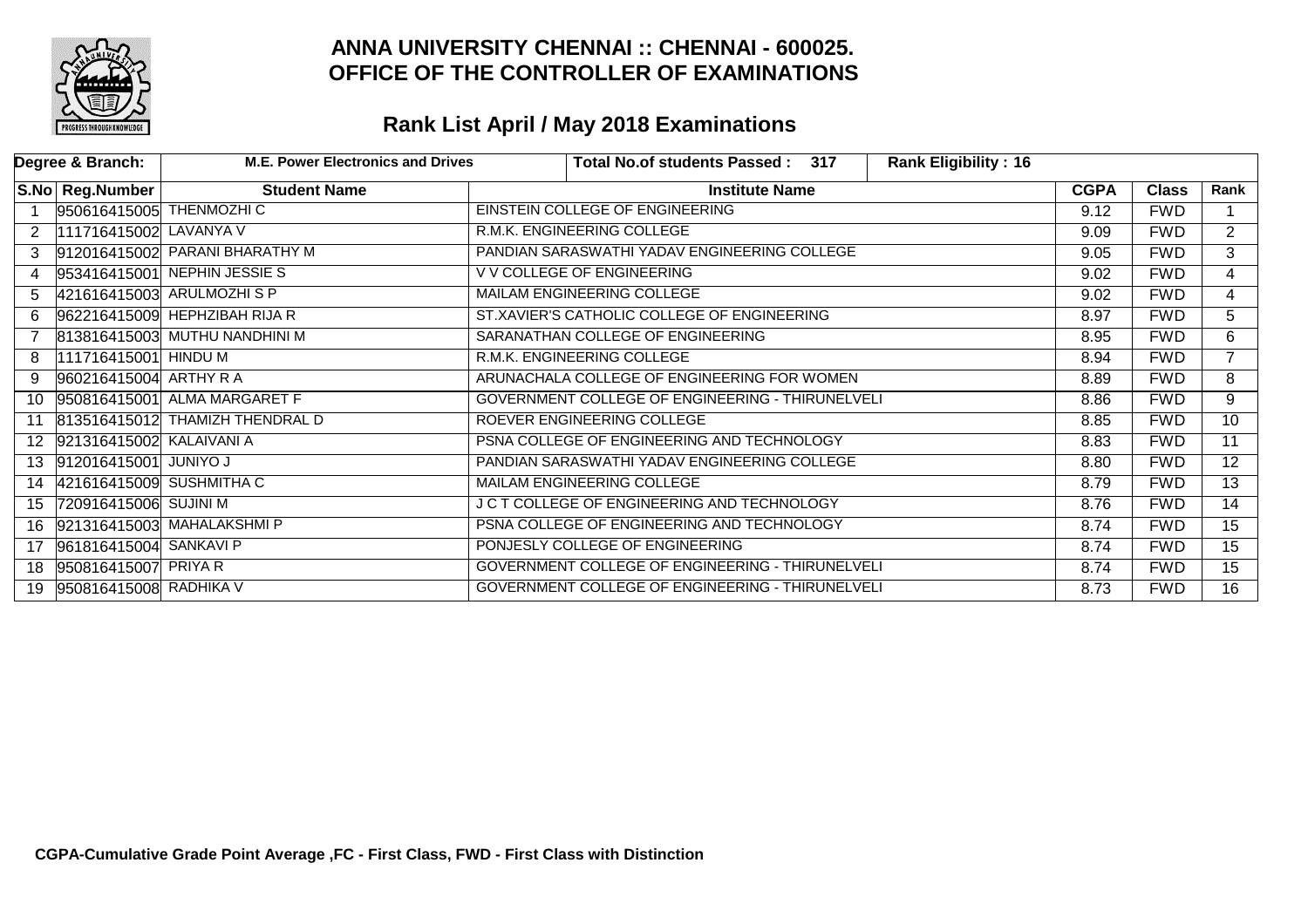

|    | Degree & Branch:         | <b>M.E. Environmental Engineering</b> | Total No.of students Passed: 131                 | <b>Rank Eligibility: 7</b> |      |              |      |
|----|--------------------------|---------------------------------------|--------------------------------------------------|----------------------------|------|--------------|------|
|    | <b>S.No Reg.Number</b>   | <b>Student Name</b>                   | <b>Institute Name</b>                            |                            |      | <b>Class</b> | Rank |
|    |                          | 412716416006 PADMA PRIYA K            | <b>TAGORE ENGINEERING COLLEGE</b>                |                            | 9.48 | <b>FWD</b>   |      |
| 2  | 412716416004 KESHNIS     |                                       | <b>TAGORE ENGINEERING COLLEGE</b>                |                            | 9.47 | <b>FWD</b>   | ົ    |
|    | 730416416004 KIRUTHIKA S |                                       | ERODE SENGUNTHAR ENGINEERING COLLEGE             |                            | 9.40 | <b>FWD</b>   | 3    |
|    | 412716416017 VEENA N     |                                       | TAGORE ENGINEERING COLLEGE                       |                            | 9.22 | <b>FWD</b>   |      |
| 5. | 950016416017 RAJAJOTHI R |                                       | REGIONAL CENTRE OF ANNA UNIVERSITY, THIRUNELVELI |                            | 8.99 | <b>FWD</b>   | 5.   |
| 6. |                          | 412716416001 ANGEL ROSHIKA ALICE T    | TAGORE ENGINEERING COLLEGE                       |                            | 8.96 | <b>FWD</b>   | 6    |
|    | 730416416009 SARANYA D   |                                       | ERODE SENGUNTHAR ENGINEERING COLLEGE             |                            | 8.93 | FWD          |      |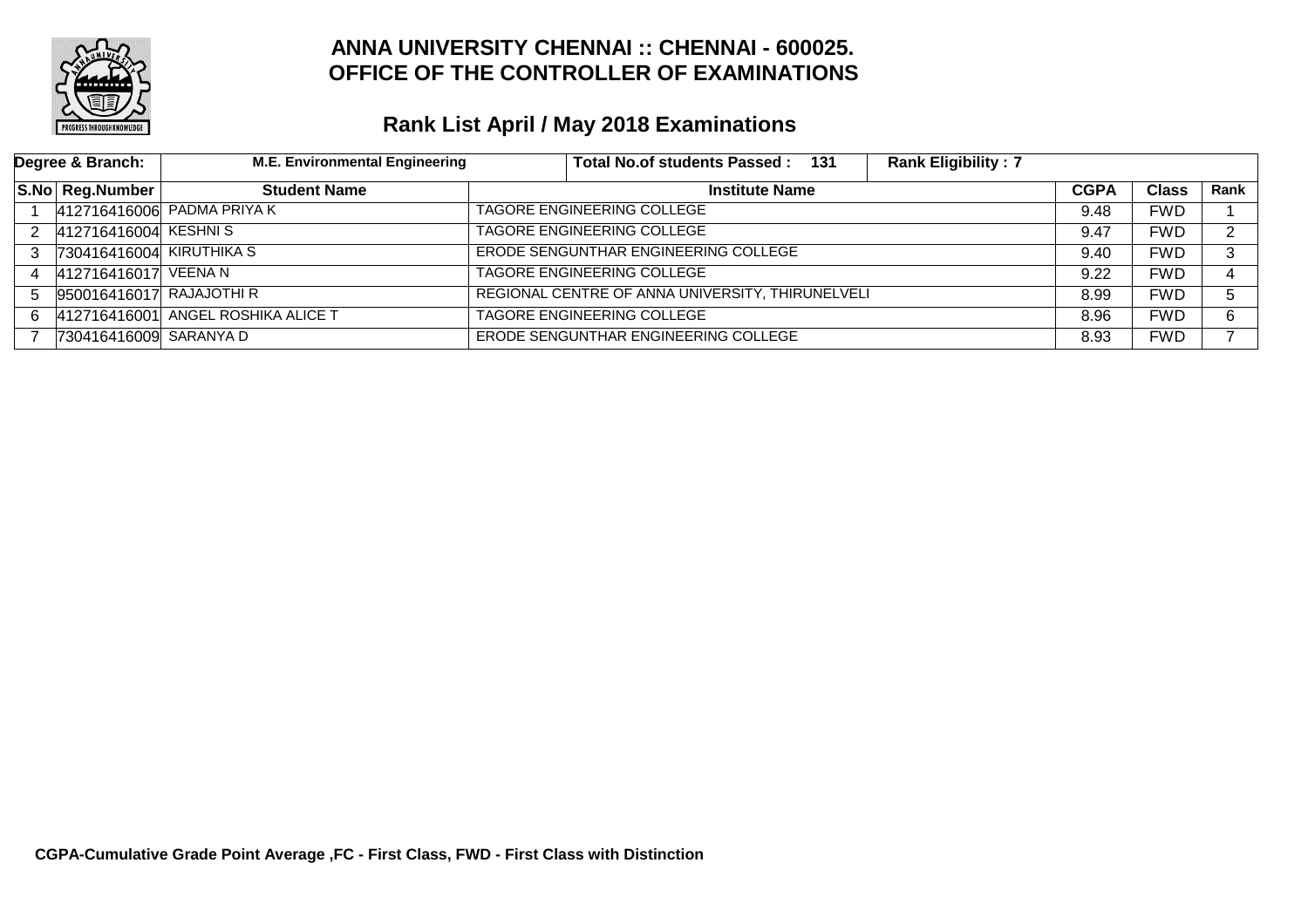

|                      | Degree & Branch:            | M.E. Construction Engineering and Management | <b>Rank Eligibility: 16</b><br><b>Total No.of students Passed:</b><br>327 |             |              |                 |
|----------------------|-----------------------------|----------------------------------------------|---------------------------------------------------------------------------|-------------|--------------|-----------------|
|                      | S.No   Reg.Number           | <b>Student Name</b>                          | <b>Institute Name</b>                                                     | <b>CGPA</b> | <b>Class</b> | Rank            |
| $\mathbf 1$          |                             | 311516418010 PRASEETHAK                      | MEENAKSHI SUNDARARAJAN ENGINEERING COLLEGE                                | 9.46        | <b>FWD</b>   |                 |
| $\mathbf{2}^{\circ}$ |                             | 113216418002 DHANUSHREE A G                  | VELAMMAL ENGINEERING COLLEGE                                              | 9.26        | <b>FWD</b>   | 2               |
| 3                    |                             | 113216418007 RATHNA DEVI V                   | VELAMMAL ENGINEERING COLLEGE                                              | 9.21        | <b>FWD</b>   | 3               |
| 4                    |                             | 311516418013 SARATH KUMAR M                  | MEENAKSHI SUNDARARAJAN ENGINEERING COLLEGE                                | 9.21        | <b>FWD</b>   | 3               |
| 5                    | 410816418003 MONISHAR       |                                              | G.K.M. COLLEGE OF ENGINEERING AND TECHNOLOGY                              | 9.15        | <b>FWD</b>   | $\overline{4}$  |
| 6                    |                             | 960216418002 AMIRTHA SHINY R K               | ARUNACHALA COLLEGE OF ENGINEERING FOR WOMEN                               | 9.09        | <b>FWD</b>   | 5               |
| 7                    | 960816418007 BENISHIA L S   |                                              | JAMES COLLEGE OF ENGINEERING AND TECHNOLOGY                               | 9.01        | <b>FWD</b>   | 6               |
| 8                    |                             | 410816418005 NAFSHALA SHALINI J              | G.K.M. COLLEGE OF ENGINEERING AND TECHNOLOGY                              | 8.99        | <b>FWD</b>   | $\overline{7}$  |
| 9                    |                             | 910716418007 SARANYA JENIFER A               | K.L.N.COLLEGE OF INFORMATION TECHNOLOGY                                   | 8.97        | <b>FWD</b>   | 8               |
| 10                   |                             | 962516418005 SARIKA PRADEEP                  | RAJAS ENGINEERING COLLEGE                                                 | 8.96        | <b>FWD</b>   | 9               |
| 11                   | 422216418003 GAYATHRI R     |                                              | <b>SURYA GROUP OF INSTITUTIONS</b>                                        | 8.96        | <b>FWD</b>   | $\overline{9}$  |
| 12 <sup>1</sup>      |                             | 311516418012 SANGEETHA P                     | MEENAKSHI SUNDARARAJAN ENGINEERING COLLEGE                                | 8.94        | <b>FWD</b>   | $\overline{10}$ |
|                      |                             | 13 960216418006 KISHO SHAKINA K S            | ARUNACHALA COLLEGE OF ENGINEERING FOR WOMEN                               | 8.93        | <b>FWD</b>   | 11              |
| 14                   | 311516418001 ASHWIN M       |                                              | MEENAKSHI SUNDARARAJAN ENGINEERING COLLEGE                                | 8.93        | <b>FWD</b>   | $\overline{11}$ |
| 15                   | 960216418001 AKILA T G      |                                              | ARUNACHALA COLLEGE OF ENGINEERING FOR WOMEN                               | 8.91        | <b>FWD</b>   | $\overline{12}$ |
| 16                   |                             | 910716418001 BHARATH KUMAR A                 | K.L.N.COLLEGE OF INFORMATION TECHNOLOGY                                   | 8.88        | <b>FWD</b>   | $\overline{13}$ |
|                      | 17 612716418011 SARADHA P   |                                              | THE KAVERY ENGINEERING COLLEGE                                            | 8.88        | <b>FWD</b>   | $\overline{13}$ |
| 18                   | 712916418023 THRISHNA N     |                                              | RVS TECHNICAL CAMPUS-COIMBATORE                                           | 8.87        | <b>FWD</b>   | $\overline{14}$ |
|                      | 19 622916418020 VIGNESH S M |                                              | T.S.M. JAIN COLLEGE OF TECHNOLOGY                                         | 8.87        | <b>FWD</b>   | 14              |
| <b>20</b>            |                             | 212416418001 CHARLET JAYASEELI J             | SREE SASTHA INSTITUTE OF ENGINEERING AND TECHNOLOGY                       | 8.85        | <b>FWD</b>   | 15              |
| 21                   | 962116418001 APARNA M P     |                                              | SIVAJI COLLEGE OF ENGINEERING AND TECHNOLOGY                              | 8.85        | <b>FWD</b>   | $\overline{15}$ |
| 22                   | 960216418013 VIJAYSHA V S   |                                              | ARUNACHALA COLLEGE OF ENGINEERING FOR WOMEN                               | 8.85        | <b>FWD</b>   | $\overline{15}$ |
| 23                   | 962116418003 LEKSHMIVS      |                                              | SIVAJI COLLEGE OF ENGINEERING AND TECHNOLOGY                              | 8.84        | <b>FWD</b>   | $\overline{16}$ |
| 24                   | 730316418006 SALINI SK      |                                              | BUILDERS ENGINEERING COLLEGE                                              | 8.84        | <b>FWD</b>   | $\overline{16}$ |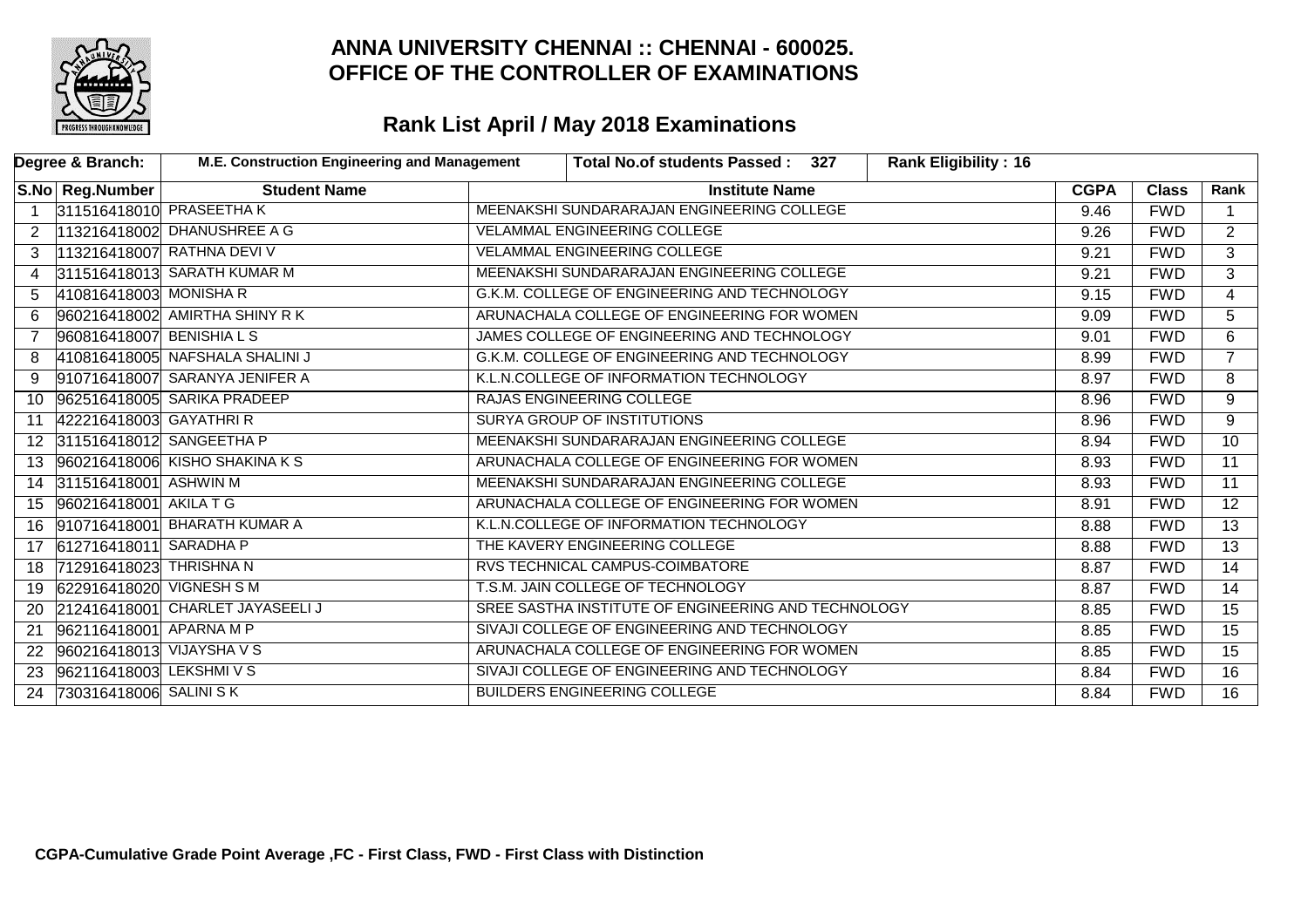

|                  | Degree & Branch:          | <b>M.E. VLSI Design</b>        |                                                   | Total No.of students Passed: 313             |  | <b>Rank Eligibility: 16</b> |             |                 |                 |
|------------------|---------------------------|--------------------------------|---------------------------------------------------|----------------------------------------------|--|-----------------------------|-------------|-----------------|-----------------|
|                  | S.No Reg.Number           | <b>Student Name</b>            |                                                   | <b>Institute Name</b>                        |  |                             | <b>CGPA</b> | <b>Class</b>    | Rank            |
|                  | 921316419013 SNEHA P      |                                |                                                   | PSNA COLLEGE OF ENGINEERING AND TECHNOLOGY   |  |                             | 9.04        | <b>FWD</b>      |                 |
| $\overline{2}$   | 820616419006 RAMYA S      |                                |                                                   | ARASU ENGINEERING COLLEGE                    |  |                             | 9.03        | <b>FWD</b>      | 2               |
| 3                |                           | 310616419001 DORATHY SYLVIA D  |                                                   | <b>EASWARI ENGINEERING COLLEGE</b>           |  |                             | 9.01        | <b>FWD</b>      | $\overline{3}$  |
| 4                | 912816419003 MANOHARIS    |                                |                                                   | SYED AMMAL ENGINEERING COLLEGE               |  |                             | 9.00        | <b>FWD</b>      | $\overline{4}$  |
| 5                | 920216419001 MANONMANI J  |                                | CHETTINAD COLLEGE OF ENGINEERING AND TECHNOLOGY   |                                              |  | 9.00                        | <b>FWD</b>  | $\overline{4}$  |                 |
| 6                | 820616419003 INDHUS       |                                |                                                   | ARASU ENGINEERING COLLEGE                    |  |                             | 8.99        | <b>FWD</b>      | 5               |
|                  |                           | 310616419004 SAI PUNITHA C     |                                                   | <b>EASWARI ENGINEERING COLLEGE</b>           |  |                             | 8.99        | <b>FWD</b>      | $\overline{5}$  |
| 8                | 820616419005 PRAVEENA A   |                                |                                                   | ARASU ENGINEERING COLLEGE                    |  |                             | 8.96        | <b>FWD</b>      | 6               |
| 9                | 721716419002 RAMYA D      |                                |                                                   | P A COLLEGE OF ENGINEERING AND TECHNOLOGY    |  |                             | 8.96        | <b>FWD</b>      | 6               |
| 10               | 621416419017 RAJESWARI A  |                                |                                                   | <b>MAHA BARATHI ENGINEERING COLLEGE</b>      |  |                             | 8.96        | <b>FWD</b>      | 6               |
| 11               | 820616419004 KAVITHA R    |                                | ARASU ENGINEERING COLLEGE                         |                                              |  |                             | 8.94        | <b>FWD</b>      | $\overline{7}$  |
| 12 <sup>12</sup> | 731716419010 THEJASWINI S |                                | M.P. NACHIMUTHU M. JAGANATHAN ENGINEERING COLLEGE |                                              |  |                             | 8.91        | <b>FWD</b>      | 8               |
| 13               | 730716419001 ARUNA DEVI M |                                |                                                   | EXCEL COLLEGE OF ENGINEERING AND TECHNOLOGY  |  |                             | 8.91        | <b>FWD</b>      | 8               |
| 14               |                           | 812016419004 RAJESHWARI P      |                                                   | M.A.M. COLLEGE OF ENGINEERING AND TECHNOLOGY |  |                             | 8.90        | <b>FWD</b>      | 9               |
|                  | 15 922216419005 MEKALA B  |                                |                                                   | THENI KAMMAVAR SANGAM COLLEGE OF TECHNOLOGY  |  |                             | 8.90        | <b>FWD</b>      | $\overline{9}$  |
| 16               |                           | 921316419004 DIANA BRIDGIT S   |                                                   | PSNA COLLEGE OF ENGINEERING AND TECHNOLOGY   |  |                             | 8.90        | <b>FWD</b>      | 9               |
| 17               | 811216419001 KANIMOZHI K  |                                |                                                   | INDRA GANESAN COLLEGE OF ENGINEERING         |  |                             | 8.87        | <b>FWD</b>      | 10 <sup>°</sup> |
| 18               | 912816419005 PRIYANGA M   |                                |                                                   | SYED AMMAL ENGINEERING COLLEGE               |  |                             | 8.85        | <b>FWD</b>      | $\overline{11}$ |
| 19               | 922216419002 DHEEPIGA M J |                                |                                                   | THENI KAMMAVAR SANGAM COLLEGE OF TECHNOLOGY  |  |                             | 8.85        | <b>FWD</b>      | 11              |
| 20               | 820616419001 AARTHIR      |                                |                                                   | ARASU ENGINEERING COLLEGE                    |  |                             | 8.84        | <b>FWD</b>      | 12 <sup>2</sup> |
| 21               |                           | 921316419003 ANGELIN JASMINE Y |                                                   | PSNA COLLEGE OF ENGINEERING AND TECHNOLOGY   |  |                             | 8.78        | <b>FWD</b>      | $\overline{13}$ |
| 22               | 912816419002 GAYATHRIC    |                                |                                                   | SYED AMMAL ENGINEERING COLLEGE               |  |                             | 8.76        | <b>FWD</b>      | $\overline{14}$ |
| 23               |                           | 921316419009 JUHI GLADIES E    |                                                   | PSNA COLLEGE OF ENGINEERING AND TECHNOLOGY   |  |                             | 8.76        | <b>FWD</b>      | 14              |
| 24               |                           | 912816419006 RAGA RAKSHANYA S  | SYED AMMAL ENGINEERING COLLEGE                    |                                              |  | 8.76                        | <b>FWD</b>  | $\overline{14}$ |                 |
| 25               | 812016419007 SINDHUJA R   |                                |                                                   | M.A.M. COLLEGE OF ENGINEERING AND TECHNOLOGY |  |                             | 8.76        | <b>FWD</b>      | $\overline{14}$ |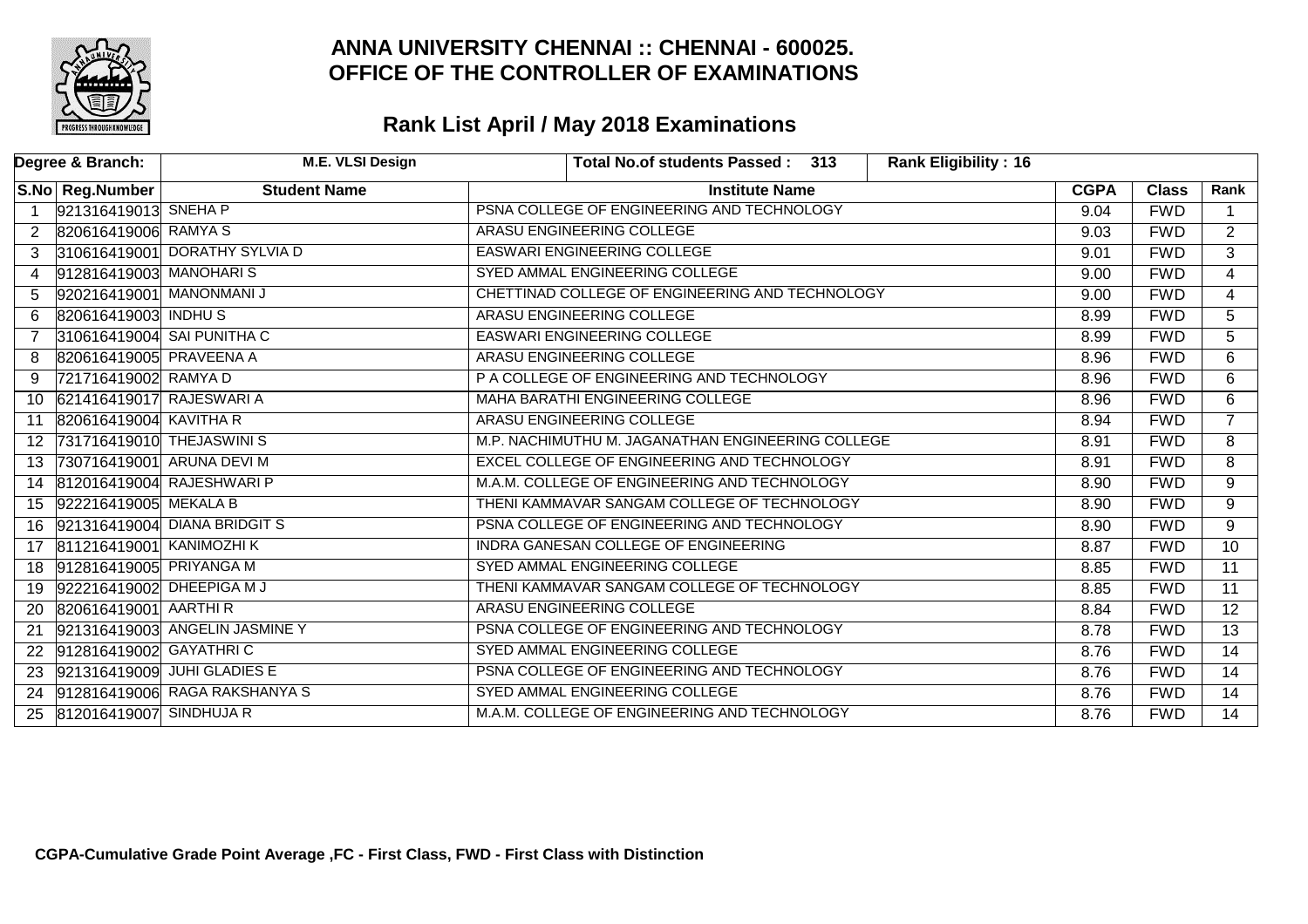

| Degree & Branch:       | M.E. VLSI Design                      | <b>Rank Eligibility: 16</b><br>- 313<br>Total No.of students Passed: |             |            |      |
|------------------------|---------------------------------------|----------------------------------------------------------------------|-------------|------------|------|
| <b>S.No Reg.Number</b> | <b>Student Name</b>                   | <b>Institute Name</b>                                                | <b>CGPA</b> | Class      | Rank |
|                        | 26 812016419003 NIGITHA NARAYANAN V P | M.A.M. COLLEGE OF ENGINEERING AND TECHNOLOGY                         | 8.75        | <b>FWD</b> | 15   |
|                        | 27 721716419003 VANITHAMANI R         | P A COLLEGE OF ENGINEERING AND TECHNOLOGY                            | 8.75        | FWD        | 15   |
| 28 922216419007 UMA N  |                                       | THENI KAMMAVAR SANGAM COLLEGE OF TECHNOLOGY                          | 8.74        | FWD        | 16   |
|                        | 29 722816419005 MOHANAPRIYA A         | SRI ESHWAR COLLEGE OF ENGINEERING                                    | 8.74        | <b>FWD</b> | 16   |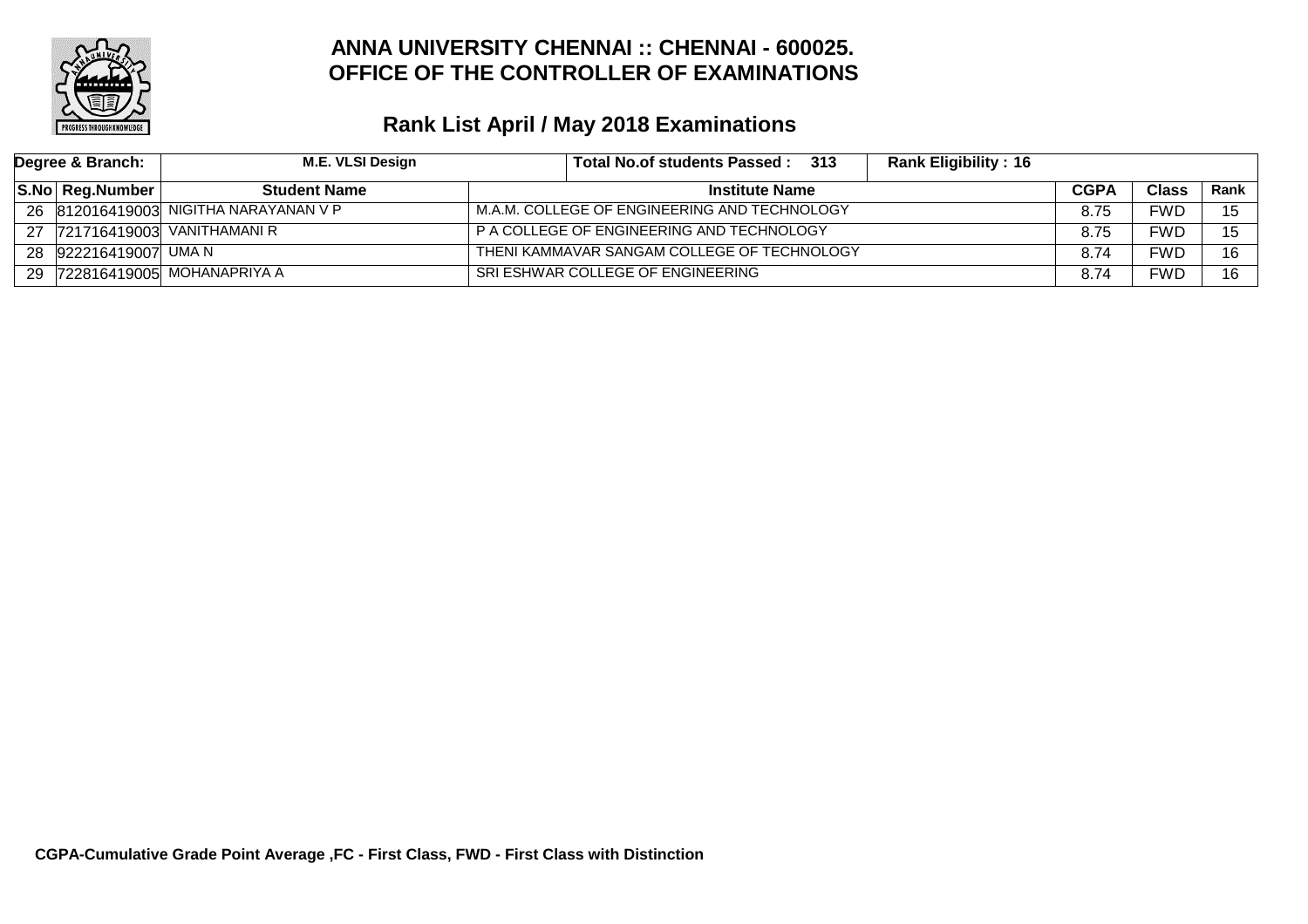

|      | Degree & Branch: | <b>M.E. Software Engineering</b> | 10<br>$\lrcorner$ Total No.of students Passed : | <b>Rank Eligibility:</b> |      |               |      |
|------|------------------|----------------------------------|-------------------------------------------------|--------------------------|------|---------------|------|
| S.No | ∣ Rea.Number     | <b>Student Name</b>              | <b>Institute Name</b><br><b>CGPA</b>            |                          |      | $\bigcap$ ass | Rank |
|      | 212216421001     | LARVIND R                        | SAVEETHA ENGINEERING COLLEGE                    |                          | 8.83 | =WD           |      |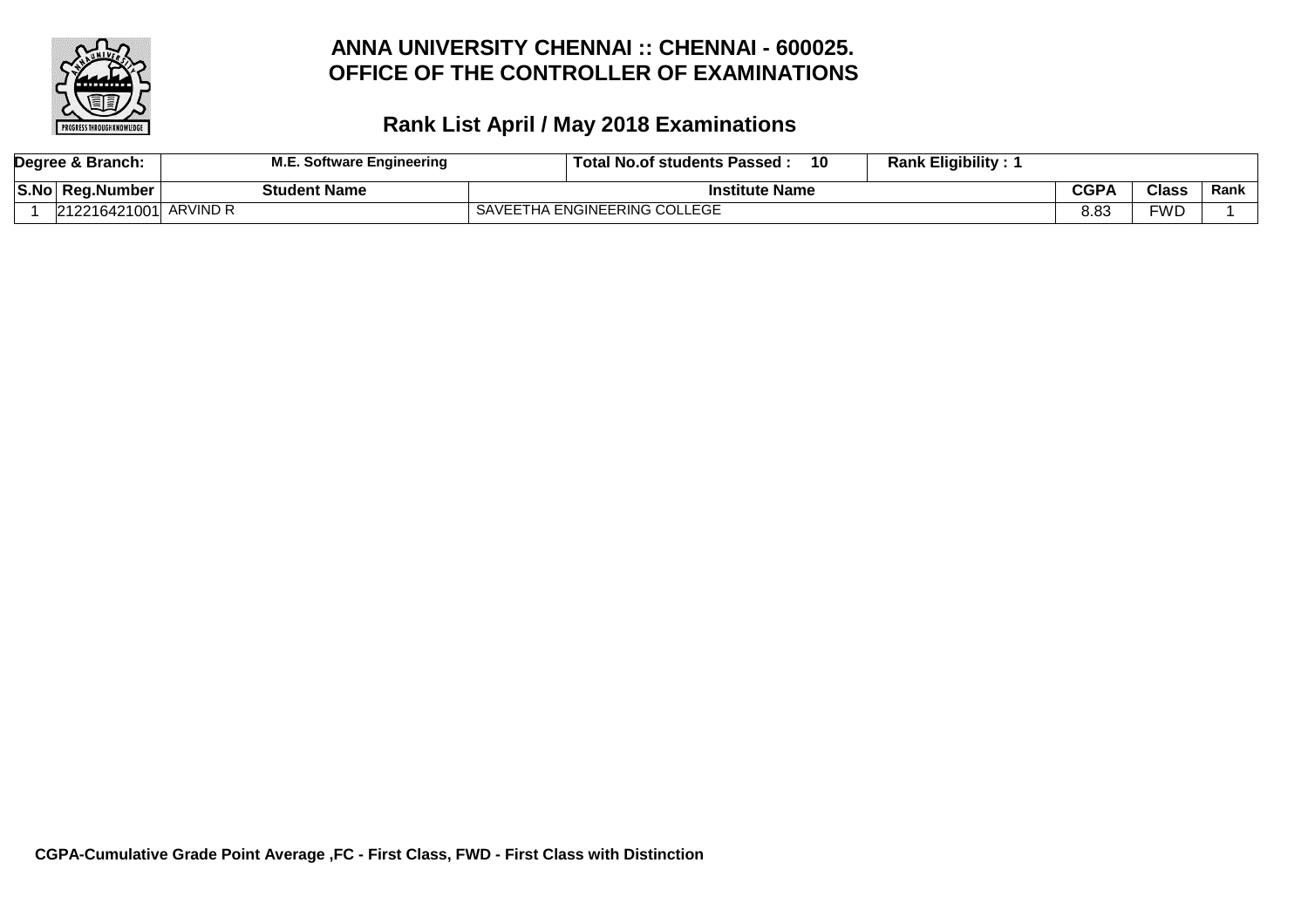

|               | Degree & Branch:         | M.E. Industrial Safety Engineering | <b>Rank Eligibility: 5</b><br>Total No.of students Passed: 97 |      |            |      |
|---------------|--------------------------|------------------------------------|---------------------------------------------------------------|------|------------|------|
|               | S.No Reg.Number          | <b>Student Name</b>                | <b>Institute Name</b>                                         |      |            | Rank |
|               |                          | 923016423005 KARTHIKEYAN AK        | ARULMURUGAN COLLEGE OF ENGINEERING                            | 8.89 | <b>FWD</b> |      |
| 2             | 611216423014 POORNIMA S  |                                    | KNOWLEDGE INSTITUTE OF TECHNOLOGY                             | 8.77 | <b>FWD</b> | ົ    |
| $\mathcal{S}$ | 611216423011 NAVEEN JAIN |                                    | KNOWLEDGE INSTITUTE OF TECHNOLOGY                             | 8.62 | <b>FWD</b> |      |
|               | 612616423008 JAWAHAR G   |                                    | THE KAVERY COLLEGE OF ENGINEERING                             | 8.49 | FC         |      |
| 5.            |                          | 611216423024 VIVEKANANDAN B        | KNOWLEDGE INSTITUTE OF TECHNOLOGY                             | 8.45 | FC         |      |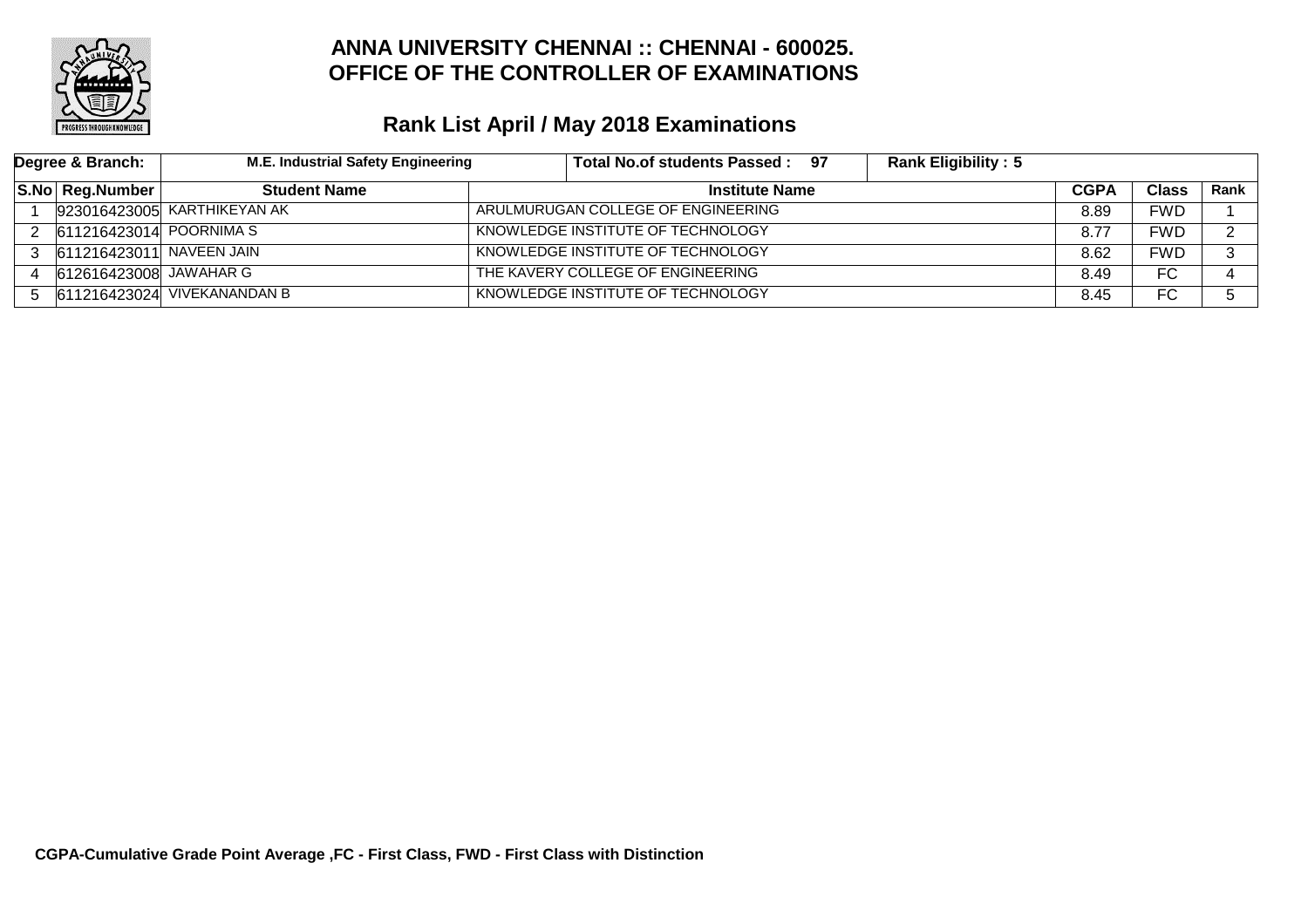

| Degree & Branch: | M C<br>. Aeronautical Engineering | Total No.of students Passed :                    | ^7 | <b>Rank Eligibility:</b> |      |              |      |
|------------------|-----------------------------------|--------------------------------------------------|----|--------------------------|------|--------------|------|
| S.No Reg.Number  | <b>Student Name</b>               | <b>Institute Name</b>                            |    |                          | CGPA | <b>Class</b> | Rank |
| 950016424010     | <b>VANISHREE S</b>                | REGIONAL CENTRE OF ANNA UNIVERSITY, THIRUNELVELI |    |                          |      | ™D           |      |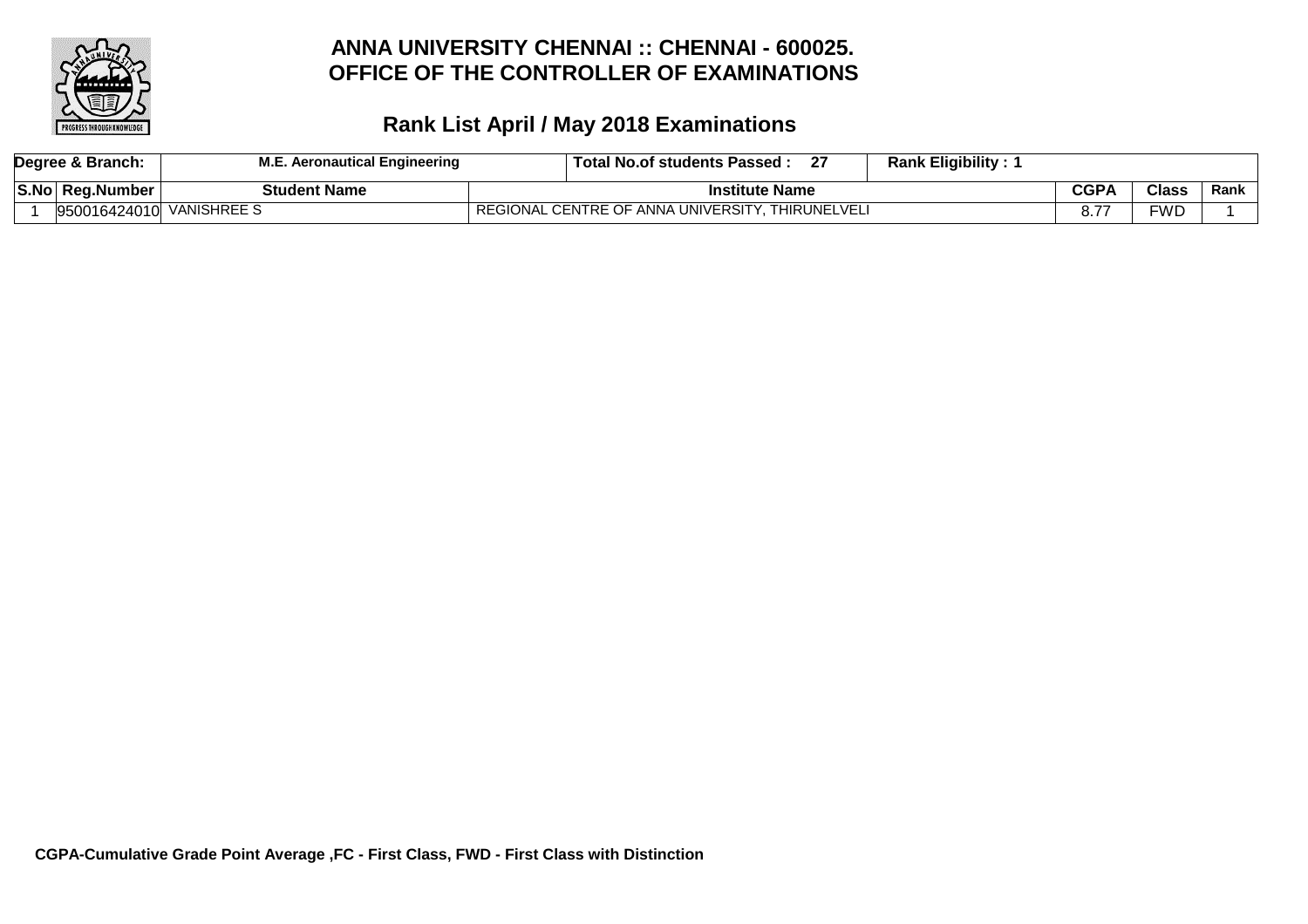

|        | Degree & Branch: | . Control and Instrumentation Engineering | Total No.of students Passed:       | 20 | <b>Rank Eligibility:</b> |               |              |      |
|--------|------------------|-------------------------------------------|------------------------------------|----|--------------------------|---------------|--------------|------|
| ∣S.No∣ | ∠⊟Rea.Number     | <b>Student Name</b>                       | <b>Institute Name</b>              |    |                          | CGPA          | <b>Class</b> | Rank |
|        | 312316428009     | SUPRAJA V                                 | ST.JOSEPH'S COLLEGE OF ENGINEERING |    |                          | $\sim$<br>v.v | FWD          |      |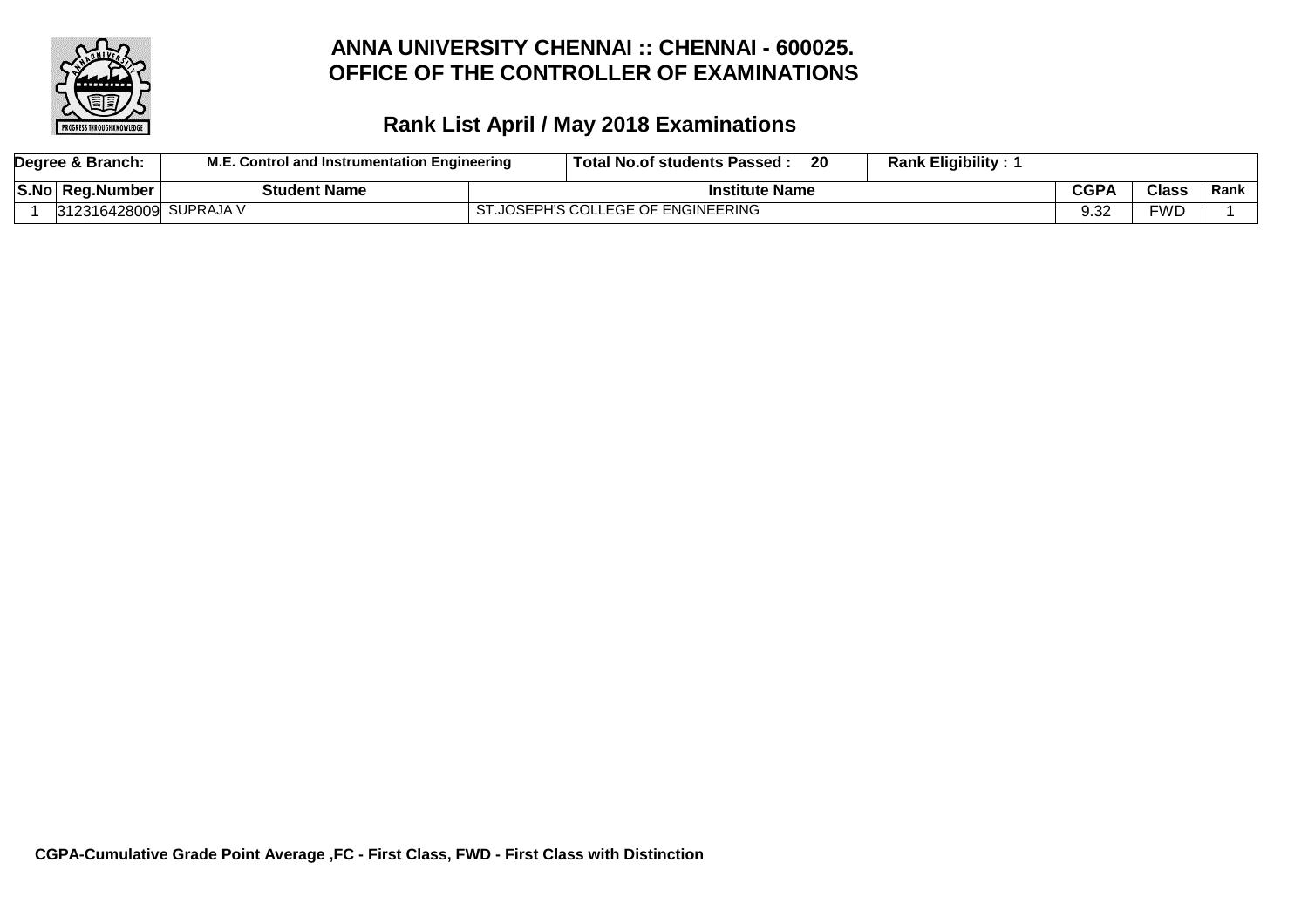

|   | Degree & Branch:         | <b>M.E. Embedded System Technologies</b> | <b>Total No.of students Passed:</b><br>160                          | <b>Rank Eligibility: 8</b> |             |              |      |
|---|--------------------------|------------------------------------------|---------------------------------------------------------------------|----------------------------|-------------|--------------|------|
|   | S.No Reg.Number          | <b>Student Name</b>                      | <b>Institute Name</b>                                               |                            | <b>CGPA</b> | <b>Class</b> | Rank |
|   | 921516431004 SHANTHINIS  |                                          | RATNAVEL SUBRAMANIAM COLLEGE OF ENGINEERING AND TECHNOLOGY          |                            | 9.09        | <b>FWD</b>   |      |
| 2 |                          | 961916431003 JELINE DEVADHAS             | RAJAS INTERNATIONAL INSTITUTE OF TECHNOLOGY FOR WOMEN               |                            | 9.06        | FWD.         | C.   |
|   | 912816431004 SUMAIYA M   |                                          | SYED AMMAL ENGINEERING COLLEGE                                      |                            | 8.94        | <b>FWD</b>   | 3    |
| 4 | 113116431006 VINODHINI M |                                          | VEL TECH MULTI TECH DR.RANGARAJAN DR.SAKUNTHALA ENGINEERING COLLEGE |                            | 8.88        | <b>FWD</b>   | 4    |
| 5 | 111916431005 MALATHY S   |                                          | S.A. ENGINEERING COLLEGE                                            |                            | 8.86        | <b>FWD</b>   | 5.   |
| 6 |                          | 911216431016 MUGILARASI A                | MAHATH AMMA INSTITUTE OF ENGINEERING AND TECHNOLOGY                 |                            | 8.84        | <b>FWD</b>   | 6    |
|   | 111916431007 SHEELA G    |                                          | S.A. ENGINEERING COLLEGE                                            |                            | 8.80        | <b>FWD</b>   | ⇁    |
| 8 |                          | 312316431006 SENTHAMIZHELAKKIYA T        | ST.JOSEPH'S COLLEGE OF ENGINEERING                                  |                            | 8.80        | <b>FWD</b>   |      |
| 9 |                          | 211916431007 VISHNU BRINDHA S K          | RAJIV GANDHI COLLEGE OF ENGINEERING                                 |                            | 8.75        | <b>FWD</b>   | 8    |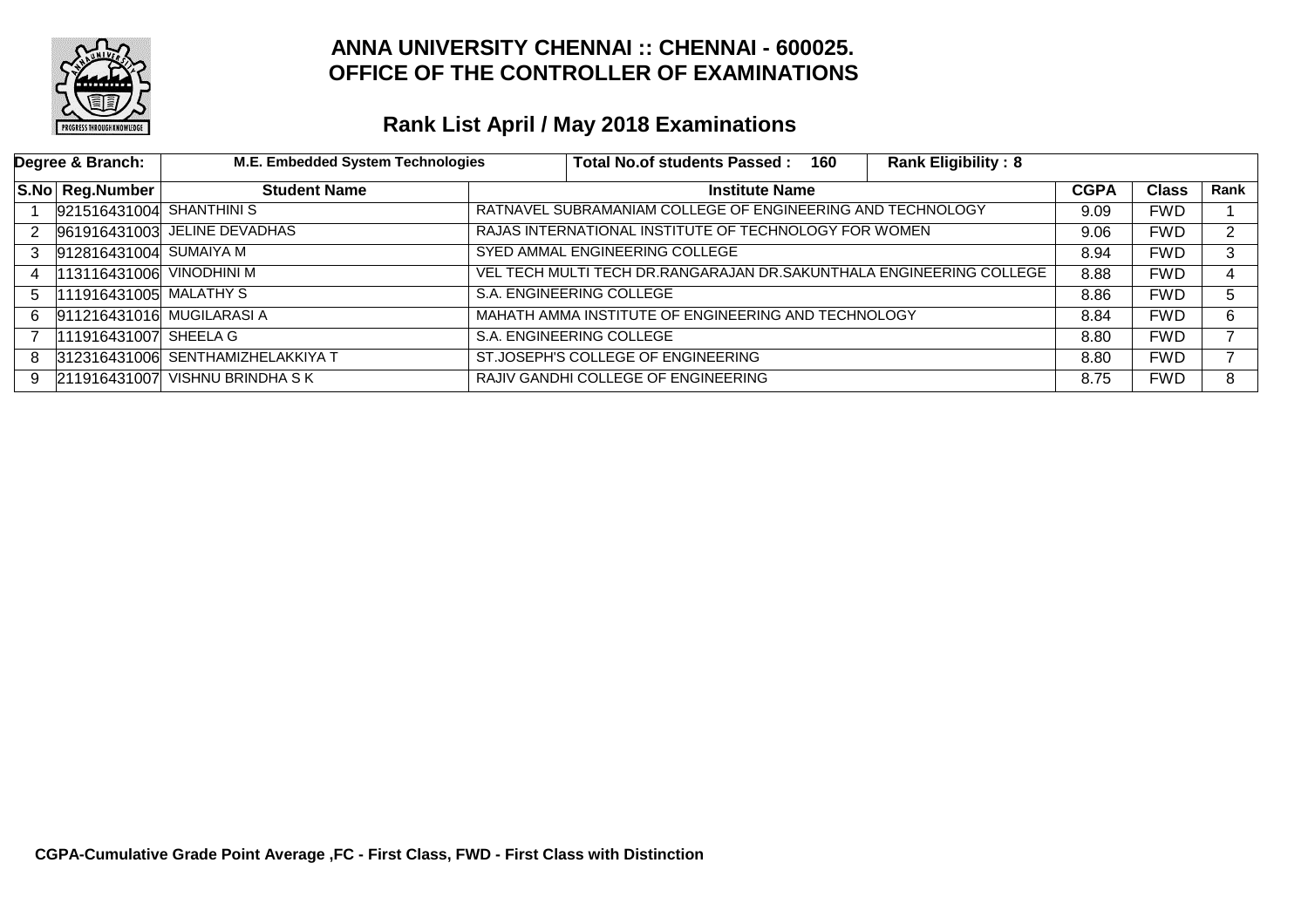

|      | Degree & Branch: | <b>M.E.</b><br>Medical Electronics | <b>Total No.of students Passed</b> :             | 19 | <b>Rank Eligibility:</b> |      |              |      |
|------|------------------|------------------------------------|--------------------------------------------------|----|--------------------------|------|--------------|------|
| S.No | ± Rea.Number ⊦   | <b>Student Name</b>                | <b>Institute Name</b>                            |    |                          | CGP/ | <b>Class</b> | Rank |
|      |                  | 312216455007 RAGHAVI PREMKUMAR     | SRI SIVASUBRAMANIYA NADAR COLLEGE OF ENGINEERING |    |                          | 9.03 | FWD          |      |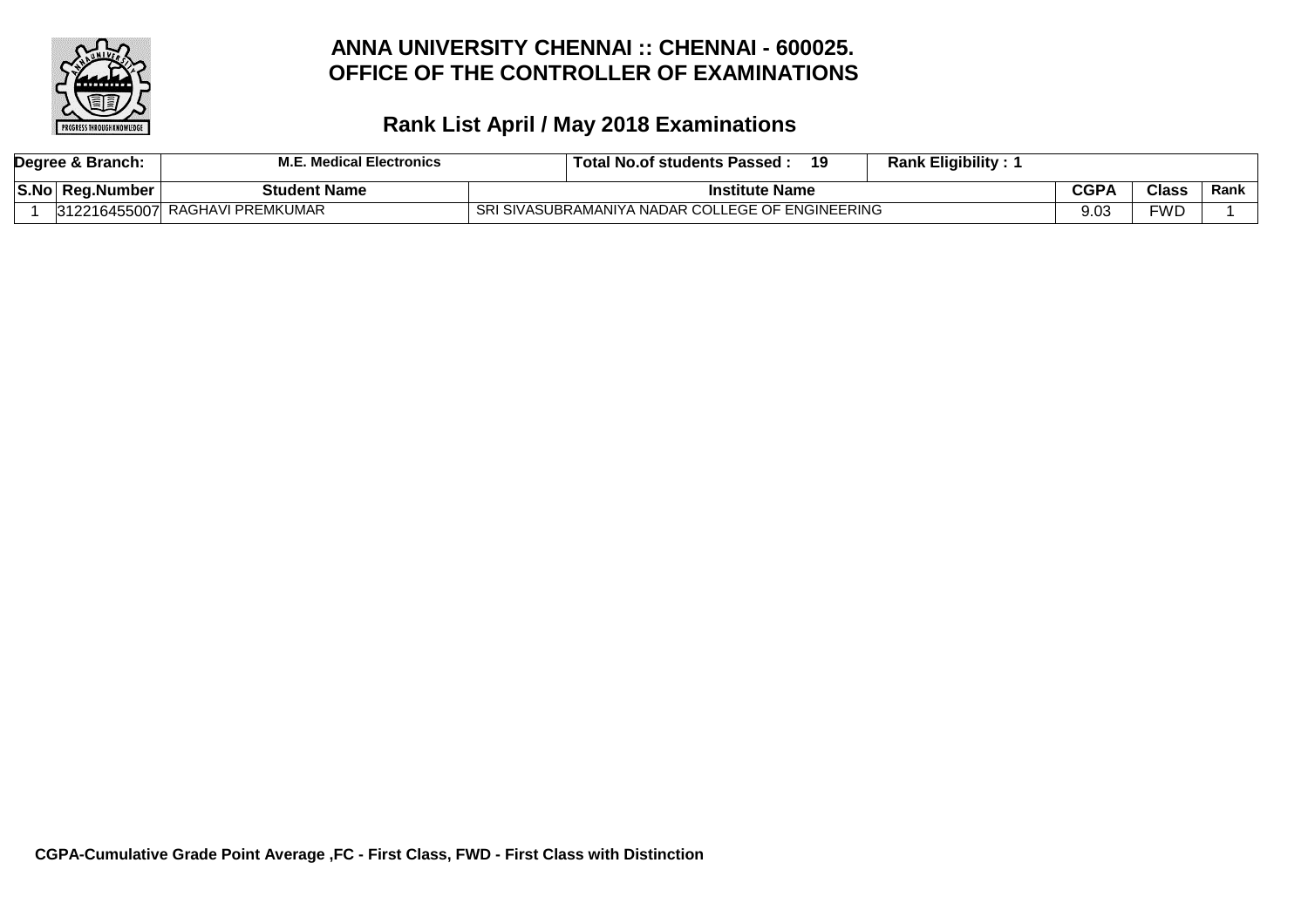

|      | Degree & Branch:      | M.E. Electronics and Communication Engineering |          | Total No.of students Passed:                                 | . . | <b>Rank Eligibility:</b> |      |       |      |
|------|-----------------------|------------------------------------------------|----------|--------------------------------------------------------------|-----|--------------------------|------|-------|------|
| S.No | <b>Reg.Number</b>     | <b>Student Name</b>                            |          | <b>Institute Name</b>                                        |     |                          | CGPA | Class | Rank |
|      | 953516473002 JEBANE P |                                                | V.P.MUL. | THAIAH PILLAI MEENAKSHI AMMAL ENGINEERING COLLEGE FOR WOMEN. |     |                          | 8.7C | =WD   |      |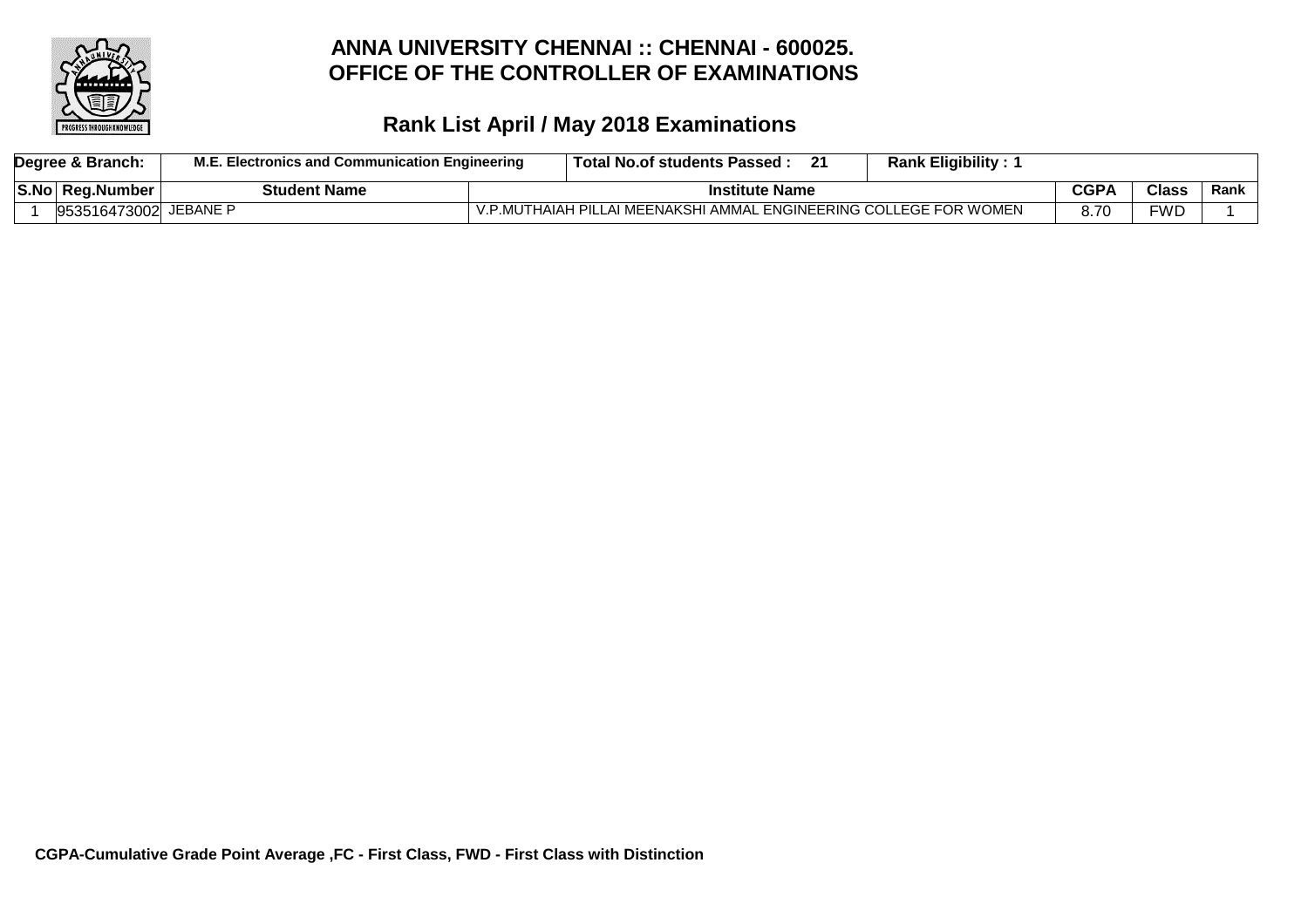

| Degree & Branch: |  |                          | M.E. Communication and Networking | Total No.of students Passed :                 | <b>Rank Eligibility: 2</b> |             |              |        |
|------------------|--|--------------------------|-----------------------------------|-----------------------------------------------|----------------------------|-------------|--------------|--------|
|                  |  | S.No  Reg.Number         | <b>Student Name</b>               | <b>Institute Name</b>                         |                            | <b>CGPA</b> | <b>Class</b> | Rank l |
|                  |  | 110316483003 KANIMOZHI K |                                   | l GRT INSTITUTE OF ENGINEERING AND TECHNOLOGY |                            | 8.87        | FWD          |        |
|                  |  | 920416483002 CHIERA A    |                                   | KAMARAJ COLLEGE OF ENGINEERING AND TECHNOLOGY |                            | 8.81        | FWD          |        |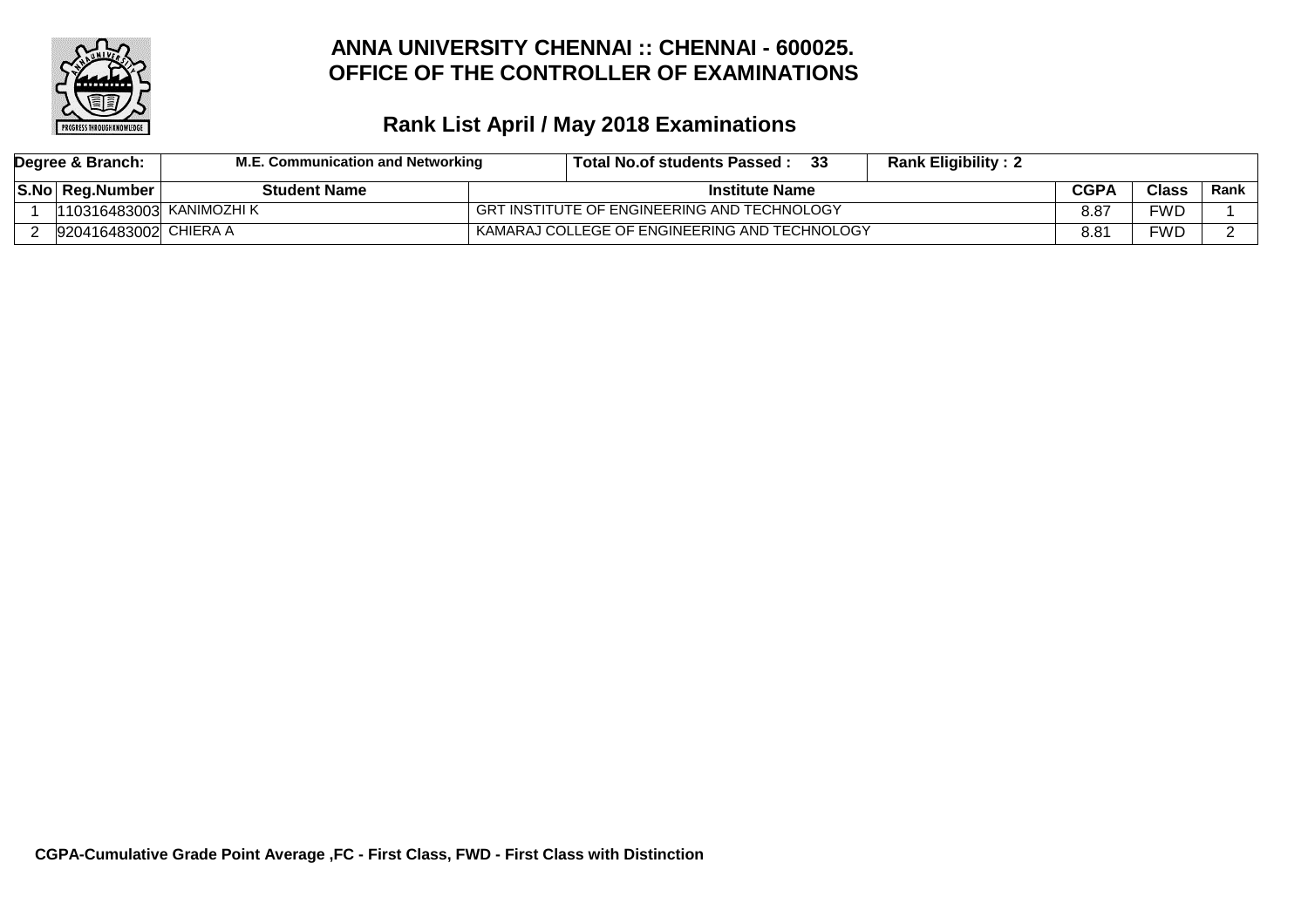

|        | Degree & Branch: | .പ. Plastics Technology<br>∴Tech. ⊾ | Total No.of students Passed :                            | <b>Rank Eligibility:</b> |      |                  |      |
|--------|------------------|-------------------------------------|----------------------------------------------------------|--------------------------|------|------------------|------|
| 'S.No⊤ | ∣ Rea.Number     | Student Name                        | <b>Institute Name</b>                                    |                          | CGP/ | <b>Class</b>     | Rank |
|        | 310316503006     | RATHNA N R                          | CENTRAL INSTITUTE OF PLASTICS ENGINEERING AND TECHNOLOGY |                          | 8.44 | $\Gamma$<br>- L. |      |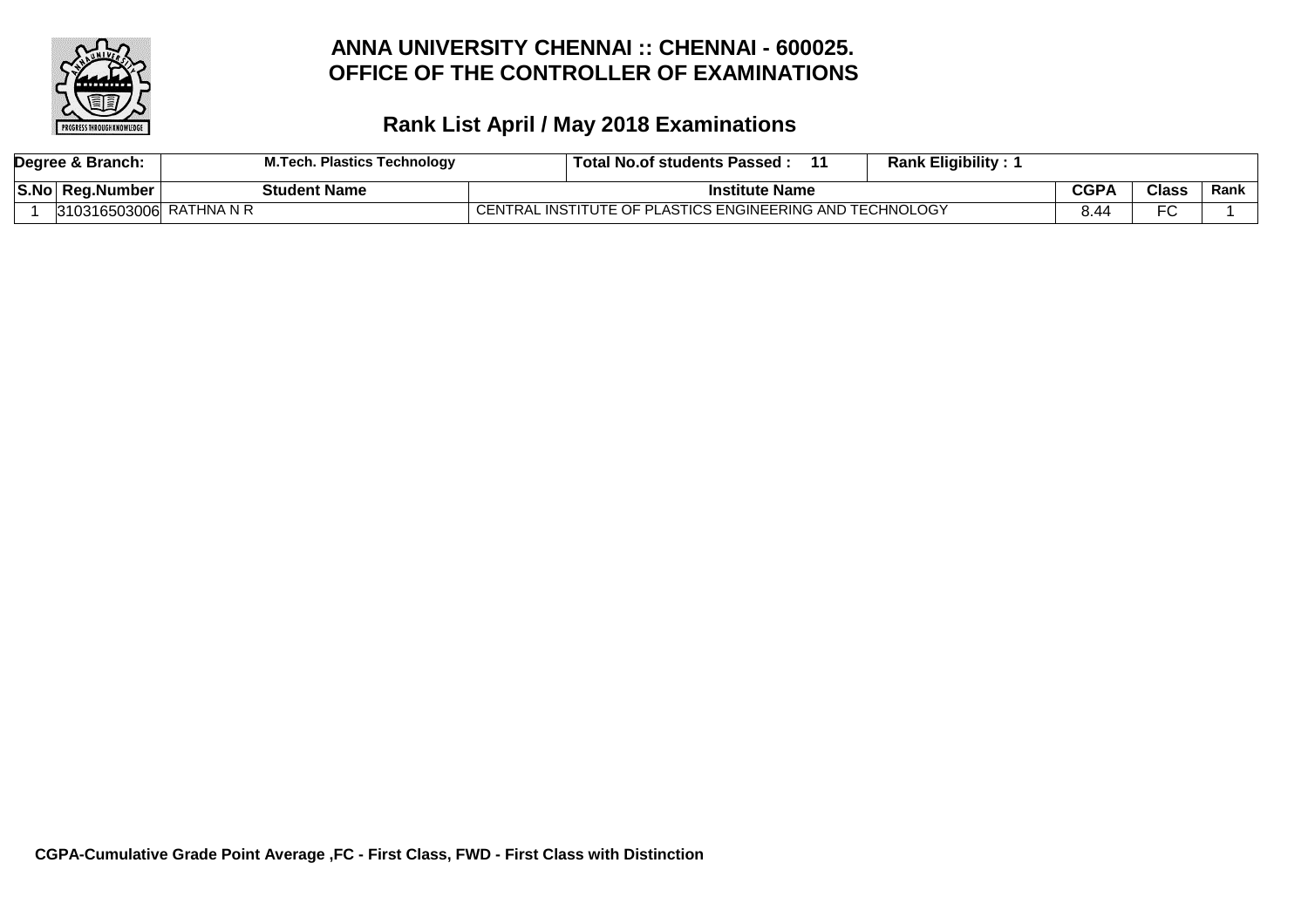

|        | Degree & Branch:         | <b>M.Tech. Remote Sensing</b> | <b>Rank Eligibility:</b><br>20<br><b>Total No.of students Passed</b> |      |              |      |
|--------|--------------------------|-------------------------------|----------------------------------------------------------------------|------|--------------|------|
| 'S.No⊺ | ∣ Rea.Number             | <b>Student Name</b>           | <b>Institute Name</b>                                                | CGPA | <b>Class</b> | Rank |
|        | 950016506014 PREETHI P M |                               | REGIONAL CENTRE OF ANNA UNIVERSITY, THIRUNELVELI                     |      | <b>EWD</b>   |      |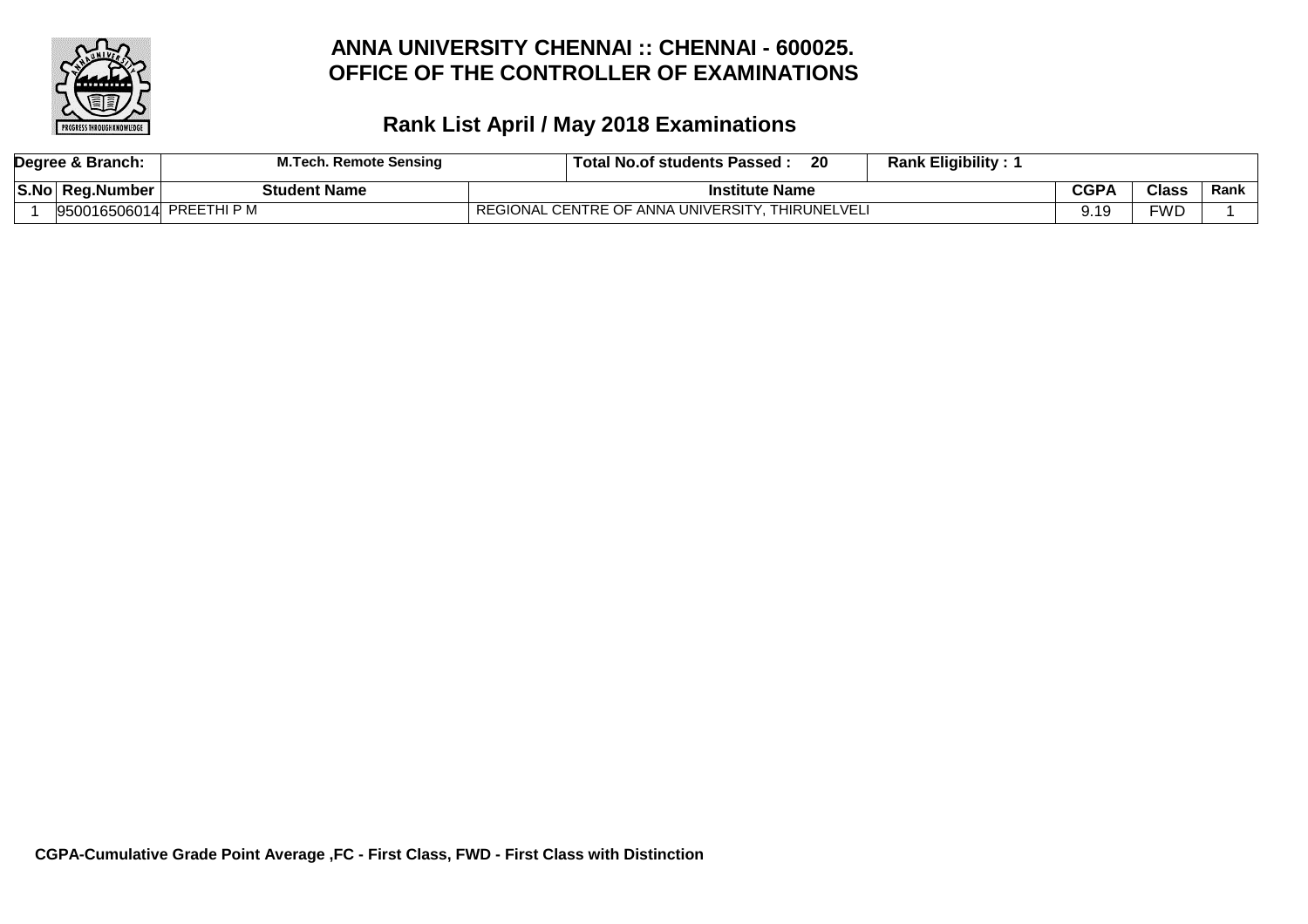

| Degree & Branch: |                         | <b>M.Tech. Bio Technology</b>            | <b>Rank Eligibility: 4</b><br>- 73<br>Total No.of students Passed: |             |       |      |
|------------------|-------------------------|------------------------------------------|--------------------------------------------------------------------|-------------|-------|------|
|                  | <b>S.No Reg.Number</b>  | <b>Student Name</b>                      | <b>Institute Name</b>                                              | <b>CGPA</b> | Class | Rank |
|                  | 312316509003 JESLIN J   |                                          | ST.JOSEPH'S COLLEGE OF ENGINEERING                                 | 9.63        | FWD   |      |
|                  | 421216509002 ANUPRIYA A |                                          | KARPAGA VINAYAGA COLLEGE OF ENGINEERING AND TECHNOLOGY             | 9.52        | FWD   |      |
|                  |                         | 312316509001 ABERNAEBENEZER SELVAKUMARIT | ST.JOSEPH'S COLLEGE OF ENGINEERING                                 | 9.49        | FWD   |      |
|                  | 421216509001 AKSHAYA J  |                                          | KARPAGA VINAYAGA COLLEGE OF ENGINEERING AND TECHNOLOGY             | 9.48        | FWD   |      |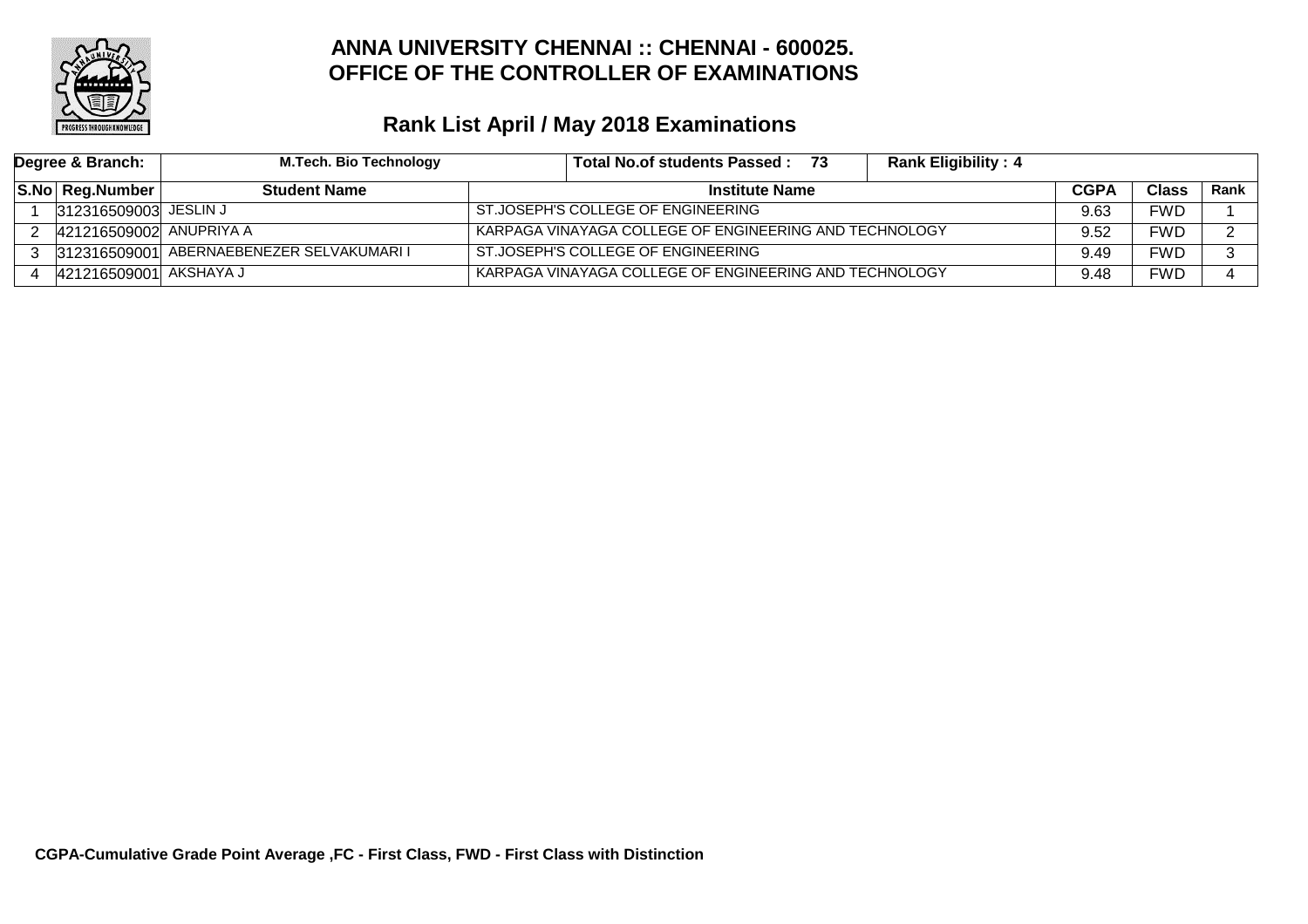

|      | Degree & Branch:       | M.Tech.<br>Information Technology | <b>Rank Eligibility:</b><br>-24<br>$\lrcorner$ Total No.of students Passed $\lrcorner$ |      |              |      |
|------|------------------------|-----------------------------------|----------------------------------------------------------------------------------------|------|--------------|------|
| S.No | ∣ Rea.Number           | <b>Student Name</b>               | <b>Institute Name</b>                                                                  | CGP/ | <b>Class</b> | Rank |
|      | 312216510004 NIVETHA P |                                   | SRI SIVASUBRAMANIYA NADAR COLLEGE OF ENGINEERING                                       | 8.93 | ™D⊓          |      |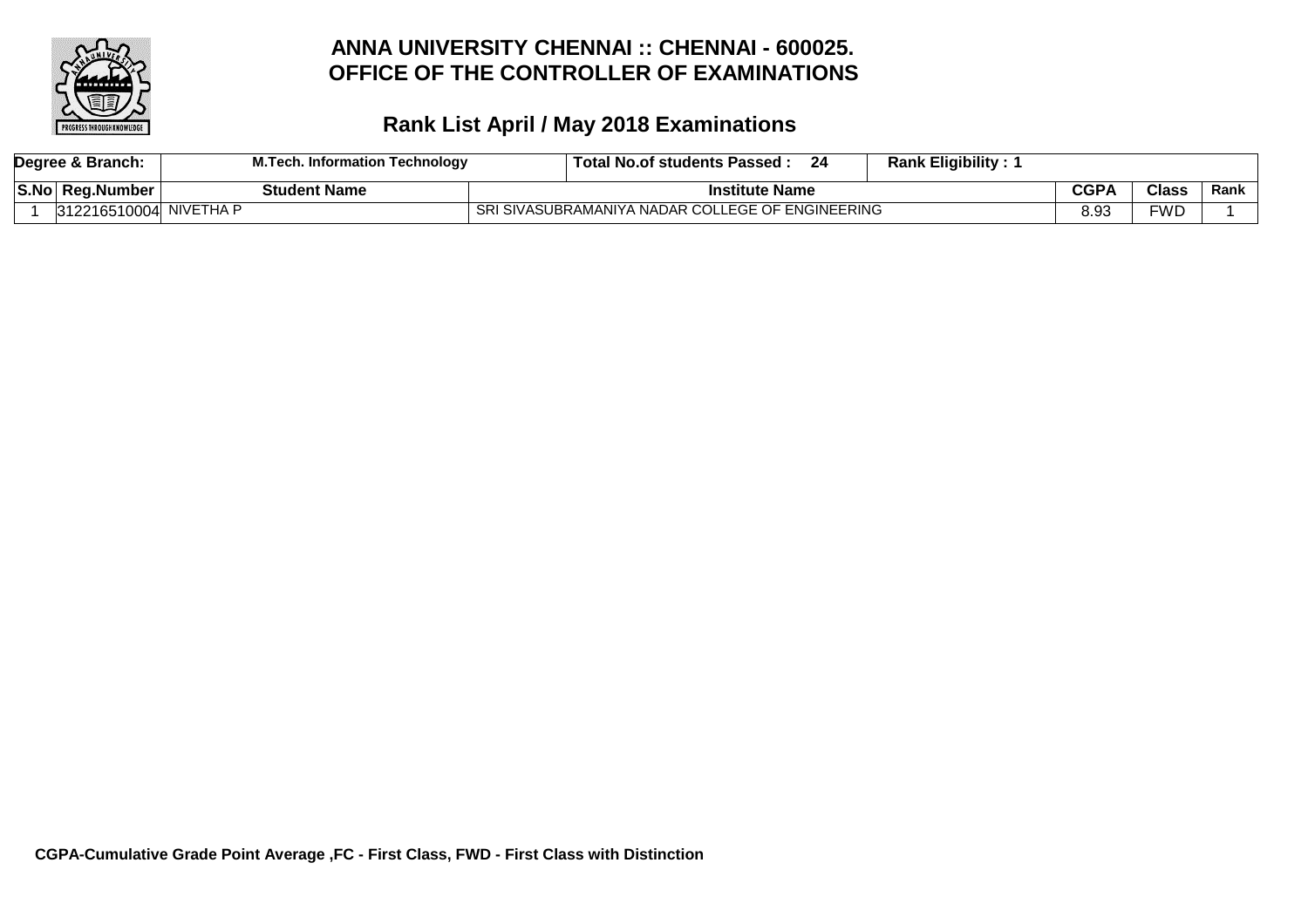

|      | Degree & Branch: | M.Tech. Nano Science and Technology                                      | <b>Rank Eligibility:</b><br>$\,$ Total No.of students Passed $\, \cdot \,$ |      |              |      |
|------|------------------|--------------------------------------------------------------------------|----------------------------------------------------------------------------|------|--------------|------|
| S.No | ∣ Rea.Number     | <b>Student Name</b>                                                      | <b>Institute Name</b>                                                      | CGP/ | <b>Class</b> | Rank |
|      |                  | $\,$ 710016523004 KAROLINE $\overline{\rm K}$ ERSIN $\,\overline{\rm E}$ | <b>COIMBATORE</b><br>REGIONAL CENTRE OF ANNA UNIVERSITY.                   |      | <b>FWD</b>   |      |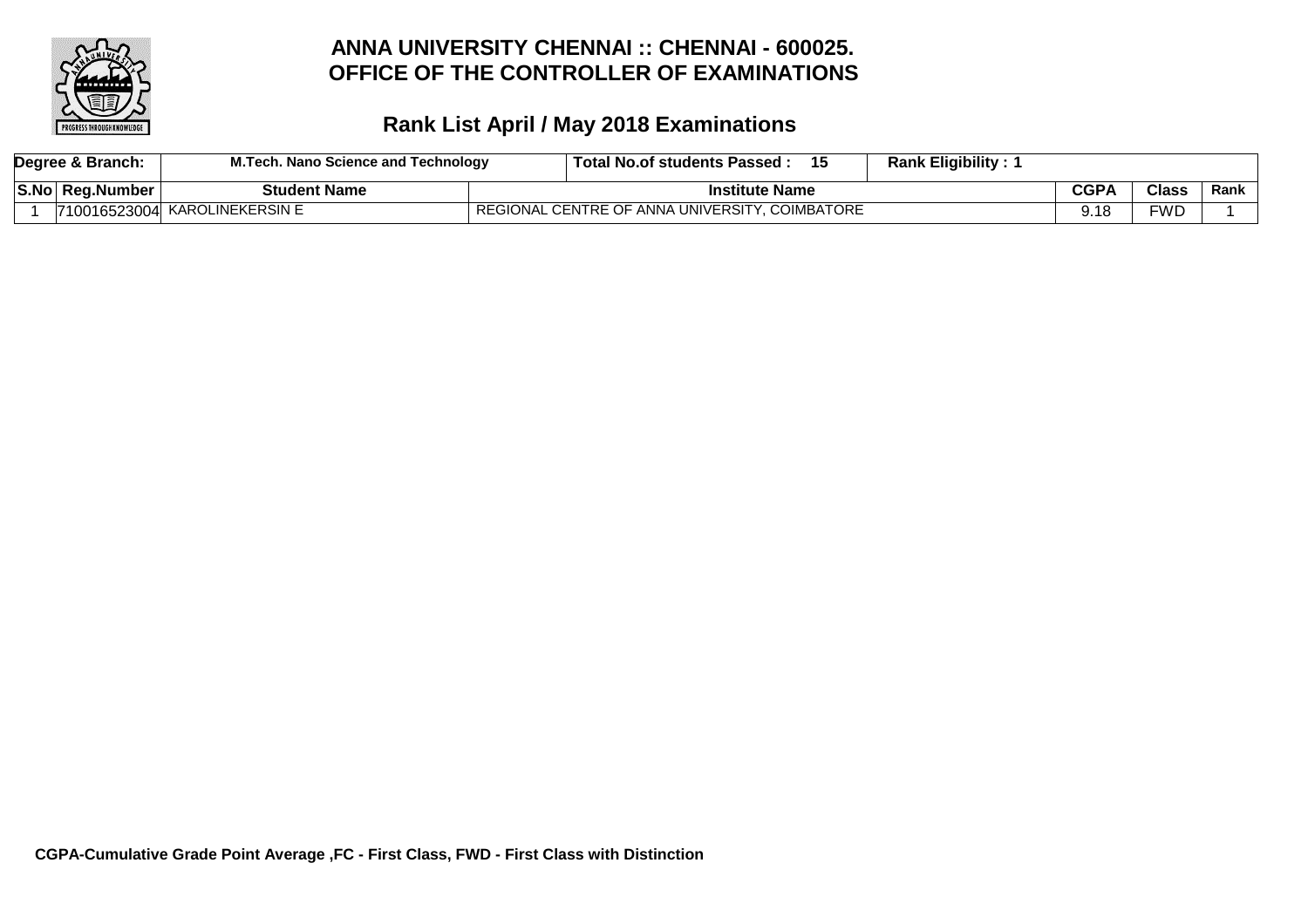

| Degree & Branch: | <b>M.Arch. Real Estate Development</b> | $\,$ Total No.of students Passed : | <b>Rank Eligibility:</b> |             |       |      |
|------------------|----------------------------------------|------------------------------------|--------------------------|-------------|-------|------|
| S.No Reg.Number  | <b>Student Name</b>                    | <b>Institute Name</b>              |                          | <b>CGPA</b> | Class | Rank |
|                  | 311316564002 GEETHIKA VIJAYAKUMAR      | MEASI ACADEMY OF ARCHITECTURE      |                          | 9.16        | FWD   |      |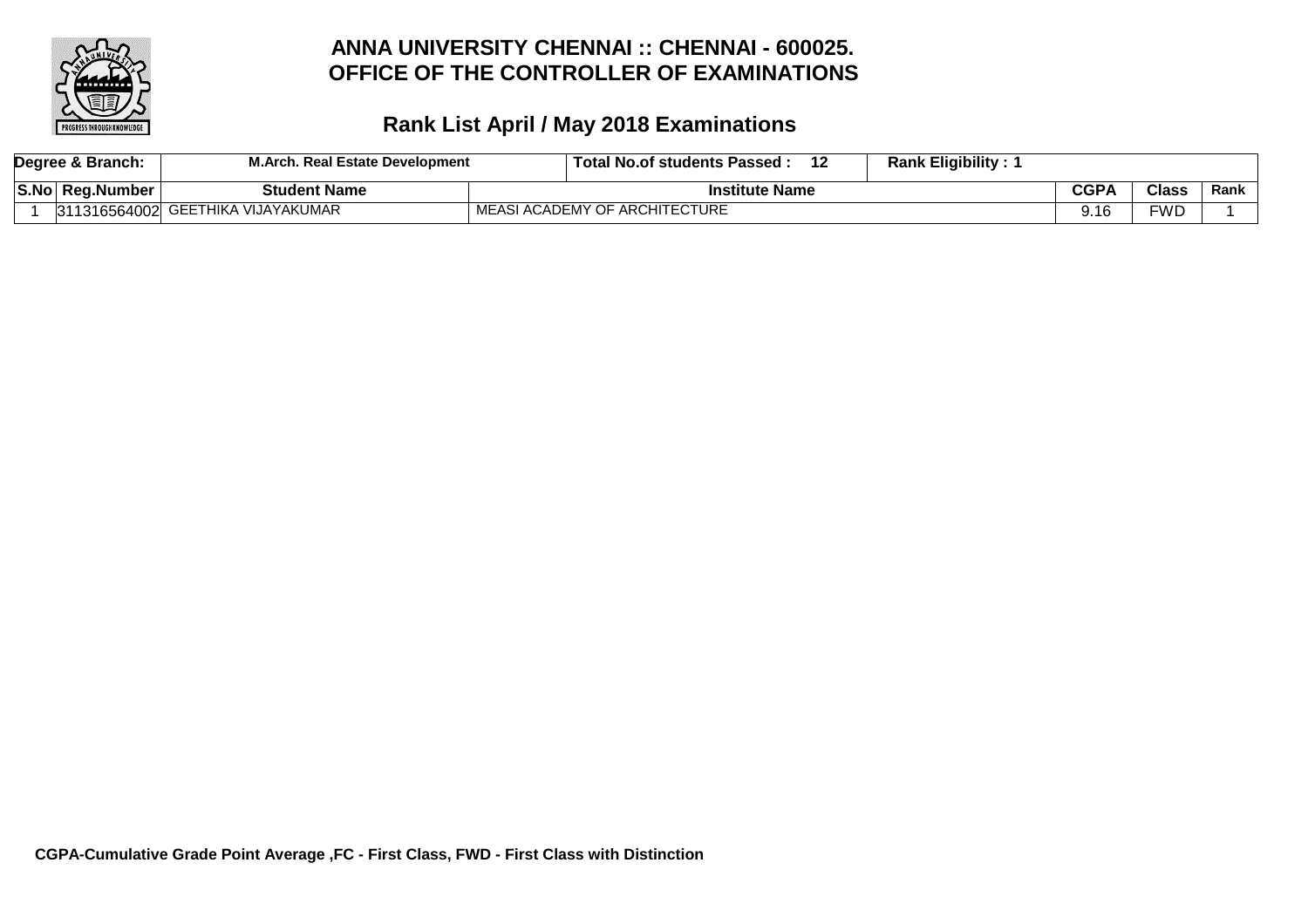

|                   | Degree & Branch: | M.Arch.<br>. Environmental Architecture |                     | 10<br>. Total No.of students Passed : | <b>Rank Eligibility:</b> |             |                 |      |
|-------------------|------------------|-----------------------------------------|---------------------|---------------------------------------|--------------------------|-------------|-----------------|------|
| $ \texttt{S.No} $ | ∣ Rea.Number     | Student Name                            |                     | <b>Institute Name</b>                 |                          | <b>CGP/</b> | <b>Class</b>    | Rank |
|                   | 16565008<br>ワイクィ | I RONSON RAJAN KOSHY                    | MCGAN'S OOTY SCHOOL | . OF ARCHITECTURE                     |                          | 7.59        | $\Gamma$<br>۰ι. |      |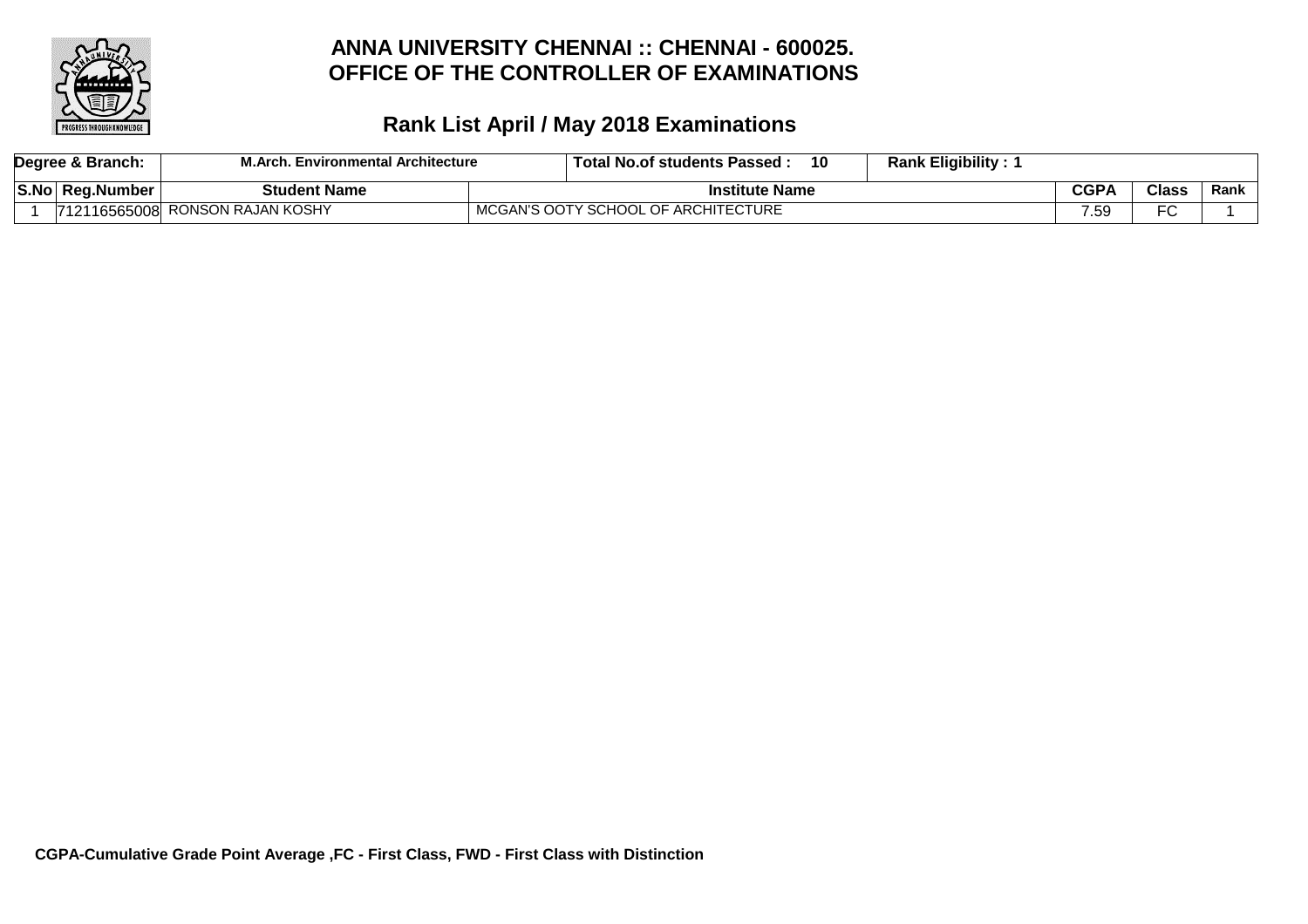

| Degree & Branch: |                          | M.Arch.             | <b>Rank Eligibility: 4</b><br>Total No.of students Passed: 71 |               |              |      |
|------------------|--------------------------|---------------------|---------------------------------------------------------------|---------------|--------------|------|
|                  | S.No Reg.Number          | <b>Student Name</b> | <b>Institute Name</b>                                         | <b>CGPA</b>   | <b>Class</b> | Rank |
|                  | 311416566003 HARINI S    |                     | MEENAKSHI COLLEGE OF ENGINEERING                              | 8.76          | <b>FWD</b>   |      |
|                  | 963416566010 SHYNU R V   |                     | SIGMA COLLEGE OF ARCHITECTURE                                 | 8.48          | FC           |      |
|                  | 311416566005 MADHURIK    |                     | MEENAKSHI COLLEGE OF ENGINEERING                              | $8.4^{\circ}$ | FC           |      |
|                  | 311316566018 SAI POOJA R |                     | MEASI ACADEMY OF ARCHITECTURE                                 | 8.33          | FC           |      |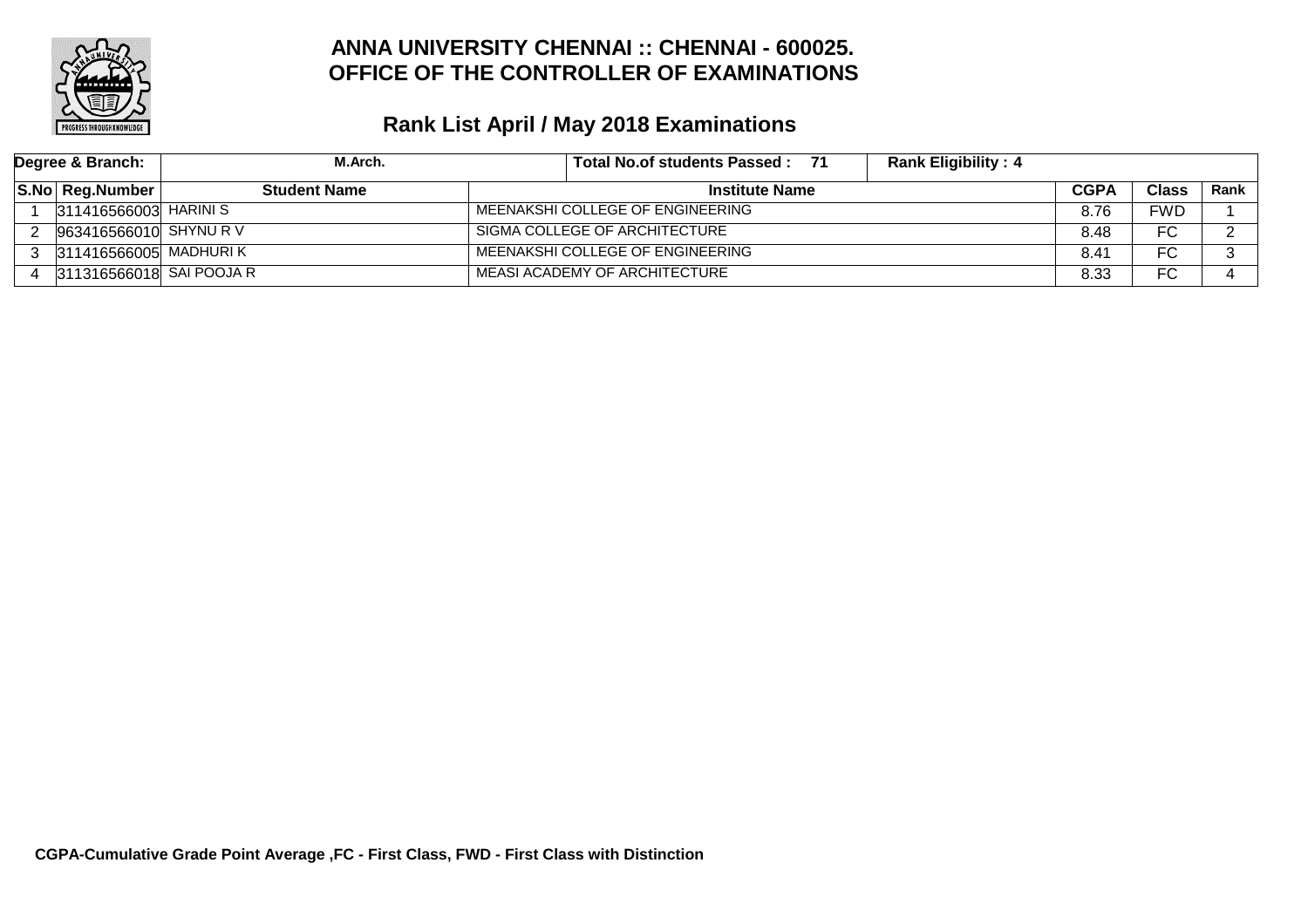

|    | Degree & Branch:           | M.B.A                           | <b>Rank Eligibility: 50</b><br>Total No.of students Passed: 5743   |             |              |                 |
|----|----------------------------|---------------------------------|--------------------------------------------------------------------|-------------|--------------|-----------------|
|    | S.No Reg.Number            | <b>Student Name</b>             | <b>Institute Name</b>                                              | <b>CGPA</b> | <b>Class</b> | Rank            |
|    | 812416631048 SONA R        |                                 | M.I.E.T. ENGINEERING COLLEGE                                       | 8.93        | <b>FWD</b>   |                 |
| 2  | 622516631056 SUGANYA J     |                                 | SELVAM COLLEGE OF TECHNOLOGY                                       | 8.93        | <b>FWD</b>   |                 |
|    | 810416631019 GAYATHRI P    |                                 | DHANALAKSHMI SRINIVASAN ENGINEERING COLLEGE                        | 8.92        | <b>FWD</b>   | $\overline{2}$  |
| 4  |                            | 113216631038 RAJALAKSHMIV       | <b>VELAMMAL ENGINEERING COLLEGE</b>                                | 8.89        | <b>FWD</b>   | 3               |
| 5  | 510816631034 VAISHNAVI V   |                                 | <b>GANADIPATHY TULSI'S JAIN ENGINEERING COLLEGE</b>                | 8.82        | <b>FWD</b>   | $\overline{4}$  |
| 6  | 421616631028 KALAIVANI A   |                                 | MAILAM ENGINEERING COLLEGE                                         | 8.80        | <b>FWD</b>   | 5               |
|    |                            | 620816631041 RADHIKAA K N       | <b>GNANAMANI COLLEGE OF TECHNOLOGY</b>                             | 8.80        | <b>FWD</b>   | $\overline{5}$  |
| 8  | 113216631027 MYTHILI R     |                                 | <b>VELAMMAL ENGINEERING COLLEGE</b>                                | 8.80        | <b>FWD</b>   | 5               |
| 9  |                            | 111916631107 TESSY ANN VARGHESE | S.A. ENGINEERING COLLEGE                                           | 8.77        | <b>FWD</b>   | 6               |
| 10 |                            | 810416631056 SANGEETHA R        | DHANALAKSHMI SRINIVASAN ENGINEERING COLLEGE                        | 8.76        | <b>FWD</b>   | $\overline{7}$  |
| 11 | 211616631023 DIVYA N       |                                 | RAJALAKSHMI ENGINEERING COLLEGE                                    | 8.74        | <b>FWD</b>   | $\overline{8}$  |
|    | 12 814116631005 MENAKA D   |                                 | SHIVANI SCHOOL OF BUSINESS MANAGEMENT                              | 8.73        | <b>FWD</b>   | 9               |
| 13 | 810416631035 K VIDYA       |                                 | DHANALAKSHMI SRINIVASAN ENGINEERING COLLEGE                        | 8.72        | <b>FWD</b>   | 10              |
|    | 14 812416631029 PAVITHRA R |                                 | M.I.E.T. ENGINEERING COLLEGE                                       | 8.72        | <b>FWD</b>   | 10 <sup>°</sup> |
|    | 15 211616631048 KALPANA C  |                                 | RAJALAKSHMI ENGINEERING COLLEGE                                    | 8.71        | <b>FWD</b>   | $\overline{11}$ |
| 16 |                            | 111916631005 APSARA DEVI B      | S.A. ENGINEERING COLLEGE                                           | 8.71        | <b>FWD</b>   | $\overline{11}$ |
| 17 | 611816631002 ARCHANA E     |                                 | P.S.V.COLLEGE OF ENGINEERING AND TECHNOLOGY                        | 8.69        | <b>FWD</b>   | $\overline{12}$ |
| 18 | 963216631002 AGALYA M      |                                 | PET ENGINEERING COLLEGE                                            | 8.68        | <b>FWD</b>   | $\overline{13}$ |
| 19 | 113016631050 SINDHUJA Y    |                                 | VEL TECH HIGH TECH DR.RANGARAJAN DR.SAKUNTHALA ENGINEERING COLLEGE | 8.68        | <b>FWD</b>   | $\overline{13}$ |
| 20 | 111916631071 PADMAJA N     |                                 | S.A. ENGINEERING COLLEGE                                           | 8.68        | <b>FWD</b>   | $\overline{13}$ |
| 21 |                            | 111916631027 GOKULAVANI V       | <b>S.A. ENGINEERING COLLEGE</b>                                    | 8.68        | <b>FWD</b>   | $\overline{13}$ |
| 22 |                            | 950016631027 SUBASHREE S R      | REGIONAL CENTRE OF ANNA UNIVERSITY, THIRUNELVELI                   | 8.67        | <b>FWD</b>   | $\overline{14}$ |
| 23 |                            | 811516631007 GEETHANJALI P      | K. RAMAKRISHNAN COLLEGE OF ENGINEERING                             | 8.67        | <b>FWD</b>   | 14              |
| 24 |                            | 113216631022 MANJU PRIYA S      | <b>VELAMMAL ENGINEERING COLLEGE</b>                                | 8.66        | <b>FWD</b>   | 15              |
| 25 | 610816631011 INDUMATHI R   |                                 | ER.PERUMAL MANIMEKALAI COLLEGE OF ENGINEERING                      | 8.65        | <b>FWD</b>   | 16              |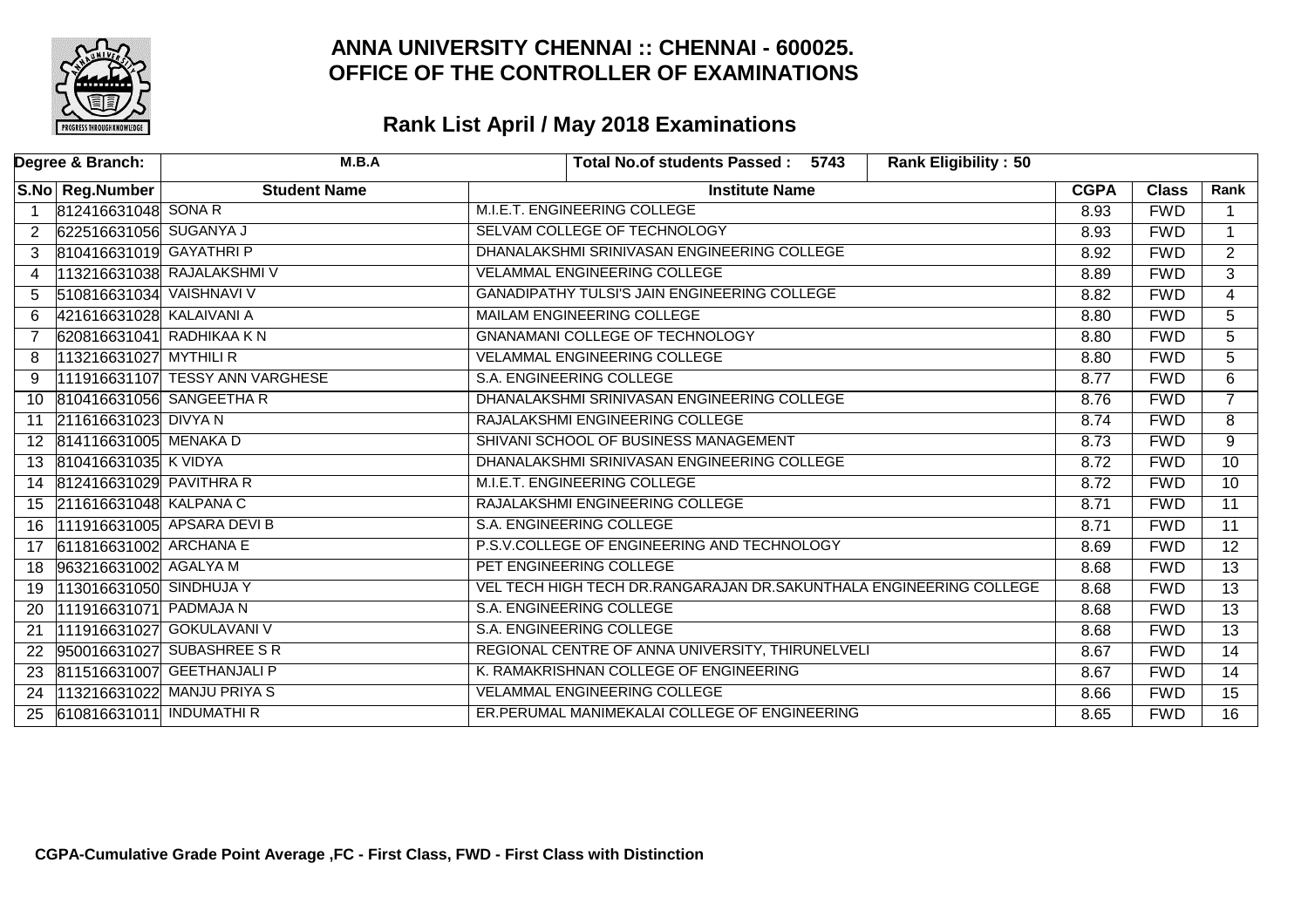

|    | Degree & Branch:          | M.B.A                                | <b>Rank Eligibility: 50</b><br>Total No.of students Passed: 5743 |             |              |                 |
|----|---------------------------|--------------------------------------|------------------------------------------------------------------|-------------|--------------|-----------------|
|    | S.No Reg.Number           | <b>Student Name</b>                  | <b>Institute Name</b>                                            | <b>CGPA</b> | <b>Class</b> | Rank            |
|    |                           | 26 511716631018 JAYABHARATHI JL      | PALLAVAN COLLEGE OF ENGINEERING                                  | 8.65        | <b>FWD</b>   | 16              |
| 27 | 813816631011 BHUVANA B    |                                      | SARANATHAN COLLEGE OF ENGINEERING                                | 8.64        | <b>FWD</b>   | $\overline{17}$ |
| 28 | 411716631002 LAVANYA R    |                                      | PRINCE SHRI VENKATESHWARA PADMAVATHY ENGINEERING COLLEGE         | 8.64        | <b>FWD</b>   | $\overline{17}$ |
| 29 |                           | 811516631024 PRIYATHARSHINIT         | K. RAMAKRISHNAN COLLEGE OF ENGINEERING                           | 8.63        | <b>FWD</b>   | $\overline{18}$ |
| 30 | 312316631004 AGILA S      |                                      | ST.JOSEPH'S COLLEGE OF ENGINEERING                               | 8.60        | <b>FWD</b>   | 19              |
| 31 | 312316631075 PREETHIR     |                                      | ST.JOSEPH'S COLLEGE OF ENGINEERING                               | 8.59        | <b>FWD</b>   | $\overline{20}$ |
| 32 | 810416631026 JANANI U     |                                      | DHANALAKSHMI SRINIVASAN ENGINEERING COLLEGE                      | 8.59        | <b>FWD</b>   | $\overline{20}$ |
| 33 | 812016631009 BERLIN X     |                                      | M.A.M. COLLEGE OF ENGINEERING AND TECHNOLOGY                     | 8.59        | <b>FWD</b>   | 20              |
| 34 |                           | 820816631069 TAMILAZHAGHI P          | E.G.S.PILLAY ENGINEERING COLLEGE                                 | 8.59        | <b>FWD</b>   | 20              |
| 35 |                           | 950716631002 ANNE MEDONA A           | FRANCIS XAVIER ENGINEERING COLLEGE                               | 8.58        | <b>FWD</b>   | $\overline{21}$ |
| 36 | 810816631015 MEERA M      |                                      | <b>HALLMARK BUSINESS SCHOOL</b>                                  | 8.57        | <b>FWD</b>   | $\overline{22}$ |
| 37 | 111916631075 PRIYANKA A   |                                      | S.A. ENGINEERING COLLEGE                                         | 8.57        | <b>FWD</b>   | $\overline{22}$ |
| 38 | 610816631023 MOUNIKA D    |                                      | ER.PERUMAL MANIMEKALAI COLLEGE OF ENGINEERING                    | 8.57        | <b>FWD</b>   | $\overline{22}$ |
| 39 | 412516631038 JEBISHA R T  |                                      | SRI SAIRAM ENGINEERING COLLEGE                                   | 8.56        | <b>FWD</b>   | $\overline{23}$ |
| 40 | 412516631001 AARTHIK      |                                      | SRI SAIRAM ENGINEERING COLLEGE                                   | 8.56        | <b>FWD</b>   | $\overline{23}$ |
| 41 |                           | 732816631019 KEERTHANA A             | SURYA ENGINEERING COLLEGE                                        | 8.56        | <b>FWD</b>   | 23              |
| 42 |                           | 312316631067 PAVITHRA V (14-09-1994) | ST.JOSEPH'S COLLEGE OF ENGINEERING                               | 8.55        | <b>FWD</b>   | $\overline{24}$ |
| 43 |                           | 112716631003 ANDREA BEATRICE CRUZE   | ST.PETER'S COLLEGE OF ENGINEERING AND TECHNOLOGY                 | 8.55        | <b>FWD</b>   | $\overline{24}$ |
| 44 | 211416631037 EZHILARASI S |                                      | PANIMALAR ENGINEERING COLLEGE                                    | 8.55        | <b>FWD</b>   | $\overline{24}$ |
| 45 |                           | 110316631009 GIFTLEEN PERSI P        | GRT INSTITUTE OF ENGINEERING AND TECHNOLOGY                      | 8.55        | <b>FWD</b>   | 24              |
| 46 | 611816631004 ASHWINIS     |                                      | P.S.V.COLLEGE OF ENGINEERING AND TECHNOLOGY                      | 8.54        | <b>FWD</b>   | $\overline{25}$ |
| 47 | 810416631025 ISWARIYA A   |                                      | DHANALAKSHMI SRINIVASAN ENGINEERING COLLEGE                      | 8.54        | <b>FWD</b>   | $\overline{25}$ |
| 48 |                           | 732516631038 YAMUNADEVIS             | SHREE VENKATESHWARA HI-TECH ENGINEERING COLLEGE                  | 8.53        | <b>FWD</b>   | $\overline{26}$ |
| 49 | 310616631082 REKHAD       |                                      | EASWARI ENGINEERING COLLEGE                                      | 8.53        | <b>FWD</b>   | $\overline{26}$ |
| 50 | 111916631083 REESHMA C P  |                                      | S.A. ENGINEERING COLLEGE                                         | 8.52        | <b>FWD</b>   | $\overline{27}$ |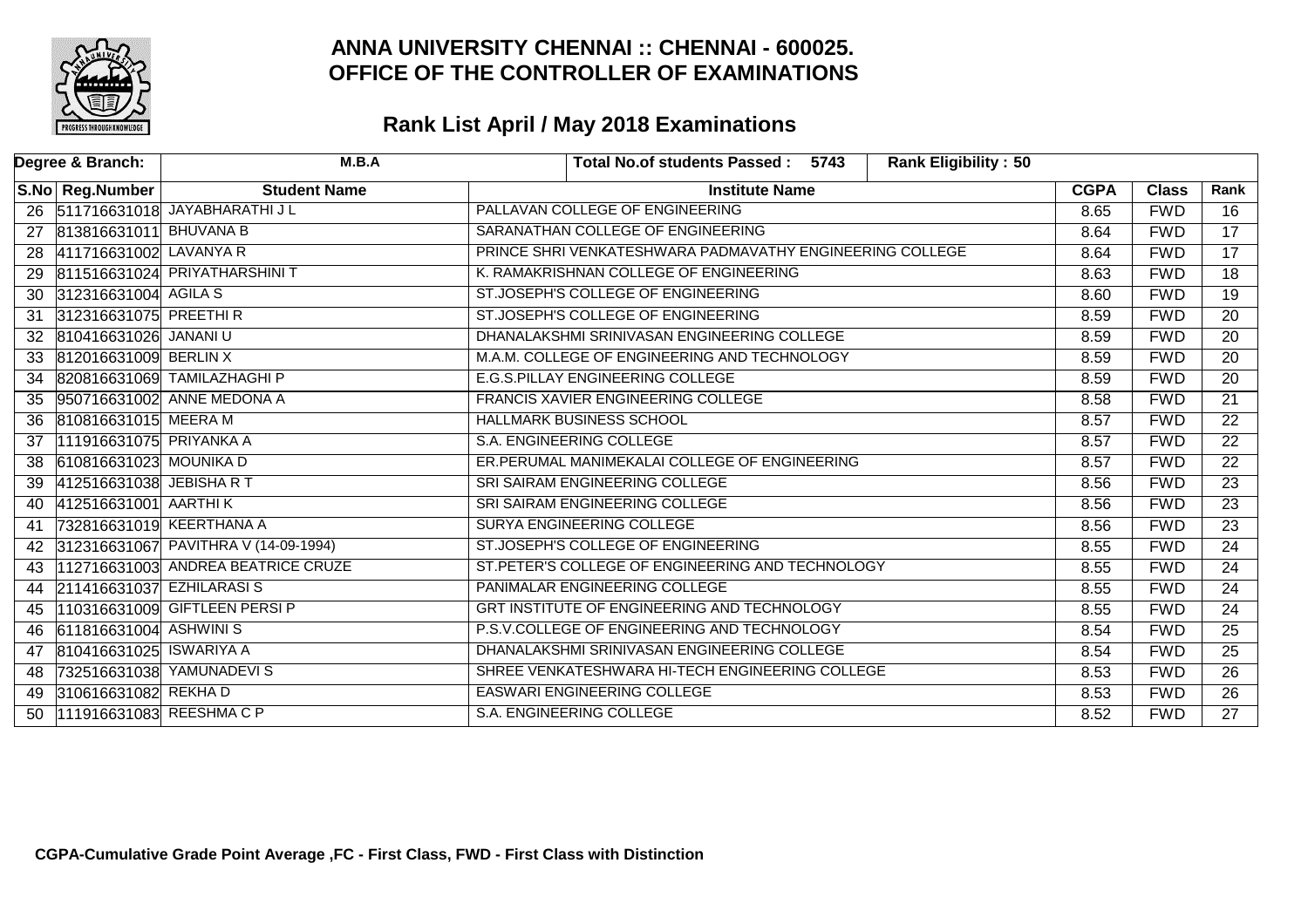

|    | Degree & Branch:           | M.B.A                         | <b>Rank Eligibility: 50</b><br>Total No.of students Passed: 5743 |             |                 |                 |
|----|----------------------------|-------------------------------|------------------------------------------------------------------|-------------|-----------------|-----------------|
|    | S.No Reg.Number            | <b>Student Name</b>           | <b>Institute Name</b>                                            | <b>CGPA</b> | <b>Class</b>    | Rank            |
|    | 51 212216631011 BHARATHI M |                               | SAVEETHA ENGINEERING COLLEGE                                     | 8.52        | <b>FWD</b>      | 27              |
|    |                            | 52 211416631116 SATHYABAMA R  | PANIMALAR ENGINEERING COLLEGE                                    | 8.52        | <b>FWD</b>      | $\overline{27}$ |
|    | 53 211416631105 RAMYA S    |                               | PANIMALAR ENGINEERING COLLEGE                                    | 8.51        | <b>FWD</b>      | $\overline{28}$ |
| 54 | 113216631006 ANUBALA SI    |                               | <b>VELAMMAL ENGINEERING COLLEGE</b>                              | 8.51        | <b>FWD</b>      | $\overline{28}$ |
| 55 |                            | 511916631067 YOGALAKSHMIR     | PRIYADARSHINI ENGINEERING COLLEGE                                | 8.50        | <b>FWD</b>      | $\overline{29}$ |
| 56 | 820116631006 DHIVYA T      |                               | A.R.J. COLLEGE OF ENGINEERING AND TECHNOLOGY                     | 8.50        | <b>FWD</b>      | $\overline{29}$ |
| 57 | 732316631090 SINDHU M      |                               | S.S.M. COLLEGE OF ENGINEERING                                    | 8.50        | <b>FWD</b>      | $\overline{29}$ |
| 58 |                            | 211416631130 SREE VAISHNAVI G | PANIMALAR ENGINEERING COLLEGE                                    | 8.50        | <b>FWD</b>      | $\overline{29}$ |
| 59 | 421616631017 DHIVYA P      |                               | MAILAM ENGINEERING COLLEGE                                       | 8.50        | <b>FWD</b>      | 29              |
| 60 | 211416631063 KALAIVANI R   |                               | PANIMALAR ENGINEERING COLLEGE                                    | 8.50        | <b>FWD</b>      | $\overline{29}$ |
| 61 | 811516631019 NIVETHA V     |                               | K. RAMAKRISHNAN COLLEGE OF ENGINEERING                           | 8.49        | <b>FC</b>       | $\overline{30}$ |
| 62 | 113216631045 SARADHA A     |                               | <b>VELAMMAL ENGINEERING COLLEGE</b>                              | 8.49        | FC              | 30              |
| 63 | 613316631059 PRIYANKA R    |                               | VIVEKANANDHA INSTITUTE OF INFORMATION AND MANAGEMENT STUDIES     | 8.48        | FC              | $\overline{31}$ |
| 64 | 511316631004 BANUPRIYA K   |                               | KINGSTON ENGINEERING COLLEGE                                     | 8.48        | $\overline{FC}$ | $\overline{31}$ |
|    | 65 814116631003 GOMATHIS   |                               | SHIVANI SCHOOL OF BUSINESS MANAGEMENT                            | 8.48        | FC              | 31              |
| 66 |                            | 312216631042 JAYA PRAKASH G   | SRI SIVASUBRAMANIYA NADAR COLLEGE OF ENGINEERING                 | 8.48        | FC              | $\overline{31}$ |
| 67 | 810416631037 LAVANYA E     |                               | DHANALAKSHMI SRINIVASAN ENGINEERING COLLEGE                      | 8.48        | FC              | $\overline{31}$ |
| 68 |                            | 511116631010 KEERTHANA TP     | ARUNAI COLLEGE OF ENGINEERING                                    | 8.48        | $\overline{FC}$ | $\overline{31}$ |
| 69 | 510616631057 THANUJA V M   |                               | C.ABDUL HAKEEM COLLEGE OF ENGINEERING AND TECHNOLOGY             | 8.47        | FC              | $\overline{32}$ |
| 70 | 111916631003 ALAKIYA S     |                               | S.A. ENGINEERING COLLEGE                                         | 8.47        | FC              | $\overline{32}$ |
| 71 | 810416631016 ELACKIYA K    |                               | DHANALAKSHMI SRINIVASAN ENGINEERING COLLEGE                      | 8.47        | FC              | $\overline{32}$ |
| 72 | 952816631029 USHA V        |                               | SCAD COLLEGE OF ENGINEERING AND TECHNOLOGY                       | 8.47        | FC              | $\overline{32}$ |
|    |                            | 73 811516631031 VINOTHINI R R | K. RAMAKRISHNAN COLLEGE OF ENGINEERING                           |             | FC              | $\overline{33}$ |
| 74 | 111916631012 CLINDA J      |                               | S.A. ENGINEERING COLLEGE                                         |             |                 | $\overline{33}$ |
| 75 | 511316631013 JEEVITHA K    |                               | KINGSTON ENGINEERING COLLEGE<br>8.46                             |             |                 | $\overline{33}$ |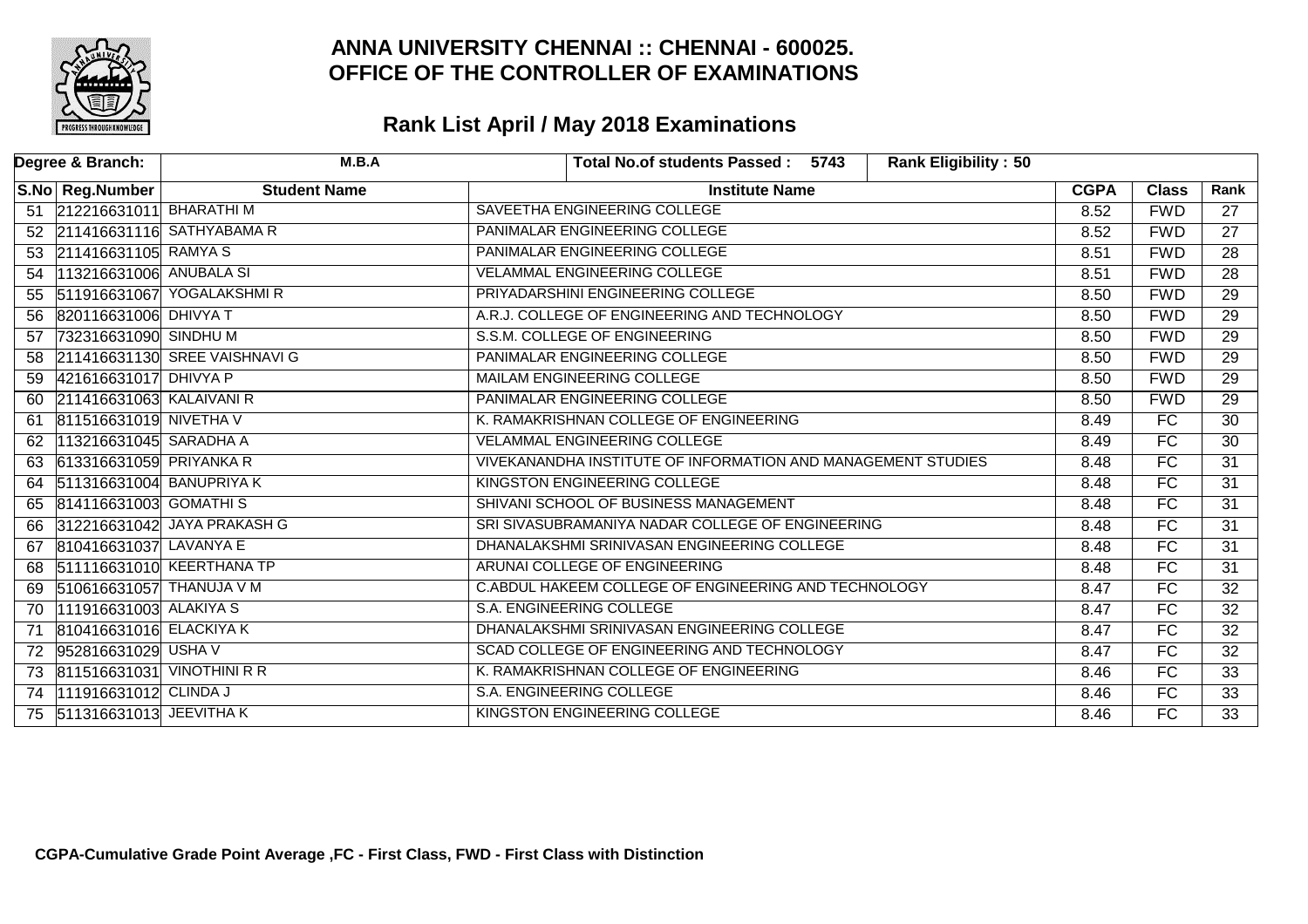

|    | Degree & Branch:               | M.B.A                              | <b>Rank Eligibility: 50</b><br>Total No.of students Passed: 5743   |             |                 |                 |
|----|--------------------------------|------------------------------------|--------------------------------------------------------------------|-------------|-----------------|-----------------|
|    | S.No Reg.Number                | <b>Student Name</b>                | <b>Institute Name</b>                                              | <b>CGPA</b> | <b>Class</b>    | Rank            |
|    | 76 812616631017 JAYARUBINI J   |                                    | <b>MAM COLLEGE OF ENGINEERING</b>                                  | 8.46        | $\overline{FC}$ | 33              |
| 77 |                                | 611116631051 PARAMESHWARI V        | <b>KNOWLEDGE BUSINESS SCHOOL</b>                                   | 8.46        | FC              | $\overline{33}$ |
| 78 |                                | 421116631009 DEEPIKA PRIYA S P     | <b>IFET COLLEGE OF ENGINEERING</b>                                 | 8.46        | $\overline{FC}$ | $\overline{33}$ |
| 79 | 412516631048 MONISHA P         |                                    | SRI SAIRAM ENGINEERING COLLEGE                                     | 8.45        | FC              | 34              |
| 80 |                                | 715216631031 NEETHU KUMARI D       | <b>VIVEKANANDA INSTITUTE OF MANAGEMENT STUDIES</b>                 | 8.45        | FC              | $\overline{34}$ |
| 81 |                                | 721016631025 SHIFANA PARVEEN A     | NEHRU INSTITUTE OF TECHNOLOGY                                      | 8.45        | FC              | $\overline{34}$ |
|    |                                | 412416631015 PRIYADHARSHINI V      | SRI SAI RAM INSTITUTE OF TECHNOLOGY                                | 8.45        | $\overline{FC}$ | $\overline{34}$ |
| 83 |                                | 812616631046 SANGEETHAK            | MAM COLLEGE OF ENGINEERING                                         | 8.45        | FC              | $\overline{34}$ |
| 84 |                                | 711916631012 ARCHANA DEVIS         | KV INSTITUTE OF MANAGEMENT AND INFORMATION STUDIES                 | 8.44        | FC              | $\overline{35}$ |
| 85 | 112716631031 SATHISH T         |                                    | ST.PETER'S COLLEGE OF ENGINEERING AND TECHNOLOGY                   | 8.44        | FC              | 35              |
| 86 |                                | 910016631029 SATHYAPRIYA T         | REGIONAL CENTRE OF ANNA UNIVERSITY, MADURAI                        | 8.42        | FC              | $\overline{36}$ |
| 87 |                                | 211416631100 RAJESHWARI P          | PANIMALAR ENGINEERING COLLEGE                                      | 8.42        | $\overline{FC}$ | $\overline{36}$ |
| 88 | 961816631005 ANUSUYA R         |                                    | PONJESLY COLLEGE OF ENGINEERING                                    | 8.42        | FC              | 36              |
| 89 |                                | 620916631011 MANASHA GAYATHRI V    | <b>GNANAMANI INSTITUTE OF MANAGEMENT STUDIES</b>                   | 8.41        | $\overline{FC}$ | $\overline{37}$ |
| 90 | 113216631040 REVATHI G S       |                                    | VELAMMAL ENGINEERING COLLEGE                                       | 8.41        | FC              | $\overline{37}$ |
| 91 |                                | 113216631019 KEERTHANA M           | <b>VELAMMAL ENGINEERING COLLEGE</b>                                | 8.41        | FC              | 37              |
| 92 |                                | 310616631058 MUHIL VAHINI PANDI    | <b>EASWARI ENGINEERING COLLEGE</b>                                 | 8.41        | FC              | 37              |
| 93 | 412516631025 GAYATHRI A        |                                    | SRI SAIRAM ENGINEERING COLLEGE                                     | 8.41        | $\overline{FC}$ | $\overline{37}$ |
| 94 | 511316631024 MONISHA J         |                                    | KINGSTON ENGINEERING COLLEGE                                       | 8.41        | FC              | $\overline{37}$ |
| 95 |                                | 511316631054 VISHNUPRIYA J         | KINGSTON ENGINEERING COLLEGE                                       | 8.41        | FC              | $\overline{37}$ |
| 96 | 810016631023 PREETHIV          |                                    | UNIVERSITY COLLEGE OF ENGINEERING, TIRUCHIRAPPALLI (BIT CAMPUS)    | 8.40        | FC              | $\overline{38}$ |
| 97 |                                | 950716631008 IGNATIOUS BINUSHA J   | FRANCIS XAVIER ENGINEERING COLLEGE                                 | 8.40        | FC              | $\overline{38}$ |
| 98 |                                | 412516631055 PRIYANKA M P          | SRI SAIRAM ENGINEERING COLLEGE                                     | 8.40        | FC              | 38              |
| 99 |                                | 950016631003 ANGEL JOSEPHINE RANIN | REGIONAL CENTRE OF ANNA UNIVERSITY, THIRUNELVELI                   | 8.39        | FC              | $\overline{39}$ |
|    | 100   13016631057 VIJAYARANI S |                                    | VEL TECH HIGH TECH DR.RANGARAJAN DR.SAKUNTHALA ENGINEERING COLLEGE | 8.39        | $\overline{FC}$ | $\overline{39}$ |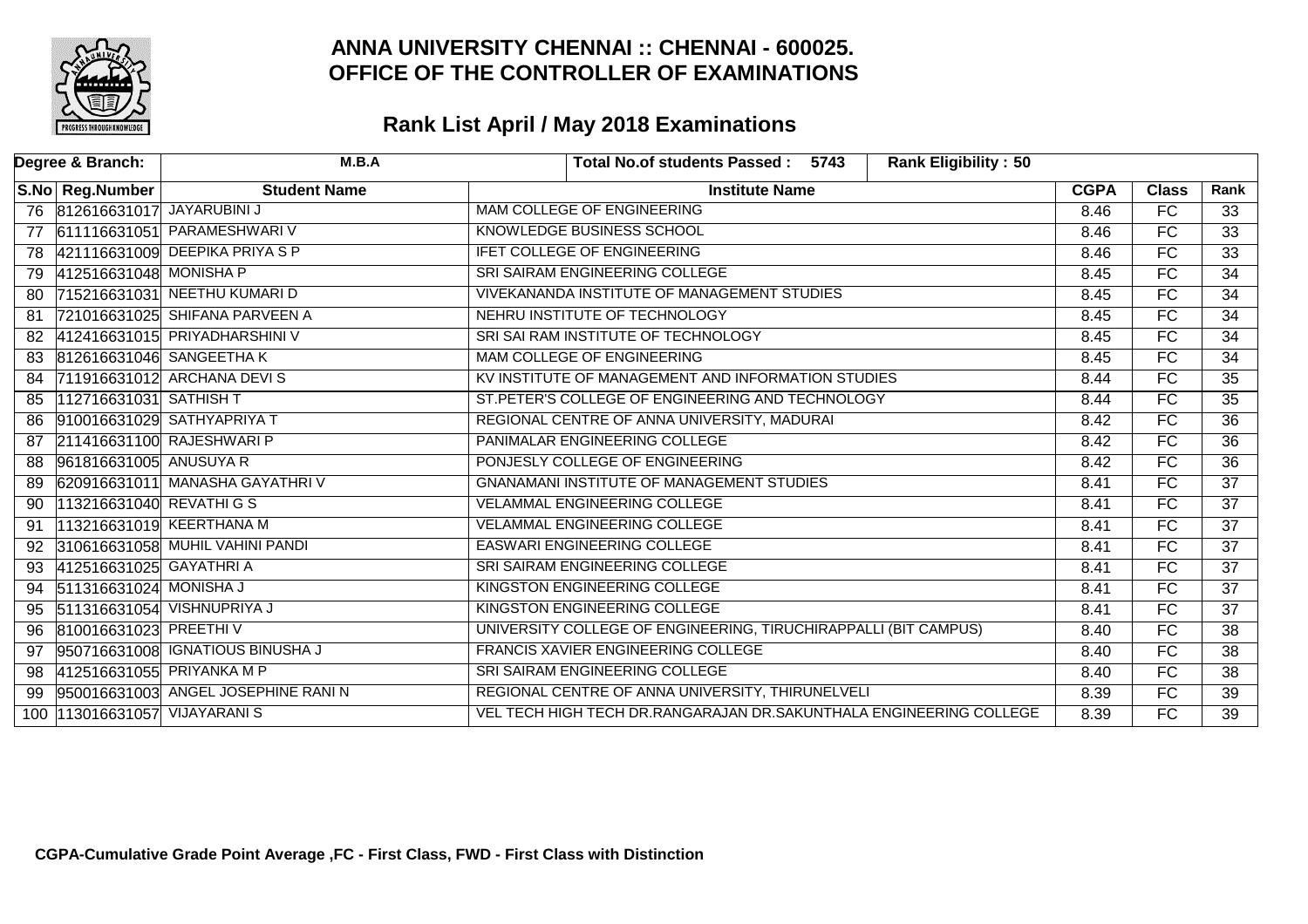

| Degree & Branch:                | M.B.A                                        | <b>Rank Eligibility: 50</b><br>Total No.of students Passed: 5743 |             |                 |                 |
|---------------------------------|----------------------------------------------|------------------------------------------------------------------|-------------|-----------------|-----------------|
| S.No Reg.Number                 | <b>Student Name</b>                          | <b>Institute Name</b>                                            | <b>CGPA</b> | <b>Class</b>    | Rank            |
| 101 732516631037 VIDHYA R       |                                              | SHREE VENKATESHWARA HI-TECH ENGINEERING COLLEGE                  | 8.39        | FC              | 39              |
|                                 | 102 310816631023 GLADINA ESTHERIA FERNANDO X | JEPPIAAR ENGINEERING COLLEGE                                     | 8.39        | FC              | $\overline{39}$ |
|                                 | 103 950716631012 JERUSHA VASHNEE D           | <b>FRANCIS XAVIER ENGINEERING COLLEGE</b>                        | 8.39        | FC              | $\overline{39}$ |
| 104 812016631018 HARI PRIYA Y   |                                              | M.A.M. COLLEGE OF ENGINEERING AND TECHNOLOGY                     | 8.39        | FC              | $\overline{39}$ |
| 105 722216631029 GOWTHAMI K     |                                              | SAKTHI INSTITUTE OF INFORMATION AND MANAGEMENT STUDIES           | 8.39        | FC              | $\overline{39}$ |
| 106 730316631021 SARANYA D      |                                              | <b>BUILDERS ENGINEERING COLLEGE</b>                              | 8.38        | FC              | 40              |
| 107 511716631034 PAVITHRA B     |                                              | PALLAVAN COLLEGE OF ENGINEERING                                  | 8.38        | $\overline{FC}$ | 40              |
| 108 412516631044 LOGESH M       |                                              | SRI SAIRAM ENGINEERING COLLEGE                                   | 8.38        | FC              | 40              |
| 109 110516631011 DHIVYA G M     |                                              | GOJAN SCHOOL OF BUSINESS AND TECHNOLOGY                          | 8.38        | <b>FC</b>       | 40              |
| 110 921316631008 ARJUNES        |                                              | PSNA COLLEGE OF ENGINEERING AND TECHNOLOGY                       | 8.38        | FC              | 40              |
| 111 310116631011 SRINIVASAN K   |                                              | ANAND INSTITUTE OF HIGHER TECHNOLOGY                             | 8.36        | FC              | 41              |
|                                 | 112 812616631005 ANANDHA LAKSHMI I           | <b>MAM COLLEGE OF ENGINEERING</b>                                | 8.36        | FC              | 41              |
| 113 212216631106 VIDHYA S       |                                              | SAVEETHA ENGINEERING COLLEGE                                     | 8.36        | FC              | 41              |
| 114 312316631098 SHINY J        |                                              | ST.JOSEPH'S COLLEGE OF ENGINEERING                               | 8.36        | FC              | 41              |
|                                 | 115 811516631027 REBEKA DAYANA H             | K. RAMAKRISHNAN COLLEGE OF ENGINEERING                           | 8.36        | FC              | 41              |
| 116 113216631046 SARASWATHY T   |                                              | <b>VELAMMAL ENGINEERING COLLEGE</b>                              | 8.36        | FC              | 41              |
| 117 810416631003 ANITHA K       |                                              | DHANALAKSHMI SRINIVASAN ENGINEERING COLLEGE                      | 8.35        | FC              | 42              |
| 118 710016631016 DEEPIKA A      |                                              | REGIONAL CENTRE OF ANNA UNIVERSITY, COIMBATORE                   | 8.35        | FC              | 42              |
| 119 110316631038 TAMILACHI I    |                                              | GRT INSTITUTE OF ENGINEERING AND TECHNOLOGY                      | 8.35        | FC              | 42              |
|                                 | 120 310116631002 DEEPA LAKSHMID              | ANAND INSTITUTE OF HIGHER TECHNOLOGY                             | 8.35        | FC              | 42              |
| 121 212016631015 JENIFER K      |                                              | S.K.R. ENGINEERING COLLEGE                                       | 8.34        | FC              | 43              |
| 122 310916631009 DIVYA C        |                                              | JERUSALEM COLLEGE OF ENGINEERING                                 | 8.34        | FC              | $\overline{43}$ |
| 123 412416631007 GAJA LAKSHMI G |                                              | SRI SAI RAM INSTITUTE OF TECHNOLOGY                              | 8.33        | FC              | 44              |
| 124 211616631001 AARTHI M       |                                              | RAJALAKSHMI ENGINEERING COLLEGE                                  | 8.33        | FC              | 44              |
| 125 412816631033 JAYASRIS       |                                              | <b>VALLIAMMAI ENGINEERING COLLEGE</b>                            | 8.33        | FC              | 44              |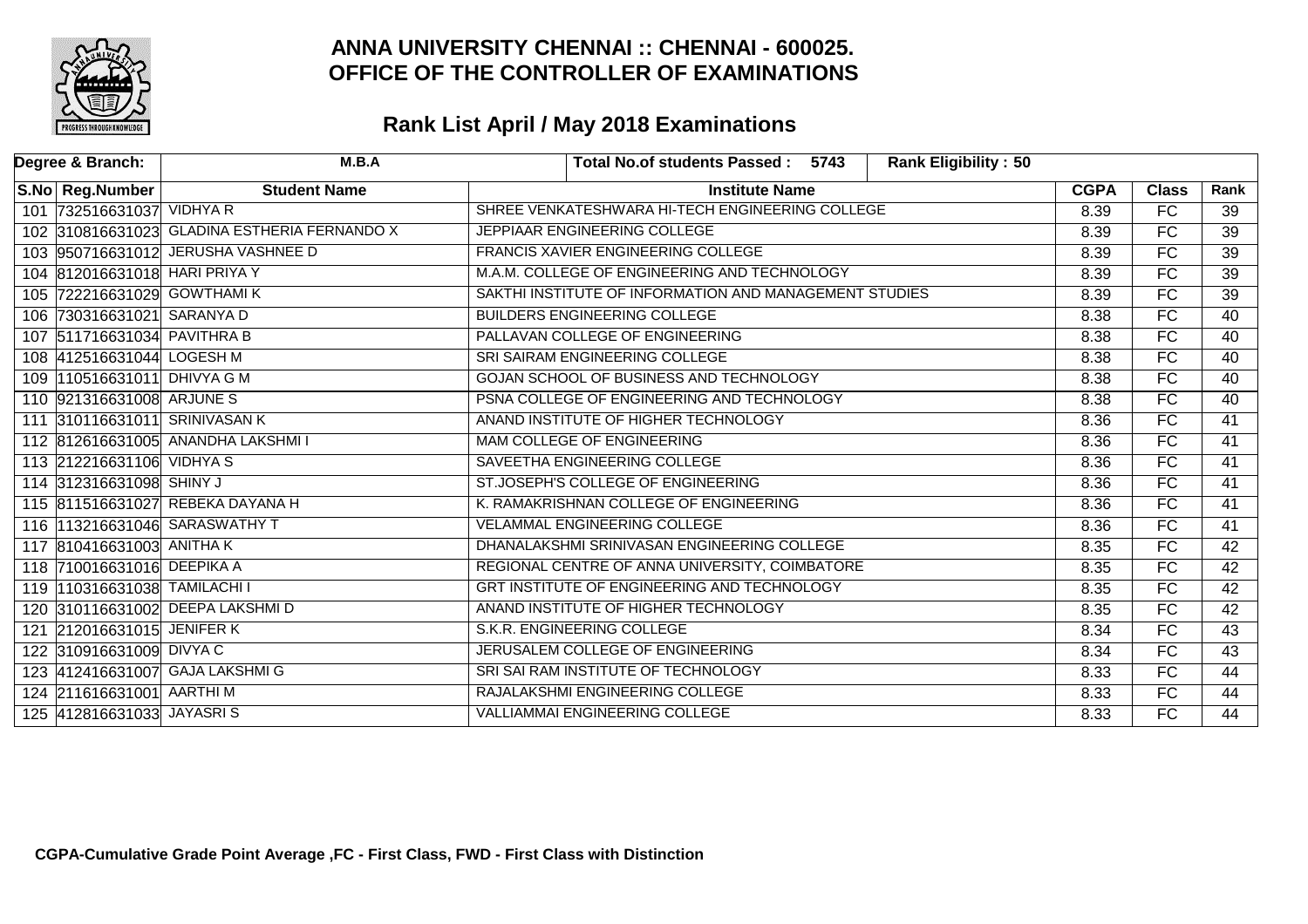

| Degree & Branch:              | M.B.A                                     | <b>Rank Eligibility: 50</b><br>Total No.of students Passed: 5743 |             |                 |                 |
|-------------------------------|-------------------------------------------|------------------------------------------------------------------|-------------|-----------------|-----------------|
| S.No Reg.Number               | <b>Student Name</b>                       | <b>Institute Name</b>                                            | <b>CGPA</b> | <b>Class</b>    | Rank            |
| 126 110816631009 JANANI V     |                                           | JAYA ENGINEERING COLLEGE                                         | 8.33        | FC              | 44              |
| 127 310616631025 DEVI PRIYA B |                                           | <b>EASWARI ENGINEERING COLLEGE</b>                               | 8.33        | FC              | 44              |
| 128 611816631021 PREETHI P    |                                           | P.S.V.COLLEGE OF ENGINEERING AND TECHNOLOGY                      | 8.32        | $\overline{FC}$ | $\overline{45}$ |
|                               | 129 712916631008 LOGESHWARIK              | RVS TECHNICAL CAMPUS-COIMBATORE                                  | 8.32        | FC              | $\overline{45}$ |
|                               | 130 312316631017 ATHIRA P RAJENDRAN       | ST.JOSEPH'S COLLEGE OF ENGINEERING                               | 8.32        | FC              | $\overline{45}$ |
| 131 13216631020 KIRUTHIKA P   |                                           | <b>VELAMMAL ENGINEERING COLLEGE</b>                              | 8.32        | FC              | 45              |
|                               | 132 312216631062 MUTHU PARKAVI A          | SRI SIVASUBRAMANIYA NADAR COLLEGE OF ENGINEERING                 | 8.31        | $\overline{FC}$ | $\overline{46}$ |
|                               | 133 732316631014 DHIVYABHARATHI L         | S.S.M. COLLEGE OF ENGINEERING                                    | 8.31        | FC              | 46              |
| 134 962916631050 SOWMIYA B    |                                           | VINS CHRISTIAN COLLEGE OF ENGINEERING                            | 8.31        | FC              | $\overline{46}$ |
| 135 211416631026 DEEPA V S    |                                           | PANIMALAR ENGINEERING COLLEGE                                    | 8.31        | FC              | 46              |
|                               | 136 950616631001 AHMED SULAIHAL FATHIMA S | EINSTEIN COLLEGE OF ENGINEERING                                  | 8.31        | FC              | 46              |
| 137 420416631001 ANANTHI A    |                                           | ADHIPARASAKTHI ENGINEERING COLLEGE                               | 8.31        | FC              | 46              |
|                               | 138 110816631014 LAKSHMI PRIYA S          | JAYA ENGINEERING COLLEGE                                         | 8.30        | FC              | 47              |
| 139 310916631001 AISWARIYA S  |                                           | JERUSALEM COLLEGE OF ENGINEERING                                 | 8.30        | FC              | $\overline{47}$ |
| 140 212216631028 HEMALATHA S  |                                           | SAVEETHA ENGINEERING COLLEGE                                     | 8.30        | FC              | 47              |
| 141 510616631025 KEERTHANA D  |                                           | C.ABDUL HAKEEM COLLEGE OF ENGINEERING AND TECHNOLOGY             | 8.30        | FC.             | 47              |
| 142 921316631001 ABINAYA B    |                                           | PSNA COLLEGE OF ENGINEERING AND TECHNOLOGY                       | 8.29        | FC              | 48              |
| 143 813816631016 HARITHA R    |                                           | SARANATHAN COLLEGE OF ENGINEERING                                | 8.29        | FC              | $\overline{48}$ |
|                               | 144 722616631016 RESHMA RAJKUMAR          | SNT GLOBAL ACADEMY OF MANAGEMENT STUDIES AND TECHNOLOGY          | 8.29        | FC              | 48              |
|                               | 145 810416631017 GAJALAKSHMI M            | DHANALAKSHMI SRINIVASAN ENGINEERING COLLEGE                      | 8.29        | FC.             | 48              |
|                               | 146 811516631023 PRIYADHARSHINI A         | K. RAMAKRISHNAN COLLEGE OF ENGINEERING                           | 8.29        | FC              | 48              |
| 147 613316631052 PREETHY T    |                                           | VIVEKANANDHA INSTITUTE OF INFORMATION AND MANAGEMENT STUDIES     | 8.29        | $\overline{FC}$ | $\overline{48}$ |
| 148 730316631003 ANANDHIS     |                                           | BUILDERS ENGINEERING COLLEGE                                     | 8.29        | FC              | 48              |
|                               | 149 722216631060 MOULIKA MRITHUBHASHINI C | SAKTHI INSTITUTE OF INFORMATION AND MANAGEMENT STUDIES           | 8.29        | FC              | $\overline{48}$ |
|                               | 150 730416631043 SANGEETHASRIS            | ERODE SENGUNTHAR ENGINEERING COLLEGE                             | 8.29        | $\overline{FC}$ | $\overline{48}$ |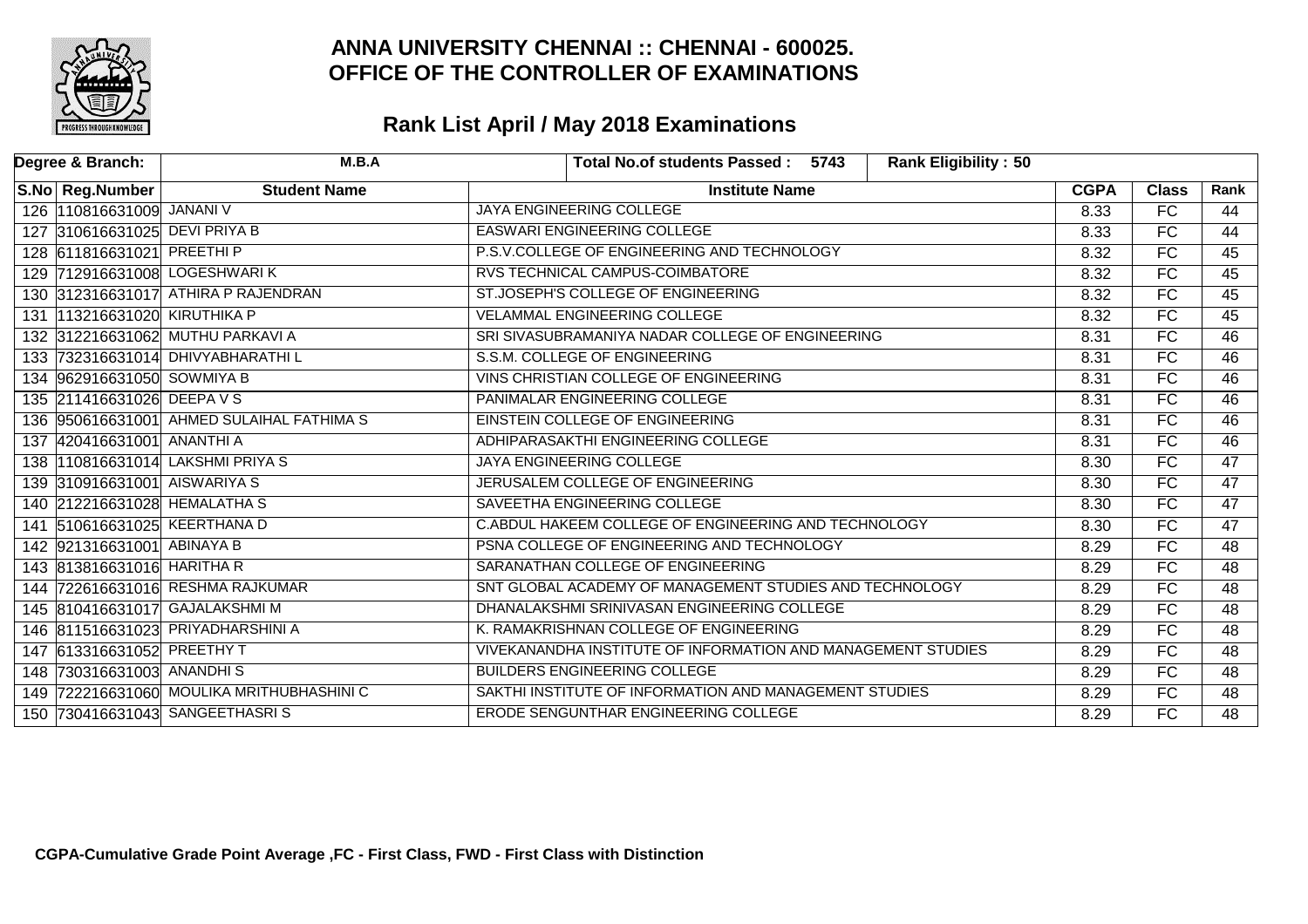

| Degree & Branch:               | M.B.A                                |                                                    | Total No.of students Passed: 5743                            | <b>Rank Eligibility: 50</b> |             |              |      |
|--------------------------------|--------------------------------------|----------------------------------------------------|--------------------------------------------------------------|-----------------------------|-------------|--------------|------|
| S.No Reg.Number                | <b>Student Name</b>                  |                                                    | <b>Institute Name</b>                                        |                             | <b>CGPA</b> | <b>Class</b> | Rank |
| 151 310616631105 USHA P        |                                      | <b>EASWARI ENGINEERING COLLEGE</b>                 |                                                              |                             | 8.29        | FC.          | 48   |
|                                | 152 211416631078 MONISHA EVANGELIN S | PANIMALAR ENGINEERING COLLEGE                      |                                                              |                             | 8.29        | FC.          | 48   |
| 153 732516631002 BAKYARAJ P    |                                      |                                                    | SHREE VENKATESHWARA HI-TECH ENGINEERING COLLEGE              |                             | 8.28        | FC.          | 49   |
| 154 420716631016 KAYALVIZHI K  |                                      | C.K. COLLEGE OF ENGINEERING & TECHNOLOGY           |                                                              |                             | 8.28        | FC.          | 49   |
| 155 820916631033 NIVEDHITHA R  |                                      | <b>GNANAM SCHOOL OF BUSINESS</b>                   |                                                              |                             | 8.28        | FC           | 49   |
| 156 910816631010 SURYA M       |                                      |                                                    | KARAIKUDI INSTITUTE OF TECHNOLOGY AND KARAIKUDI INSTITUTE OF |                             | 8.28        | FC.          | 49   |
| 157 211416631054 GOWTHAMI Y    |                                      | MANAGEMENT<br>PANIMALAR ENGINEERING COLLEGE        |                                                              |                             | 8.28        | FC.          | 49   |
| 158   13216631031 PAVITHRA M   |                                      | VELAMMAL ENGINEERING COLLEGE                       |                                                              |                             | 8.27        | FC.          | 50   |
| 159 720516631025 INDUMOL C     |                                      | EASA COLLEGE OF ENGINEERING AND TECHNOLOGY         |                                                              |                             | 8.27        | FC.          | 50   |
|                                | 160 910616631020 MAHALAKSHMI H R     | K.L.N.COLLEGE OF ENGINEERING                       |                                                              |                             | 8.27        | FC.          | 50   |
| 161 210916631029 NANDHINI V    |                                      | LOYOLA INSTITUTE OF TECHNOLOGY                     |                                                              |                             | 8.27        | FC.          | 50   |
| 162 511916631046 PRIYANKA D    |                                      | PRIYADARSHINI ENGINEERING COLLEGE                  |                                                              |                             | 8.27        | FC.          | 50   |
| 163  111916631045 LIBIN MATHEW |                                      | S.A. ENGINEERING COLLEGE                           |                                                              |                             | 8.27        | FC.          | 50   |
| 164 732516631008 GOMATHI M     |                                      |                                                    | SHREE VENKATESHWARA HI-TECH ENGINEERING COLLEGE              |                             | 8.27        | FC.          | 50   |
| 165 421116631008 DEEPIKA C     |                                      | IFET COLLEGE OF ENGINEERING                        |                                                              |                             | 8.27        | FC.          | 50   |
| 166   110316631014 KAVITHA H   |                                      | <b>GRT INSTITUTE OF ENGINEERING AND TECHNOLOGY</b> |                                                              |                             | 8.27        | FC.          | 50   |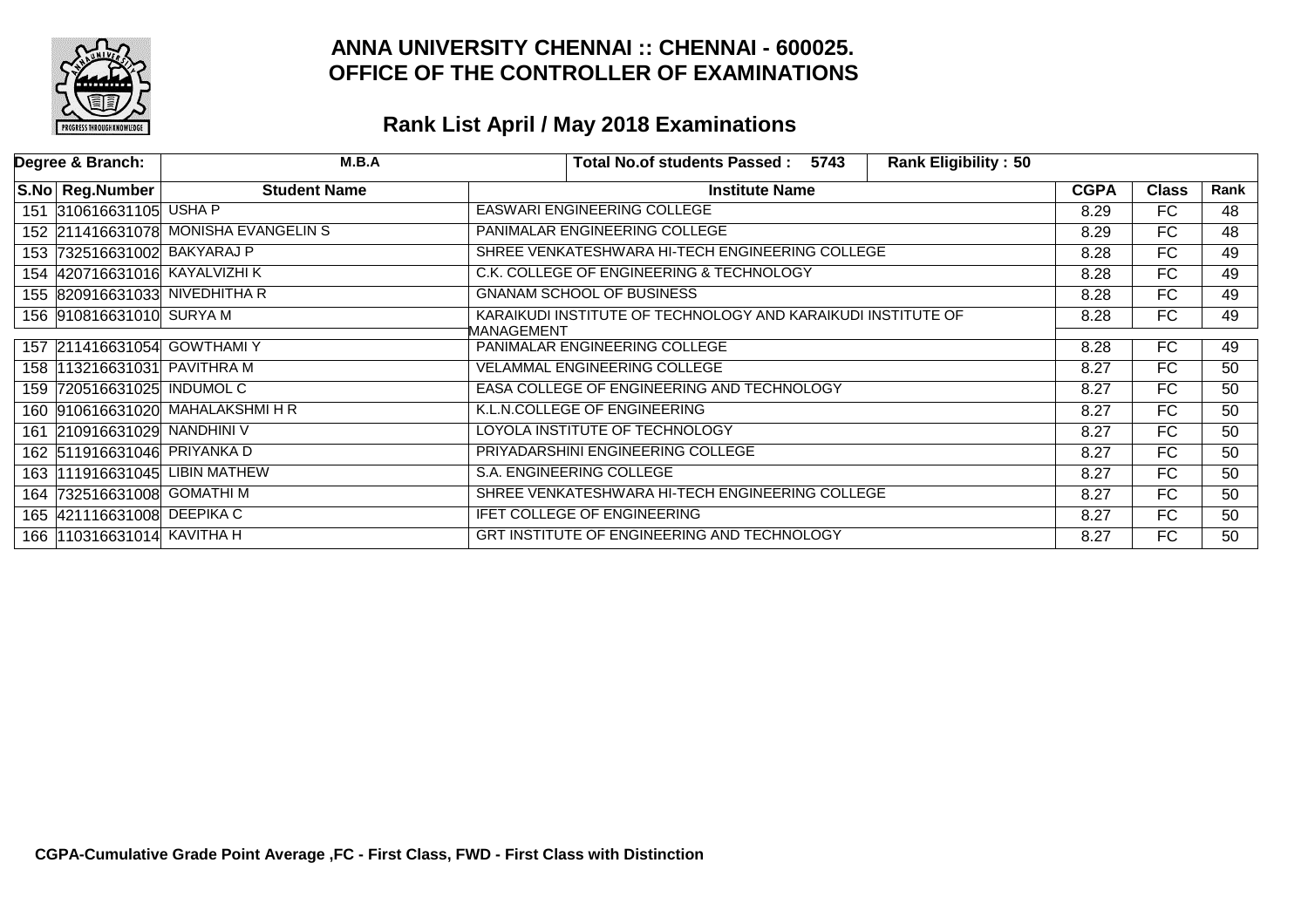

|    | Degree & Branch:         | M.C.A                           | <b>Rank Eligibility: 50</b><br>Total No.of students Passed: 2509 |             |              |                 |
|----|--------------------------|---------------------------------|------------------------------------------------------------------|-------------|--------------|-----------------|
|    | S.No Reg.Number          | <b>Student Name</b>             | <b>Institute Name</b>                                            | <b>CGPA</b> | <b>Class</b> | Rank            |
|    | 511915621318 POOJA S     |                                 | PRIYADARSHINI ENGINEERING COLLEGE                                | 9.20        | <b>FWD</b>   | $\mathbf 1$     |
| 2  | 111915621333 PUNITHA D   |                                 | S.A. ENGINEERING COLLEGE                                         | 9.16        | <b>FWD</b>   | $\overline{2}$  |
| 3  |                          | 312315621335 PRIYADHARSHINI P   | ST.JOSEPH'S COLLEGE OF ENGINEERING                               | 9.16        | <b>FWD</b>   | $\overline{2}$  |
| 4  |                          | 110115621321 MOHAMMED RASHID K  | AALIM MUHAMMED SALEGH COLLEGE OF ENGINEERING                     | 9.16        | <b>FWD</b>   | $\overline{2}$  |
| 5  |                          | 421615621331 PRIYADHARSHINI U   | MAILAM ENGINEERING COLLEGE                                       | 9.16        | <b>FWD</b>   | 2 <sup>1</sup>  |
| 6  | 421615621360 VINODHINI N |                                 | <b>MAILAM ENGINEERING COLLEGE</b>                                | 9.16        | <b>FWD</b>   | $\overline{2}$  |
|    |                          | 312315621333 POONGUZHALI M      | ST.JOSEPH'S COLLEGE OF ENGINEERING                               | 9.08        | <b>FWD</b>   | $\overline{3}$  |
| 8  |                          | 510615621310 DURGALAKSHMIR      | C.ABDUL HAKEEM COLLEGE OF ENGINEERING AND TECHNOLOGY             | 9.08        | <b>FWD</b>   | 3               |
| 9  | 610815621325 SUDHA S     |                                 | ER. PERUMAL MANIMEKALAI COLLEGE OF ENGINEERING                   | 9.04        | <b>FWD</b>   | 4               |
| 10 |                          | 110815621320 SANGAVI PRIYA A    | JAYA ENGINEERING COLLEGE                                         | 9.04        | <b>FWD</b>   | $\overline{4}$  |
| 11 |                          | 110115621323 MOHAMMED ROOHID K  | AALIM MUHAMMED SALEGH COLLEGE OF ENGINEERING                     | 9.04        | <b>FWD</b>   | $\overline{4}$  |
|    |                          | 12 820415621352 YASMIN IZATH A  | ANJALAI AMMAL MAHALINGAM ENGINEERING COLLEGE                     | 9.04        | <b>FWD</b>   | $\overline{4}$  |
| 13 |                          | 312315621349 SHANMUGA PRIYA S   | ST.JOSEPH'S COLLEGE OF ENGINEERING                               | 9.04        | <b>FWD</b>   | 4               |
| 14 | 950715621027 SUGANYA M   |                                 | <b>FRANCIS XAVIER ENGINEERING COLLEGE</b>                        | 9.03        | <b>FWD</b>   | $\overline{5}$  |
|    |                          | 15 963215621335 VIGNESHWARI R   | PET ENGINEERING COLLEGE                                          | 9.01        | <b>FWD</b>   | 6               |
| 16 | 732915621310 JANANI N T  |                                 | VELALAR COLLEGE OF ENGINEERING AND TECHNOLOGY                    | 9.00        | <b>FWD</b>   | $\overline{7}$  |
| 17 | 420415621305 DIVYA S     |                                 | ADHIPARASAKTHI ENGINEERING COLLEGE                               | 9.00        | <b>FWD</b>   | $\overline{7}$  |
|    |                          | 18 510615621327 MARZUKA ARIFA T | C.ABDUL HAKEEM COLLEGE OF ENGINEERING AND TECHNOLOGY             | 9.00        | <b>FWD</b>   | $\overline{7}$  |
| 19 |                          | 513115621313 SUBALAKSHMIK       | THANTHAI PERIYAR GOVT INSTITUTE OF TECHNOLOGY                    | 9.00        | <b>FWD</b>   | $\overline{7}$  |
| 20 | 411415621309 DIVYA R     |                                 | NEW PRINCE SHRI BHAVANI COLLEGE OF ENGINEERING AND TECHNOLOGY    | 8.97        | <b>FWD</b>   | 8               |
| 21 |                          | 921315621339 KUMUTHA VALLIN     | PSNA COLLEGE OF ENGINEERING AND TECHNOLOGY                       | 8.96        | <b>FWD</b>   | $\overline{9}$  |
| 22 |                          | 312315621302 ASUNTHA FLORA P A  | ST.JOSEPH'S COLLEGE OF ENGINEERING                               | 8.96        | <b>FWD</b>   | 9               |
| 23 |                          | 111915621310 DURGA DEVIS        | S.A. ENGINEERING COLLEGE                                         | 8.93        | <b>FWD</b>   | 10 <sup>°</sup> |
| 24 | 963215621327 SUBBUMARI B |                                 | PET ENGINEERING COLLEGE                                          | 8.93        | <b>FWD</b>   | 10              |
|    |                          | 110815621327 VISHNU PRIYA N     | <b>JAYA ENGINEERING COLLEGE</b>                                  | 8.92        | <b>FWD</b>   | $\overline{11}$ |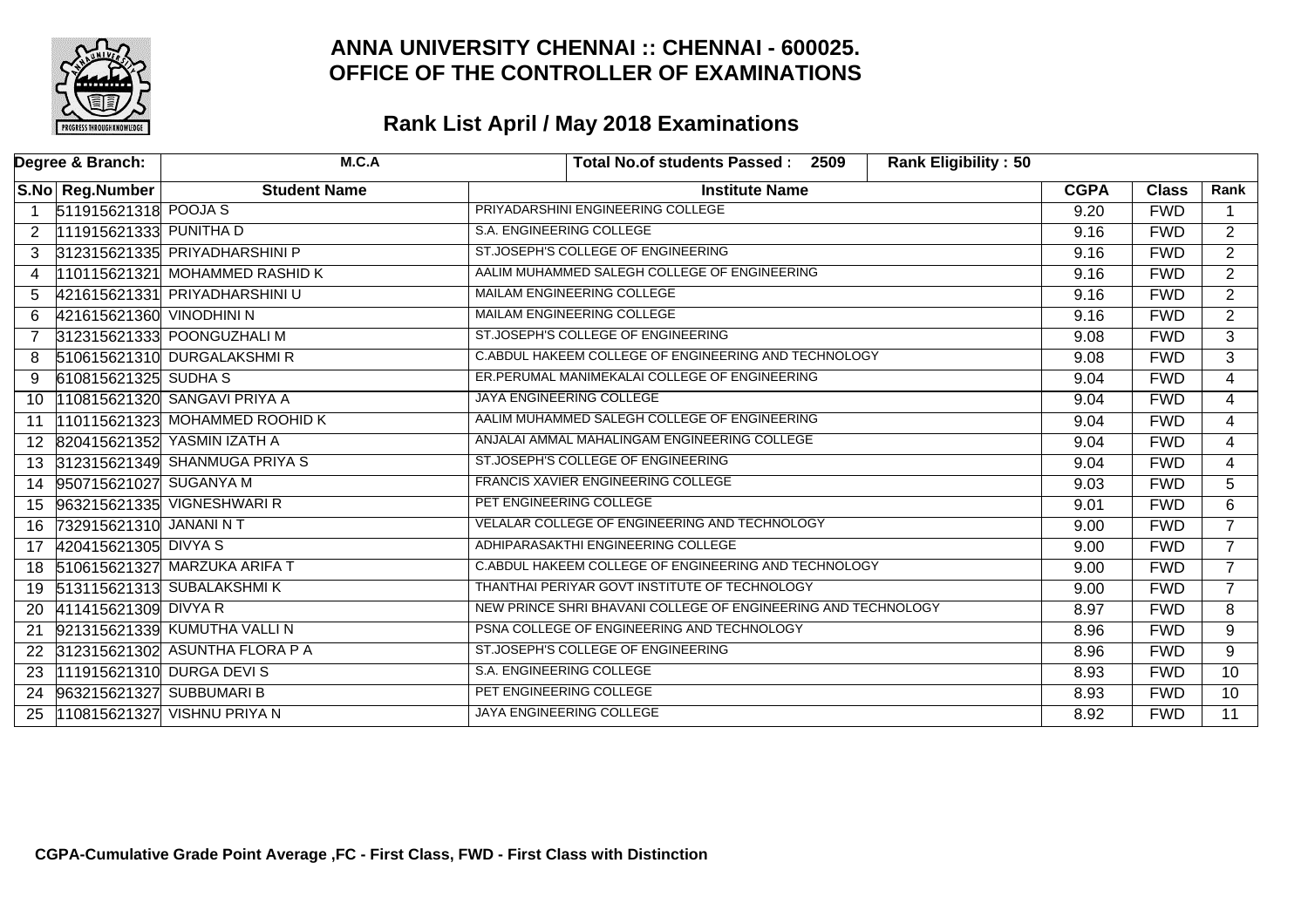

|    | Degree & Branch:           | M.C.A                          | <b>Rank Eligibility: 50</b><br><b>Total No.of students Passed:</b><br>2509 |             |              |                 |
|----|----------------------------|--------------------------------|----------------------------------------------------------------------------|-------------|--------------|-----------------|
|    | S.No Reg.Number            | <b>Student Name</b>            | <b>Institute Name</b>                                                      | <b>CGPA</b> | <b>Class</b> | Rank            |
|    | 26 421615621303 BANUMATHID |                                | MAILAM ENGINEERING COLLEGE                                                 | 8.92        | <b>FWD</b>   | $\overline{11}$ |
| 27 | 720715621330 SARANYA M     |                                | HINDUSTHAN COLLEGE OF ENGINEERING AND TECHNOLOGY                           | 8.92        | <b>FWD</b>   | $\overline{11}$ |
| 28 | 112415621342 SHEYAMALA M   |                                | SRI VENKATESWARA COLLEGE OF ENGINEERING AND TECHNOLOGY                     | 8.92        | <b>FWD</b>   | $\overline{11}$ |
| 29 | 421315621305 AMSAVENI D    |                                | KRISHNASAMY COLLEGE OF ENGINEERING AND TECHNOLOGY                          | 8.92        | <b>FWD</b>   | $\overline{11}$ |
| 30 | 421615621344 SATHYA B      |                                | MAILAM ENGINEERING COLLEGE                                                 | 8.92        | <b>FWD</b>   | $\overline{11}$ |
| 31 | 811415621313 PRAVEENA M    |                                | JAYARAM COLLEGE OF ENGINEERING AND TECHNOLOGY                              | 8.92        | <b>FWD</b>   | $\overline{11}$ |
| 32 |                            | 612315621303 MOHANAPRIYA S     | SENGUNTHAR ENGINEERING COLLEGE                                             | 8.92        | <b>FWD</b>   | $\overline{11}$ |
| 33 |                            | 820415621344 THILAGAVATHI K    | ANJALAI AMMAL MAHALINGAM ENGINEERING COLLEGE                               | 8.92        | <b>FWD</b>   | $\overline{11}$ |
| 34 | 312315621341 RANJITHA R    |                                | ST.JOSEPH'S COLLEGE OF ENGINEERING                                         | 8.89        | <b>FWD</b>   | $\overline{12}$ |
| 35 |                            | 310615621324 PUSHPALATHA M     | <b>EASWARI ENGINEERING COLLEGE</b>                                         | 8.88        | <b>FWD</b>   | $\overline{13}$ |
| 36 | 610815621308 MANJULA R     |                                | ER. PERUMAL MANIMEKALAI COLLEGE OF ENGINEERING                             | 8.88        | <b>FWD</b>   | $\overline{13}$ |
| 37 | 820815621307 ASHIFA A      |                                | E.G.S.PILLAY ENGINEERING COLLEGE                                           | 8.88        | <b>FWD</b>   | $\overline{13}$ |
| 38 | 110815621311 KAMATCHI K    |                                | <b>JAYA ENGINEERING COLLEGE</b>                                            | 8.88        | <b>FWD</b>   | $\overline{13}$ |
| 39 | 110815621301 ANANDHIKE     |                                | JAYA ENGINEERING COLLEGE                                                   | 8.88        | <b>FWD</b>   | $\overline{13}$ |
| 40 |                            | 110815621321 SANJANA M JAYAPAL | <b>JAYA ENGINEERING COLLEGE</b>                                            | 8.88        | <b>FWD</b>   | $\overline{13}$ |
| 41 | 820815621354 SOWMIYA S     |                                | E.G.S.PILLAY ENGINEERING COLLEGE                                           | 8.88        | <b>FWD</b>   | $\overline{13}$ |
| 42 | 421615621328 PONMOZHI M    |                                | <b>MAILAM ENGINEERING COLLEGE</b>                                          | 8.88        | <b>FWD</b>   | $\overline{13}$ |
| 43 | 420415621325 SRIMATHI E    |                                | ADHIPARASAKTHI ENGINEERING COLLEGE                                         | 8.88        | <b>FWD</b>   | $\overline{13}$ |
| 44 | 421215621323 MALATHY N     |                                | KARPAGA VINAYAGA COLLEGE OF ENGINEERING AND TECHNOLOGY                     | 8.88        | <b>FWD</b>   | $\overline{13}$ |
| 45 |                            | 820415621348 VIGNESHWARI V     | ANJALAI AMMAL MAHALINGAM ENGINEERING COLLEGE                               | 8.88        | <b>FWD</b>   | $\overline{13}$ |
| 46 | 112415621350 YUVARANIC     |                                | SRI VENKATESWARA COLLEGE OF ENGINEERING AND TECHNOLOGY                     | 8.88        | <b>FWD</b>   | $\overline{13}$ |
|    | 47 513215621314 RAMYA E    |                                | THIRUMALAI ENGINEERING COLLEGE                                             | 8.88        | <b>FWD</b>   | $\overline{13}$ |
| 48 |                            | 620815621361 SOUNDARYA R       | <b>GNANAMANI COLLEGE OF TECHNOLOGY</b>                                     | 8.88        | <b>FWD</b>   | $\overline{13}$ |
| 49 |                            | 310615621331 SAJJADI BEGUM     | <b>EASWARI ENGINEERING COLLEGE</b>                                         | 8.87        | <b>FWD</b>   | 14              |
| 50 | 820815621006 REKHAR        |                                | E.G.S.PILLAY ENGINEERING COLLEGE                                           | 8.87        | <b>FWD</b>   | $\overline{14}$ |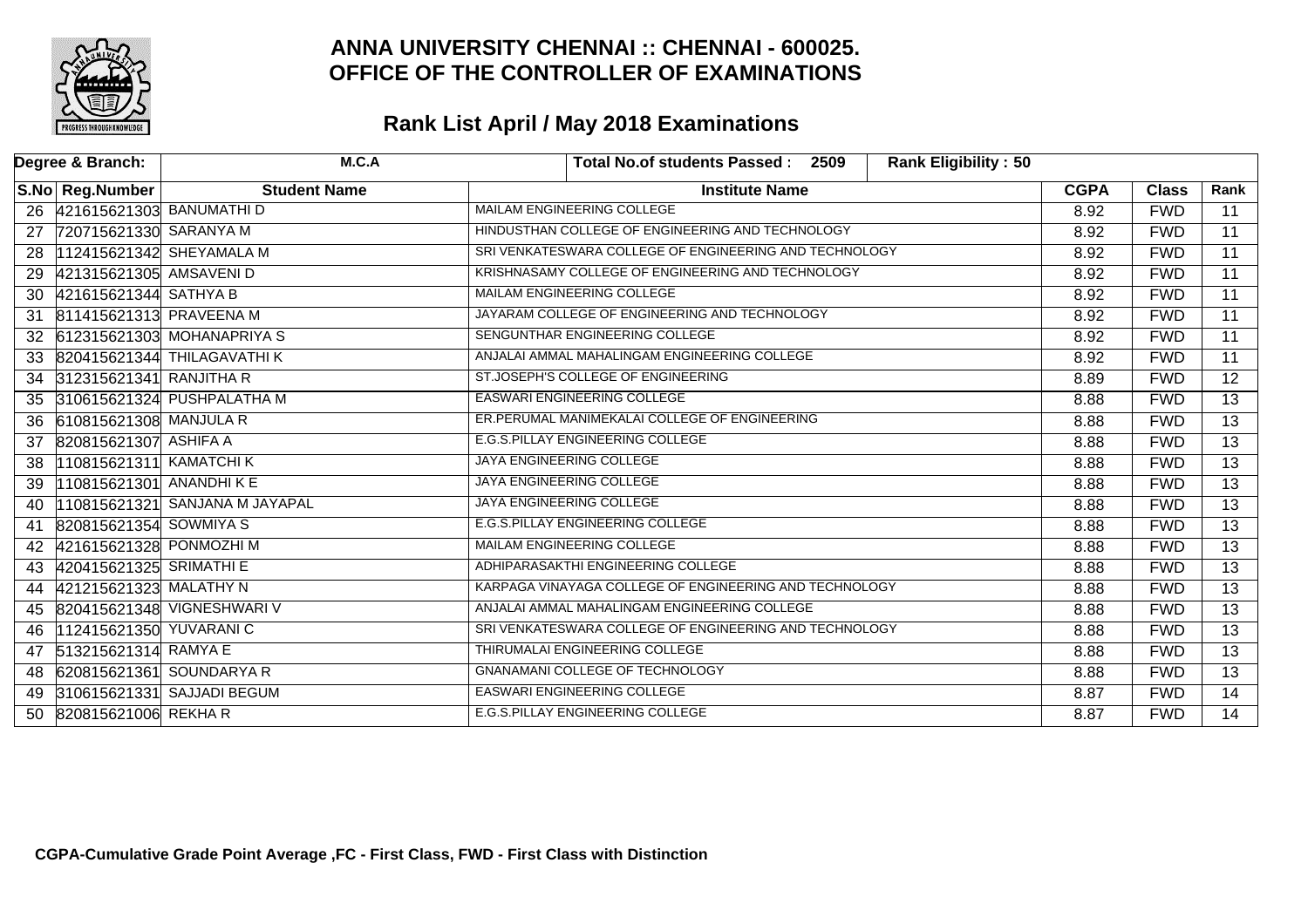

|    | Degree & Branch:           | M.C.A                             | <b>Rank Eligibility: 50</b><br>Total No.of students Passed: 2509 |             |              |                 |
|----|----------------------------|-----------------------------------|------------------------------------------------------------------|-------------|--------------|-----------------|
|    | S.No Reg.Number            | <b>Student Name</b>               | <b>Institute Name</b>                                            | <b>CGPA</b> | <b>Class</b> | Rank            |
|    |                            | 51 411715621302 NISHA NANDHINI MA | PRINCE SHRI VENKATESHWARA PADMAVATHY ENGINEERING COLLEGE         | 8.84        | <b>FWD</b>   | $\overline{15}$ |
| 52 | 820415621333 SANGEETHA B   |                                   | ANJALAI AMMAL MAHALINGAM ENGINEERING COLLEGE                     | 8.84        | <b>FWD</b>   | $\overline{15}$ |
|    | 53 820415621315 JANANIS    |                                   | ANJALAI AMMAL MAHALINGAM ENGINEERING COLLEGE                     | 8.84        | <b>FWD</b>   | $\overline{15}$ |
|    |                            | 54 812615621307 KANEES FATHIMA M  | MAM COLLEGE OF ENGINEERING                                       | 8.84        | <b>FWD</b>   | 15              |
| 55 | 820815621311 CHITRA R      |                                   | <b>E.G.S.PILLAY ENGINEERING COLLEGE</b>                          | 8.84        | <b>FWD</b>   | $\overline{15}$ |
| 56 |                            | 950715621028 SYED SAMSUDEEN S A   | <b>FRANCIS XAVIER ENGINEERING COLLEGE</b>                        | 8.84        | <b>FWD</b>   | $\overline{15}$ |
| 57 | 412515621318 PREETHI A     |                                   | SRI SAIRAM ENGINEERING COLLEGE                                   | 8.84        | <b>FWD</b>   | $\overline{15}$ |
| 58 |                            | 721515621330 VISHNUPRIYA TV       | NEHRU INSTITUTE OF INFORMATION TECHNOLOGY AND MANAGEMENT         | 8.84        | <b>FWD</b>   | $\overline{15}$ |
|    | 59 810415621340 SINDHUJA A |                                   | DHANALAKSHMI SRINIVASAN ENGINEERING COLLEGE                      | 8.84        | <b>FWD</b>   | 15              |
| 60 |                            | 721415621319 PACKIYANATHAN P      | NEHRU INSTITUTE OF ENGINEERING AND TECHNOLOGY                    | 8.84        | <b>FWD</b>   | $\overline{15}$ |
| 61 | 421615621359 VINITHAK      |                                   | MAILAM ENGINEERING COLLEGE                                       | 8.84        | <b>FWD</b>   | $\overline{15}$ |
| 62 | 111915621340 SASIKALA D    |                                   | S.A. ENGINEERING COLLEGE                                         | 8.84        | <b>FWD</b>   | 15              |
| 63 | 921315621367 RENUGA G      |                                   | PSNA COLLEGE OF ENGINEERING AND TECHNOLOGY                       | 8.84        | <b>FWD</b>   | 15              |
|    | 64 312315621342 SABITHA S  |                                   | ST.JOSEPH'S COLLEGE OF ENGINEERING                               | 8.83        | <b>FWD</b>   | $\overline{16}$ |
|    |                            | 65 421315621316 INDHUMATHI B      | KRISHNASAMY COLLEGE OF ENGINEERING AND TECHNOLOGY                | 8.81        | <b>FWD</b>   | $\overline{17}$ |
|    | 66 921315621391 VIDYA P    |                                   | PSNA COLLEGE OF ENGINEERING AND TECHNOLOGY                       | 8.81        | <b>FWD</b>   | $\overline{17}$ |
|    | 67 820815621341 RAMYA M    |                                   | <b>E.G.S.PILLAY ENGINEERING COLLEGE</b>                          | 8.81        | <b>FWD</b>   | $\overline{17}$ |
|    | 68 513215621320 SATHYA J   |                                   | THIRUMALAI ENGINEERING COLLEGE                                   | 8.81        | <b>FWD</b>   | $\overline{17}$ |
|    | 69 811415621325 SUBATHRAK  |                                   | JAYARAM COLLEGE OF ENGINEERING AND TECHNOLOGY                    | 8.80        | <b>FWD</b>   | $\overline{18}$ |
|    | 70 820815621360 VAISHALIS  |                                   | E.G.S.PILLAY ENGINEERING COLLEGE                                 | 8.80        | <b>FWD</b>   | $\overline{18}$ |
| 71 |                            | 110115621320 MOHAMMED AASIF A     | AALIM MUHAMMED SALEGH COLLEGE OF ENGINEERING                     | 8.80        | <b>FWD</b>   | $\overline{18}$ |
| 72 | 950715621019 NITHYA A S    |                                   | FRANCIS XAVIER ENGINEERING COLLEGE                               | 8.80        | <b>FWD</b>   | $\overline{18}$ |
|    | 73 820815621302 AISWARYA S |                                   | E.G.S.PILLAY ENGINEERING COLLEGE                                 | 8.80        | <b>FWD</b>   | $\overline{18}$ |
| 74 | 620815621303 ASHIKA B      |                                   | <b>GNANAMANI COLLEGE OF TECHNOLOGY</b>                           | 8.80        | <b>FWD</b>   | $\overline{18}$ |
|    | 75 811415621319 SATHYA S   |                                   | JAYARAM COLLEGE OF ENGINEERING AND TECHNOLOGY                    | 8.80        | <b>FWD</b>   | $\overline{18}$ |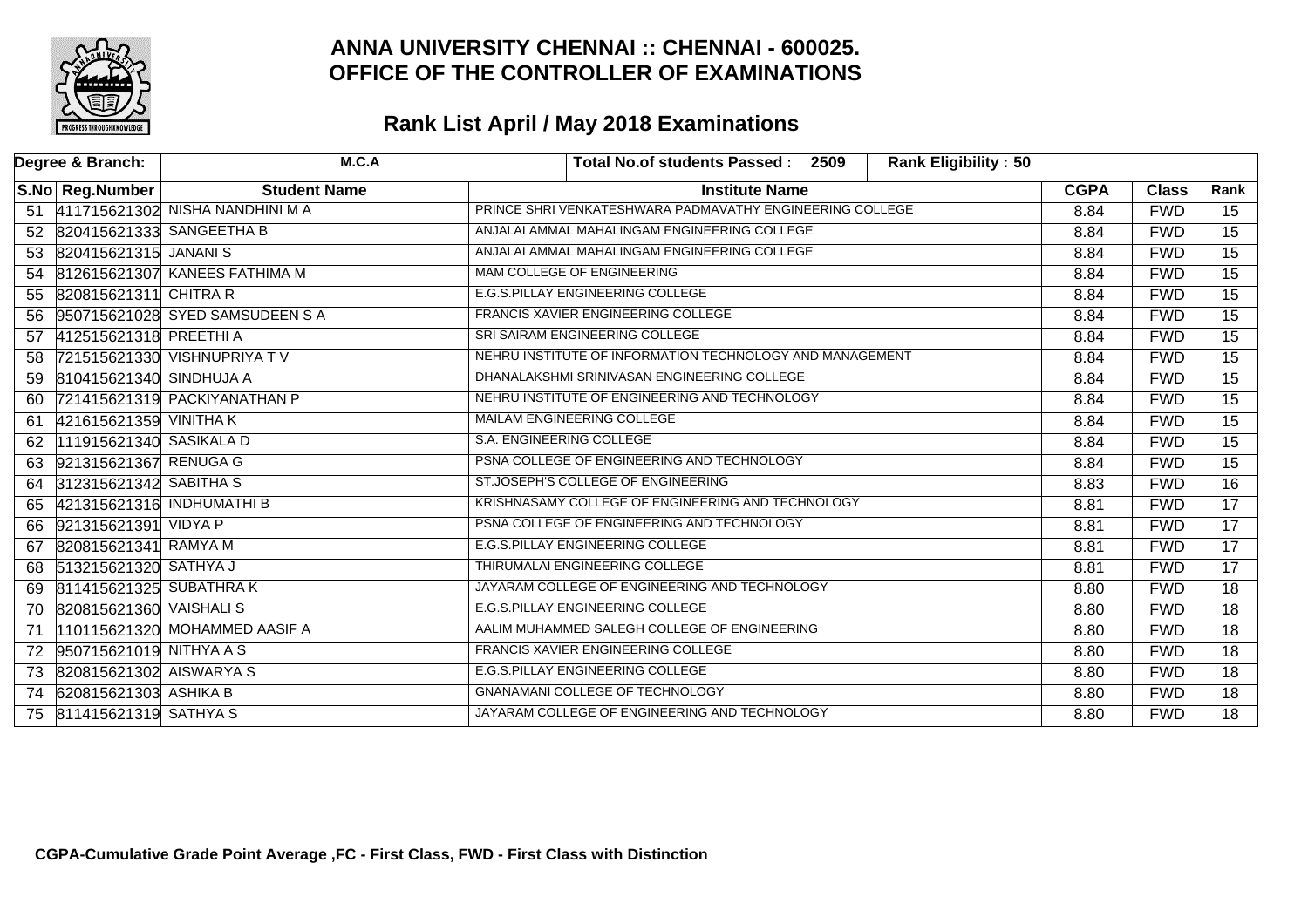

|    | Degree & Branch:            | M.C.A                             | <b>Rank Eligibility: 50</b><br>Total No.of students Passed: 2509 |             |              |                 |
|----|-----------------------------|-----------------------------------|------------------------------------------------------------------|-------------|--------------|-----------------|
|    | S.No Reg.Number             | <b>Student Name</b>               | <b>Institute Name</b>                                            | <b>CGPA</b> | <b>Class</b> | Rank            |
|    | 76 421315621346 VANITHA K   |                                   | KRISHNASAMY COLLEGE OF ENGINEERING AND TECHNOLOGY                | 8.80        | <b>FWD</b>   | 18              |
| 77 |                             | 510615621353 SINDHUPRIYA J        | C.ABDUL HAKEEM COLLEGE OF ENGINEERING AND TECHNOLOGY             | 8.80        | <b>FWD</b>   | $\overline{18}$ |
| 78 | 820815621303 AKSHAYA C      |                                   | E.G.S.PILLAY ENGINEERING COLLEGE                                 | 8.80        | <b>FWD</b>   | $\overline{18}$ |
|    |                             | 79  412515621305 CHANDRIKA RAO    | SRI SAIRAM ENGINEERING COLLEGE                                   | 8.80        | <b>FWD</b>   | $\overline{18}$ |
| 80 | 110115621307 BHARGAVI T     |                                   | AALIM MUHAMMED SALEGH COLLEGE OF ENGINEERING                     | 8.80        | <b>FWD</b>   | 18              |
| 81 | 112415621319 KOWSALYA K     |                                   | SRI VENKATESWARA COLLEGE OF ENGINEERING AND TECHNOLOGY           | 8.80        | <b>FWD</b>   | $\overline{18}$ |
|    | 82 820415621312 GAYATHRIS   |                                   | ANJALAI AMMAL MAHALINGAM ENGINEERING COLLEGE                     | 8.80        | <b>FWD</b>   | $\overline{18}$ |
| 83 | 721415621330 SUBASRIN       |                                   | NEHRU INSTITUTE OF ENGINEERING AND TECHNOLOGY                    | 8.80        | <b>FWD</b>   | $\overline{18}$ |
|    | 84 513215621307 HEMAVATHIS  |                                   | THIRUMALAI ENGINEERING COLLEGE                                   | 8.80        | <b>FWD</b>   | $\overline{18}$ |
| 85 | 813115621315 RANJITHA R     |                                   | PAVENDAR BHARATHIDASAN COLLEGE OF ENGINEERING AND TECHNOLOGY     | 8.80        | <b>FWD</b>   | $\overline{18}$ |
| 86 | 820815621329 MANJULA V      |                                   | E.G.S.PILLAY ENGINEERING COLLEGE                                 | 8.80        | <b>FWD</b>   | $\overline{18}$ |
|    | 87 820415621343 SURIYA G    |                                   | ANJALAI AMMAL MAHALINGAM ENGINEERING COLLEGE                     | 8.80        | <b>FWD</b>   | $\overline{18}$ |
| 88 |                             | 411415621312 IRENE SONIYA A       | NEW PRINCE SHRI BHAVANI COLLEGE OF ENGINEERING AND TECHNOLOGY    | 8.79        | <b>FWD</b>   | $\overline{19}$ |
| 89 | 820415621002 ANITHA S       |                                   | ANJALAI AMMAL MAHALINGAM ENGINEERING COLLEGE                     | 8.78        | <b>FWD</b>   | $\overline{20}$ |
| 90 |                             | 820815621309 BHUVANESWARI P       | E.G.S.PILLAY ENGINEERING COLLEGE                                 | 8.77        | <b>FWD</b>   | $\overline{21}$ |
| 91 | 310615621337 VANITHA M      |                                   | <b>EASWARI ENGINEERING COLLEGE</b>                               | 8.77        | <b>FWD</b>   | 21              |
| 92 |                             | 111915621349 UDHAYA SURIYA U      | S.A. ENGINEERING COLLEGE                                         | 8.77        | <b>FWD</b>   | $\overline{21}$ |
| 93 | 112415621306 DEEPA D        |                                   | SRI VENKATESWARA COLLEGE OF ENGINEERING AND TECHNOLOGY           | 8.77        | <b>FWD</b>   | $\overline{21}$ |
| 94 | 820415621334 SANGEETHA S    |                                   | ANJALAI AMMAL MAHALINGAM ENGINEERING COLLEGE                     | 8.77        | <b>FWD</b>   | $\overline{21}$ |
|    | 95 510615621355 SULTANA A R |                                   | C.ABDUL HAKEEM COLLEGE OF ENGINEERING AND TECHNOLOGY             | 8.77        | <b>FWD</b>   | $\overline{21}$ |
| 96 |                             | 312315621308 CHRISTINA PRAISY J   | ST.JOSEPH'S COLLEGE OF ENGINEERING                               | 8.77        | <b>FWD</b>   | $\overline{21}$ |
| 97 |                             | 820415621311 FLORA PAULINE MARY A | ANJALAI AMMAL MAHALINGAM ENGINEERING COLLEGE                     | 8.76        | <b>FWD</b>   | $\overline{22}$ |
|    | 98 513215621303 DEVIN       |                                   | THIRUMALAI ENGINEERING COLLEGE                                   | 8.76        | <b>FWD</b>   | $\overline{22}$ |
| 99 |                             | 820115621323 SUGANESHWARI R       | A.R.J. COLLEGE OF ENGINEERING AND TECHNOLOGY                     | 8.76        | <b>FWD</b>   | $\overline{22}$ |
|    |                             | 100 911515621321 SIYAMALA GOWRI R | MOHAMED SATHAK ENGINEERING COLLEGE                               | 8.76        | <b>FWD</b>   | $\overline{22}$ |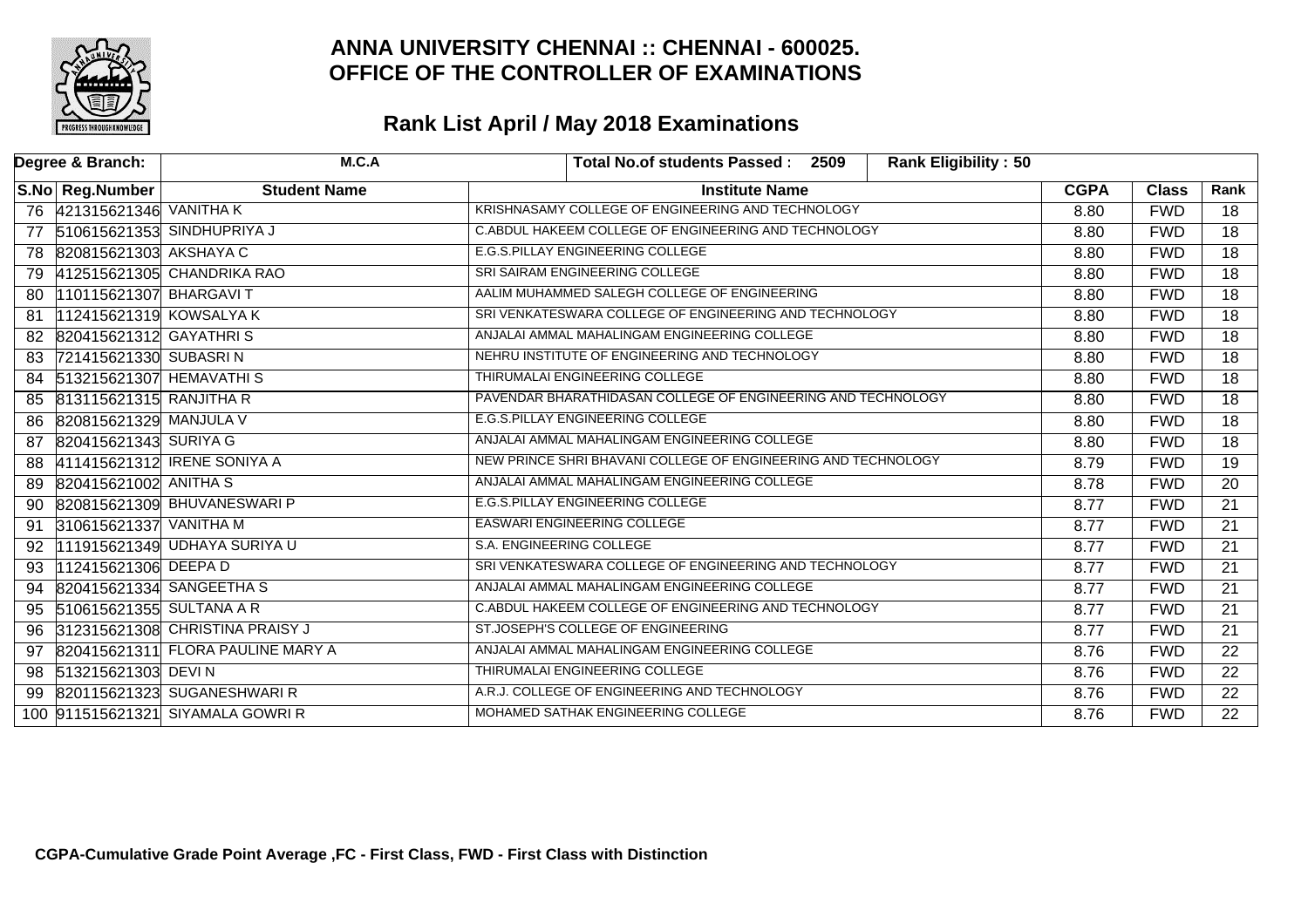

| Degree & Branch:             | M.C.A                             | <b>Rank Eligibility: 50</b><br>Total No.of students Passed: 2509 |             |              |                 |
|------------------------------|-----------------------------------|------------------------------------------------------------------|-------------|--------------|-----------------|
| S.No Reg.Number              | <b>Student Name</b>               | <b>Institute Name</b>                                            | <b>CGPA</b> | <b>Class</b> | Rank            |
|                              | 101 720715621307 BHAVANA MOHAN    | HINDUSTHAN COLLEGE OF ENGINEERING AND TECHNOLOGY                 | 8.76        | <b>FWD</b>   | 22              |
| 102 411715621305 SIVAPRIYA L |                                   | PRINCE SHRI VENKATESHWARA PADMAVATHY ENGINEERING COLLEGE         | 8.76        | <b>FWD</b>   | $\overline{22}$ |
|                              | 103 421615621320 MAHALAKSHMI M    | MAILAM ENGINEERING COLLEGE                                       | 8.76        | <b>FWD</b>   | $\overline{22}$ |
| 104 411715621304 SHOBANA J   |                                   | PRINCE SHRI VENKATESHWARA PADMAVATHY ENGINEERING COLLEGE         | 8.76        | <b>FWD</b>   | 22              |
|                              | 105 820415621329 PUSHPAVALLIS     | ANJALAI AMMAL MAHALINGAM ENGINEERING COLLEGE                     | 8.76        | <b>FWD</b>   | 22              |
| 106 820815621345 ROSHINIK    |                                   | E.G.S. PILLAY ENGINEERING COLLEGE                                | 8.76        | <b>FWD</b>   | $\overline{22}$ |
| 107 811415621321 SHANTHIM    |                                   | JAYARAM COLLEGE OF ENGINEERING AND TECHNOLOGY                    | 8.76        | <b>FWD</b>   | $\overline{22}$ |
| 108 722415621344 SILPPA V P  |                                   | SAN INTERNATIONAL INFO SCHOOL                                    | 8.76        | <b>FWD</b>   | 22              |
|                              | 109 720715621314 GOWRI SHANKARI B | HINDUSTHAN COLLEGE OF ENGINEERING AND TECHNOLOGY                 | 8.76        | <b>FWD</b>   | $\overline{22}$ |
| 110 421315621306 ANETHAK     |                                   | KRISHNASAMY COLLEGE OF ENGINEERING AND TECHNOLOGY                | 8.75        | <b>FWD</b>   | $\overline{23}$ |
| 111 11915621342 SELVI M      |                                   | S.A. ENGINEERING COLLEGE                                         | 8.75        | <b>FWD</b>   | $\overline{23}$ |
| 112 820315621012 GOUTHAM R   |                                   | A.V.C COLLEGE OF ENGINEERING                                     | 8.74        | <b>FWD</b>   | $\overline{24}$ |
| 113 312315621354 VASANTHI E  |                                   | ST.JOSEPH'S COLLEGE OF ENGINEERING                               | 8.73        | <b>FWD</b>   | 25              |
| 114 820315621312 PAVITHRA J  |                                   | A.V.C COLLEGE OF ENGINEERING                                     | 8.73        | <b>FWD</b>   | $\overline{25}$ |
| 115 820815621336 PRIYA R     |                                   | E.G.S.PILLAY ENGINEERING COLLEGE                                 | 8.73        | <b>FWD</b>   | $\overline{25}$ |
| 116 810415621318 LAKSHMI M   |                                   | DHANALAKSHMI SRINIVASAN ENGINEERING COLLEGE                      | 8.73        | <b>FWD</b>   | $\overline{25}$ |
|                              | 117 620815621320 JAGATHAMBAL M    | <b>GNANAMANI COLLEGE OF TECHNOLOGY</b>                           | 8.73        | <b>FWD</b>   | $\overline{25}$ |
| 118 612715621306 KALAIVANIS  |                                   | THE KAVERY ENGINEERING COLLEGE                                   | 8.73        | <b>FWD</b>   | $\overline{25}$ |
| 119 820815621314 DIVYA R     |                                   | E.G.S.PILLAY ENGINEERING COLLEGE                                 | 8.73        | <b>FWD</b>   | $\overline{25}$ |
| 120 421315621329 PONMALAR A  |                                   | KRISHNASAMY COLLEGE OF ENGINEERING AND TECHNOLOGY                | 8.73        | <b>FWD</b>   | $\overline{25}$ |
|                              | 121 921315621334 KARPAGA SELVI P  | PSNA COLLEGE OF ENGINEERING AND TECHNOLOGY                       | 8.73        | <b>FWD</b>   | 25              |
| 122 950715621005 DEVI BALA M |                                   | <b>FRANCIS XAVIER ENGINEERING COLLEGE</b>                        | 8.73        | <b>FWD</b>   | $\overline{25}$ |
| 123 820415621339 SIVAPRIYA A |                                   | ANJALAI AMMAL MAHALINGAM ENGINEERING COLLEGE                     | 8.72        | <b>FWD</b>   | $\overline{26}$ |
| 124 510615621303 ANUBAMA T   |                                   | C.ABDUL HAKEEM COLLEGE OF ENGINEERING AND TECHNOLOGY             | 8.72        | <b>FWD</b>   | $\overline{26}$ |
| 125 421615621317 KANIMOZHI R |                                   | MAILAM ENGINEERING COLLEGE                                       | 8.72        | <b>FWD</b>   | $\overline{26}$ |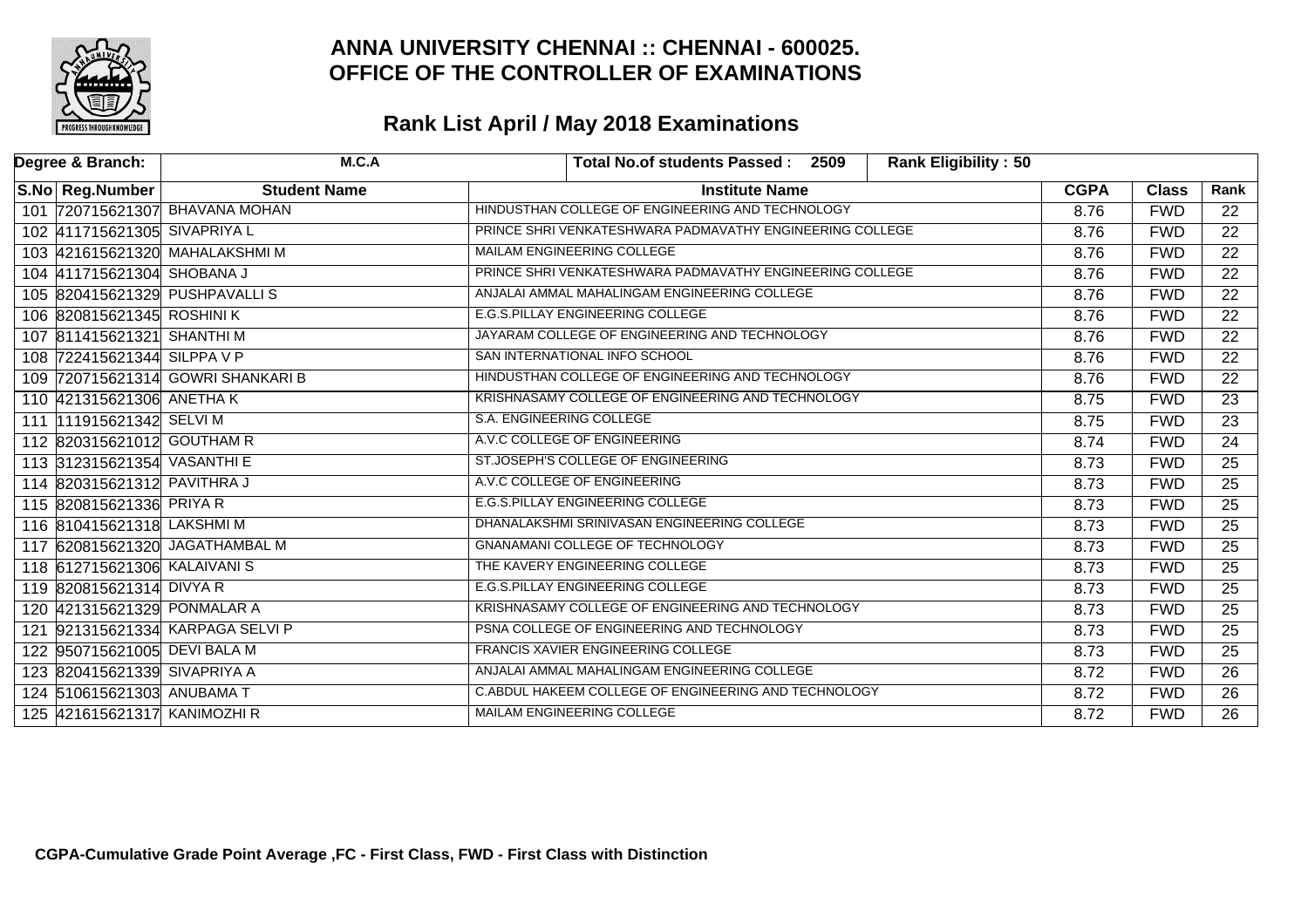

| Degree & Branch:              | M.C.A                                | <b>Rank Eligibility: 50</b><br>Total No.of students Passed: 2509   |             |              |                 |
|-------------------------------|--------------------------------------|--------------------------------------------------------------------|-------------|--------------|-----------------|
| S.No Reg.Number               | <b>Student Name</b>                  | <b>Institute Name</b>                                              | <b>CGPA</b> | <b>Class</b> | Rank            |
|                               | 126 113015621319 KARPAGA MEENAKSHIS  | VEL TECH HIGH TECH DR.RANGARAJAN DR.SAKUNTHALA ENGINEERING COLLEGE | 8.72        | <b>FWD</b>   | 26              |
| 127 613315621307 ARUNA T      |                                      | VIVEKANANDHA INSTITUTE OF INFORMATION AND MANAGEMENT STUDIES       | 8.72        | <b>FWD</b>   | $\overline{26}$ |
| 128 510615621354 SRIMATHI D M |                                      | C.ABDUL HAKEEM COLLEGE OF ENGINEERING AND TECHNOLOGY               | 8.72        | <b>FWD</b>   | $\overline{26}$ |
| 129 510615621361 YUVARANIC    |                                      | C. ABDUL HAKEEM COLLEGE OF ENGINEERING AND TECHNOLOGY              | 8.72        | <b>FWD</b>   | $\overline{26}$ |
| 130 820415621018 SURUTHIN     |                                      | ANJALAI AMMAL MAHALINGAM ENGINEERING COLLEGE                       | 8.72        | <b>FWD</b>   | $\overline{26}$ |
| 131 620815621349 SANTHINI T   |                                      | <b>GNANAMANI COLLEGE OF TECHNOLOGY</b>                             | 8.72        | <b>FWD</b>   | $\overline{26}$ |
| 132 111915621324 MANJULA A    |                                      | S.A. ENGINEERING COLLEGE                                           | 8.72        | <b>FWD</b>   | $\overline{26}$ |
| 133 952715621313 KAVITHA M    |                                      | SARDAR RAJA COLLEGE OF ENGINEERING                                 | 8.72        | <b>FWD</b>   | $\overline{26}$ |
|                               | 134 310515621302 JAYALAKSHMI M       | DHANALAKSHMI SRINIVASAN COLLEGE OF ENGINEERING AND TECHNOLOGY      | 8.72        | <b>FWD</b>   | $\overline{26}$ |
| 135 820115621314 NITHYA A     |                                      | A.R.J. COLLEGE OF ENGINEERING AND TECHNOLOGY                       | 8.72        | <b>FWD</b>   | $\overline{26}$ |
| 136 820415621351 VINOTHINIS   |                                      | ANJALAI AMMAL MAHALINGAM ENGINEERING COLLEGE                       | 8.72        | <b>FWD</b>   | $\overline{26}$ |
| 137 620815621324 JAYAPRIYA C  |                                      | <b>GNANAMANI COLLEGE OF TECHNOLOGY</b>                             | 8.72        | <b>FWD</b>   | $\overline{26}$ |
| 138 621615621353 SIVARAMAN P  |                                      | MUTHAYAMMAL ENGINEERING COLLEGE                                    | 8.72        | <b>FWD</b>   | 26              |
| 139 310615621334 SHARMILA S   |                                      | <b>EASWARI ENGINEERING COLLEGE</b>                                 | 8.72        | <b>FWD</b>   | $\overline{26}$ |
|                               | 140 312315621353 VARUN NACHIAPPAN SP | ST.JOSEPH'S COLLEGE OF ENGINEERING                                 | 8.72        | <b>FWD</b>   | $\overline{26}$ |
| 141 721415621318 NAVAJITHA N  |                                      | NEHRU INSTITUTE OF ENGINEERING AND TECHNOLOGY                      | 8.72        | <b>FWD</b>   | $\overline{26}$ |
| 142 110815621318 PAVITHRA S   |                                      | <b>JAYA ENGINEERING COLLEGE</b>                                    | 8.72        | <b>FWD</b>   | $\overline{26}$ |
|                               | 143 821215621315 MEKALARANIS         | P.R.ENGINEERING COLLEGE                                            | 8.72        | <b>FWD</b>   | $\overline{26}$ |
| 144 612715621305 JEEVA A      |                                      | THE KAVERY ENGINEERING COLLEGE                                     | 8.72        | <b>FWD</b>   | $\overline{26}$ |
| 145 111915621330 NANDHINI C   |                                      | S.A. ENGINEERING COLLEGE                                           | 8.72        | <b>FWD</b>   | $\overline{26}$ |
| 146 110115621311 GEETHA K     |                                      | AALIM MUHAMMED SALEGH COLLEGE OF ENGINEERING                       | 8.72        | <b>FWD</b>   | $\overline{26}$ |
| 147 613315621336 NEETHU M     |                                      | VIVEKANANDHA INSTITUTE OF INFORMATION AND MANAGEMENT STUDIES       | 8.71        | <b>FWD</b>   | $\overline{27}$ |
| 148 422315621008 PRIYANKA K   |                                      | THIRUVALLUVAR COLLEGE OF ENGINEERING AND TECHNOLOGY                | 8.71        | <b>FWD</b>   | $\overline{27}$ |
|                               | 149 950715621021 RAJA LAKSHMISK      | <b>FRANCIS XAVIER ENGINEERING COLLEGE</b>                          | 8.69        | <b>FWD</b>   | $\overline{28}$ |
| 150 111915621308 BHAVANIR     |                                      | S.A. ENGINEERING COLLEGE                                           | 8.69        | <b>FWD</b>   | $\overline{28}$ |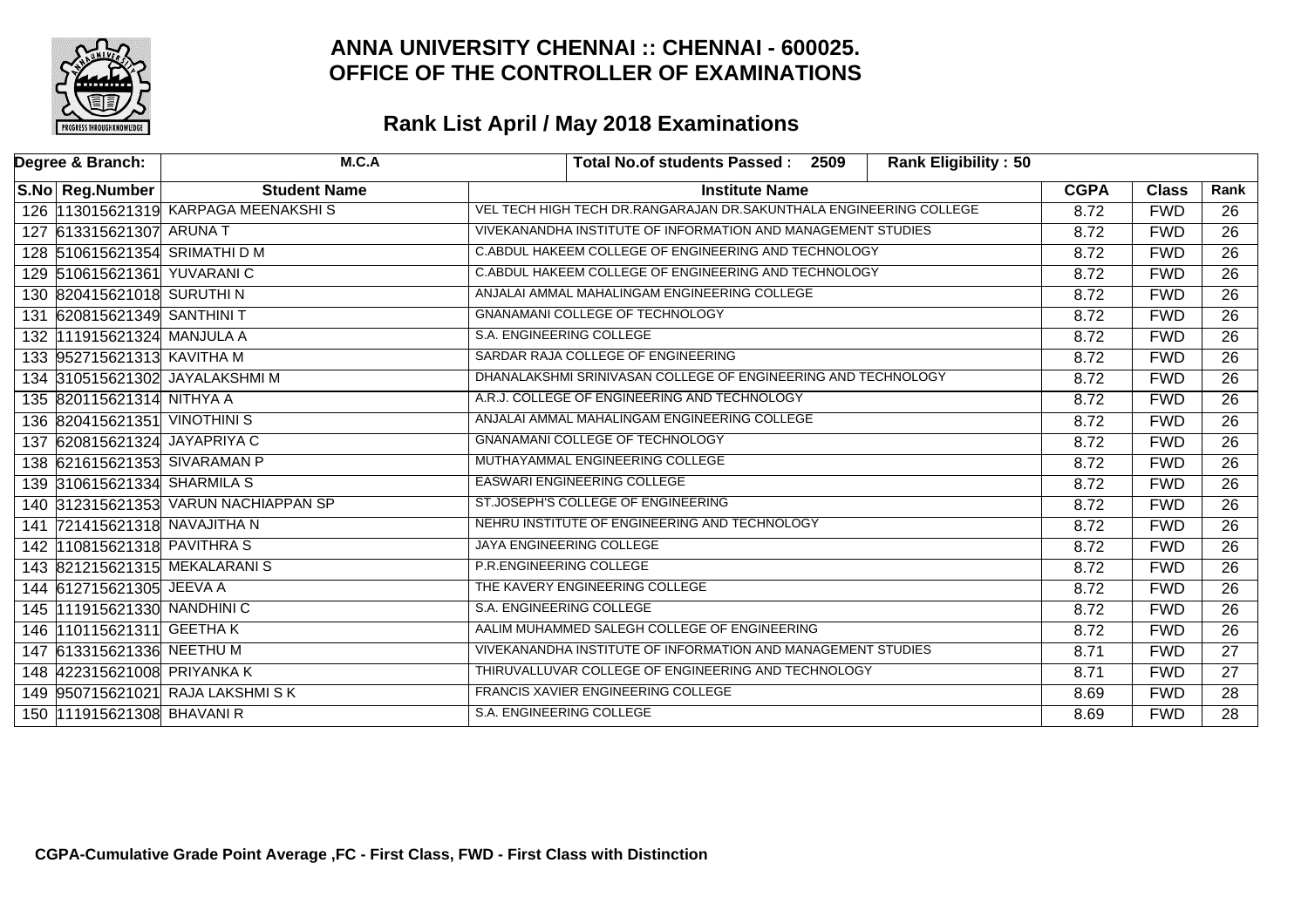

| Degree & Branch:                | M.C.A                               | <b>Rank Eligibility: 50</b><br>Total No.of students Passed: 2509 |             |              |                 |
|---------------------------------|-------------------------------------|------------------------------------------------------------------|-------------|--------------|-----------------|
| S.No Reg.Number                 | <b>Student Name</b>                 | <b>Institute Name</b>                                            | <b>CGPA</b> | <b>Class</b> | Rank            |
| 151 820815621364 VIMALADEVIS    |                                     | E.G.S.PILLAY ENGINEERING COLLEGE                                 | 8.69        | <b>FWD</b>   | 28              |
| 152 810415621307 BAVITHRA M     |                                     | DHANALAKSHMI SRINIVASAN ENGINEERING COLLEGE                      | 8.69        | <b>FWD</b>   | $\overline{28}$ |
|                                 | 153 950715621029 THANGAMAGESWARI P  | <b>FRANCIS XAVIER ENGINEERING COLLEGE</b>                        | 8.69        | <b>FWD</b>   | $\overline{28}$ |
| 154 312315621306 BRINDA G       |                                     | ST.JOSEPH'S COLLEGE OF ENGINEERING                               | 8.68        | <b>FWD</b>   | $\overline{29}$ |
| 155 950715621334 VETHIYA M      |                                     | <b>FRANCIS XAVIER ENGINEERING COLLEGE</b>                        | 8.68        | <b>FWD</b>   | $\overline{29}$ |
| 156 510615621340 PREETHIM       |                                     | C.ABDUL HAKEEM COLLEGE OF ENGINEERING AND TECHNOLOGY             | 8.68        | <b>FWD</b>   | $\overline{29}$ |
| 157 722415621347 SREENDU A      |                                     | SAN INTERNATIONAL INFO SCHOOL                                    | 8.68        | <b>FWD</b>   | $\overline{29}$ |
| 158 810415621303 AKILA N        |                                     | DHANALAKSHMI SRINIVASAN ENGINEERING COLLEGE                      | 8.68        | <b>FWD</b>   | $\overline{29}$ |
| 159 820315621315 RAHINI P       |                                     | A.V.C COLLEGE OF ENGINEERING                                     | 8.68        | <b>FWD</b>   | $\overline{29}$ |
|                                 | 160 412515621326 SURYA PRAKASH D    | SRI SAIRAM ENGINEERING COLLEGE                                   | 8.68        | <b>FWD</b>   | $\overline{29}$ |
| 161 610815621309 MEENA S        |                                     | ER. PERUMAL MANIMEKALAI COLLEGE OF ENGINEERING                   | 8.68        | <b>FWD</b>   | $\overline{29}$ |
| 162 312315621336 RABISTA R      |                                     | ST.JOSEPH'S COLLEGE OF ENGINEERING                               | 8.68        | <b>FWD</b>   | $\overline{29}$ |
| 163 812615621309 KURUNCHI R     |                                     | MAM COLLEGE OF ENGINEERING                                       | 8.68        | <b>FWD</b>   | $\overline{29}$ |
| 164 421615621337 RAJESHWARI J   |                                     | <b>MAILAM ENGINEERING COLLEGE</b>                                | 8.68        | <b>FWD</b>   | $\overline{29}$ |
| 165 911515621307 INDHUMATHI G   |                                     | MOHAMED SATHAK ENGINEERING COLLEGE                               | 8.68        | <b>FWD</b>   | $\overline{29}$ |
| 166 421615621327 PAVITHRA B     |                                     | MAILAM ENGINEERING COLLEGE                                       | 8.68        | <b>FWD</b>   | $\overline{29}$ |
| 167 421315621307 ANGAPPAN K     |                                     | KRISHNASAMY COLLEGE OF ENGINEERING AND TECHNOLOGY                | 8.68        | <b>FWD</b>   | $\overline{29}$ |
| 168 952715621327 THAHIRA BANU A |                                     | SARDAR RAJA COLLEGE OF ENGINEERING                               | 8.68        | <b>FWD</b>   | $\overline{29}$ |
| 169 312315621323 MANIMEKALA G   |                                     | ST.JOSEPH'S COLLEGE OF ENGINEERING                               | 8.68        | <b>FWD</b>   | $\overline{29}$ |
| 170 820415621332 RAMYA S        |                                     | ANJALAI AMMAL MAHALINGAM ENGINEERING COLLEGE                     | 8.68        | <b>FWD</b>   | $\overline{29}$ |
| 171 921315621386 VAISHNAVIS     |                                     | PSNA COLLEGE OF ENGINEERING AND TECHNOLOGY                       | 8.67        | <b>FWD</b>   | $\overline{30}$ |
|                                 | 172 11915621337 SANTHALIN SHEBILA S | S.A. ENGINEERING COLLEGE                                         | 8.67        | <b>FWD</b>   | $\overline{30}$ |
| 173 810415621346 SUVETHA J      |                                     | DHANALAKSHMI SRINIVASAN ENGINEERING COLLEGE                      | 8.67        | <b>FWD</b>   | $\overline{30}$ |
| 174 110115621314 KAAVIYA S      |                                     | AALIM MUHAMMED SALEGH COLLEGE OF ENGINEERING                     | 8.67        | <b>FWD</b>   | $\overline{30}$ |
| 175 722415621338 RIGISHA KM     |                                     | SAN INTERNATIONAL INFO SCHOOL                                    | 8.67        | <b>FWD</b>   | $\overline{30}$ |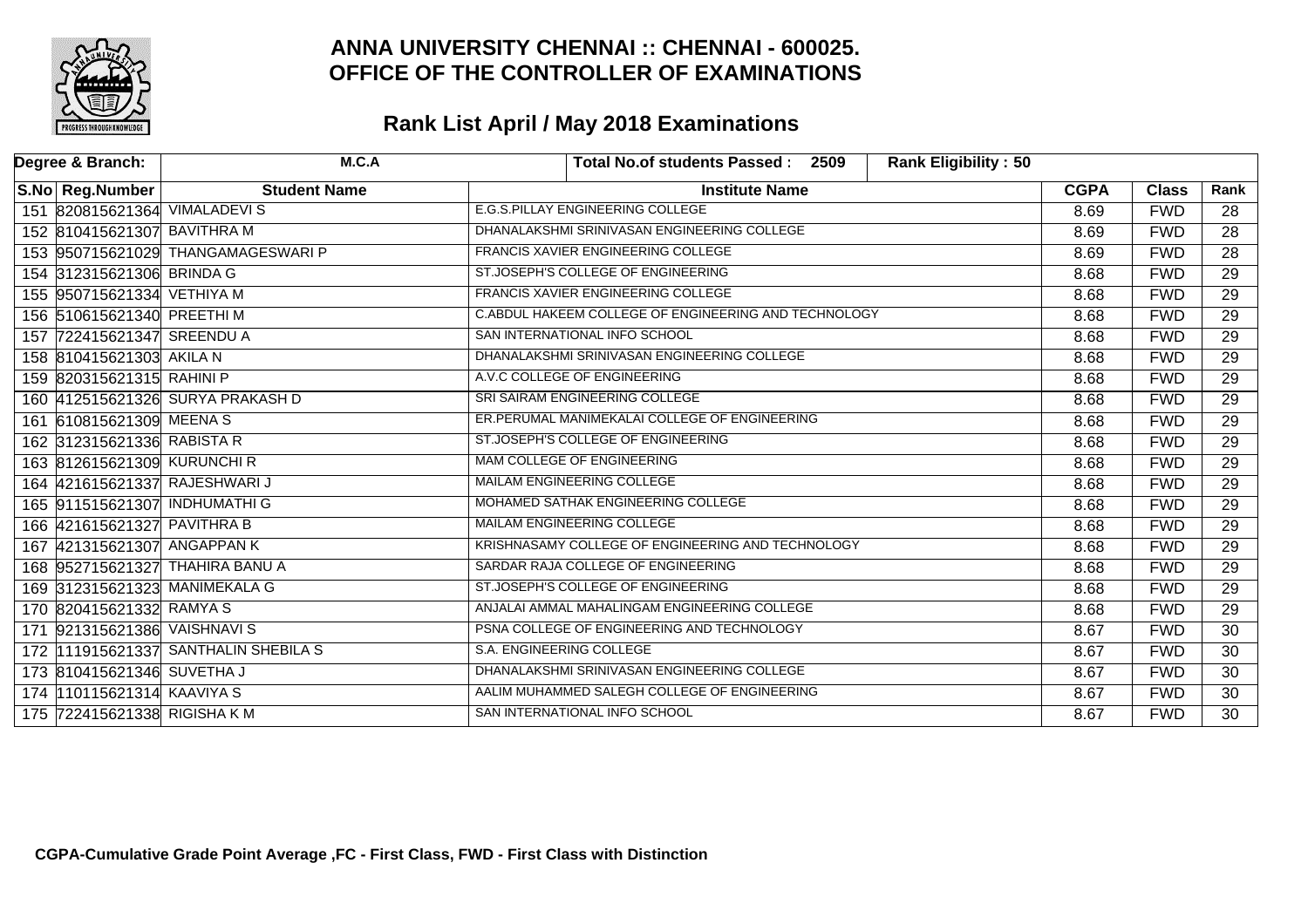

| Degree & Branch:         | M.C.A                             | Rank Eligibility: 50<br>Total No.of students Passed: 2509        |             |              |                 |
|--------------------------|-----------------------------------|------------------------------------------------------------------|-------------|--------------|-----------------|
| S.No Reg.Number          | <b>Student Name</b>               | <b>Institute Name</b>                                            | <b>CGPA</b> | <b>Class</b> | Rank            |
|                          | 176 950715621030 VINITHA D        | <b>FRANCIS XAVIER ENGINEERING COLLEGE</b>                        | 8.66        | <b>FWD</b>   | 31              |
|                          | 177 950715621008 INDIRA M         | <b>FRANCIS XAVIER ENGINEERING COLLEGE</b>                        | 8.66        | <b>FWD</b>   | 31              |
|                          | 178 420415621327 STEFFID          | ADHIPARASAKTHI ENGINEERING COLLEGE                               | 8.65        | <b>FWD</b>   | $\overline{32}$ |
|                          | 179 820815621317 GOMATHI A        | E.G.S.PILLAY ENGINEERING COLLEGE                                 | 8.65        | <b>FWD</b>   | $\overline{32}$ |
|                          | 180 110815621324 SHARMILA R       | <b>JAYA ENGINEERING COLLEGE</b>                                  | 8.65        | <b>FWD</b>   | $\overline{32}$ |
|                          | 181 820815621340 RAJESWARI R      | <b>E.G.S.PILLAY ENGINEERING COLLEGE</b>                          | 8.65        | <b>FWD</b>   | $\overline{32}$ |
|                          | 182 722415621346 SOORYA A R       | SAN INTERNATIONAL INFO SCHOOL                                    | 8.65        | <b>FWD</b>   | $\overline{32}$ |
|                          | 183 513215621313 PADMASHREE P     | <b>THIRUMALAI ENGINEERING COLLEGE</b>                            | 8.65        | <b>FWD</b>   | $\overline{32}$ |
|                          | 184 820315621320 SHOBANA R        | A.V.C COLLEGE OF ENGINEERING                                     | 8.64        | <b>FWD</b>   | $\overline{33}$ |
|                          | 185 612715621307 MAGHESWARI R     | THE KAVERY ENGINEERING COLLEGE                                   | 8.64        | <b>FWD</b>   | $\overline{33}$ |
|                          | 186 721515621302 ANJALI V S       | NEHRU INSTITUTE OF INFORMATION TECHNOLOGY AND MANAGEMENT         | 8.64        | <b>FWD</b>   | $\overline{33}$ |
|                          | 187 950715621313 KAVITHA S        | <b>FRANCIS XAVIER ENGINEERING COLLEGE</b>                        | 8.64        | <b>FWD</b>   | $\overline{33}$ |
| 188 722915621312 DIVYA M |                                   | SRI VENKATESWARA COLLEGE OF COMPUTER APPLICATIONS AND MANAGEMENT | 8.64        | <b>FWD</b>   | $\overline{33}$ |
|                          | 189 721415621307 JISHNU M S       | NEHRU INSTITUTE OF ENGINEERING AND TECHNOLOGY                    | 8.64        | <b>FWD</b>   | $\overline{33}$ |
|                          | 190 722915621323 SANTHOSH KUMAR S | SRI VENKATESWARA COLLEGE OF COMPUTER APPLICATIONS AND MANAGEMENT | 8.64        | <b>FWD</b>   | $\overline{33}$ |
|                          | 191 510615621311 ENITHALAKSHMID   | C.ABDUL HAKEEM COLLEGE OF ENGINEERING AND TECHNOLOGY             | 8.64        | <b>FWD</b>   | $\overline{33}$ |
|                          | 192 311015621302 ARUNRAJ S        | K.C.G. COLLEGE OF TECHNOLOGY                                     | 8.64        | <b>FWD</b>   | $\overline{33}$ |
|                          | 193 961115621301 AMEERA FATHIMA A | LORD JEGANNATH COLLEGE OF ENGINEERING AND TECHNOLOGY             | 8.64        | <b>FWD</b>   | $\overline{33}$ |
|                          | 194 732315621308 DHIVYA S         | S.S.M. COLLEGE OF ENGINEERING                                    | 8.64        | <b>FWD</b>   | $\overline{33}$ |
|                          | 195 422315621329 RAMYA K          | THIRUVALLUVAR COLLEGE OF ENGINEERING AND TECHNOLOGY              | 8.64        | <b>FWD</b>   | $\overline{33}$ |
|                          | 196 512715621316 PRIYADHARSHINIS  | SRI BALAJI CHOCKALINGAM ENGINEERING COLLEGE                      | 8.64        | <b>FWD</b>   | $\overline{33}$ |
|                          | 197 722915621313 GAYATHRIS        | SRI VENKATESWARA COLLEGE OF COMPUTER APPLICATIONS AND MANAGEMENT | 8.64        | <b>FWD</b>   | $\overline{33}$ |
|                          | 198 811415621320 SENTHAMILSELVIS  | JAYARAM COLLEGE OF ENGINEERING AND TECHNOLOGY                    | 8.64        | <b>FWD</b>   | $\overline{33}$ |
|                          | 199 312315621317 KANCHANA R       | ST.JOSEPH'S COLLEGE OF ENGINEERING                               | 8.64        | <b>FWD</b>   | 33              |
|                          | 200 311015621301 ARAVIND A        | K.C.G. COLLEGE OF TECHNOLOGY                                     | 8.64        | <b>FWD</b>   | $\overline{33}$ |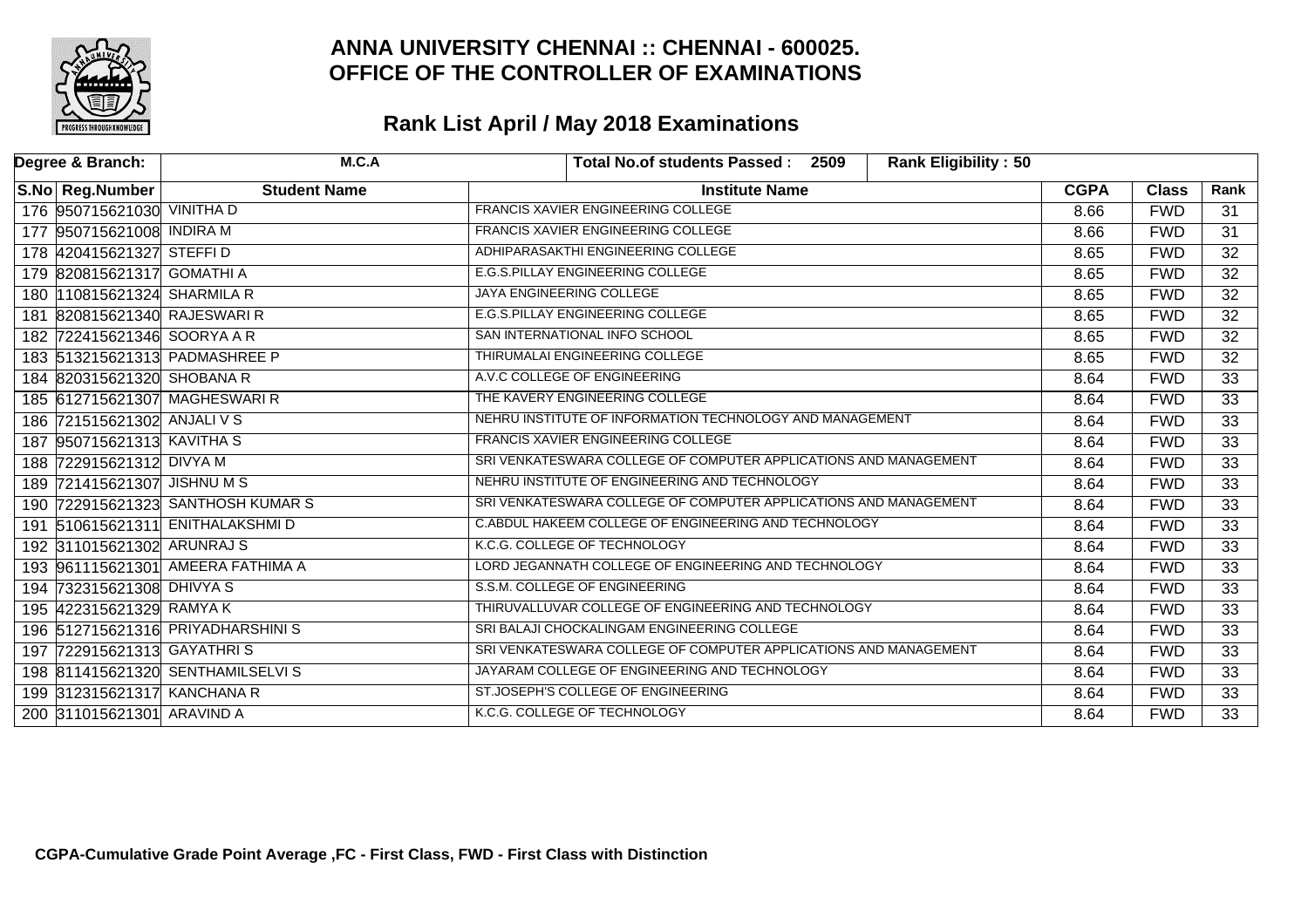

| Degree & Branch:                 | M.C.A                             |                                                               | Total No.of students Passed: 2509                                  | Rank Eligibility: 50 |             |              |                 |
|----------------------------------|-----------------------------------|---------------------------------------------------------------|--------------------------------------------------------------------|----------------------|-------------|--------------|-----------------|
| S.No Reg.Number                  | <b>Student Name</b>               |                                                               | <b>Institute Name</b>                                              |                      | <b>CGPA</b> | <b>Class</b> | Rank            |
| 201 13015621346 SWEDHA M         |                                   |                                                               | VEL TECH HIGH TECH DR.RANGARAJAN DR.SAKUNTHALA ENGINEERING COLLEGE |                      | 8.64        | <b>FWD</b>   | 33              |
| 202 110815621309 HEMA PRIYA V    |                                   | <b>JAYA ENGINEERING COLLEGE</b>                               |                                                                    |                      | 8.64        | <b>FWD</b>   | $\overline{33}$ |
| 203 511715621311 PRIYA M         |                                   | PALLAVAN COLLEGE OF ENGINEERING                               |                                                                    |                      | 8.64        | <b>FWD</b>   | $\overline{33}$ |
|                                  | 204 730415621308 BHUVANESWARIS    | ERODE SENGUNTHAR ENGINEERING COLLEGE                          |                                                                    |                      | 8.64        | <b>FWD</b>   | $\overline{33}$ |
|                                  | 205 732915621301 ALIFIA NOWREEN Z | VELALAR COLLEGE OF ENGINEERING AND TECHNOLOGY                 |                                                                    |                      | 8.64        | <b>FWD</b>   | $\overline{33}$ |
|                                  | 206 821215621312 KISHORE KUMAR R  | P.R.ENGINEERING COLLEGE                                       |                                                                    |                      | 8.64        | <b>FWD</b>   | $\overline{33}$ |
| 207 513115621017 LAVANYA K       |                                   | THANTHAI PERIYAR GOVT INSTITUTE OF TECHNOLOGY                 |                                                                    |                      | 8.63        | <b>FWD</b>   | $\overline{34}$ |
| 208 820815621320 JAYASURYA A     |                                   | <b>E.G.S.PILLAY ENGINEERING COLLEGE</b>                       |                                                                    |                      | 8.63        | <b>FWD</b>   | $\overline{34}$ |
| 209 612715621322 SOWTHAMANIC     |                                   | THE KAVERY ENGINEERING COLLEGE                                |                                                                    |                      | 8.63        | <b>FWD</b>   | $\overline{34}$ |
|                                  | 210 312315621304 BALASUBRAMANI A  | ST.JOSEPH'S COLLEGE OF ENGINEERING                            |                                                                    |                      | 8.63        | <b>FWD</b>   | $\overline{34}$ |
| 211 510415621325 SOWBARNIKA G    |                                   | ARUNAI ENGINEERING COLLEGE                                    |                                                                    |                      | 8.63        | <b>FWD</b>   | $\overline{34}$ |
| 212 411415621330 SUVITHA A       |                                   | NEW PRINCE SHRI BHAVANI COLLEGE OF ENGINEERING AND TECHNOLOGY |                                                                    |                      | 8.63        | <b>FWD</b>   | $\overline{34}$ |
| 213 820115621324 SUSEELA S       |                                   | A.R.J. COLLEGE OF ENGINEERING AND TECHNOLOGY                  |                                                                    |                      | 8.63        | <b>FWD</b>   | 34              |
|                                  | 214 510815621309 DIVYABHARATHIR   | GANADIPATHY TULSI'S JAIN ENGINEERING COLLEGE                  |                                                                    |                      | 8.63        | <b>FWD</b>   | $\overline{34}$ |
|                                  | 215  112415621338 SAMOOGALAKSHMIS |                                                               | SRI VENKATESWARA COLLEGE OF ENGINEERING AND TECHNOLOGY             |                      | 8.63        | <b>FWD</b>   | $\overline{34}$ |
| 216 411415621313 ISHWARIYA B     |                                   |                                                               | NEW PRINCE SHRI BHAVANI COLLEGE OF ENGINEERING AND TECHNOLOGY      |                      | 8.61        | <b>FWD</b>   | 35              |
| 217 412515621323 SHINEY R        |                                   | SRI SAIRAM ENGINEERING COLLEGE                                |                                                                    |                      | 8.61        | <b>FWD</b>   | $\overline{35}$ |
| 218 310615621313 JAYALAKSHMI A   |                                   | <b>EASWARI ENGINEERING COLLEGE</b>                            |                                                                    |                      | 8.61        | <b>FWD</b>   | $\overline{35}$ |
| 219 421315621309 BHUVANA P       |                                   |                                                               | KRISHNASAMY COLLEGE OF ENGINEERING AND TECHNOLOGY                  |                      | 8.61        | <b>FWD</b>   | $\overline{35}$ |
| 220 412815621333 SARULATHA R     |                                   | <b>VALLIAMMAI ENGINEERING COLLEGE</b>                         |                                                                    |                      | 8.61        | <b>FWD</b>   | $\overline{35}$ |
|                                  | 221 312315621348 SHANMUGA PRIYA R | ST.JOSEPH'S COLLEGE OF ENGINEERING                            |                                                                    |                      | 8.61        | <b>FWD</b>   | $\overline{35}$ |
| 222 820415621310 DHIVYA B        |                                   | ANJALAI AMMAL MAHALINGAM ENGINEERING COLLEGE                  |                                                                    |                      | 8.61        | <b>FWD</b>   | $\overline{35}$ |
| 223 611015621302 DEEPA C         |                                   | JAYAM COLLEGE OF ENGINEERING AND TECHNOLOGY                   |                                                                    |                      | 8.61        | <b>FWD</b>   | $\overline{35}$ |
| 224 820415621317 JOICY VINOLIN J |                                   | ANJALAI AMMAL MAHALINGAM ENGINEERING COLLEGE                  |                                                                    |                      | 8.61        | <b>FWD</b>   | $\overline{35}$ |
|                                  | 225 921315621357 PAVITHRA PRIYA S | PSNA COLLEGE OF ENGINEERING AND TECHNOLOGY                    |                                                                    |                      | 8.61        | <b>FWD</b>   | $\overline{35}$ |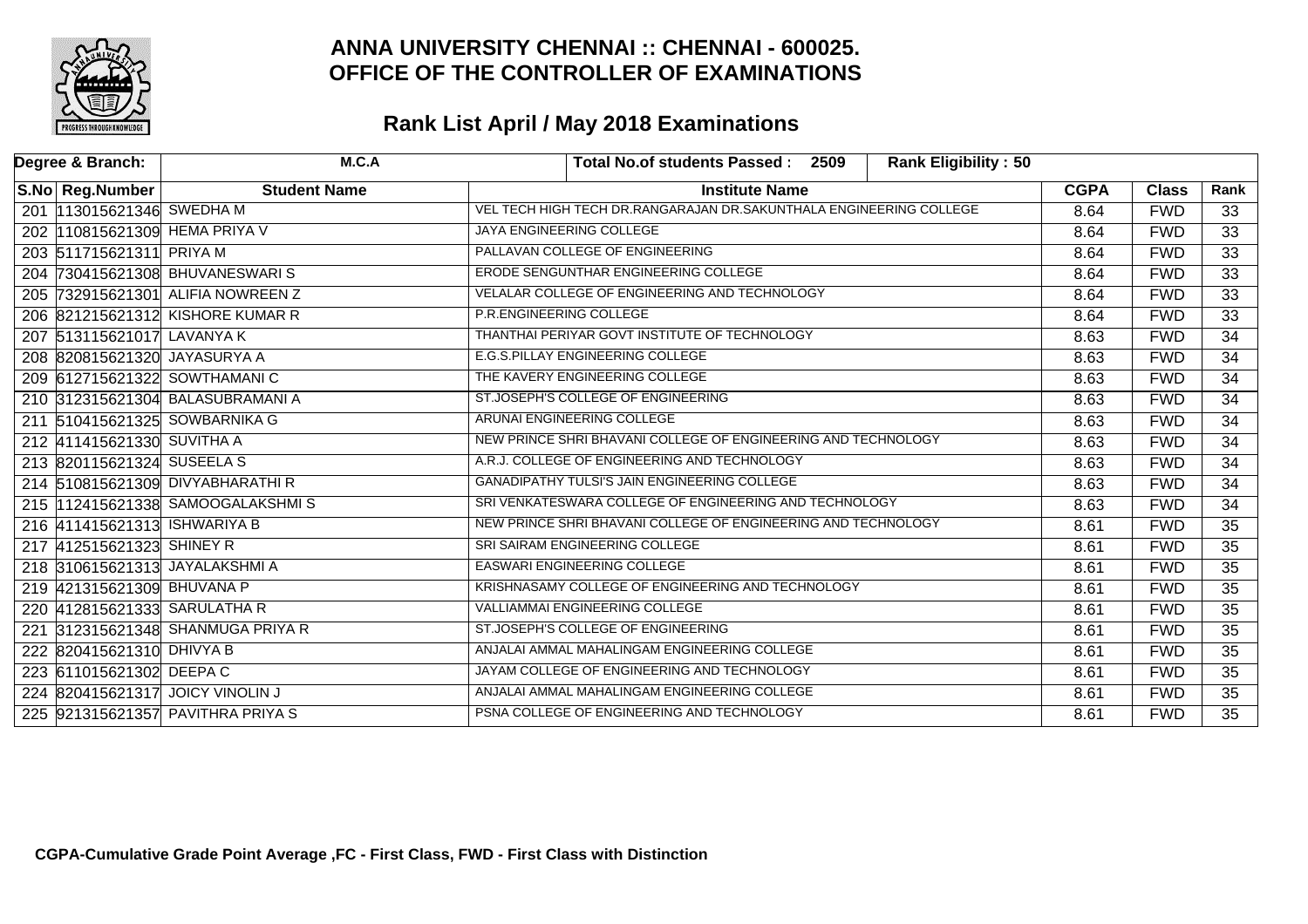

| Degree & Branch:                | M.C.A                            | Rank Eligibility: 50<br>Total No.of students Passed: 2509    |             |              |                 |
|---------------------------------|----------------------------------|--------------------------------------------------------------|-------------|--------------|-----------------|
| S.No Reg.Number                 | <b>Student Name</b>              | <b>Institute Name</b>                                        | <b>CGPA</b> | <b>Class</b> | Rank            |
|                                 | 226 820115621326 UMAMAHESWARIG   | A.R.J. COLLEGE OF ENGINEERING AND TECHNOLOGY                 | 8.61        | <b>FWD</b>   | 35              |
| 227 312315621318 KARTHIKA K     |                                  | ST.JOSEPH'S COLLEGE OF ENGINEERING                           | 8.61        | <b>FWD</b>   | $\overline{35}$ |
| 228 621615621318 JANANIKM       |                                  | MUTHAYAMMAL ENGINEERING COLLEGE                              | 8.60        | <b>FWD</b>   | $\overline{36}$ |
| 229 421615621312 GUNASUNDARI A  |                                  | <b>MAILAM ENGINEERING COLLEGE</b>                            | 8.60        | <b>FWD</b>   | $\overline{36}$ |
| 230 411715621303 PADMAVATHI M   |                                  | PRINCE SHRI VENKATESHWARA PADMAVATHY ENGINEERING COLLEGE     | 8.60        | <b>FWD</b>   | $\overline{36}$ |
| 231 820815621361 VANITHA D      |                                  | E.G.S.PILLAY ENGINEERING COLLEGE                             | 8.60        | <b>FWD</b>   | $\overline{36}$ |
| 232 421615621307 ELAMATHI E     |                                  | MAILAM ENGINEERING COLLEGE                                   | 8.60        | <b>FWD</b>   | $\overline{36}$ |
|                                 | 233 513215621321 SHARMILA SELVIS | <b>THIRUMALAI ENGINEERING COLLEGE</b>                        | 8.60        | <b>FWD</b>   | $\overline{36}$ |
| 234 111915621345 SNEGA LATHAS   |                                  | S.A. ENGINEERING COLLEGE                                     | 8.60        | <b>FWD</b>   | $\overline{36}$ |
| 235 612315621301 AKILA K        |                                  | SENGUNTHAR ENGINEERING COLLEGE                               | 8.60        | <b>FWD</b>   | $\overline{36}$ |
| 236 412515621313 JAYASHREE R    |                                  | SRI SAIRAM ENGINEERING COLLEGE                               | 8.60        | <b>FWD</b>   | $\overline{36}$ |
| 237 813115621313 NAGARAJAN P    |                                  | PAVENDAR BHARATHIDASAN COLLEGE OF ENGINEERING AND TECHNOLOGY | 8.60        | <b>FWD</b>   | $\overline{36}$ |
| 238 950715621333 VASANTHIR      |                                  | <b>FRANCIS XAVIER ENGINEERING COLLEGE</b>                    | 8.60        | <b>FWD</b>   | 36              |
| 239 712715621324 VARSHINI A     |                                  | AMBAL PROFESSIONAL GROUP OF INSTITUTIONS                     | 8.60        | <b>FWD</b>   | $\overline{36}$ |
| 240 421615621316 JAYAPRIYA K    |                                  | MAILAM ENGINEERING COLLEGE                                   | 8.60        | <b>FWD</b>   | $\overline{36}$ |
| 241 722415621326 NAYANA KR      |                                  | SAN INTERNATIONAL INFO SCHOOL                                | 8.60        | <b>FWD</b>   | $\overline{36}$ |
| 242 732915621337 SUDHA R        |                                  | VELALAR COLLEGE OF ENGINEERING AND TECHNOLOGY                | 8.60        | <b>FWD</b>   | $\overline{36}$ |
| 243 621615621317 GOWRICS        |                                  | MUTHAYAMMAL ENGINEERING COLLEGE                              | 8.60        | <b>FWD</b>   | $\overline{36}$ |
| 244 911515621304 DURGA DEVI R   |                                  | MOHAMED SATHAK ENGINEERING COLLEGE                           | 8.60        | <b>FWD</b>   | $\overline{36}$ |
| 245 621615621319 JAYAPRIYA V    |                                  | MUTHAYAMMAL ENGINEERING COLLEGE                              | 8.60        | <b>FWD</b>   | $\overline{36}$ |
| 246 911515621305 GOKILA DEVI M  |                                  | MOHAMED SATHAK ENGINEERING COLLEGE                           | 8.60        | <b>FWD</b>   | $\overline{36}$ |
| 247 310615621327 RAJESH KUMAR J |                                  | <b>EASWARI ENGINEERING COLLEGE</b>                           | 8.60        | <b>FWD</b>   | $\overline{36}$ |
| 248 820815621316 GAYATHRIC      |                                  | <b>E.G.S.PILLAY ENGINEERING COLLEGE</b>                      | 8.59        | <b>FWD</b>   | $\overline{37}$ |
| 249 921315621361 RAJESHWARI G   |                                  | PSNA COLLEGE OF ENGINEERING AND TECHNOLOGY                   | 8.59        | <b>FWD</b>   | $\overline{37}$ |
| 250 111915621341 SASIKUMAR R    |                                  | S.A. ENGINEERING COLLEGE                                     | 8.59        | <b>FWD</b>   | $\overline{37}$ |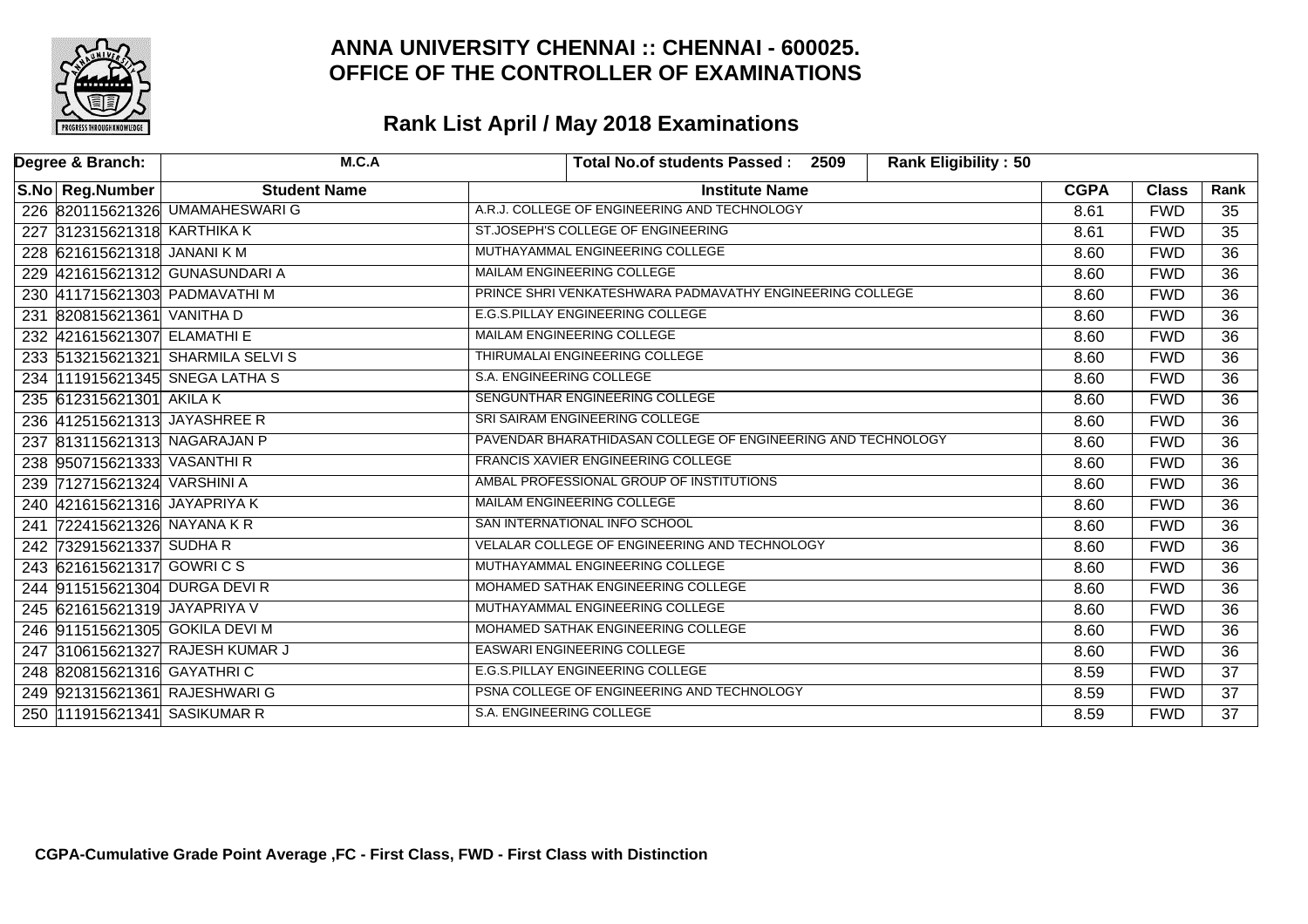

| Degree & Branch:                | M.C.A                                        | Rank Eligibility: 50<br>Total No.of students Passed: 2509          |             |              |                 |
|---------------------------------|----------------------------------------------|--------------------------------------------------------------------|-------------|--------------|-----------------|
| S.No Reg.Number                 | <b>Student Name</b>                          | <b>Institute Name</b>                                              | <b>CGPA</b> | <b>Class</b> | Rank            |
|                                 | 251 312315621339 RAMAKRISHNAN M              | ST.JOSEPH'S COLLEGE OF ENGINEERING                                 | 8.59        | <b>FWD</b>   | $\overline{37}$ |
|                                 | 252 820315621042 VIJAYALAKSHMIT (19-06-1994) | A.V.C COLLEGE OF ENGINEERING                                       | 8.59        | <b>FWD</b>   | $\overline{37}$ |
| 253 311415621311 YOGESWARIS     |                                              | MEENAKSHI COLLEGE OF ENGINEERING                                   | 8.59        | <b>FWD</b>   | $\overline{37}$ |
| 254 510615621326 LOKESHWARI A J |                                              | C.ABDUL HAKEEM COLLEGE OF ENGINEERING AND TECHNOLOGY               | 8.57        | <b>FWD</b>   | $\overline{38}$ |
| 255 921515621303 CELINE INIGO F |                                              | RATNAVEL SUBRAMANIAM COLLEGE OF ENGINEERING AND TECHNOLOGY         | 8.57        | <b>FWD</b>   | $\overline{38}$ |
| 256 420415621315 MADHUVANTHI P  |                                              | ADHIPARASAKTHI ENGINEERING COLLEGE                                 | 8.57        | <b>FWD</b>   | $\overline{38}$ |
|                                 | 257 411415621306 BHUVANESHWARI P             | NEW PRINCE SHRI BHAVANI COLLEGE OF ENGINEERING AND TECHNOLOGY      | 8.57        | <b>FWD</b>   | $\overline{38}$ |
| 258 210915621310 NANDHINIS      |                                              | LOYOLA INSTITUTE OF TECHNOLOGY                                     | 8.57        | <b>FWD</b>   | $\overline{38}$ |
| 259 811415621316 RAMYA R        |                                              | JAYARAM COLLEGE OF ENGINEERING AND TECHNOLOGY                      | 8.57        | <b>FWD</b>   | $\overline{38}$ |
| 260 421315621315 HARINIS        |                                              | KRISHNASAMY COLLEGE OF ENGINEERING AND TECHNOLOGY                  | 8.57        | <b>FWD</b>   | $\overline{38}$ |
| 261 613315621369 SWATHI K       |                                              | VIVEKANANDHA INSTITUTE OF INFORMATION AND MANAGEMENT STUDIES       | 8.57        | <b>FWD</b>   | $\overline{38}$ |
| 262 510615621316 HEMALATHA A    |                                              | C.ABDUL HAKEEM COLLEGE OF ENGINEERING AND TECHNOLOGY               | 8.57        | <b>FWD</b>   | $\overline{38}$ |
| 263 820815621313 DHARANI M      |                                              | E.G.S.PILLAY ENGINEERING COLLEGE                                   | 8.57        | <b>FWD</b>   | 38              |
| 264 950715621322 SETHURANIT     |                                              | <b>FRANCIS XAVIER ENGINEERING COLLEGE</b>                          | 8.57        | <b>FWD</b>   | $\overline{38}$ |
| 265 921315621349 MOHANA PRIYA V |                                              | PSNA COLLEGE OF ENGINEERING AND TECHNOLOGY                         | 8.57        | <b>FWD</b>   | $\overline{38}$ |
| 266 733115621301 BANUPRIYA S    |                                              | VIDYAA VIKAS COLLEGE OF ENGINEERING AND TECHNOLOGY                 | 8.56        | <b>FWD</b>   | 39              |
| 267 820415621345 UDHAYA V       |                                              | ANJALAI AMMAL MAHALINGAM ENGINEERING COLLEGE                       | 8.56        | <b>FWD</b>   | $\overline{39}$ |
| 268 113015621312 GOMATHI E      |                                              | VEL TECH HIGH TECH DR.RANGARAJAN DR.SAKUNTHALA ENGINEERING COLLEGE | 8.56        | <b>FWD</b>   | $\overline{39}$ |
| 269 510815621310 JANANI M       |                                              | <b>GANADIPATHY TULSI'S JAIN ENGINEERING COLLEGE</b>                | 8.56        | <b>FWD</b>   | $\overline{39}$ |
| 270 721415621305 FOWMILA J      |                                              | NEHRU INSTITUTE OF ENGINEERING AND TECHNOLOGY                      | 8.56        | <b>FWD</b>   | $\overline{39}$ |
| 271 910615621347 UMADEVIR       |                                              | K.L.N.COLLEGE OF ENGINEERING                                       | 8.56        | <b>FWD</b>   | $\overline{39}$ |
| 272 111915621332 PREETHA P      |                                              | S.A. ENGINEERING COLLEGE                                           | 8.56        | <b>FWD</b>   | $\overline{39}$ |
|                                 | 273 720715621329 SANTHIYA PRIYA DHARSHINI P  | HINDUSTHAN COLLEGE OF ENGINEERING AND TECHNOLOGY                   | 8.56        | <b>FWD</b>   | $\overline{39}$ |
| 274 623215621324 NIVETHAS       |                                              | VASAVI VIDYA TRUST "GROUP OF INSTITUTIONS"                         | 8.56        | <b>FWD</b>   | $\overline{39}$ |
| 275 820315621032 SINDHUJA S     |                                              | A.V.C COLLEGE OF ENGINEERING                                       | 8.56        | <b>FWD</b>   | $\overline{39}$ |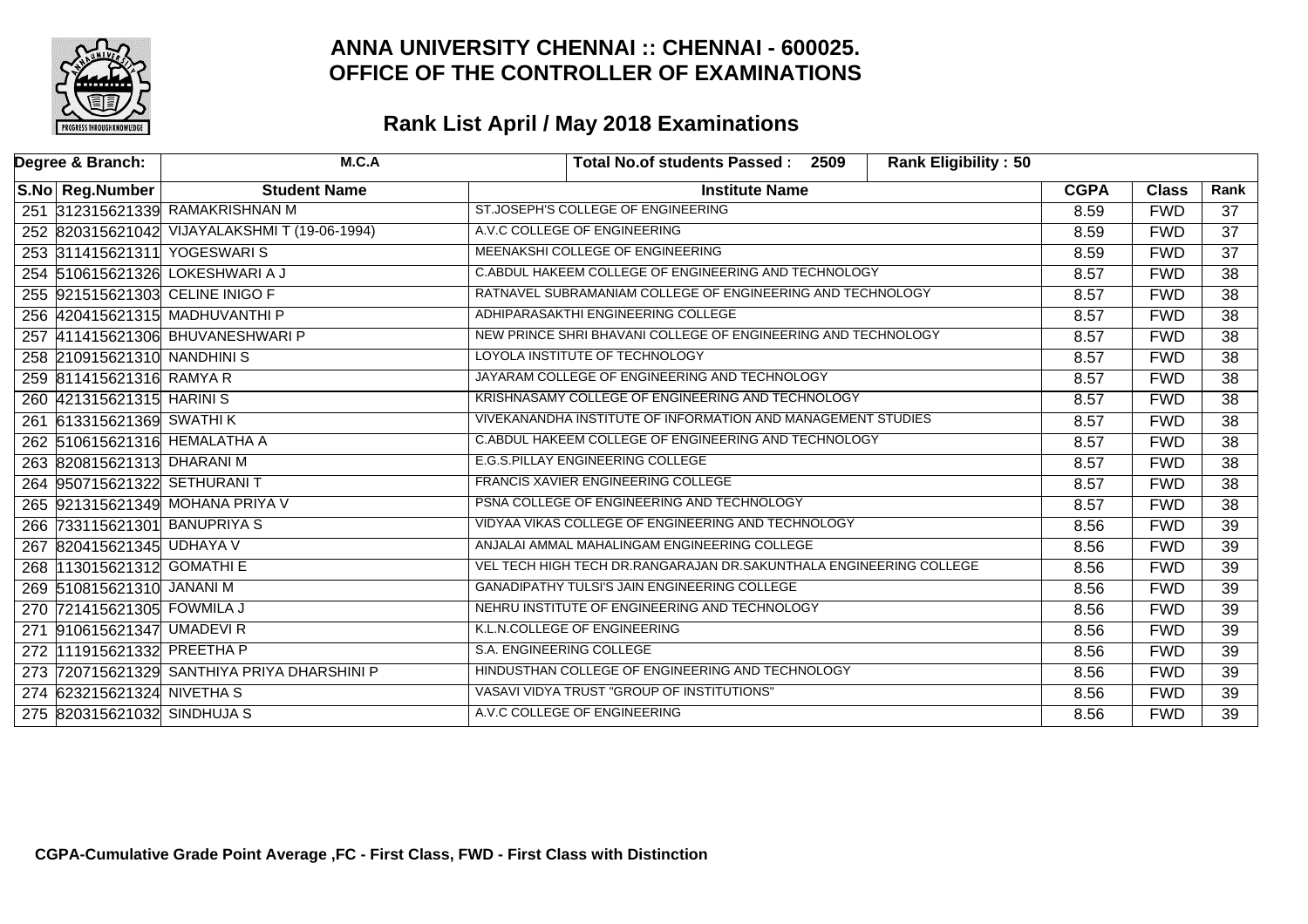

| Degree & Branch:             | M.C.A<br><b>Rank Eligibility: 50</b><br>Total No.of students Passed: 2509 |                                                              |             |              |                 |
|------------------------------|---------------------------------------------------------------------------|--------------------------------------------------------------|-------------|--------------|-----------------|
| S.No Reg.Number              | <b>Student Name</b>                                                       | <b>Institute Name</b>                                        | <b>CGPA</b> | <b>Class</b> | Rank            |
| 276 820415621314 ILAKKIYA B  |                                                                           | ANJALAI AMMAL MAHALINGAM ENGINEERING COLLEGE                 | 8.56        | <b>FWD</b>   | 39              |
|                              | 277 12415621316 JULIUS JOAN OF ARC JOY A                                  | SRI VENKATESWARA COLLEGE OF ENGINEERING AND TECHNOLOGY       | 8.56        | <b>FWD</b>   | $\overline{39}$ |
| 278 711515621309 KEERTHANA K |                                                                           | KALAIGNAR KARUNANIDHI INSTITUTE OF TECHNOLOGY                | 8.56        | <b>FWD</b>   | $\overline{39}$ |
| 279 421615621301 ANU A       |                                                                           | MAILAM ENGINEERING COLLEGE                                   | 8.56        | <b>FWD</b>   | $\overline{39}$ |
| 280 950715621332 THANGAM N   |                                                                           | <b>FRANCIS XAVIER ENGINEERING COLLEGE</b>                    | 8.56        | <b>FWD</b>   | $\overline{39}$ |
| 281 513215621308 JANANI G    |                                                                           | THIRUMALAI ENGINEERING COLLEGE                               | 8.56        | <b>FWD</b>   | $\overline{39}$ |
| 282 820415621346 VAISHNAVI A |                                                                           | ANJALAI AMMAL MAHALINGAM ENGINEERING COLLEGE                 | 8.56        | <b>FWD</b>   | $\overline{39}$ |
| 283 421615621319 MAGESH V    |                                                                           | MAILAM ENGINEERING COLLEGE                                   | 8.56        | <b>FWD</b>   | $\overline{39}$ |
|                              | 284 613315621348 RAJALAXMITA                                              | VIVEKANANDHA INSTITUTE OF INFORMATION AND MANAGEMENT STUDIES | 8.56        | <b>FWD</b>   | $\overline{39}$ |
|                              | 285 622015621315 TAMIZHARASU D                                            | PAAVAI COLLEGE OF ENGINEERING                                | 8.56        | <b>FWD</b>   | 39              |
| 286 732915621331 SANGEETHA P |                                                                           | VELALAR COLLEGE OF ENGINEERING AND TECHNOLOGY                | 8.56        | <b>FWD</b>   | $\overline{39}$ |
| 287 732915621330 RANJITHA D  |                                                                           | VELALAR COLLEGE OF ENGINEERING AND TECHNOLOGY                | 8.56        | <b>FWD</b>   | $\overline{39}$ |
|                              | 288 950715621013 KARTHIKADEVI M                                           | FRANCIS XAVIER ENGINEERING COLLEGE                           | 8.56        | <b>FWD</b>   | 39              |
| 289 422315621303 CHELLAMMA E |                                                                           | THIRUVALLUVAR COLLEGE OF ENGINEERING AND TECHNOLOGY          | 8.56        | <b>FWD</b>   | $\overline{39}$ |
| 290 312315621320 LAKSHMIR    |                                                                           | ST.JOSEPH'S COLLEGE OF ENGINEERING                           | 8.56        | <b>FWD</b>   | $\overline{39}$ |
| 291 421215621328 NIVETHA M   |                                                                           | KARPAGA VINAYAGA COLLEGE OF ENGINEERING AND TECHNOLOGY       | 8.56        | <b>FWD</b>   | 39              |
| 292 731715621320 GOMATHI A   |                                                                           | M.P. NACHIMUTHU M. JAGANATHAN ENGINEERING COLLEGE            | 8.56        | <b>FWD</b>   | $\overline{39}$ |
| 293 820815621355 SUJITHA R   |                                                                           | E.G.S.PILLAY ENGINEERING COLLEGE                             | 8.56        | <b>FWD</b>   | $\overline{39}$ |
| 294 422315621335 SUBASHINI T |                                                                           | THIRUVALLUVAR COLLEGE OF ENGINEERING AND TECHNOLOGY          | 8.56        | <b>FWD</b>   | $\overline{39}$ |
| 295 622015621310 PAUNRAJ A   |                                                                           | PAAVAI COLLEGE OF ENGINEERING                                | 8.56        | <b>FWD</b>   | $\overline{39}$ |
| 296 421315621343 SWATHIKA G  |                                                                           | KRISHNASAMY COLLEGE OF ENGINEERING AND TECHNOLOGY            | 8.56        | <b>FWD</b>   | $\overline{39}$ |
| 297 711515621316 PRAKASH A   |                                                                           | KALAIGNAR KARUNANIDHI INSTITUTE OF TECHNOLOGY                | 8.56        | <b>FWD</b>   | $\overline{39}$ |
| 298 732315621329 POORANIK    |                                                                           | S.S.M. COLLEGE OF ENGINEERING                                | 8.56        | <b>FWD</b>   | 39              |
| 299 820815621301 ABIRAMI K   |                                                                           | E.G.S. PILLAY ENGINEERING COLLEGE                            | 8.56        | <b>FWD</b>   | $\overline{39}$ |
| 300 820415621335 SARANYA D   |                                                                           | ANJALAI AMMAL MAHALINGAM ENGINEERING COLLEGE                 | 8.56        | <b>FWD</b>   | $\overline{39}$ |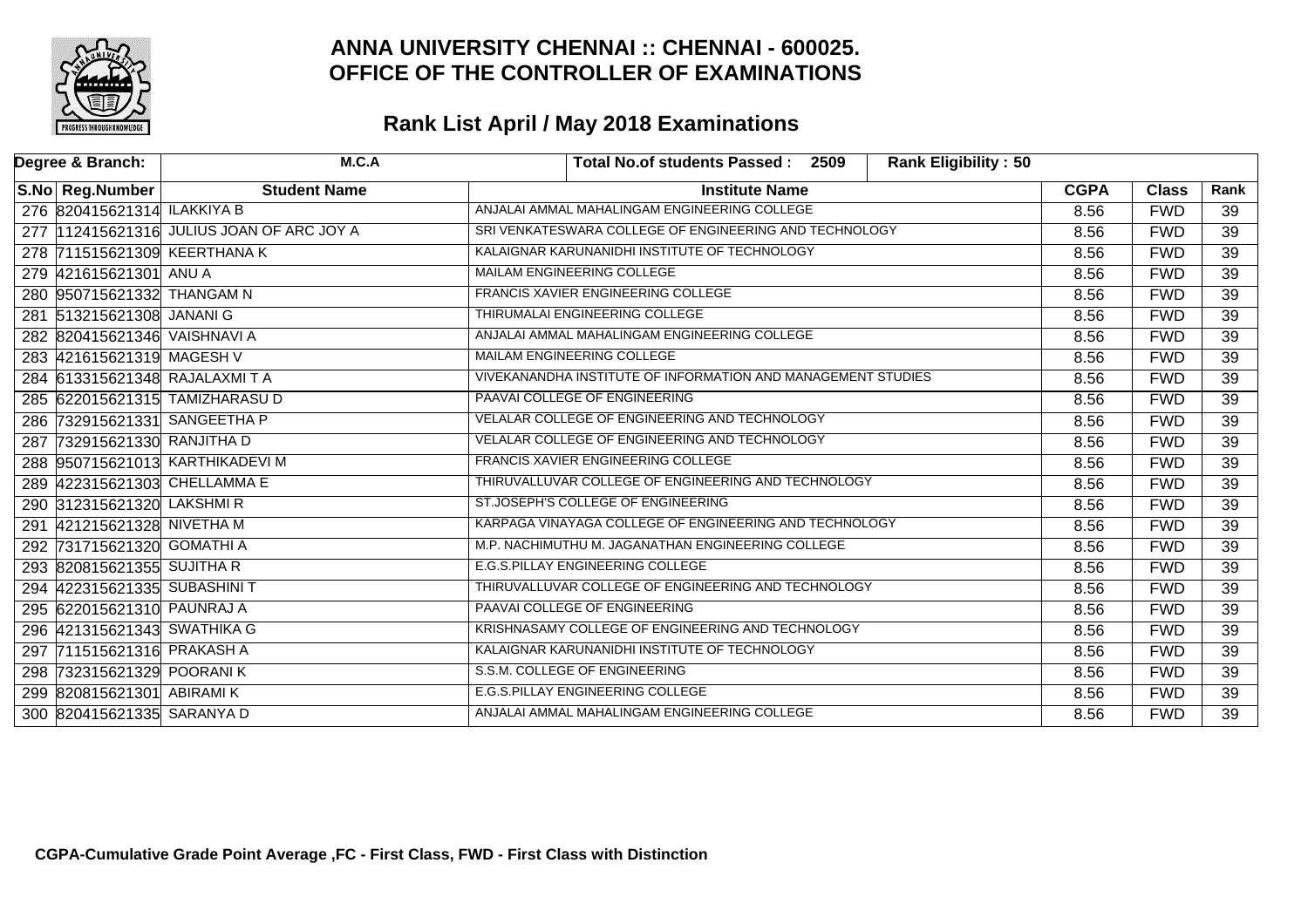

| Degree & Branch:             | M.C.A                                        | <b>Rank Eligibility: 50</b><br>Total No.of students Passed: 2509 |             |              |                 |
|------------------------------|----------------------------------------------|------------------------------------------------------------------|-------------|--------------|-----------------|
| S.No Reg.Number              | <b>Student Name</b>                          | <b>Institute Name</b>                                            | <b>CGPA</b> | <b>Class</b> | Rank            |
|                              | 301 820415621340 SIVASANKARIS                | ANJALAI AMMAL MAHALINGAM ENGINEERING COLLEGE                     | 8.56        | <b>FWD</b>   | 39              |
| 302 411415621317 KAVITHA M   |                                              | NEW PRINCE SHRI BHAVANI COLLEGE OF ENGINEERING AND TECHNOLOGY    | 8.55        | <b>FWD</b>   | 40              |
|                              | 303 613315621325 KEERTHANA S                 | VIVEKANANDHA INSTITUTE OF INFORMATION AND MANAGEMENT STUDIES     | 8.55        | <b>FWD</b>   | 40              |
| 304 820315621035 SUBHAD      |                                              | A.V.C COLLEGE OF ENGINEERING                                     | 8.55        | <b>FWD</b>   | 40              |
| 305 421315621340 SUGANYA S   |                                              | KRISHNASAMY COLLEGE OF ENGINEERING AND TECHNOLOGY                | 8.55        | <b>FWD</b>   | 40              |
|                              | 306 412515621311 GOWSALYA DEVI N             | SRI SAIRAM ENGINEERING COLLEGE                                   | 8.55        | <b>FWD</b>   | 40              |
|                              | 307 820815621322 JAYA SWEETA J               | E.G.S.PILLAY ENGINEERING COLLEGE                                 | 8.55        | <b>FWD</b>   | 40              |
| 308 730415621009 MEENA S     |                                              | ERODE SENGUNTHAR ENGINEERING COLLEGE                             | 8.55        | <b>FWD</b>   | 40              |
| 309 820115621304 ARTHIR      |                                              | A.R.J. COLLEGE OF ENGINEERING AND TECHNOLOGY                     | 8.55        | <b>FWD</b>   | 40              |
|                              | 310 820315621041 VIJAYALAKSHMIT (01-02-1992) | A.V.C COLLEGE OF ENGINEERING                                     | 8.54        | <b>FWD</b>   | 41              |
| 311 10115621306 BEULAH U K   |                                              | AALIM MUHAMMED SALEGH COLLEGE OF ENGINEERING                     | 8.53        | <b>FWD</b>   | 42              |
| 312 921315621365 RAMYA R     |                                              | PSNA COLLEGE OF ENGINEERING AND TECHNOLOGY                       | 8.53        | <b>FWD</b>   | 42              |
| 313 820315621309 JAYASRISV   |                                              | A.V.C COLLEGE OF ENGINEERING                                     | 8.53        | <b>FWD</b>   | 42              |
|                              | 314 510615621317 HEMALATHA KR                | C.ABDUL HAKEEM COLLEGE OF ENGINEERING AND TECHNOLOGY             | 8.53        | <b>FWD</b>   | $\overline{42}$ |
| 315 613315621321 KAMATCHIL   |                                              | VIVEKANANDHA INSTITUTE OF INFORMATION AND MANAGEMENT STUDIES     | 8.53        | <b>FWD</b>   | 42              |
| 316 210915621306 JANANI P    |                                              | LOYOLA INSTITUTE OF TECHNOLOGY                                   | 8.53        | <b>FWD</b>   | $\overline{42}$ |
|                              | 317 421315621314 GURUBARAN K                 | KRISHNASAMY COLLEGE OF ENGINEERING AND TECHNOLOGY                | 8.53        | <b>FWD</b>   | 42              |
| 318 730315621302 KAVIYA S    |                                              | <b>BUILDERS ENGINEERING COLLEGE</b>                              | 8.53        | <b>FWD</b>   | $\overline{42}$ |
| 319 310915621303 PRATHIBA D  |                                              | JERUSALEM COLLEGE OF ENGINEERING                                 | 8.53        | <b>FWD</b>   | 42              |
| 320 421615621358 VIMALA M    |                                              | <b>MAILAM ENGINEERING COLLEGE</b>                                | 8.53        | <b>FWD</b>   | 42              |
| 321 421615621338 RAMYAD      |                                              | <b>MAILAM ENGINEERING COLLEGE</b>                                | 8.53        | <b>FWD</b>   | 42              |
| 322 312315621345 SARANYA A   |                                              | ST.JOSEPH'S COLLEGE OF ENGINEERING                               | 8.53        | <b>FWD</b>   | $\overline{42}$ |
| 323 612715621301 ANBUMATHIV  |                                              | THE KAVERY ENGINEERING COLLEGE                                   | 8.52        | <b>FWD</b>   | 43              |
| 324 111915621321 KAVITHA G L |                                              | S.A. ENGINEERING COLLEGE                                         | 8.52        | <b>FWD</b>   | 43              |
| 325 421615621333 RADHIKA M   |                                              | <b>MAILAM ENGINEERING COLLEGE</b>                                | 8.52        | <b>FWD</b>   | $\overline{43}$ |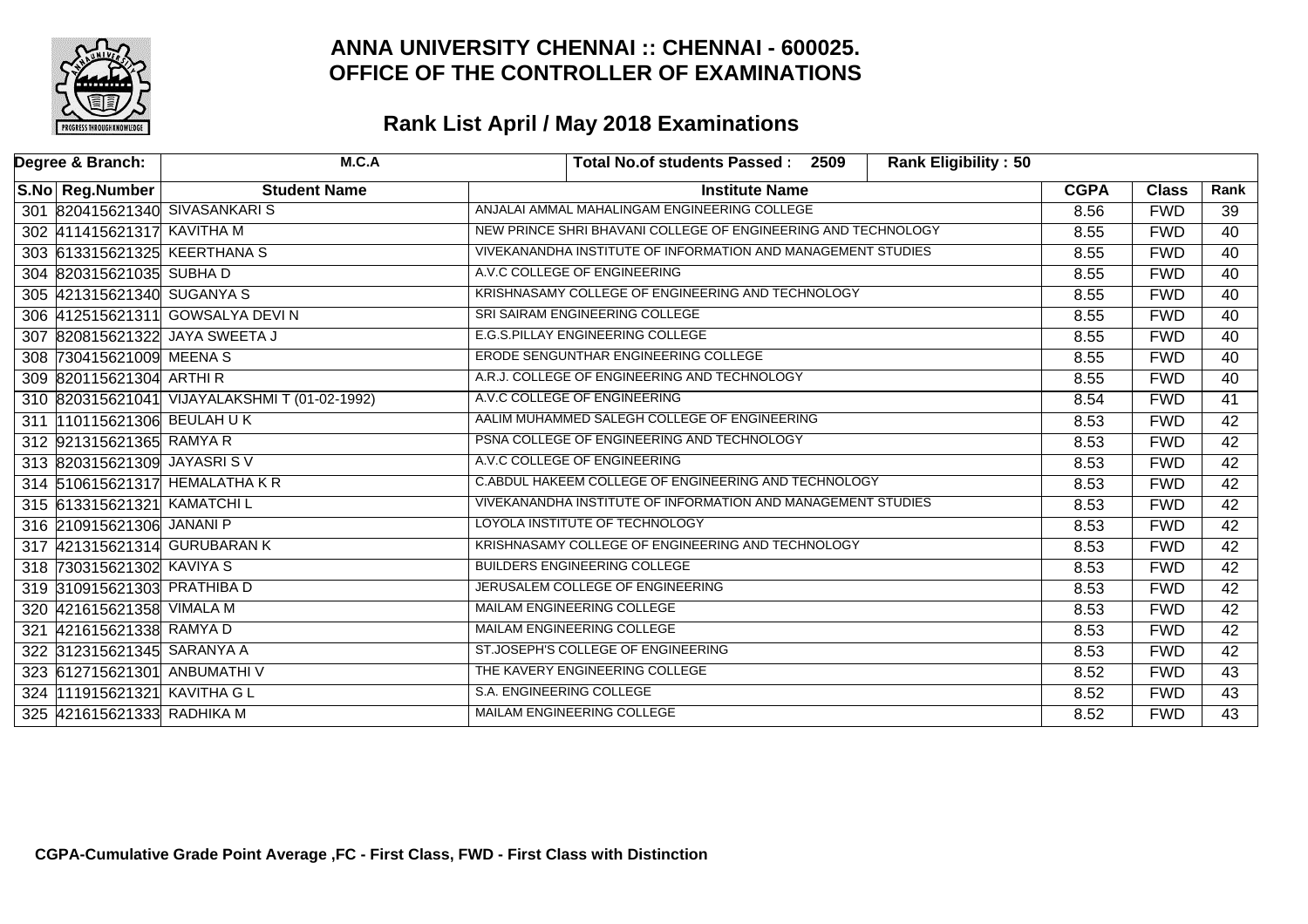

| Degree & Branch:                | M.C.A                             | Rank Eligibility: 50<br>Total No.of students Passed: 2509          |             |              |                 |
|---------------------------------|-----------------------------------|--------------------------------------------------------------------|-------------|--------------|-----------------|
| S.No Reg.Number                 | <b>Student Name</b>               | <b>Institute Name</b>                                              | <b>CGPA</b> | <b>Class</b> | Rank            |
| 326 510615621302 AKSHARA U      |                                   | C.ABDUL HAKEEM COLLEGE OF ENGINEERING AND TECHNOLOGY               | 8.52        | <b>FWD</b>   | 43              |
| 327 312315621329 NAGARAJ M      |                                   | ST.JOSEPH'S COLLEGE OF ENGINEERING                                 | 8.52        | <b>FWD</b>   | 43              |
| 328 510615621306 DEEPIKA D      |                                   | C. ABDUL HAKEEM COLLEGE OF ENGINEERING AND TECHNOLOGY              | 8.52        | <b>FWD</b>   | $\overline{43}$ |
| 329 513215621324 VENKATRAMAN C  |                                   | THIRUMALAI ENGINEERING COLLEGE                                     | 8.52        | <b>FWD</b>   | 43              |
| 330 512715621321 UDHAYASURYA D  |                                   | SRI BALAJI CHOCKALINGAM ENGINEERING COLLEGE                        | 8.52        | <b>FWD</b>   | $\overline{43}$ |
| 331 731715621307 BARANIE        |                                   | M.P. NACHIMUTHU M. JAGANATHAN ENGINEERING COLLEGE                  | 8.52        | <b>FWD</b>   | 43              |
| 332 821215621311 JAYABARATHI C  |                                   | P.R.ENGINEERING COLLEGE                                            | 8.52        | <b>FWD</b>   | 43              |
| 333 110115621304 AKSHAYA S      |                                   | AALIM MUHAMMED SALEGH COLLEGE OF ENGINEERING                       | 8.52        | <b>FWD</b>   | 43              |
| 334 312315621357 VINOTHA M      |                                   | ST.JOSEPH'S COLLEGE OF ENGINEERING                                 | 8.52        | <b>FWD</b>   | 43              |
| 335 820415621338 SAVITHA SL     |                                   | ANJALAI AMMAL MAHALINGAM ENGINEERING COLLEGE                       | 8.52        | <b>FWD</b>   | 43              |
| 336 820815621357 SUSITHRA R     |                                   | E.G.S.PILLAY ENGINEERING COLLEGE                                   | 8.52        | <b>FWD</b>   | $\overline{43}$ |
| 337 820315621038 THIRUVESWARI P |                                   | A.V.C COLLEGE OF ENGINEERING                                       |             | <b>FWD</b>   | 43              |
|                                 | 338 513215621305 GANDHIMATHY A Y  | <b>THIRUMALAI ENGINEERING COLLEGE</b>                              | 8.52        | <b>FWD</b>   | $\overline{43}$ |
| 339 312315621350 SOWMIYA M      |                                   | ST.JOSEPH'S COLLEGE OF ENGINEERING                                 | 8.52        | <b>FWD</b>   | $\overline{43}$ |
| 340 421615621315 JAYANTHI J     |                                   | MAILAM ENGINEERING COLLEGE                                         | 8.52        | <b>FWD</b>   | $\overline{43}$ |
| 341 13015621349 VANISRI G       |                                   | VEL TECH HIGH TECH DR.RANGARAJAN DR.SAKUNTHALA ENGINEERING COLLEGE | 8.52        | <b>FWD</b>   | $\overline{43}$ |
| 342 621615621309 DIVYA K        |                                   | MUTHAYAMMAL ENGINEERING COLLEGE                                    | 8.52        | <b>FWD</b>   | $\overline{43}$ |
| 343 510315621310 NANDINIS       |                                   | ARULMIGU MEENAKSHI AMMAN COLLEGE OF ENGINEERING                    | 8.52        | <b>FWD</b>   | 43              |
| 344 312315621331 NIRMALRAJ M    |                                   | ST.JOSEPH'S COLLEGE OF ENGINEERING                                 | 8.52        | <b>FWD</b>   | 43              |
| 345 621615621346 SARANYA G      |                                   | MUTHAYAMMAL ENGINEERING COLLEGE                                    | 8.52        | <b>FWD</b>   | 43              |
| 346 210915621304 DINESH M       |                                   | LOYOLA INSTITUTE OF TECHNOLOGY                                     | 8.52        | <b>FWD</b>   | $\overline{43}$ |
| 347 510815621313 KARTHIKA E     |                                   | GANADIPATHY TULSI'S JAIN ENGINEERING COLLEGE                       |             | <b>FWD</b>   | 43              |
| 348 821215621313 MAHALAKSHMIS   |                                   | P.R.ENGINEERING COLLEGE                                            | 8.52        | <b>FWD</b>   | 43              |
| 349 730415621019 SIVAVAHINI G S |                                   | ERODE SENGUNTHAR ENGINEERING COLLEGE                               | 8.52        | <b>FWD</b>   | 43              |
|                                 | 350  412515621303 ARAVINDASWAMY M | SRI SAIRAM ENGINEERING COLLEGE                                     | 8.51        | <b>FWD</b>   | 44              |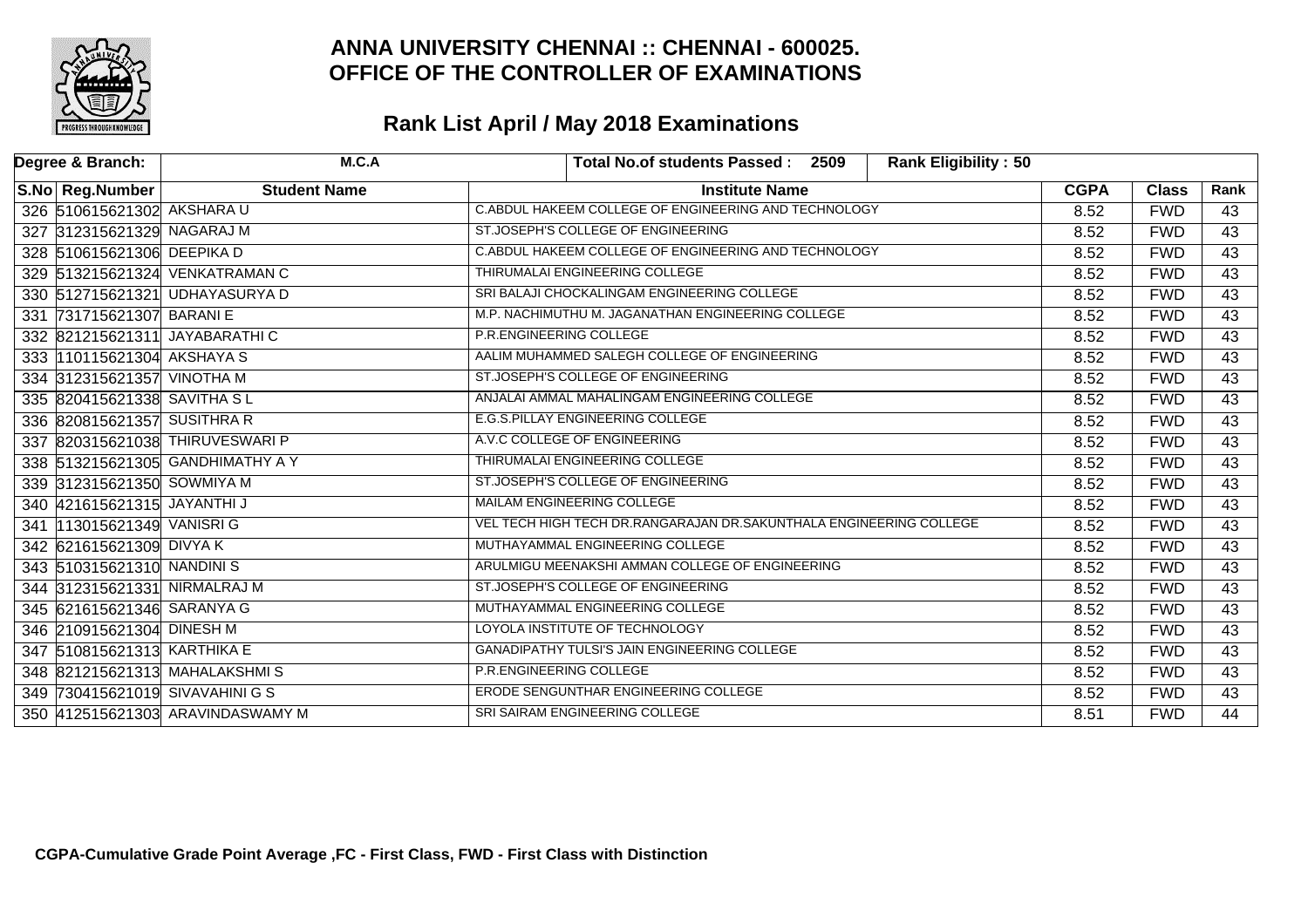

| Degree & Branch:                 | M.C.A                            |                                                              | Total No.of students Passed: 2509 | Rank Eligibility: 50 |            |                 |                 |
|----------------------------------|----------------------------------|--------------------------------------------------------------|-----------------------------------|----------------------|------------|-----------------|-----------------|
| S.No Reg.Number                  | <b>Student Name</b>              | <b>Institute Name</b>                                        |                                   |                      |            | <b>Class</b>    | Rank            |
| 351 810415621001 TAMILMANI D     |                                  | DHANALAKSHMI SRINIVASAN ENGINEERING COLLEGE                  |                                   | 8.51                 | <b>FWD</b> | 44              |                 |
| 352 312315621303 ASWINI R        |                                  | ST.JOSEPH'S COLLEGE OF ENGINEERING                           |                                   |                      | 8.51       | <b>FWD</b>      | 44              |
| 353 312315621337 RAJESH S        |                                  | ST.JOSEPH'S COLLEGE OF ENGINEERING                           |                                   |                      | 8.51       | <b>FWD</b>      | $\overline{44}$ |
| 354 950715621022 RAJAPOOBATHIK   |                                  | <b>FRANCIS XAVIER ENGINEERING COLLEGE</b>                    |                                   |                      | 8.50       | <b>FWD</b>      | 45              |
|                                  | 355 820315621031 SHANMUGAPRIYA R | A.V.C COLLEGE OF ENGINEERING                                 |                                   |                      | 8.50       | <b>FWD</b>      | 45              |
| 356 111915621001 DAVID RUBAN A   |                                  | S.A. ENGINEERING COLLEGE                                     |                                   |                      | 8.50       | <b>FWD</b>      | 45              |
| 357 310615621325 RAHUL V DOSHI   |                                  | <b>EASWARI ENGINEERING COLLEGE</b>                           |                                   |                      | 8.49       | FC              | 46              |
|                                  | 358 421315621338 SHAHEENA BANUK  | KRISHNASAMY COLLEGE OF ENGINEERING AND TECHNOLOGY            |                                   |                      | 8.49       | FC              | $\overline{46}$ |
| 359 810415621347 THENNARASI E    |                                  | DHANALAKSHMI SRINIVASAN ENGINEERING COLLEGE                  |                                   |                      | 8.49       | FC              | 46              |
| 360 920115621321 SIVA NANDHINI M |                                  | BHARATH NIKETAN ENGINEERING COLLEGE                          |                                   |                      | 8.49       | FC              | 46              |
| 361 950715621318 PAVITHRA S      |                                  | <b>FRANCIS XAVIER ENGINEERING COLLEGE</b>                    |                                   |                      |            | FC              | 46              |
| 362 721415621329 SNEHA P         |                                  | NEHRU INSTITUTE OF ENGINEERING AND TECHNOLOGY                |                                   |                      | 8.49       | FC              | 46              |
|                                  | 363 613315621309 BHUVANESHWARIS  | VIVEKANANDHA INSTITUTE OF INFORMATION AND MANAGEMENT STUDIES |                                   |                      | 8.49       | <b>FC</b>       | 46              |
| 364 510615621347 ROSHINIS        |                                  | C.ABDUL HAKEEM COLLEGE OF ENGINEERING AND TECHNOLOGY         |                                   |                      | 8.49       | $\overline{FC}$ | $\overline{46}$ |
| 365 820815621365 VITHIYA S       |                                  | E.G.S.PILLAY ENGINEERING COLLEGE                             |                                   |                      | 8.49       | <b>FC</b>       | 46              |
| 366 820815621319 JAYABHARATHIS   |                                  | E.G.S.PILLAY ENGINEERING COLLEGE                             |                                   |                      | 8.49       | FC              | $\overline{46}$ |
| 367 421615621330 PRIYAK          |                                  | <b>MAILAM ENGINEERING COLLEGE</b>                            |                                   |                      | 8.48       | FC              | $\overline{47}$ |
| 368 820815621304 ANANDHIC        |                                  | <b>E.G.S.PILLAY ENGINEERING COLLEGE</b>                      |                                   |                      | 8.48       | FC              | $\overline{47}$ |
| 369 710715621308 DIVYA S         |                                  | DR.N G P INSTITUTE OF TECHNOLOGY                             |                                   |                      | 8.48       | FC              | 47              |
| 370 610815621327 VAISHNAVI V     |                                  | ER.PERUMAL MANIMEKALAI COLLEGE OF ENGINEERING                |                                   |                      | 8.48       | <b>FC</b>       | 47              |
| 371 721415621332 SWETA CK        |                                  | NEHRU INSTITUTE OF ENGINEERING AND TECHNOLOGY                |                                   |                      | 8.48       | $\overline{FC}$ | $\overline{47}$ |
|                                  | 372 950715621325 SHUNMUGAPRIYA E | <b>FRANCIS XAVIER ENGINEERING COLLEGE</b>                    |                                   |                      | 8.48       | FC              | $\overline{47}$ |
| 373 820815621353 SOWMIYA R       |                                  | <b>E.G.S.PILLAY ENGINEERING COLLEGE</b>                      |                                   |                      | 8.48       | FC              | $\overline{47}$ |
|                                  | 374 911515621324 THAMARAI SELVIK | MOHAMED SATHAK ENGINEERING COLLEGE                           |                                   |                      | 8.48       | FC              | 47              |
| 375 730415621330 PADMANAPAN K    |                                  | ERODE SENGUNTHAR ENGINEERING COLLEGE                         |                                   |                      | 8.48       | FC              | $\overline{47}$ |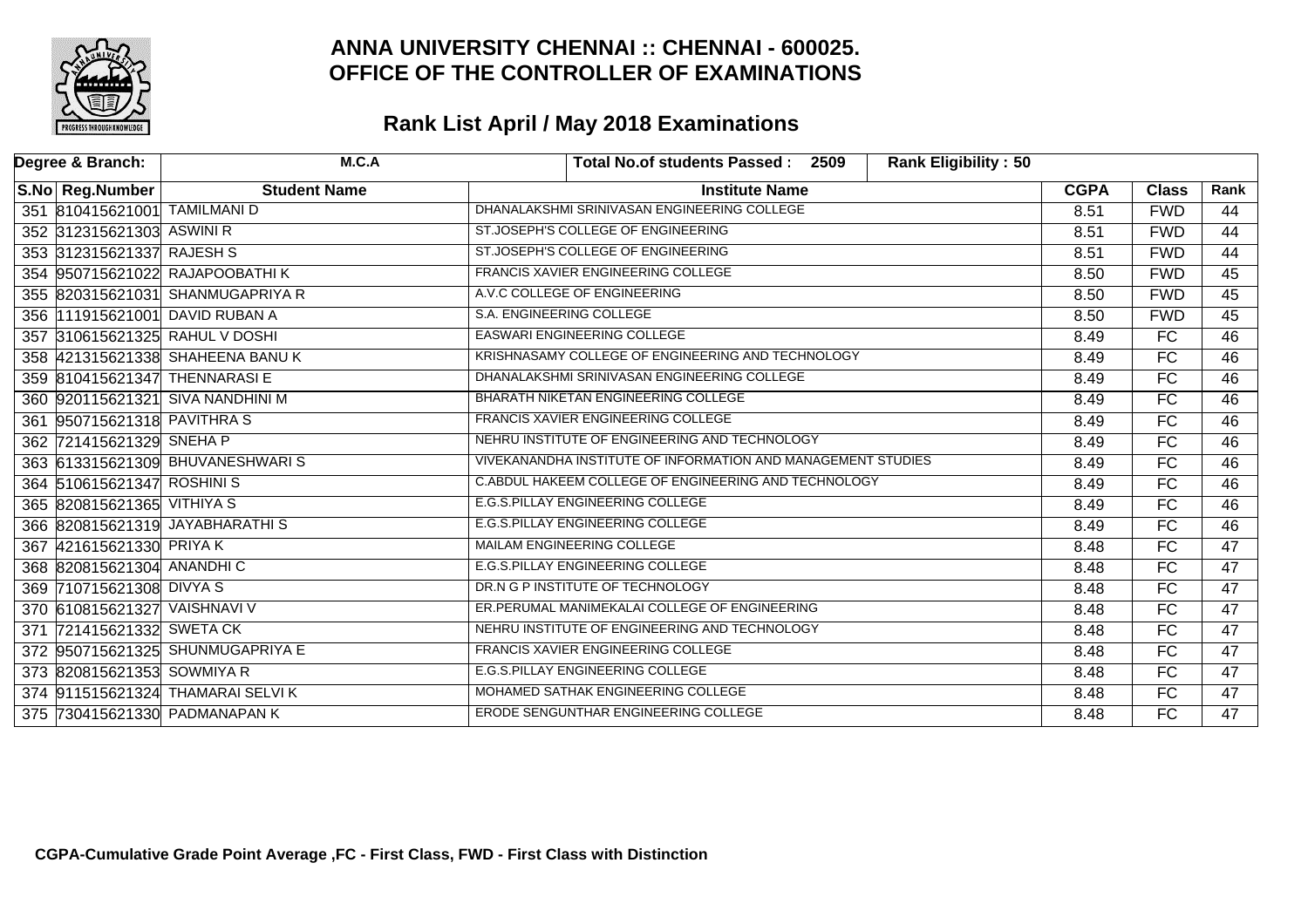

| Degree & Branch:               | M.C.A                              |                          | Total No.of students Passed: 2509                            | <b>Rank Eligibility: 50</b> |              |                 |                 |
|--------------------------------|------------------------------------|--------------------------|--------------------------------------------------------------|-----------------------------|--------------|-----------------|-----------------|
| S.No Reg.Number                | <b>Student Name</b>                |                          |                                                              | <b>CGPA</b>                 | <b>Class</b> | Rank            |                 |
| 376 421215621324 MANJU S       |                                    |                          | KARPAGA VINAYAGA COLLEGE OF ENGINEERING AND TECHNOLOGY       |                             | 8.48         | FC              | 47              |
| 377 422315621336 SUPRIYA R A   |                                    |                          | THIRUVALLUVAR COLLEGE OF ENGINEERING AND TECHNOLOGY          |                             | 8.48         | FC              | $\overline{47}$ |
|                                | 378 310915621301 MOHANALAKSHMIC    |                          | JERUSALEM COLLEGE OF ENGINEERING                             |                             | 8.48         | $\overline{FC}$ | $\overline{47}$ |
|                                | 379 820415621328 PRIYADHARSHINIT   |                          | ANJALAI AMMAL MAHALINGAM ENGINEERING COLLEGE                 |                             | 8.48         | FC              | $\overline{47}$ |
| 380 721515621326 SRUTHIS       |                                    |                          | NEHRU INSTITUTE OF INFORMATION TECHNOLOGY AND MANAGEMENT     |                             | 8.48         | FC              | $\overline{47}$ |
| 381 510615621338 PADMASHREE R  |                                    |                          | C. ABDUL HAKEEM COLLEGE OF ENGINEERING AND TECHNOLOGY        |                             | 8.48         | FC              | $\overline{47}$ |
| 382 952715621303 DARIS STEFFIR |                                    |                          | SARDAR RAJA COLLEGE OF ENGINEERING                           |                             | 8.48         | FC              | $\overline{47}$ |
| 383 412515621307 DAIVARANI A   |                                    |                          | SRI SAIRAM ENGINEERING COLLEGE                               |                             | 8.48         | FC              | $\overline{47}$ |
| 384 621615621348 SASIKALA M    |                                    |                          | MUTHAYAMMAL ENGINEERING COLLEGE                              |                             | 8.48         | FC              | $\overline{47}$ |
|                                | 385 110115621322 MOHAMMED RAYEEZ R |                          | AALIM MUHAMMED SALEGH COLLEGE OF ENGINEERING                 |                             | 8.48         | FC              | $\overline{47}$ |
| 386 111915621357 YUGHASINI K   |                                    | S.A. ENGINEERING COLLEGE |                                                              |                             |              | FC              | $\overline{47}$ |
| 387 510315621316 SANTHIYA S    |                                    |                          | ARULMIGU MEENAKSHI AMMAN COLLEGE OF ENGINEERING              |                             | 8.48         | FC              | $\overline{47}$ |
|                                | 388 613315621359 SHANMUGAPRIYA P   |                          | VIVEKANANDHA INSTITUTE OF INFORMATION AND MANAGEMENT STUDIES |                             | 8.48         | <b>FC</b>       | 47              |
| 389 731715621336 PAVITHRA A    |                                    |                          | M.P. NACHIMUTHU M. JAGANATHAN ENGINEERING COLLEGE            |                             | 8.48         | $\overline{FC}$ | $\overline{47}$ |
| 390 622015621314 SARANYA M     |                                    |                          | PAAVAI COLLEGE OF ENGINEERING                                |                             | 8.48         | <b>FC</b>       | $\overline{47}$ |
| 391 613315621360 SOWDAMBIGA B  |                                    |                          | VIVEKANANDHA INSTITUTE OF INFORMATION AND MANAGEMENT STUDIES |                             | 8.48         | FC              | $\overline{47}$ |
| 392 920215621306 SARANYA M     |                                    |                          | CHETTINAD COLLEGE OF ENGINEERING AND TECHNOLOGY              |                             | 8.48         | FC              | $\overline{47}$ |
|                                | 393 421615621305 BHUVANESWARIR     |                          | MAILAM ENGINEERING COLLEGE                                   |                             | 8.48         | FC              | $\overline{47}$ |
|                                | 394 621615621336 PERIYANAYAKAM P   |                          | MUTHAYAMMAL ENGINEERING COLLEGE                              |                             | 8.48         | FC              | $\overline{47}$ |
| 395 921315621358 PRADEEPA K    |                                    |                          | PSNA COLLEGE OF ENGINEERING AND TECHNOLOGY                   |                             | 8.48         | <b>FC</b>       | 47              |
| 396 310915621305 SOWMIYA C     |                                    |                          | JERUSALEM COLLEGE OF ENGINEERING                             |                             | 8.48         | $\overline{FC}$ | $\overline{47}$ |
| 397 510815621340 VIDHYA D      |                                    |                          | <b>GANADIPATHY TULSI'S JAIN ENGINEERING COLLEGE</b>          |                             | 8.48         | FC              | $\overline{47}$ |
| 398 412815621331 SANGEETHA R   |                                    |                          | <b>VALLIAMMAI ENGINEERING COLLEGE</b>                        |                             | 8.47         | FC              | $\overline{48}$ |
| 399 722415621320 JASNA S       |                                    |                          | SAN INTERNATIONAL INFO SCHOOL                                |                             | 8.47         | FC              | $\overline{48}$ |
| 400 310615621320 MONICA B      |                                    |                          | <b>EASWARI ENGINEERING COLLEGE</b>                           |                             | 8.47         | FC              | $\overline{48}$ |